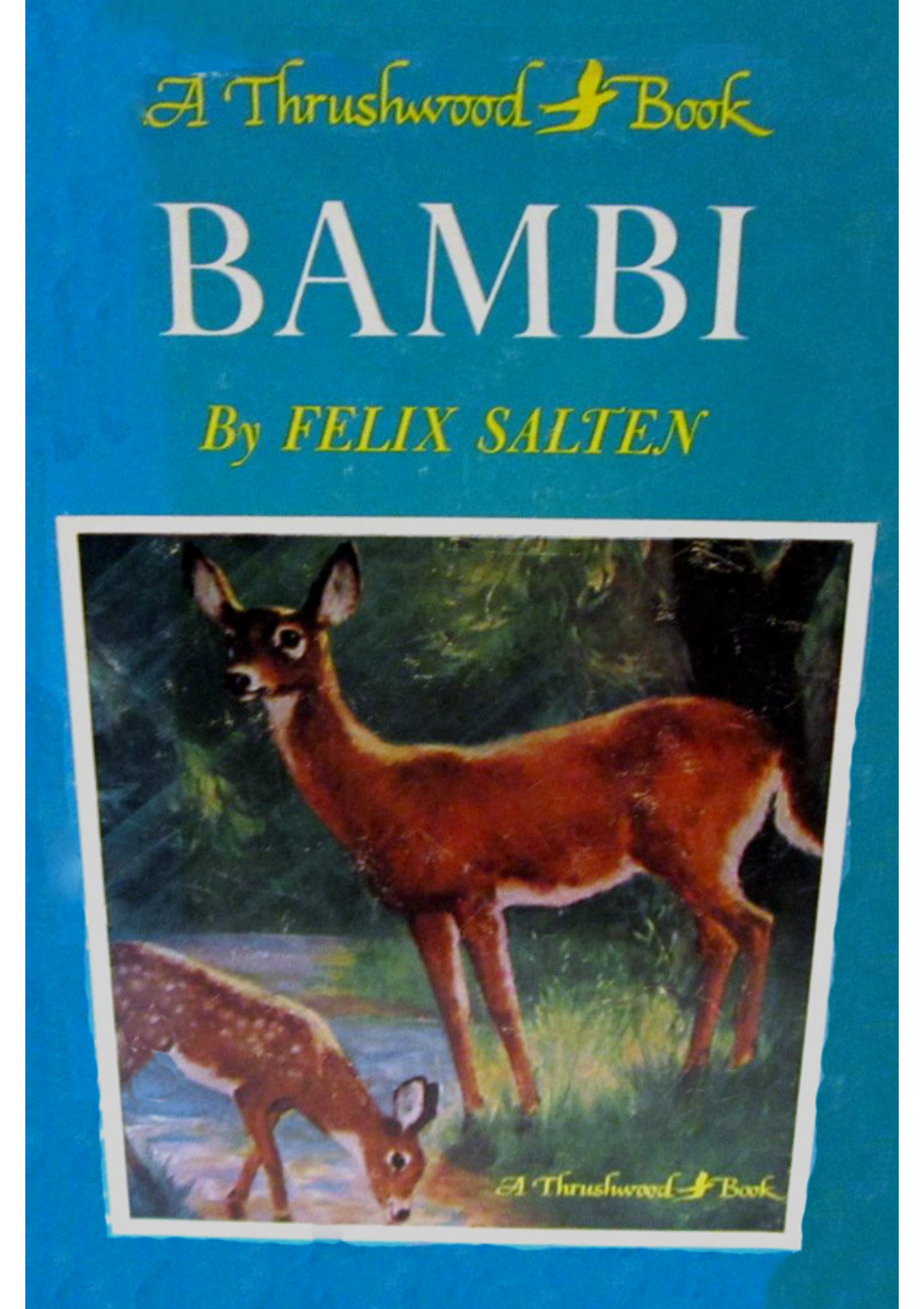#### **\* A Distributed Proofreaders Canada eBook \***

This eBook is made available at no cost and with very few restrictions. These restrictions apply only if (1) you make a change in the eBook (other than alteration for different display devices), or (2) you are making commercial use of the eBook. If either of these conditions applies, please contact a https://www.fadedpage.com administrator before proceeding. Thousands more FREE eBooks are available at https://www.fadedpage.com.

This work is in the Canadian public domain, but may be under copyright in some countries. If you live outside Canada, check your country's copyright laws. IF THE BOOK IS UNDER COPYRIGHT IN YOUR COUNTRY, DO NOT DOWNLOAD OR REDISTRIBUTE THIS FILE.

*Title:* Bambi *Date of first publication:* 1929 *Author:* Siegmund Salzmann (as Felix Salten) (1869-1965) *Date first posted:* Mar. 14, 2022 *Date last updated:* Mar. 14, 2022 Faded Page eBook #20220321

This eBook was produced by: Iona Vaughan, Jen Haines & the online Distributed Proofreaders Canada team at https://www.pgdpcanada.net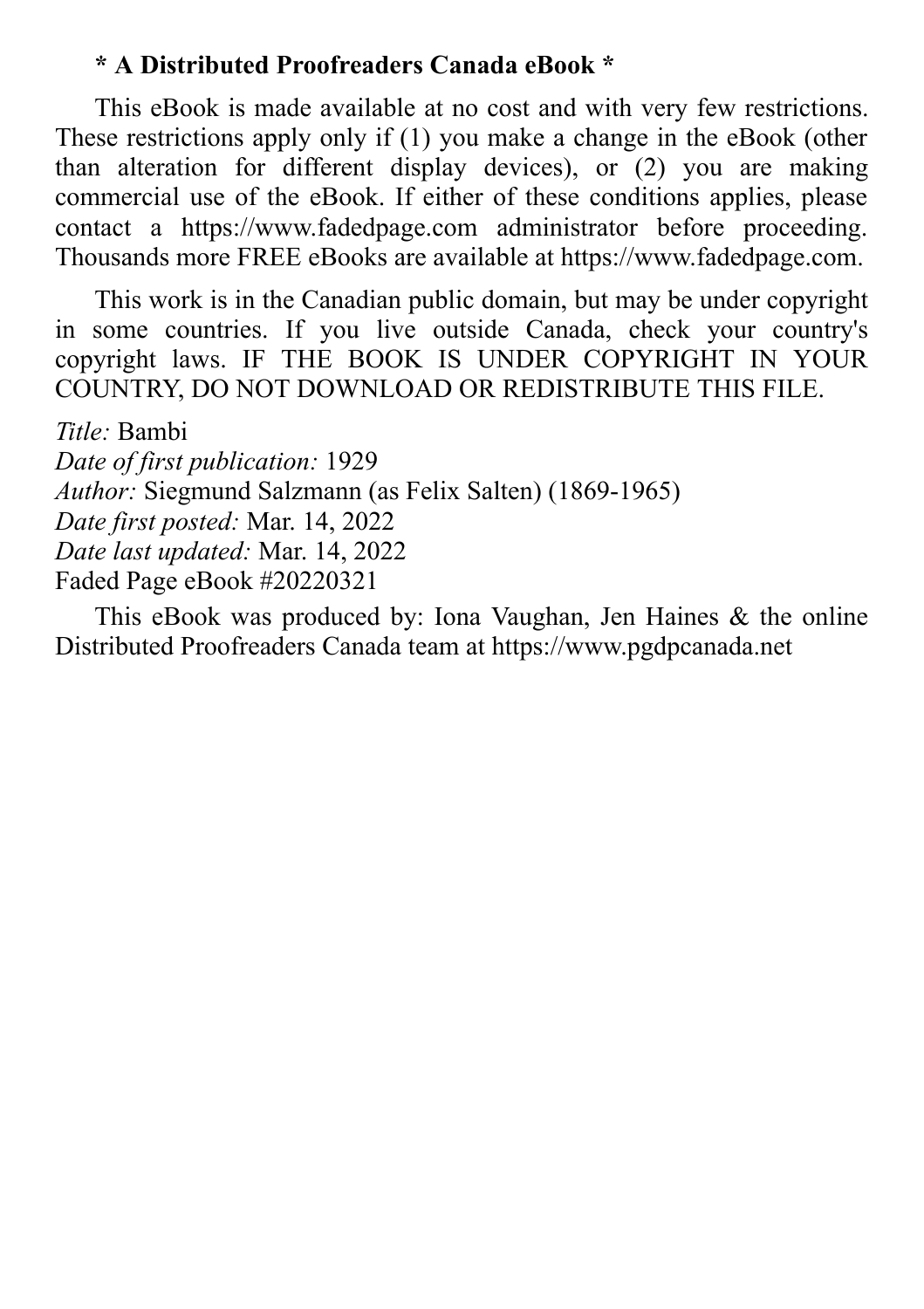

*Bambi saw two fawns standing side by side.*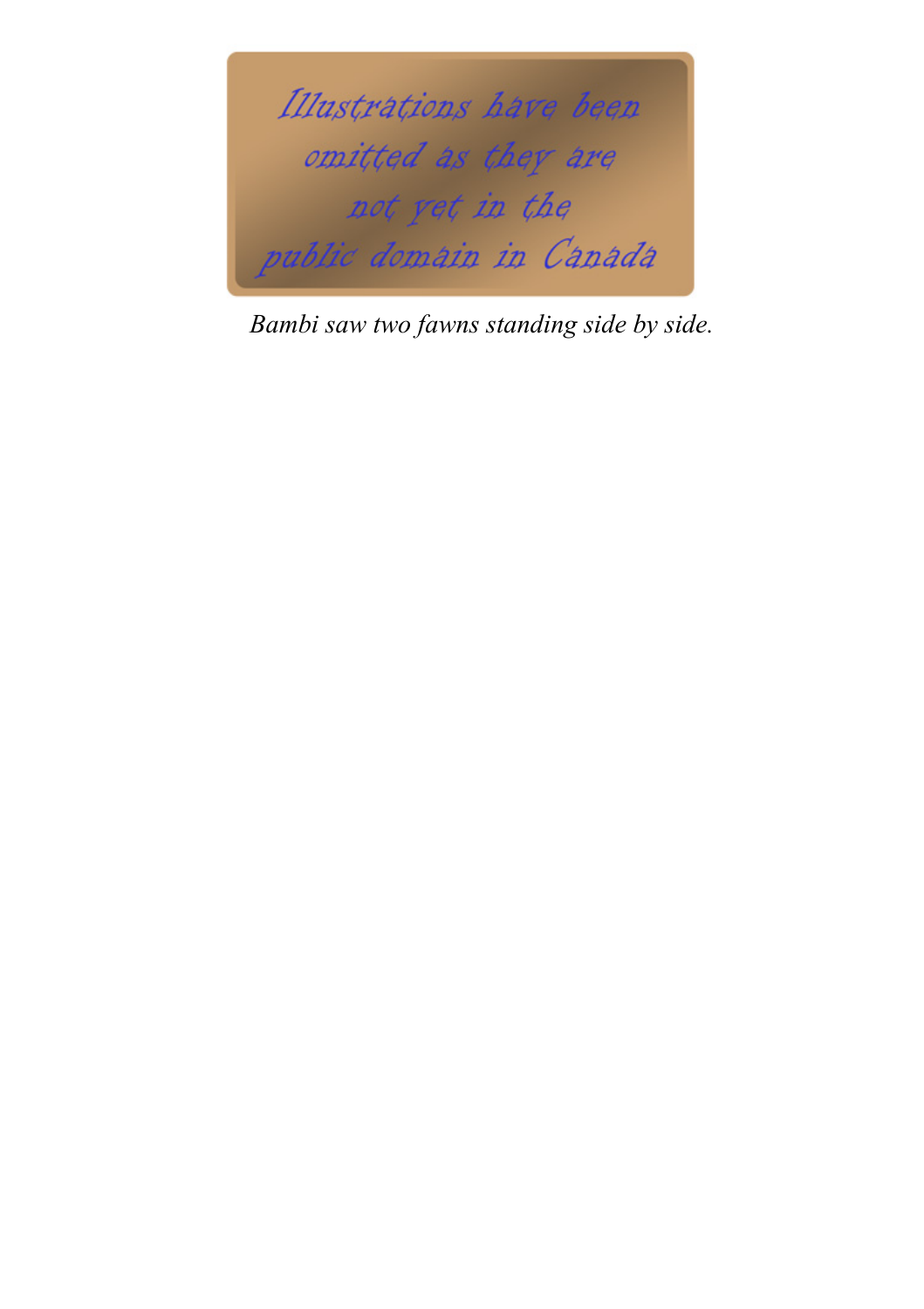

#### By FELIX SALTEN FOREWORD BY JOHN GALSWORTHY



A Thrushwood Book

### Grosset & Dunlap Publishers NEW YORK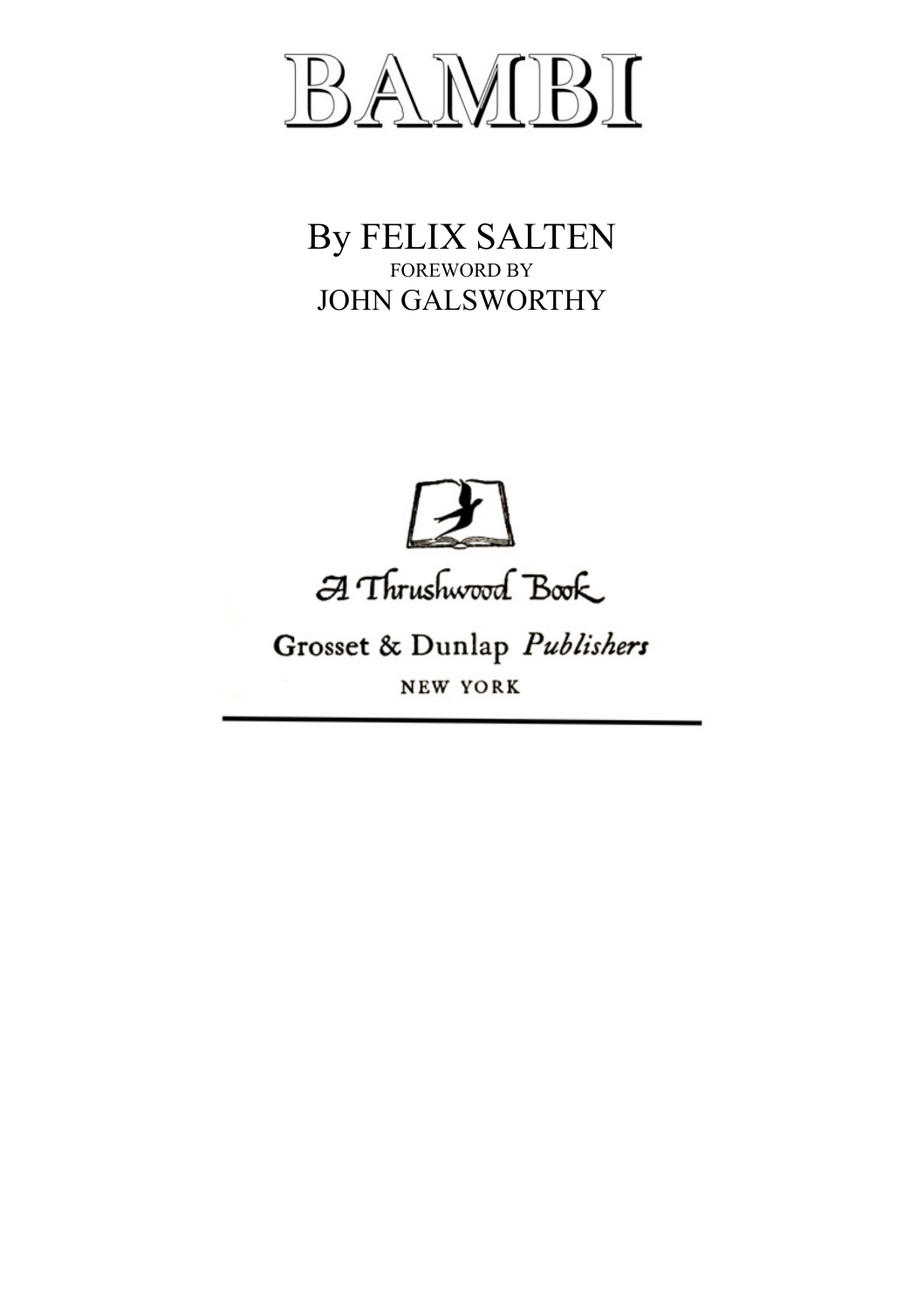ALL RIGHTS RESERVED COPYRIGHT, 1929, BY SIMON AND SCHUSTER, INC.

#### TRANSLATED BY WHITTAKER CHAMBERS

### ILLUSTRATIONS BY KURT WIESE

Transcriber's Note: Illustrations are not yet in public domain in Canada so have been omitted from this eBook

MADE IN THE UNITED STATES OF AMERICA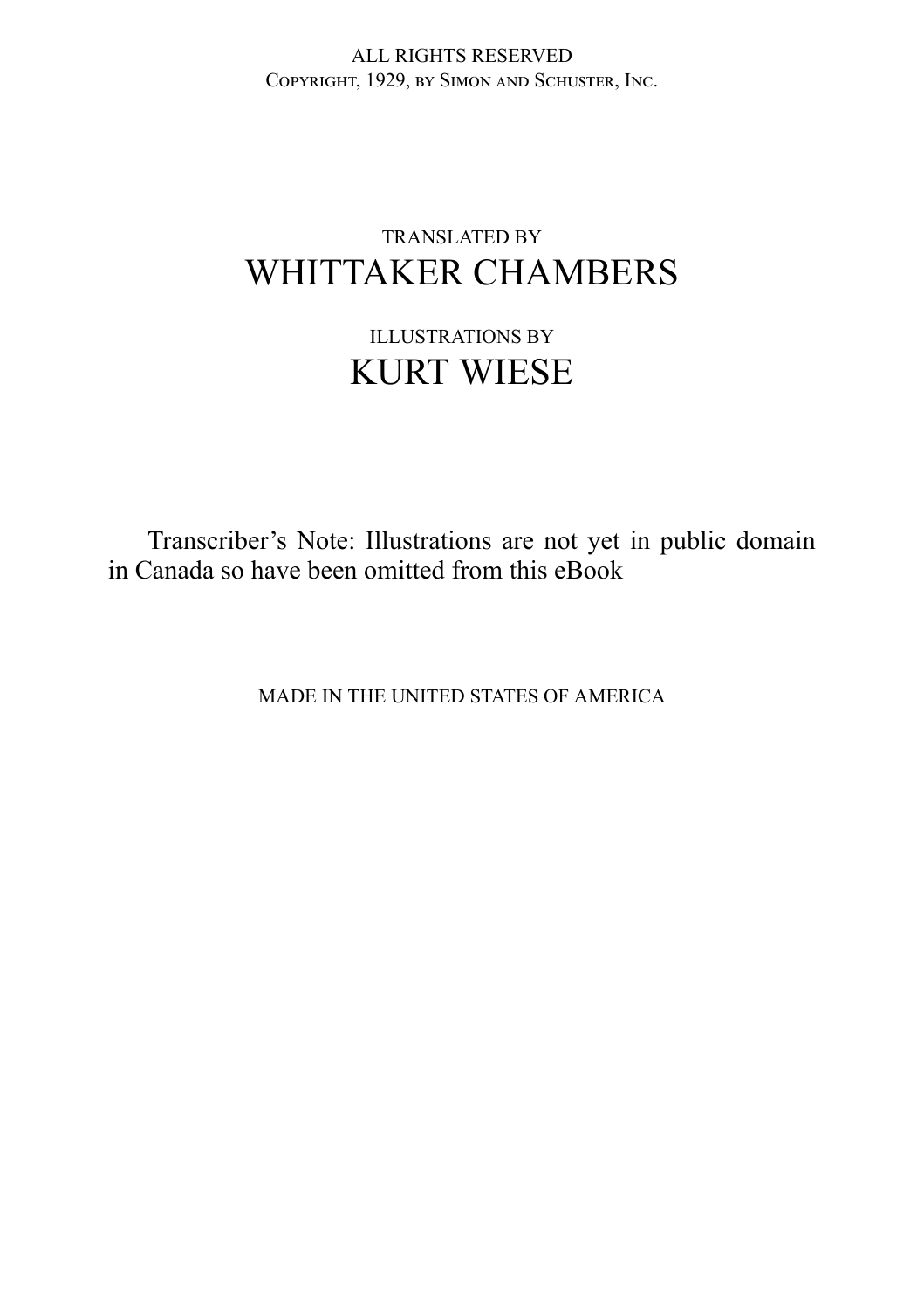| <b>List of Illustrations</b>                              | Page         |
|-----------------------------------------------------------|--------------|
|                                                           | Frontispiece |
| He stood there, swaying unsteadily on his thin legs.      | 15           |
| Overhead two jays were quarreling. "What vulgarity!" he   | 25           |
| chattered, "what vulgarity!"                              |              |
| The leaves fall slowly.                                   | 45           |
| There sat the Hare looking like a very honest creature.   | 51           |
| The squirrel sat up, balancing himself with his handsome  | 71           |
| upright tail.                                             |              |
| It took Bambi's breath away to see them.                  | 87           |
| The old stag kept gazing at him.                          | 101          |
| "Have I changed much?" asked the second leaf, shyly but   | 107          |
| determinedly.                                             |              |
| Bambi had to paw the snow away with endless labor         | 117          |
| before he could find one withered little blade of grass.  |              |
| Bambi was hardly aware that he had begun to run again.    | 145          |
| "Excuse me," said the woodpecker, "but I always have to   | 151          |
| laugh when I see you deer acting like that."              |              |
| At last Bambi caught up with her and barred the way.      | 165          |
| The stag immediately lifted his head and looked at him.   | 177          |
| The old stag advanced slowly and Bambi followed him.      | 187          |
| "Faline, sister, you knew me anyway." Gobo went to her    | 197          |
| and kissed her mouth.                                     |              |
| "The dogs found me."                                      | 205          |
| Marena was quiet and serious and gentler than any of the  | 213          |
| others.                                                   |              |
| "Did I frighten you?" asked the owl.                      | 221          |
| Gobo would stand with perfect peace of mind in the        | 225          |
| bright sunshine on the meadow.                            |              |
| The ducks talked endlessly to one another in a friendly,  | 235          |
| serious, capable way.                                     |              |
| Bambi lay on the warm earth with the mouldering bark of   | 255          |
| the fallen tree above him.                                |              |
| "My beautiful old oak, do you remember it? It was awful.  | 265          |
| He chopped it down!"                                      |              |
| The fox came springing, crouching and slinking. A little, | 271          |
| short-legged hound was after him.                         |              |
| The pheasants, swooping down from their roosts, would     | 279          |
| stand in one spot.                                        |              |
|                                                           |              |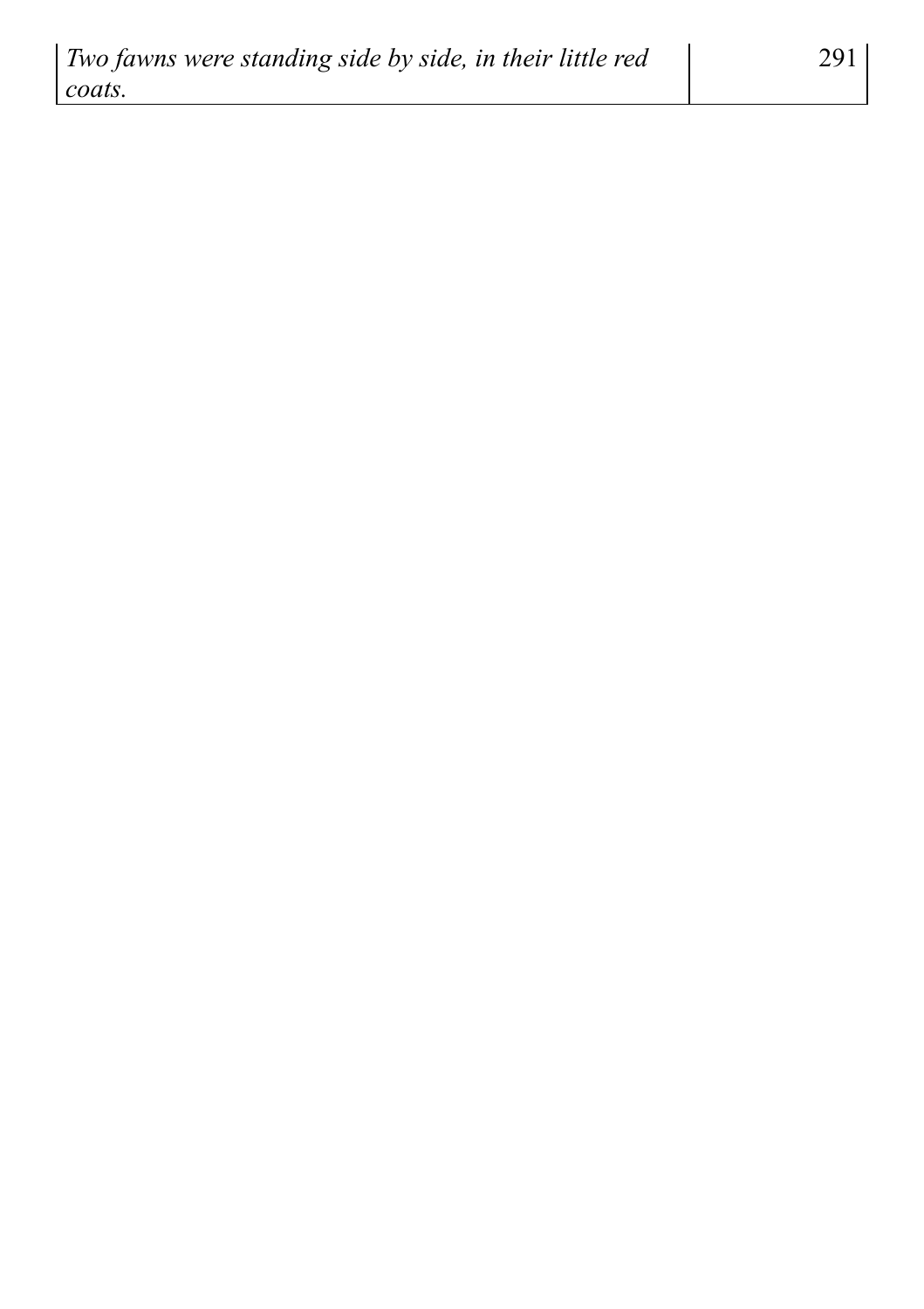### FOREWORD

BAMBI is a delicious book. For delicacy of perception and essential truth I hardly know any story of animals that can stand beside this life study of a forest deer. Felix Salten is a poet. He feels nature deeply, and he loves animals. I do not, as a rule, like the method which places human words in the mouths of dumb creatures, and it is the triumph of this book that, behind the conversation, one feels the real sensations of the creatures who speak. Clear and illuminating, and in places very moving, it is a little masterpiece.

I read it in galley proof on the way from Paris to Calais, before a channel crossing. As I finished each sheet I handed it to my wife, who read, and handed it to my nephew's wife, who read, and handed it to my nephew. For three hours the four of us read thus in silent absorption. Those who know what it is to read books in galley proof, and have experienced channel crossings, will realize that few books will stand such a test. BAMBI is one of them. I particularly recommend it to sportsmen.

*March 16th, 1928* JOHN GALSWORTHY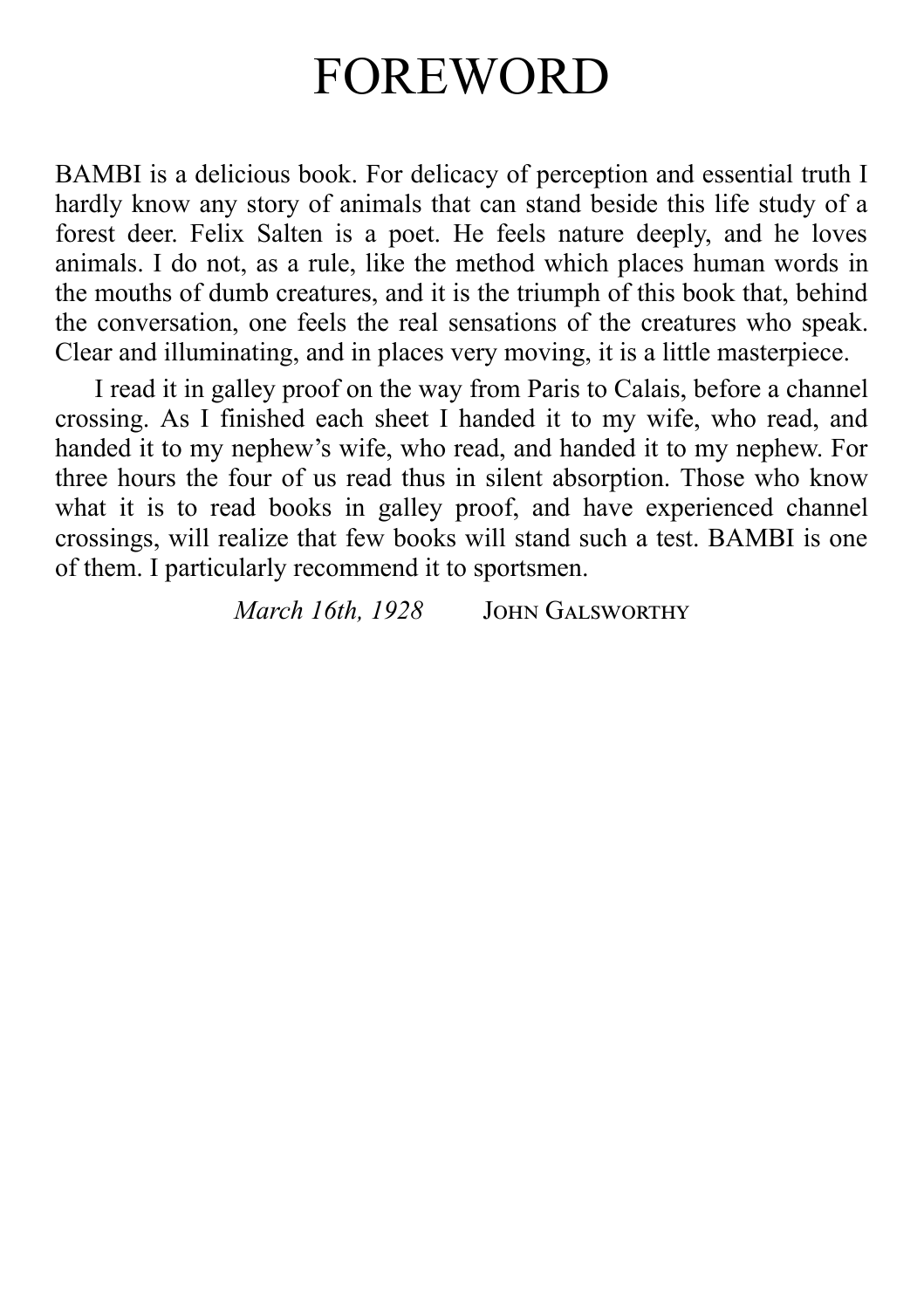# CHAPTER 1

He came into the world in the middle of the thicket, in one of those little, hidden forest glades which seem to be entirely open, but are really screened in on all sides. There was very little room in it, scarcely enough for him and his mother.

He stood there, swaying unsteadily on his thin legs and staring vaguely in front of him with clouded eyes which saw nothing. He hung his head, trembled a great deal, and was still completely stunned.

"What a beautiful child," cried the magpie.

She had flown past, attracted by the deep groans the mother uttered in her labor. The magpie perched on a neighboring branch. "What a beautiful child," she kept repeating. Receiving no answer, she went on talkatively, "How amazing to think that he should be able to get right up and walk! How interesting! I've never seen the like of it before in all my born days. Of course, I'm still young, only a year out of the nest, you might say. But I think it's wonderful. A child like that, hardly a minute in this world, and beginning to walk already! I call that remarkable. Really, I find that everything you deer do is remarkable. Can he run, too?"

"Of course," replied the mother softly. "But you must pardon me if I don't talk with you now. I have so much to do, and I still feel a little faint."

"Don't put yourself out on my account," said the magpie. "I have very little time myself. But you don't see a sight like this every day. Think what a care and bother such things mean to us. The children can't stir once they are out of the egg but lie helpless in the nest and require an attention, an attention, I repeat, of which you simply can't have any comprehension. What a labor it is to feed them, what a trouble to watch them. Just think for a moment what a strain it is to hunt food for the children and to have to be eternally on guard lest something happen to them. They are helpless if you are not with them. Isn't it the truth? And how long it is before they can move, how long it is before they get their feathers and look like anything at all."

"Pardon," replied the mother, "I wasn't listening."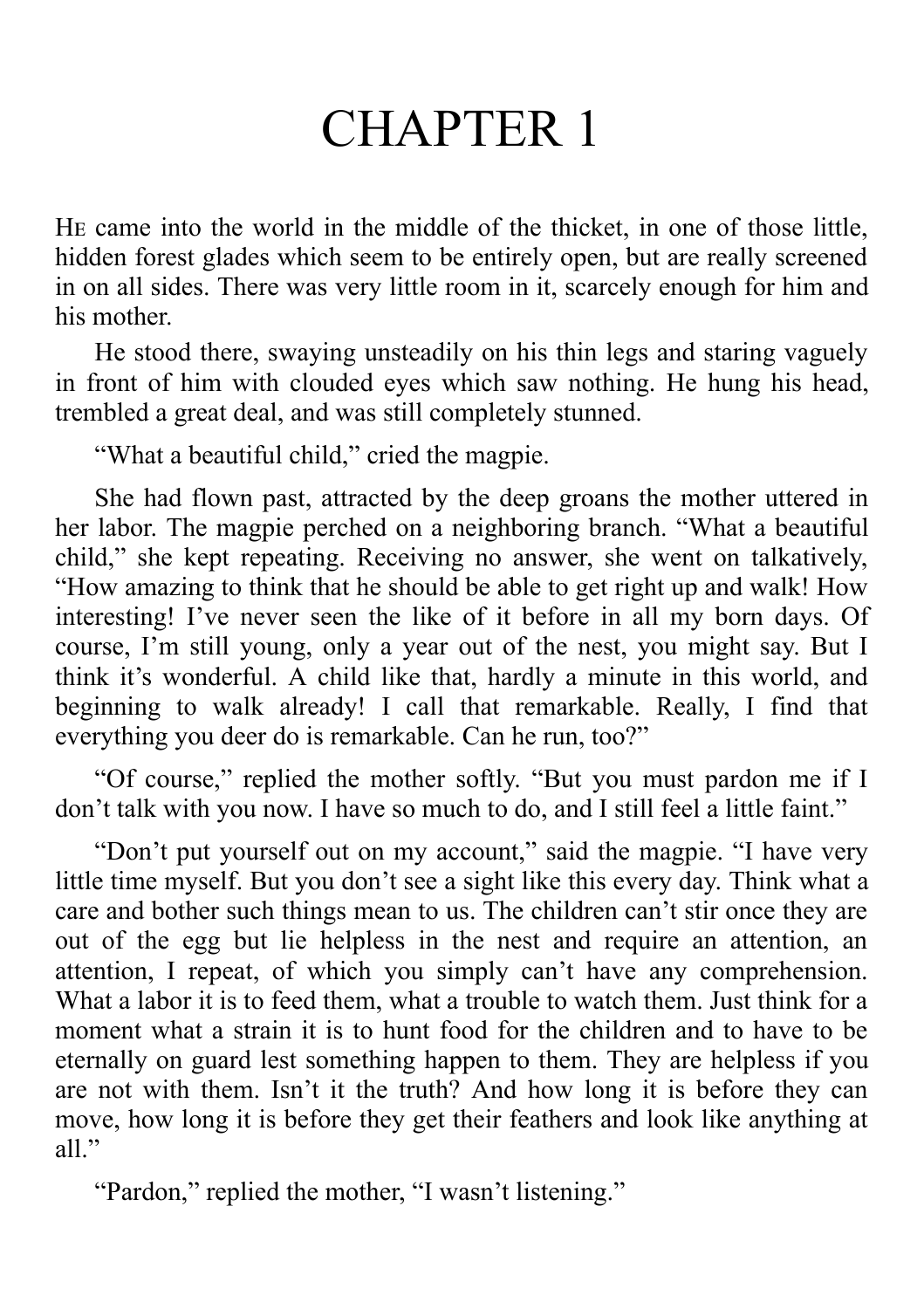

*He stood there, swaying unsteadily on his thin legs.*

The magpie flew off. "A stupid soul," she thought to herself, "very nice, but stupid."

The mother scarcely noticed that she was gone. She continued zealously washing her newly-born. She washed him with her tongue, fondling and caressing his body in a sort of warm massage.

The slight thing staggered a little. Under the strokes of her tongue, which softly touched him here and there, he drew himself together and stood still. His little red coat, that was still somewhat tousled, bore fine white spots, and on his vague baby face there was still a deep, sleepy expression.

Round about grew hazel bushes, dogwoods, black-thorns and young elders. Tall maples, beeches and oaks wove a green roof over the thicket and from the firm, dark-brown earth sprang fern fronds, wood-vetch and sage. Underneath, the leaves of the violets, which had already bloomed, and of the strawberries, which were just beginning, clung to the ground. Through the thick foliage, the early sunlight filtered in a golden web. The whole forest resounded with myriad voices, was penetrated by them in a joyous agitation. The wood-thrush rejoiced incessantly, the doves cooed without stopping, the blackbirds whistled, finches warbled, the tit-mice chirped. Through the midst of these songs the jay flew, uttering its quarrelsome cry, the magpie mocked them, and the pheasants cackled loud and high. At times the shrill exulting of a woodpecker rose above all the other voices. The call of the falcon shrilled, light and piercing, over the tree-tops, and the hoarse crow chorus was heard continuously.

The little fawn understood not one of the many songs and calls, not a word of the conversations. He did not even listen to them. Nor did he heed any of the odors which blew through the woods. He only heard the soft licking against his coat that washed him and warmed him and kissed him. And he smelled nothing but his mother's body near him. She smelled good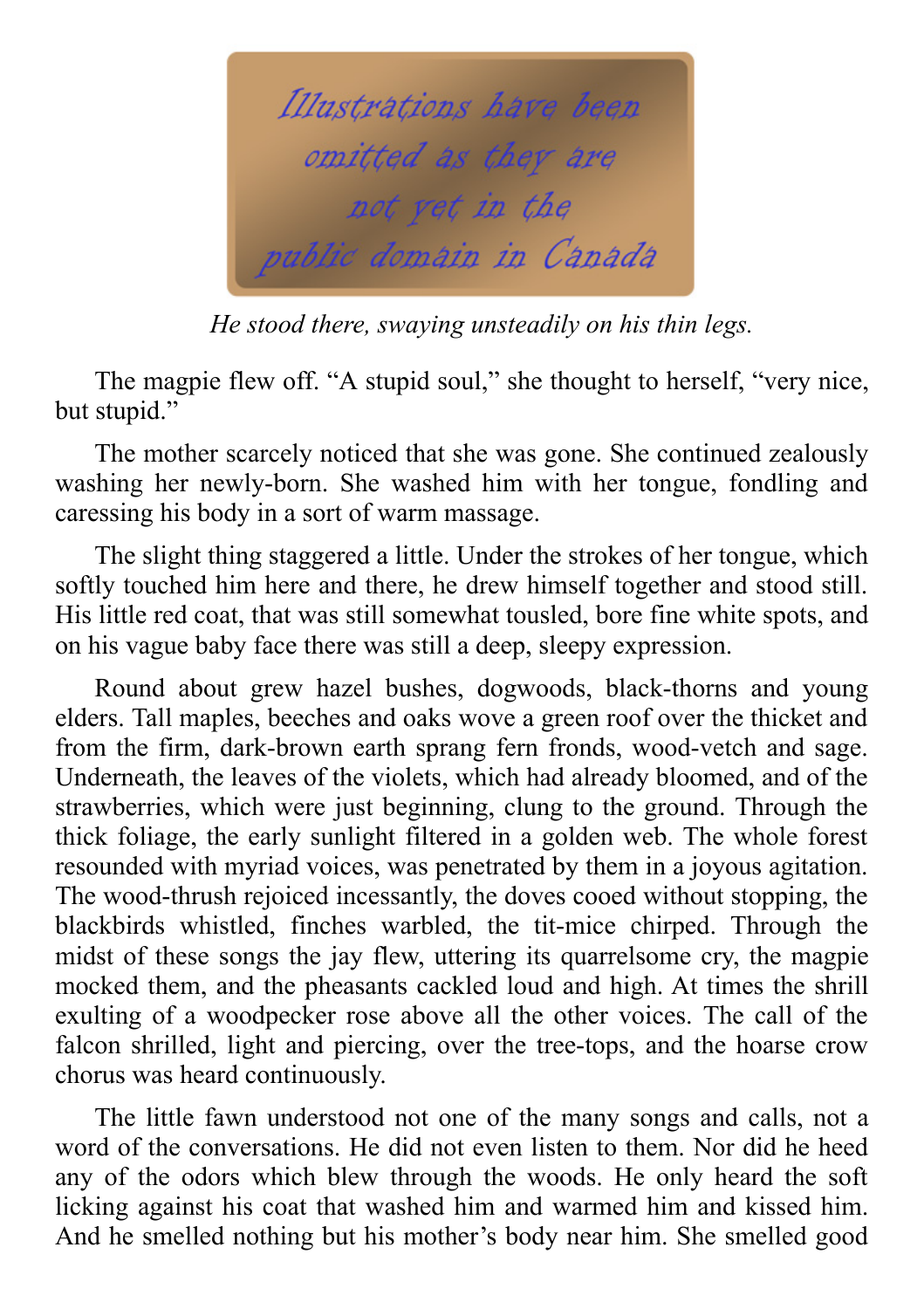to him and, snuggling closer to her, he hunted eagerly around and found nourishment for his life.

While he suckled, the mother continued to caress her little one. "Bambi," she whispered. Every little while she raised her head and, listening, snuffed the wind. Then she kissed her fawn again, reassured and happy.

"Bambi," she repeated. "My little Bambi."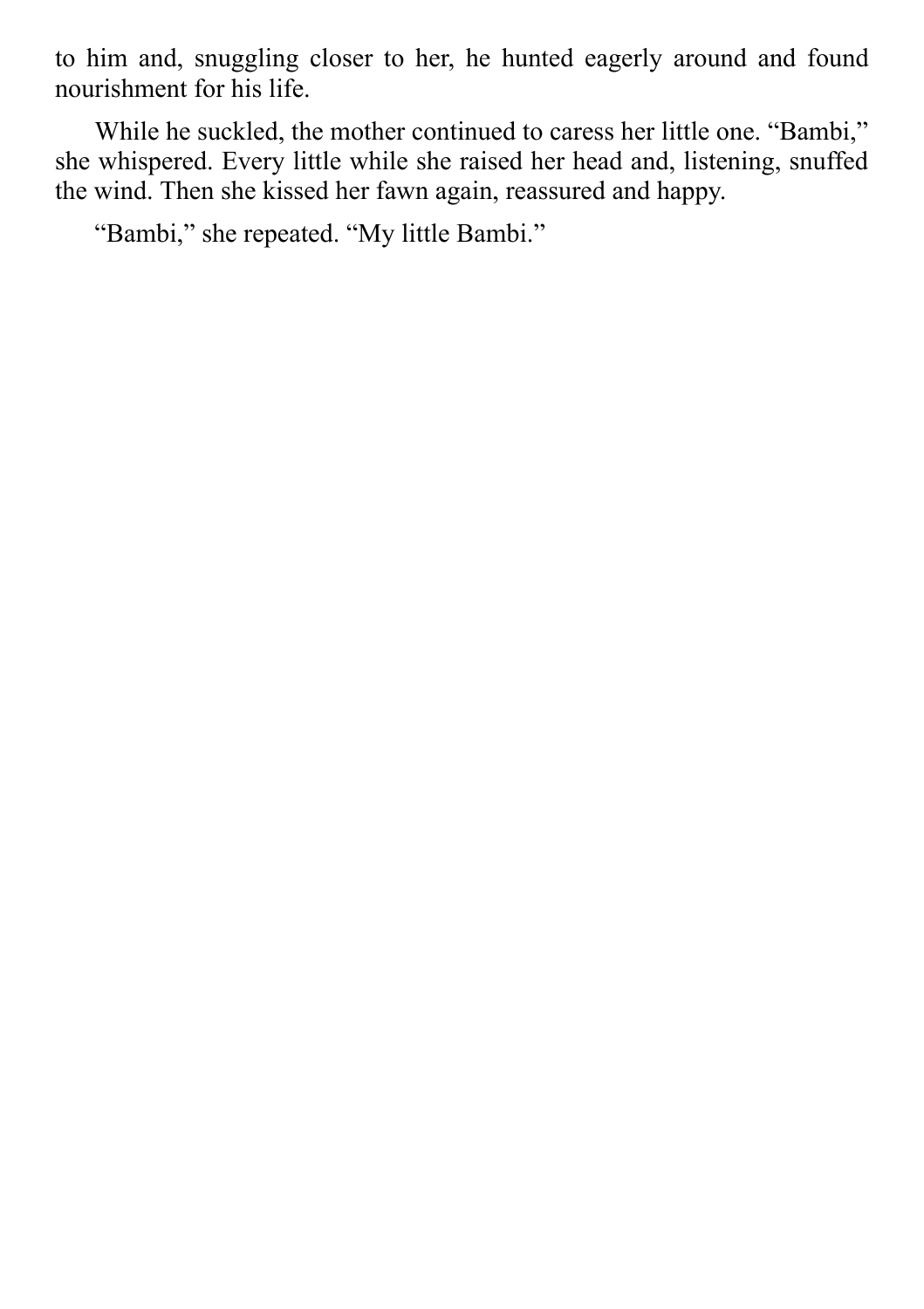# CHAPTER II

In early summer the trees stood still under the blue sky, held their limbs outstretched and received the direct rays of the sun. On the shrubs and bushes in the undergrowth, the flowers unfolded their red, white and yellow stars. On some the seed pods had begun to appear again. They perched innumerable on the fine tips of the branches, tender and firm and resolute, and seemed like small, clenched fists. Out of the earth came whole troops of flowers, like motley stars, so that the soil of the twilit forest floor shone with a silent, ardent, colorful gladness. Everything smelled of fresh leaves, of blossoms, of moist clods and green wood. When morning broke, or when the sun went down, the whole woods resounded with a thousand voices, and from morning till night, the bees hummed, the wasps droned, and filled the fragrant stillness with their murmur.

These were the earliest days of Bambi's life. He walked behind his mother on a narrow track that ran through the midst of the bushes. How pleasant it was to walk there. The thick foliage stroked his flanks softly and bent supplely aside. The track appeared to be barred and obstructed in a dozen places and yet they advanced with the greatest ease. There were tracks like this everywhere, running criss-cross through the whole woods. His mother knew them all, and if Bambi sometimes stopped before a bush as if it were an impenetrable green wall, she always found where the path went through, without hesitation or searching.

Bambi questioned her. He loved to ask his mother questions. It was the pleasantest thing for him to ask a question and then to hear what answer his mother would give. Bambi was never surprised that question after question should come into his mind continually and without effort. He found it perfectly natural, and it delighted him very much. It was very delightful, too, to wait expectantly till the answer came. If it turned out the way he wanted, he was satisfied. Sometimes of course, he did not understand, but that was pleasant also because he was kept busy picturing what he had not understood, in his own way. Sometimes he felt very sure that his mother was not giving him a complete answer, was intentionally not telling him all she knew. And, at first, that was very pleasant, too. For then there would remain in him such a lively curiosity, such suspicion, mysteriously and joyously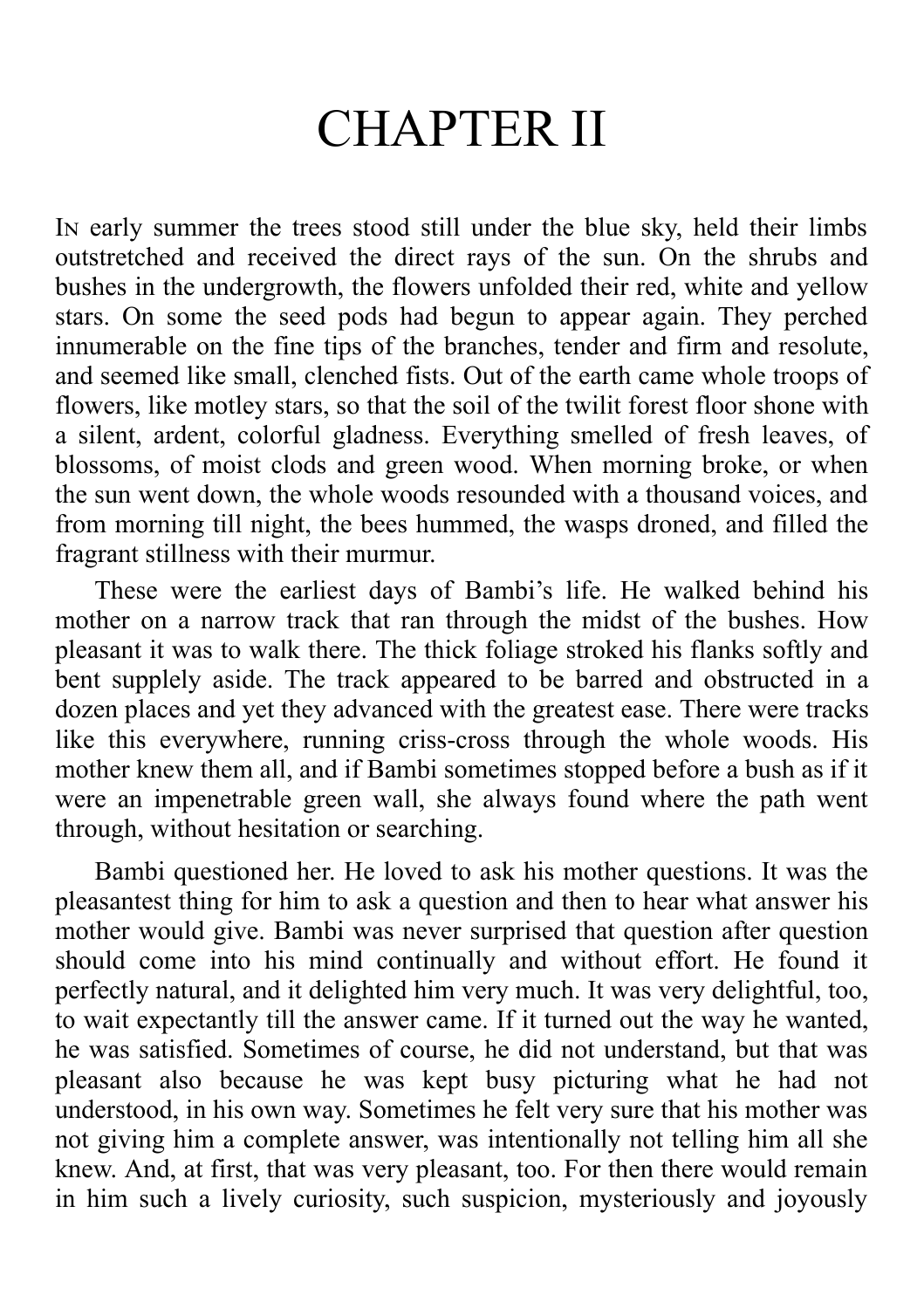flashing through him, such anticipation, that he would become anxious and happy at the same time, and grow silent.

Once he asked, "Whom does this trail belong to, Mother?"

His mother answered, "To us."

Bambi asked again, "To you and me?"

"Yes."

"To us two?"

" $Y_{ex}$ "

"Only to us two?"

"No," said his mother, "to us deer."

"What are deer?" Bambi asked, and laughed.

His mother looked at him from head to foot and laughed too. "You are a deer and I am a deer. We're both deer," she said. "Do you understand?"

Bambi sprang into the air for joy. "Yes, I understand," he said. "I'm a little deer and you're a big deer, aren't you?"

His mother nodded and said, "Now you see."

But Bambi grew serious again. "Are there other deer besides you and me?" he asked.

"Certainly," his mother said. "Many of them."

"Where are they?" cried Bambi.

"Here, everywhere."

"But I don't see them."

"You will soon," she said.

"When?" Bambi stood still, wild with curiosity.

"Soon." The mother walked on quietly. Bambi followed her. He kept silent for he was wondering what "soon" might mean. He came to the conclusion that "soon" was certainly not "now." But he wasn't sure at what time "soon" stopped being "soon" and began to be a "long while." Suddenly he asked, "Who made this trail?"

"We," his mother answered.

Bambi was astonished. "We? You and I?"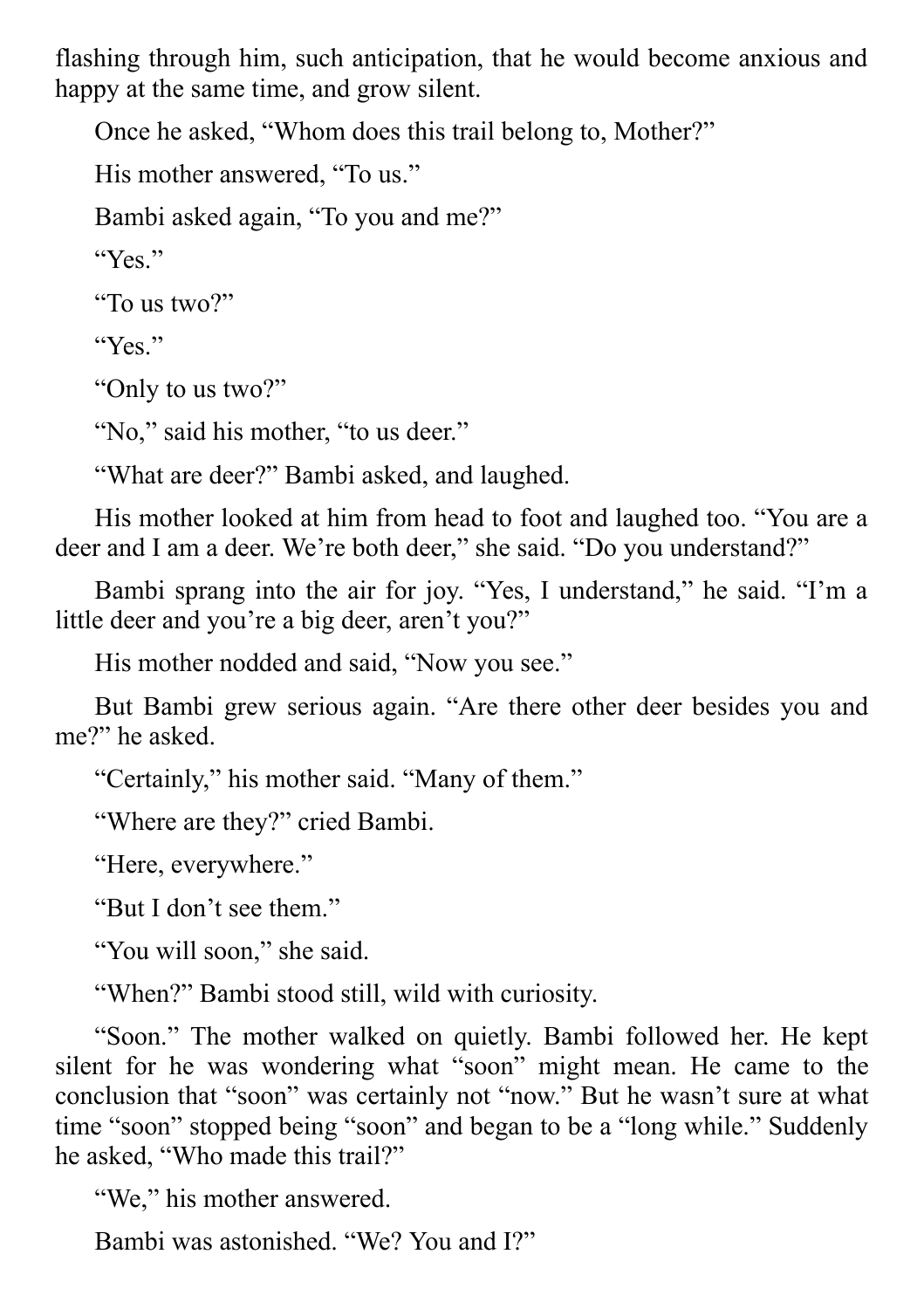The mother said, "We, we . . . we deer."

Bambi asked, "Which deer?"

"All of us," his mother said sharply.

They walked on. Bambi was in high spirits and felt like leaping off the path, but he stayed close to his mother. Something rustled in front of them, close to the ground. The fern fronds and wood-lettuce concealed something that advanced in violent motion. A threadlike, little cry shrilled out piteously; then all was still. Only the leaves and the blades of grass shivered back into place. A ferret had caught a mouse. He came slinking by, slid sideways, and prepared to enjoy his meal.

"What was that?" asked Bambi excitedly.

"Nothing," his mother soothed him.

"But," Bambi trembled, "but I saw it."

"Yes, yes," said his mother. "Don't be frightened. The ferret has killed a mouse." But Bambi was dreadfully frightened. A vast, unknown horror clutched at his heart. It was long before he could speak again. Then he asked, "Why did he kill the mouse?"

"Because," his mother hesitated. "Let us walk faster," she said as though something had just occurred to her and as though she had forgotten the question. She began to hurry. Bambi sprang after her.

A long pause ensued. They walked on quietly again. Finally Bambi asked anxiously, "Shall we kill a mouse, too, sometime?"

"No," replied his mother.

"Never?" asked Bambi.

"Never," came the answer.

"Why not?" asked Bambi, relieved.

"Because we never kill anything," said his mother simply.

Bambi grew happy again.

Loud cries were coming from a young ash tree which stood near their path. The mother went along without noticing them, but Bambi stopped inquisitively. Overhead two jays were quarreling about a nest they had plundered.

"Get away, you murderer!" cried one.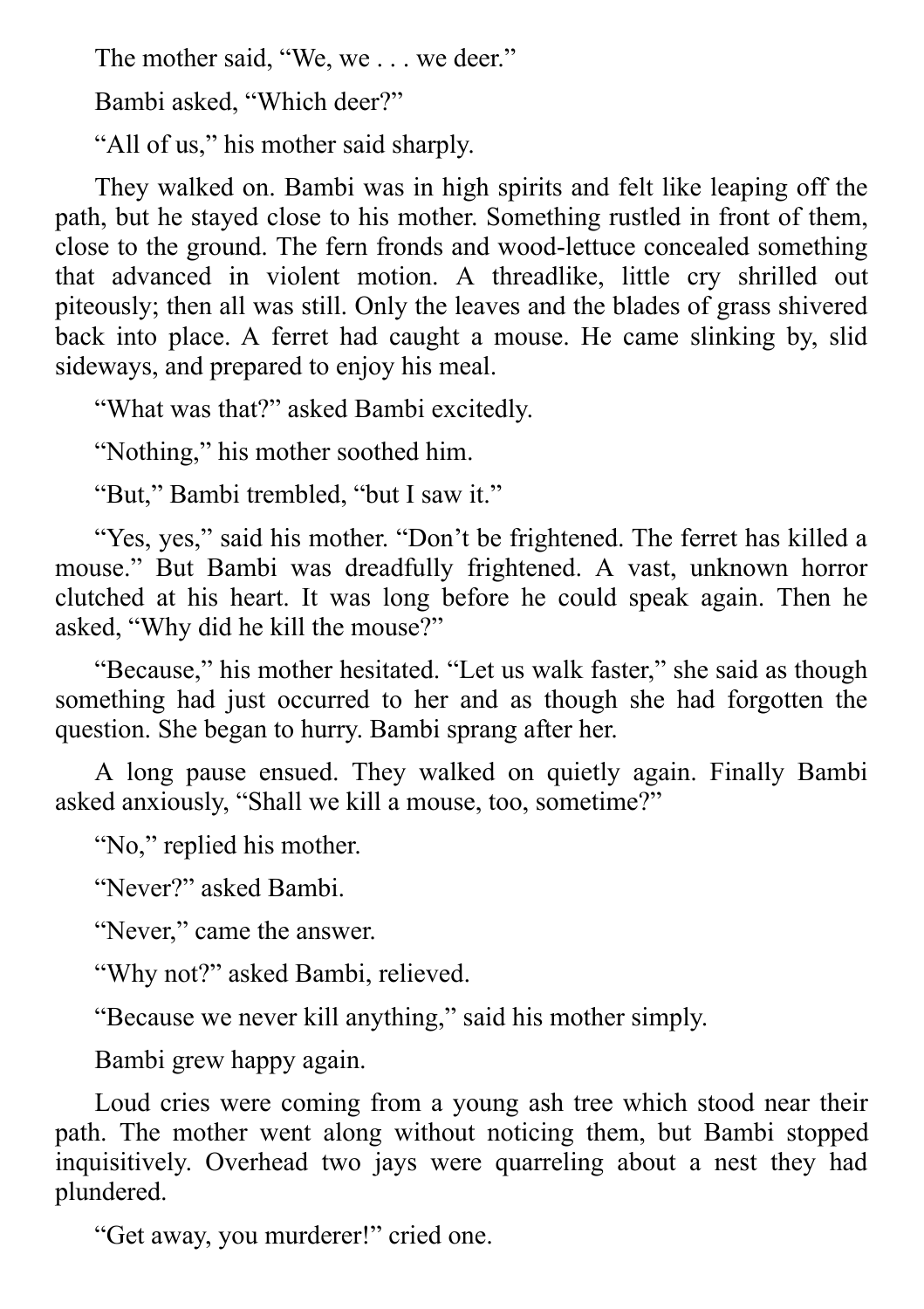"Keep cool, you fool," the other answered, "I'm not afraid of you."

"Look for your own nests," the first one shouted, "or I'll break your head for you." He was beside himself with rage. "What vulgarity!" he chattered, "what vulgarity!"

The other jay had spied Bambi and fluttered down a few branches to shout at him. "What are you gawking at, you freak?" he screamed.

Bambi sprang away terrified. He reached his mother and walked behind her again, frightened and obedient, thinking she had not noticed his absence.



*Overhead two jays were quarreling. "What vulgarity!" he chattered, "what vulgarity!"*

After a pause he asked, "Mother, what is vulgarity?"

"I don't know," said his mother.

Bambi thought a while; then he began again. "Why were they both so angry with each other, Mother?" he asked.

"They were fighting over food," his mother answered.

"Will we fight over food, too, sometime?" Bambi asked.

"No," said his mother.

Bambi asked, "Why not?"

"Because there is enough for all of us," his mother replied.

Bambi wanted to know something else. "Mother," he began.

"What is it?"

"Will we be angry with each other sometime?" he asked.

"No, child," said his mother, "we don't do such things."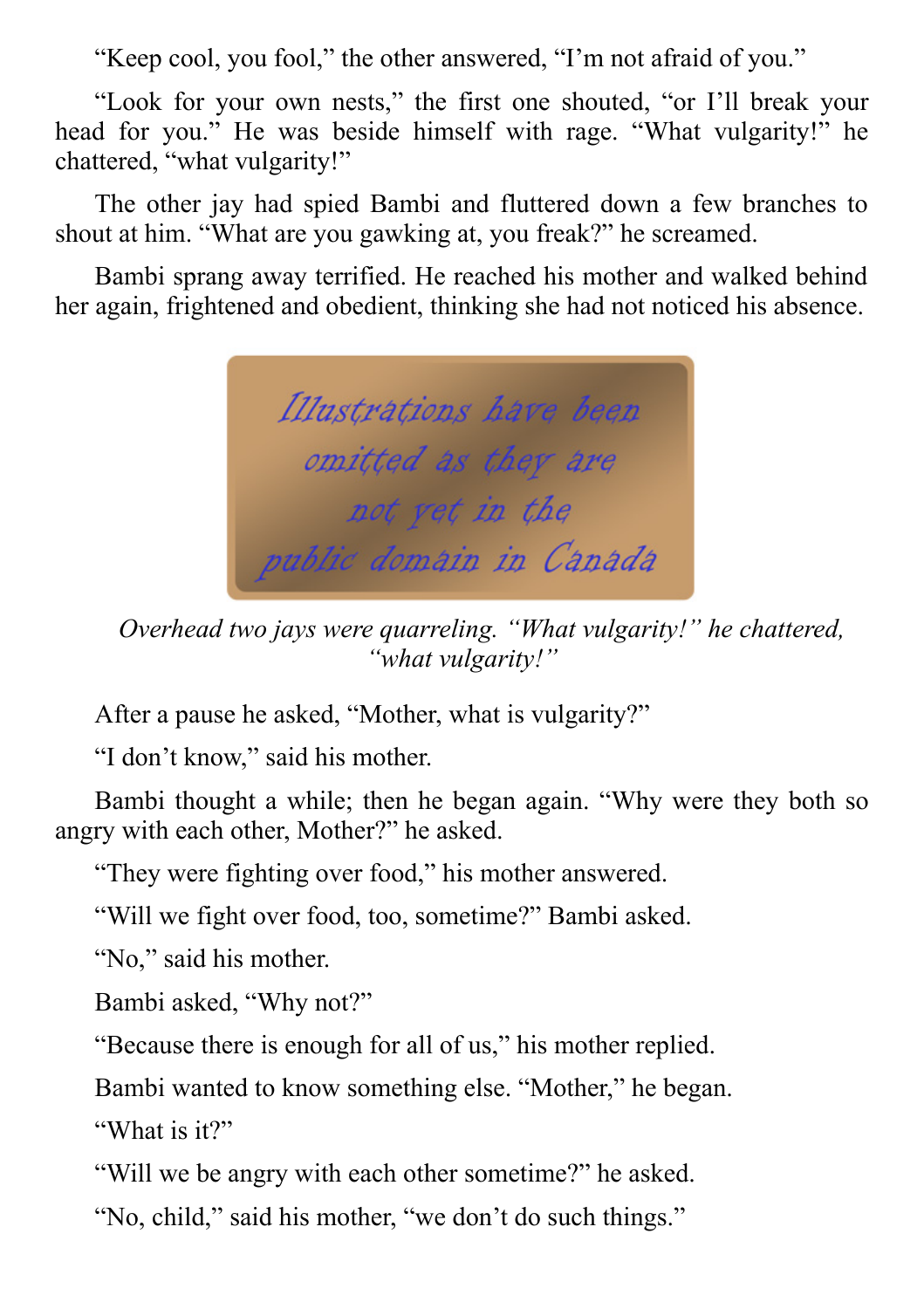They walked along again. Presently it grew light ahead of them. It grew very bright. The trail ended with the tangle of vines and bushes. A few steps more and they would be in the bright open space that spread out before them. Bambi wanted to bound forward, but his mother had stopped.

"What is it?" he asked impatiently, already delighted.

"It's the meadow," his mother answered.

"What is a meadow?" asked Bambi insistently.

His mother cut him short. "You'll soon find out for yourself," she said. She had become very serious and watchful. She stood motionless, holding her head high and listening intently. She sucked in deep breathfuls of air and looked very severe.

"It's all right," she said at last, "we can go out."

Bambi leaped forward, but his mother barred the way.

"Wait till I call you," she said. Bambi obeyed at once and stood still. "That's right," said his mother, to encourage him, "and now listen to what I am saying to you." Bambi heard how seriously his mother spoke and felt terribly excited.

"Walking on the meadow is not so simple," his mother went on. "It's a difficult and dangerous business. Don't ask me why. You'll find that out later on. Now do exactly as I tell you to. Will you?"

"Yes," Bambi promised.

"Good," said his mother, "I'm going out alone first. Stay here and wait. And don't take your eyes off me for a minute. If you see me run back here, then turn round and run as fast as you can. I'll catch up with you soon." She grew silent and seemed to be thinking. Then she went on earnestly, "Run anyway as fast as your legs will carry you. Run even if something should happen . . . even if you should see me fall to the ground. . . . Don't think of me, do you understand? No matter what you see or hear, start running right away and just as fast as you possibly can. Do you promise me to do that?"

"Yes," said Bambi softly. His mother spoke so seriously.

She went on speaking. "Out there if I should call you," she said, "there must be no looking around and no questions, but you must get behind me instantly. Understand that. Run without pausing or stopping to think. If I begin to run, that means for you to run too, and no stopping until we are back here again. You won't forget, will you?"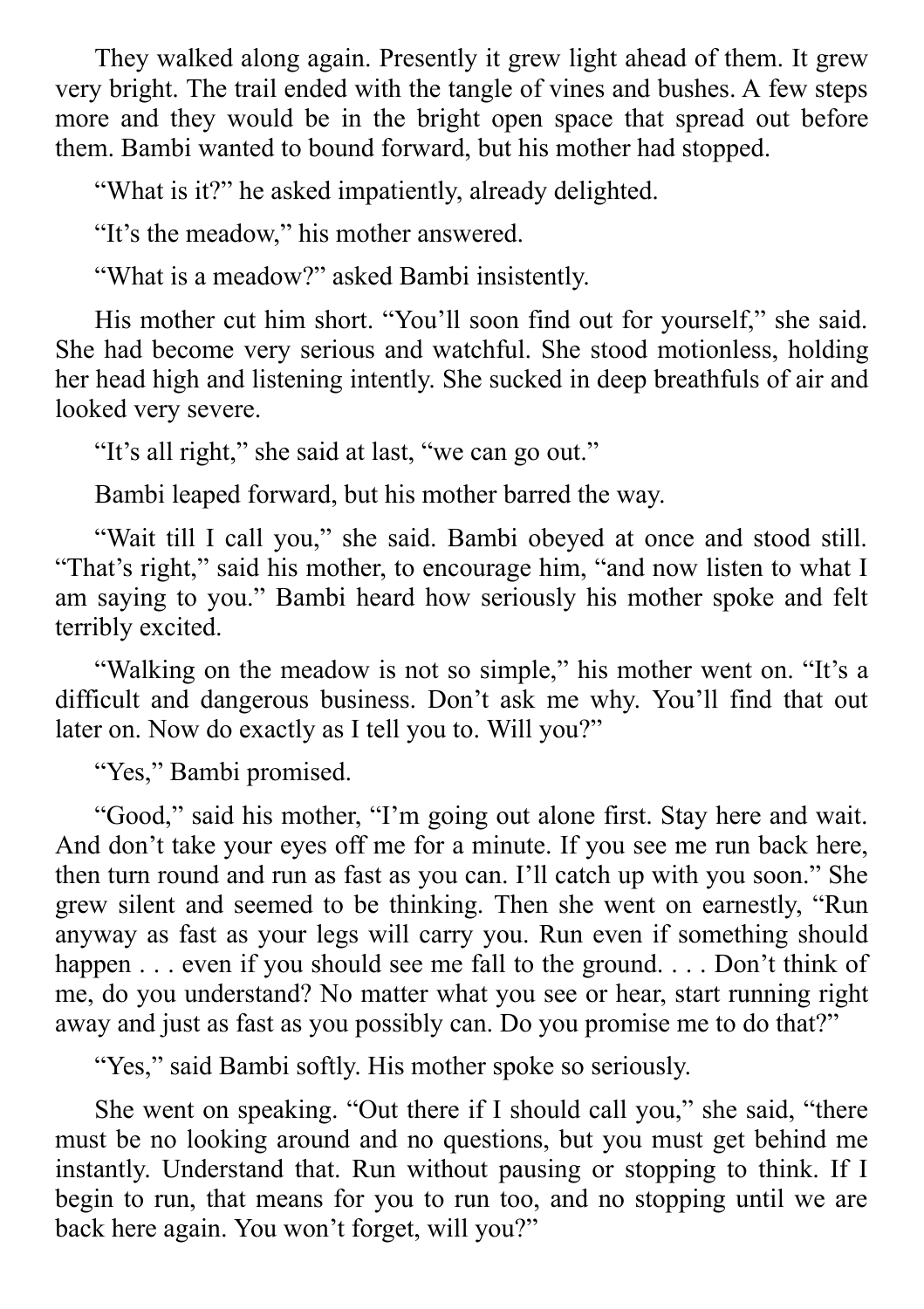"No," said Bambi in a troubled voice.

"Now I'm going ahead," said his mother, and seemed to become calmer.

She walked out. Bambi, who never took his eyes off her, saw how she moved forward with slow, cautious steps. He stood there full of expectancy, full of fear and curiosity. He saw how his mother listened in all directions, saw her shrink together, and shrank together himself, ready to leap back into the thickets. Then his mother grew calm again. She stretched herself. Then she looked around satisfied and called, "Come!"

Bambi bounded out. Joy seized him with such tremendous force that he forgot his worries in a flash. Through the thicket he could see only the green tree-tops overhead. Once in a while he caught a glimpse of the blue sky.

Now he saw the whole heaven stretching far and wide and he rejoiced without knowing why. In the forest he had seen only a stray sunbeam now and then, or the tender, dappled light that played through the branches. Suddenly he was standing in the blinding hot sunlight whose boundless power was beaming upon him. He stood in the splendid warmth that made him shut his eyes but which opened his heart.

Bambi was as though bewitched. He was completely beside himself with pleasure. He was simply wild. He leaped into the air three, four, five times. He had to do it. He felt a terrible desire to leap and jump. He stretched his young limbs joyfully. His breath came deeply and easily. He drank in the air. The sweet smell of the meadow made him so wildly happy that he had to leap into the air.

Bambi was a child. If he had been a human child he would have shouted. But he was a young deer, and deer cannot shout, at least not the way human children do. So he rejoiced with his legs and with his whole body as he flung himself into the air. His mother stood by and was glad. She saw that Bambi was wild. She watched how he bounded into the air and fell again awkwardly, in one spot. She saw how he stared around him, dazed and bewildered, only to leap up over and over again. She understood that Bambi knew only the narrow deer tracks in the forest and how his brief life was used to the limits of the thicket. He did not move from one place because he did not understand how to run freely around the open meadow.

So she stretched out her forefeet and bent laughingly towards Bambi for a moment. Then she was off with one bound, racing around in a circle so that the tall grass stems swished.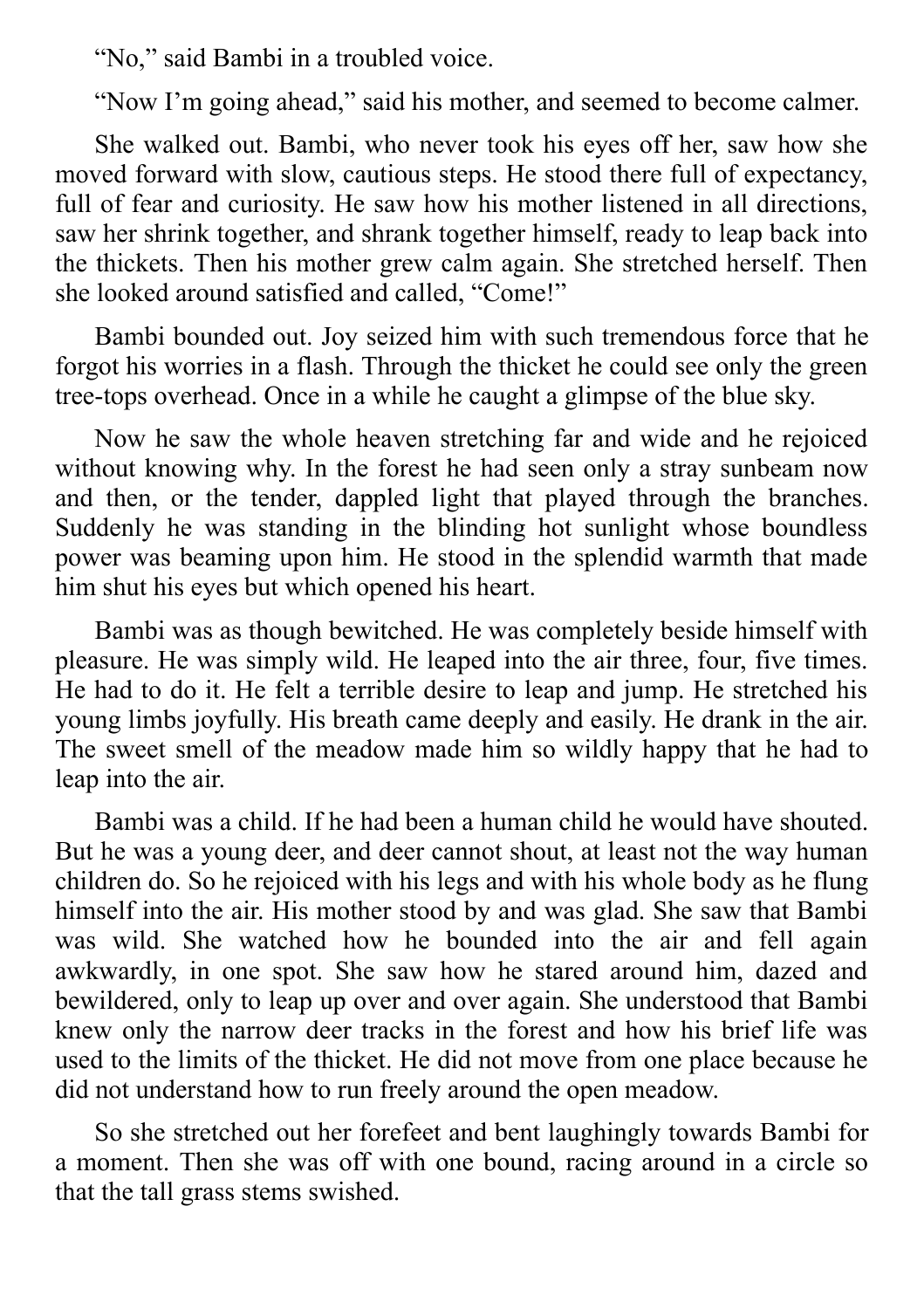Bambi was frightened and stood motionless. Was that a sign for him to run back to the thicket? His mother had said to him, "Don't worry about me no matter what you see or hear. Just run as fast as you can." He was going to turn around and run as she had commanded him to, but his mother came galloping up suddenly. She came up with a wonderful swishing sound and stopped two steps from him. She bent towards him, laughing as she had at first and cried, "Catch me." And in a flash she was gone.

Bambi was puzzled. What did she mean? Then she came back again running so fast that it made him giddy. She pushed his flank with her nose and said quickly, "Try to catch me," and fled away.

Bambi started after her. He took a few steps. Then his steps became short bounds. He felt as if he were flying without any effort on his part. There was a space under his hoofs, space under his bounding feet, space and still more space. Bambi was beside himself with joy.

The swishing grass sounded wonderful to his ears. It was marvelously soft and as fine as silk where it brushed against him. He ran round in a circle. He turned and flew off in a new circle, turned around again and kept running.

His mother was standing still, getting her breath again. She kept following Bambi with her eyes. He was wild.

Suddenly the race was over. He stopped and came up to his mother, lifting his hoofs elegantly. He looked joyfully at her. Then they strolled contentedly side by side.

Since he had been in the open, Bambi had felt the sky and the sun and the green meadow with his whole body. He took one blinding, giddy glance at the sun, and he felt its rays as they lay warmly on his back.

Presently he began to enjoy the meadow with his eyes also. Its wonders amazed him at every step he took. You could not see the tiniest speck of earth the way you could in the forest. Blade after blade of grass covered every inch of the ground. It tossed and waved luxuriantly. It bent softly aside under every footstep, only to rise up unharmed again. The broad green meadow was starred with white daisies, with the thick, round red and purple clover blossoms and bright, golden dandelion heads.

"Look, look, Mother!" Bambi exclaimed. "There's a flower flying."

"That's not a flower," said his mother, "that's a butterfly."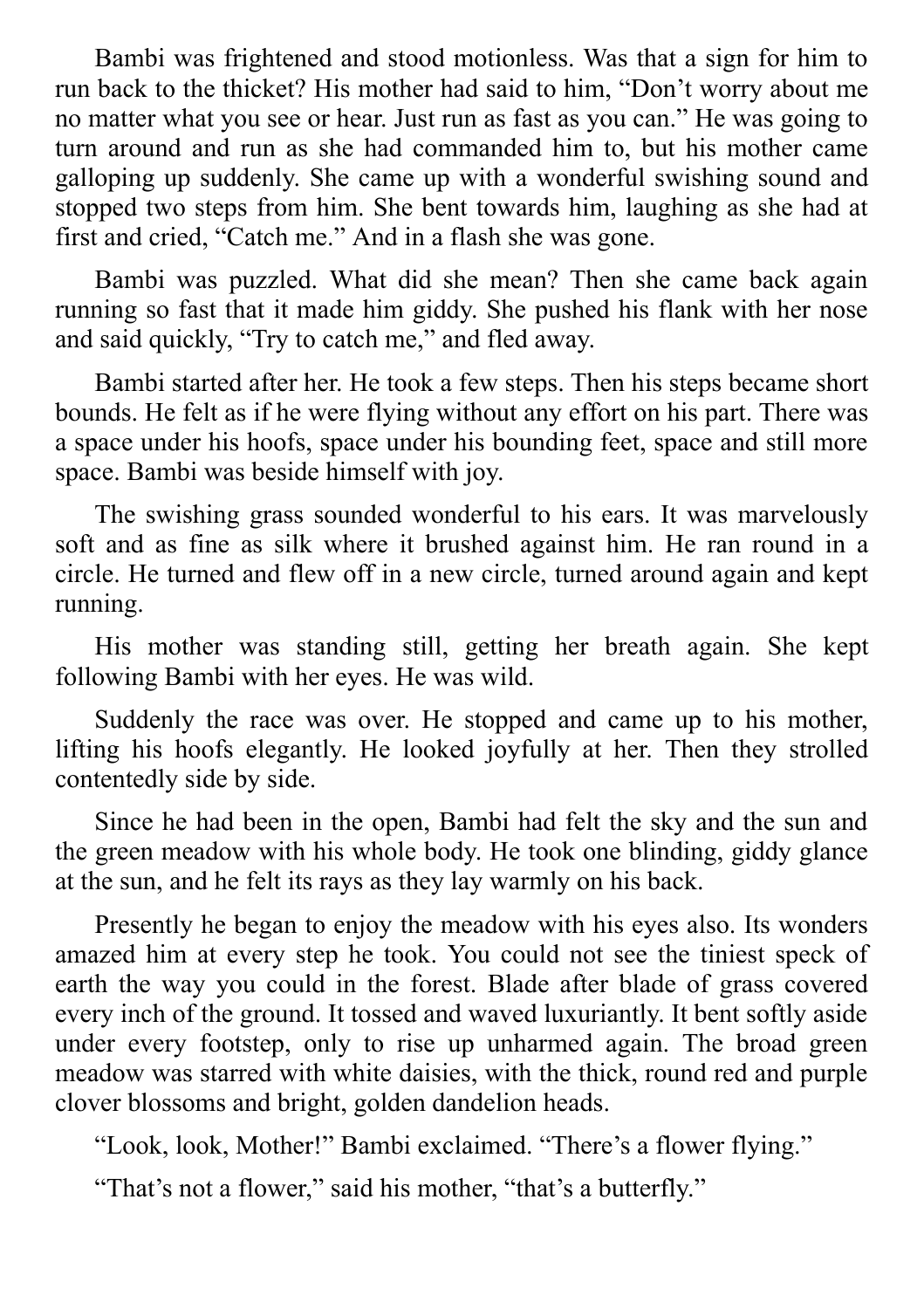Bambi stared at the butterfly, entranced. It had darted lightly from a blade of grass and was fluttering about in its giddy way. Then Bambi saw that there were many butterflies flying in the air above the meadow. They seemed to be in a hurry and yet moved slowly, fluttering up and down in a sort of game that delighted him. They really did look like gay flying flowers that would not stay on their stems but had unfastened themselves in order to dance a little. They looked, too, like flowers that come to rest at sundown but have no fixed places and have to hunt for them, dropping down and vanishing as if they really had settled somewhere, yet always flying up again, a little way at first, then higher and higher, and always searching farther and farther because all the good places have already been taken.

Bambi gazed at them all. He would have loved to see one close by. He wanted to see one face to face but he was not able to. They sailed in and out continually. The air was aflutter with them.

When he looked down at the ground again he was delighted with the thousands of living things he saw stirring under his hoofs. They ran and jumped in all directions. He would see a wild swarm of them, and the next moment they had disappeared in the grass again.

"Who are they, Mother?" he asked.

"Those are ants," his mother answered.

"Look," cried Bambi, "see that piece of grass jumping. Look how high it can jump!"

"That's not grass," his mother explained, "that's a nice grasshopper."

"Why does he jump that way?" asked Bambi.

"Because we're walking here," his mother answered, "he's afraid we'll step on him."

"O," said Bambi, turning to the grasshopper who was sitting on a daisy; "O," he said again politely, "you don't have to be afraid; we won't hurt you."

"I'm not afraid," the grasshopper replied in a quavering voice; "I was only frightened for a moment when I was talking to my wife."

"Excuse us for disturbing you," said Bambi shyly.

"Not at all," the grasshopper quavered. "Since it's you, it's perfectly all right. But you never know who's coming and you have to be careful."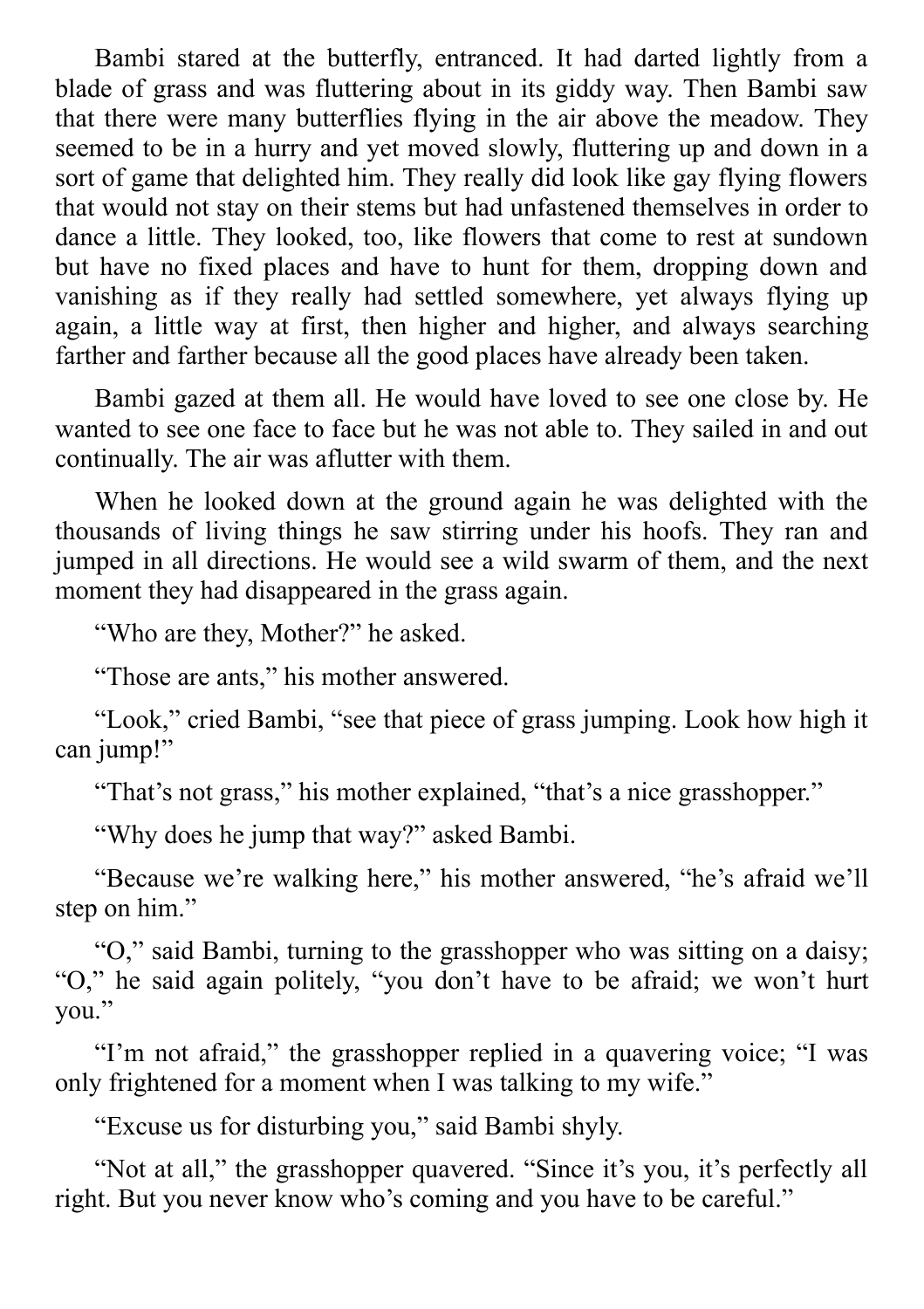"This is the first time in my life that I've ever been on the meadow," Bambi explained; "my mother brought me. . . ."

The grasshopper was sitting with his head lowered as though he were going to butt. He put on a serious face and murmured, "That doesn't interest me at all. I haven't time to stand here gossiping with you. I have to be looking for my wife. Hopp!" And he gave a jump.

"Hopp!" said Bambi in surprise at the high jump with which the grasshopper vanished.

Bambi ran to his mother. "Mother, I spoke to him," he cried.

"To whom?" his mother asked.

"To the grasshopper," Bambi said, "I spoke to him. He was very nice to me. And I like him so much. He's so wonderful and green and you can see through his sides. They look like leaves, but you can't see through a leaf."

"Those are his wings," said his mother.

"O," Bambi went on, "and his face is so serious and wise. But he was very nice to me anyhow. And how he can jump! 'Hopp!' he said, and he jumped so high I couldn't see him any more."

They walked on. The conversation with the grasshopper had excited Bambi and tired him a little, for it was the first time he had ever spoken to a stranger. He felt hungry and pressed close to his mother to be nursed.

Then he stood quietly and gazed dreamily into space for a little while with a sort of joyous ecstasy that came over him every time he was nursed by his mother. He noticed a bright flower moving in the tangled grasses. Bambi looked more closely at it. No, it wasn't a flower, but a butterfly. Bambi crept closer.

The butterfly hung heavily to a grass stem and fanned its wings slowly.

"Please sit still," Bambi said.

"Why should I sit still? I'm a butterfly," the insect answered in astonishment.

"O, please sit still, just for a minute," Bambi pleaded, "I've wanted so much to see you close to. Please."

"Well," said the butterfly, "for your sake I will, but not for long."

Bambi stood in front of him. "How beautiful you are!" he cried fascinated; "how wonderfully beautiful, like a flower!"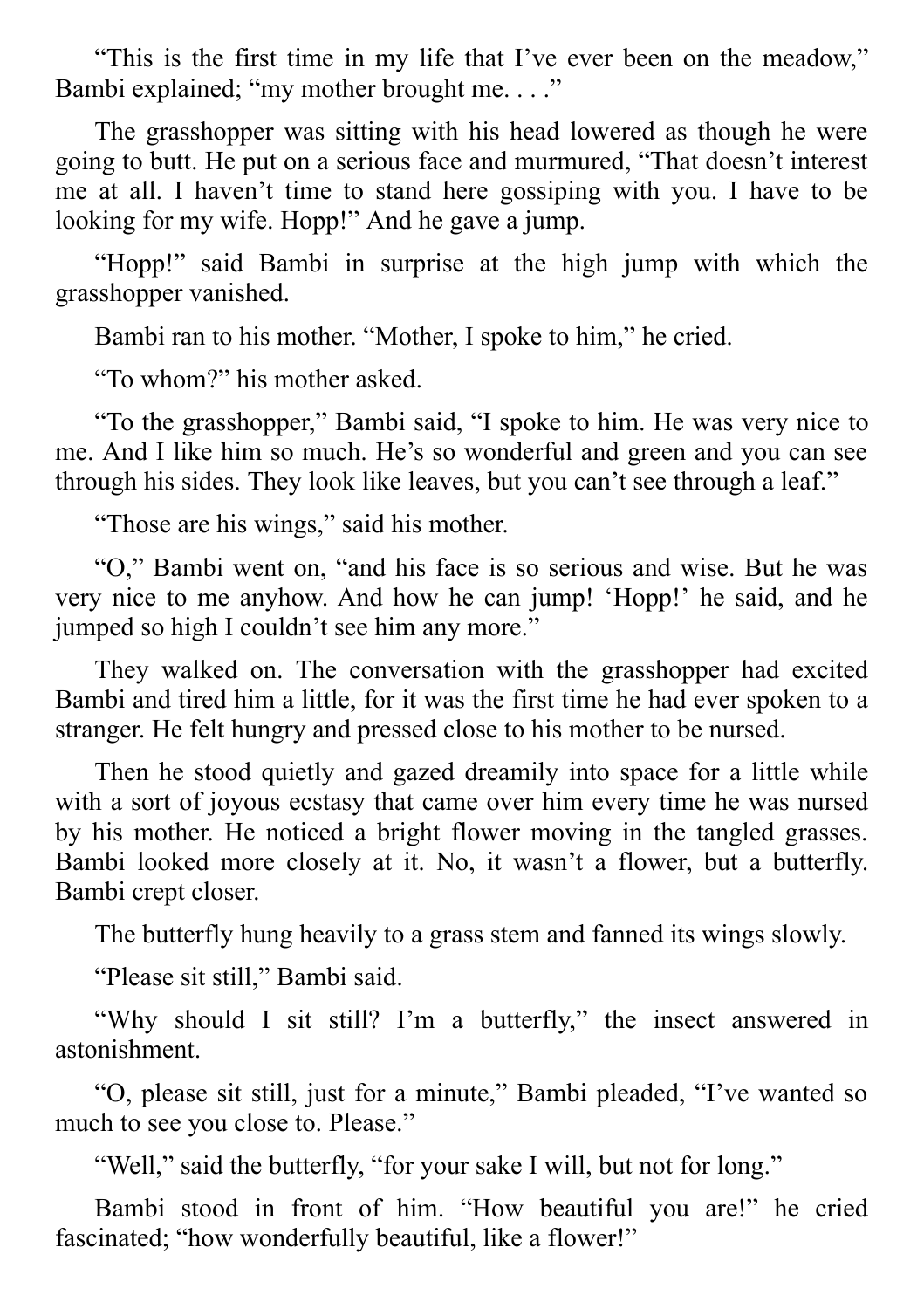"What?" cried the butterfly, fanning his wings, "did you say like a flower? In my circle it's generally supposed that we're handsomer than flowers."

Bambi was embarrassed. "O, yes," he stammered, "much handsomer, excuse me, I only meant . . ."

"Whatever you meant is all one to me," the butterfly replied. He arched his thin body affectedly and played with his delicate feelers.

Bambi looked at him enchanted. "How elegant you are!" he said. "How elegant and fine! And how splendid and white your wings are!"

The butterfly spread his wings wide apart, then raised them till they folded together like an upright sail.

"O," cried Bambi, "I know that you are handsomer than the flowers. Besides, you can fly and the flowers can't because they grow on stems, that's why."

The butterfly spread his wings. "It's enough," he said, "that I can fly." He soared so lightly that Bambi could hardly see him or follow his flight. His wings moved gently and gracefully. Then he fluttered into the sunny air.

"I only sat still that long on your account," he said balancing in the air in front of Bambi. "Now I'm going."

That was how Bambi found the meadow.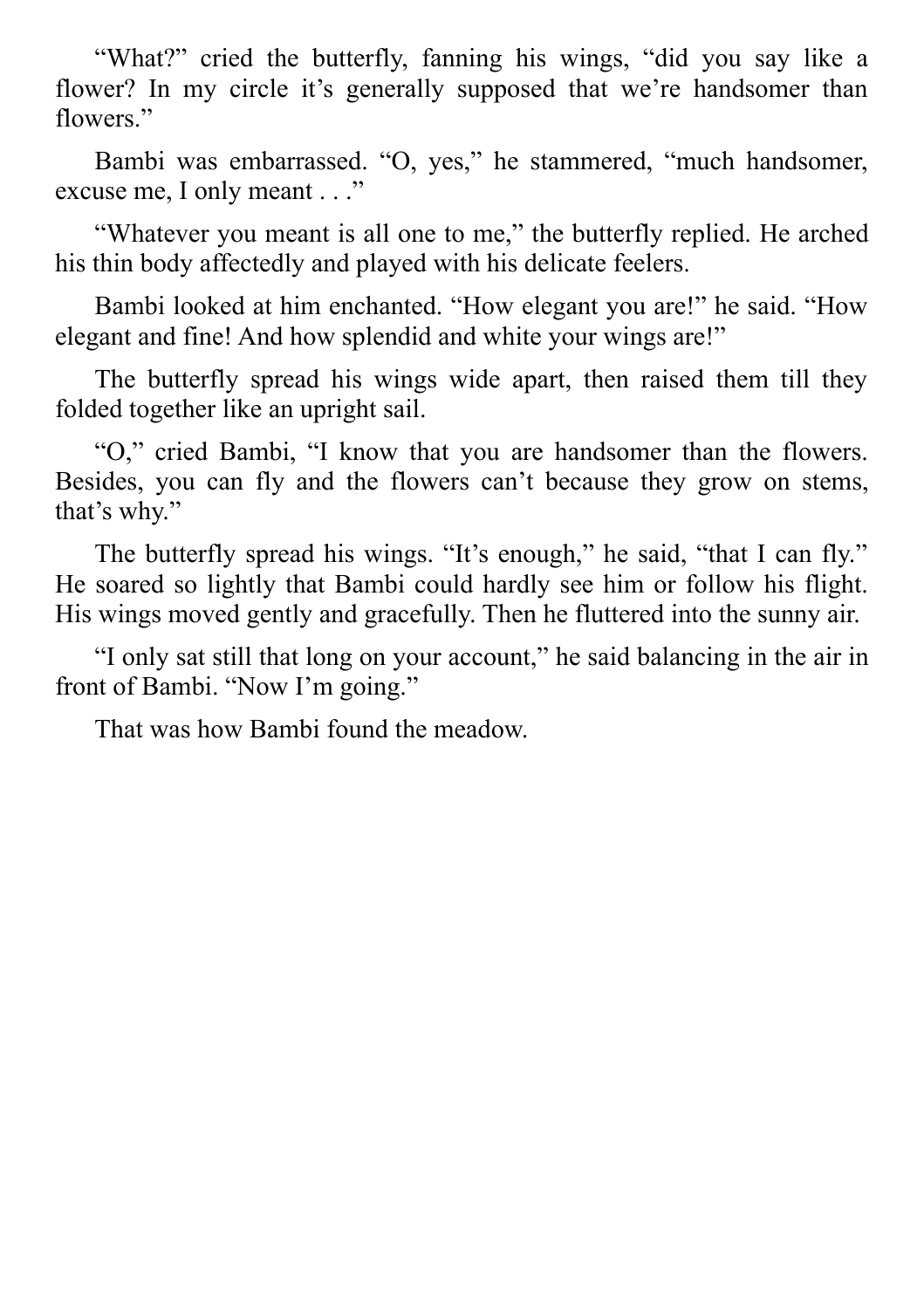# CHAPTER III

In the heart of the forest was a little glade that belonged to Bambi's mother. It lay only a few steps from the narrow trail where the deer went bounding through the woods. But no one could ever have found it who did not know the little passage leading to it through the thick bushes.

The glade was very narrow, so narrow that there was only room for Bambi and his mother, and so low that when Bambi's mother stood up her head was hidden among the branches. Sprays of hazel, furze, and dogwood, woven about each other, intercepted the little bit of sunlight that came through the tree-tops, so that it never reached the ground. Bambi had come into the world in this glade. It was his mother's and his.

His mother was lying asleep on the ground. Bambi had dozed a little, too. But suddenly he had become wide awake. He got up and looked around.

The shadows were so deep where he was that it was almost dark. From the woods came soft rustlings. Now and again the tit-mice chirped. Now and again came the clear hammering of the woodpecker or the joyless call of a crow. Everything else was still, far and wide. But the air was sizzling in the midday heat so that you could hear it if you listened closely. And it was stiflingly sweet.

Bambi looked down at his mother and said, "Are you asleep?"

No, his mother was not asleep. She had awakened the moment Bambi got up.

"What are we going to do now?" Bambi asked.

"Nothing," his mother answered. "We're going to stay right where we are. Lie down, like a good boy, and go to sleep."

But Bambi had no desire to go to sleep. "Come on," he begged, "let's go to the meadow."

His mother lifted her head. "Go to the meadow," she said, "go to the meadow now?" Her voice was so full of astonishment and terror that Bambi became quite frightened.

"Can't we go to the meadow?" he asked timidly.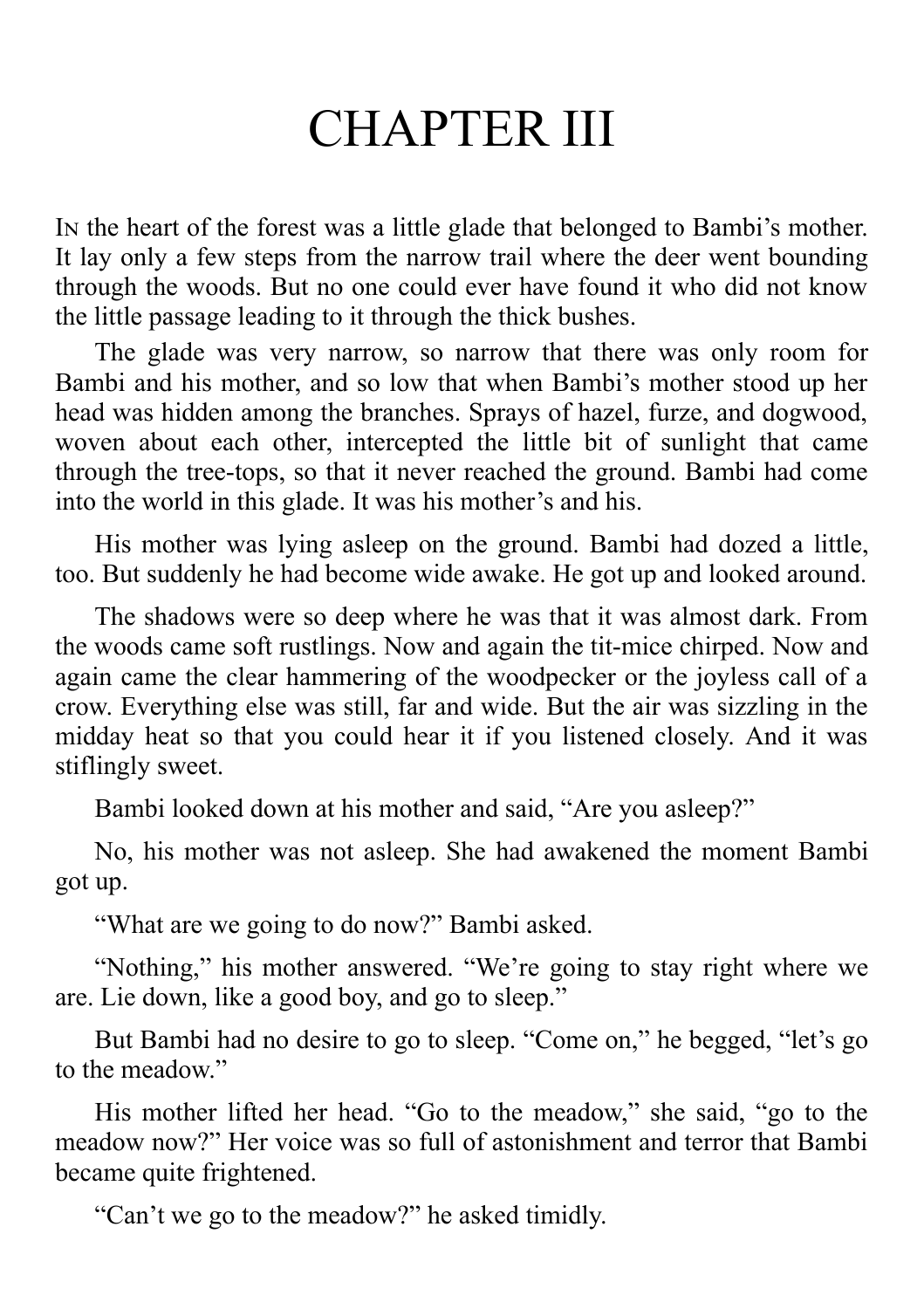"No," his mother answered, and it sounded very final. "No, you can't go now."

"Why?" Bambi perceived that something mysterious was involved. He grew still more frightened, but at the same time he was terribly anxious to know everything. "Why can't we go to the meadow?" he asked.

"You'll find out all about it later when you're bigger," his mother replied.

"But," Bambi insisted, "I'd rather know now."

"Later," his mother repeated, "you're nothing but a baby yet," she went on tenderly, "and we don't talk about such things to children." She had grown quite serious. "Fancy going to the meadow at this time of day. I don't even like to think of it. Why, it's broad daylight."

"But it was broad daylight when we went to the meadow before," Bambi objected.

"That's different," his mother explained, "it was early in the morning."

"Can we only go there early in the morning?" Bambi was very curious.

His mother was patient. "Only in the early morning or late evening," she said, "or at night."

"And never in the daytime, never?"

His mother hesitated. "Well," she said at last, "sometimes a few of us do go there in the daytime. . . . But those are special occasions. . . . I can't just explain it to you, you are too young yet. . . . Some of us do go there. . . . But we are exposed to the greatest danger."

"What kind of danger?" asked Bambi all attention.

But his mother did not want to go on with the conversation. "We're in danger, and that's enough for you, my son. You can't understand such things yet."

Bambi thought that he could understand everything except why his mother did not want to tell him the truth. But he kept silent.

"That's what life means for us," his mother went on, "though we all love the daylight, especially when we're young, we have to lie quiet all day long. We can only roam around from evening till morning. Do you understand?"

"Yes," said Bambi.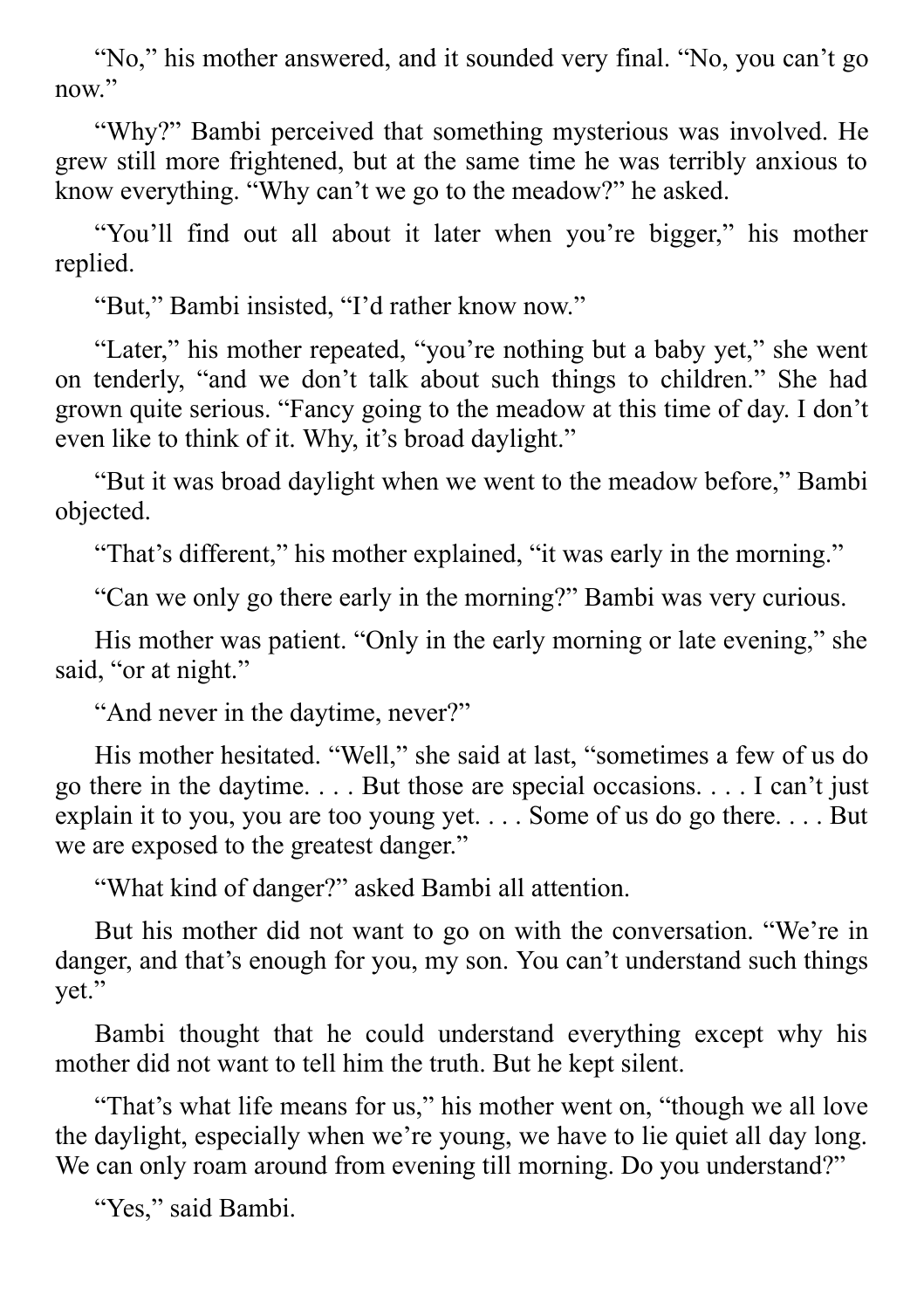"So, my son, we'll have to stay where we are. We're safe here. Now lie down again and go to sleep."

But Bambi didn't want to lie down. "Why are we safe here?" he asked.

"Because all the bushes shield us," his mother answered, "and the twigs snap on the shrubs and the dry twigs crackle and give us warning. And last year's dead leaves lie on the ground and rustle to warn us, and the jays and magpies keep watch so we can tell from a distance if anybody is coming."

"What are last year's leaves?" Bambi asked.

"Come and sit beside me," said his mother, "and I will tell you." Bambi sat down contentedly, nestling close to his mother. And she told him how the trees are not always green, how the sunshine and the pleasant warmth disappear. Then it grows cold, the frost turns the leaves yellow, brown and red, and they fall slowly so that the trees and bushes stretch their bare branches to the sky and look perfectly naked. But the dry leaves lie on the ground, and when a foot stirs them they rustle. Then someone is coming. O, how kind last year's dead leaves are! They do their duty so well and are so alert and watchful. Even in mid-summer there are a lot of them hidden beneath the undergrowth. And they give warning in advance of every danger.

Illustrations have been omitted as they are not yet in the public domain in Canada

*The leaves fall slowly.*

Bambi pressed close against his mother. It was so cozy to sit there and listen while his mother talked.

When she grew silent he began to think. He thought it was very kind of the good old leaves to keep watch, though they were all dead and frozen and had suffered so much. He wondered just what that danger could be that his mother was always talking about. But too much thought tired him. Round about him it was still. Only the air sizzling in the heat was audible. Then he fell asleep.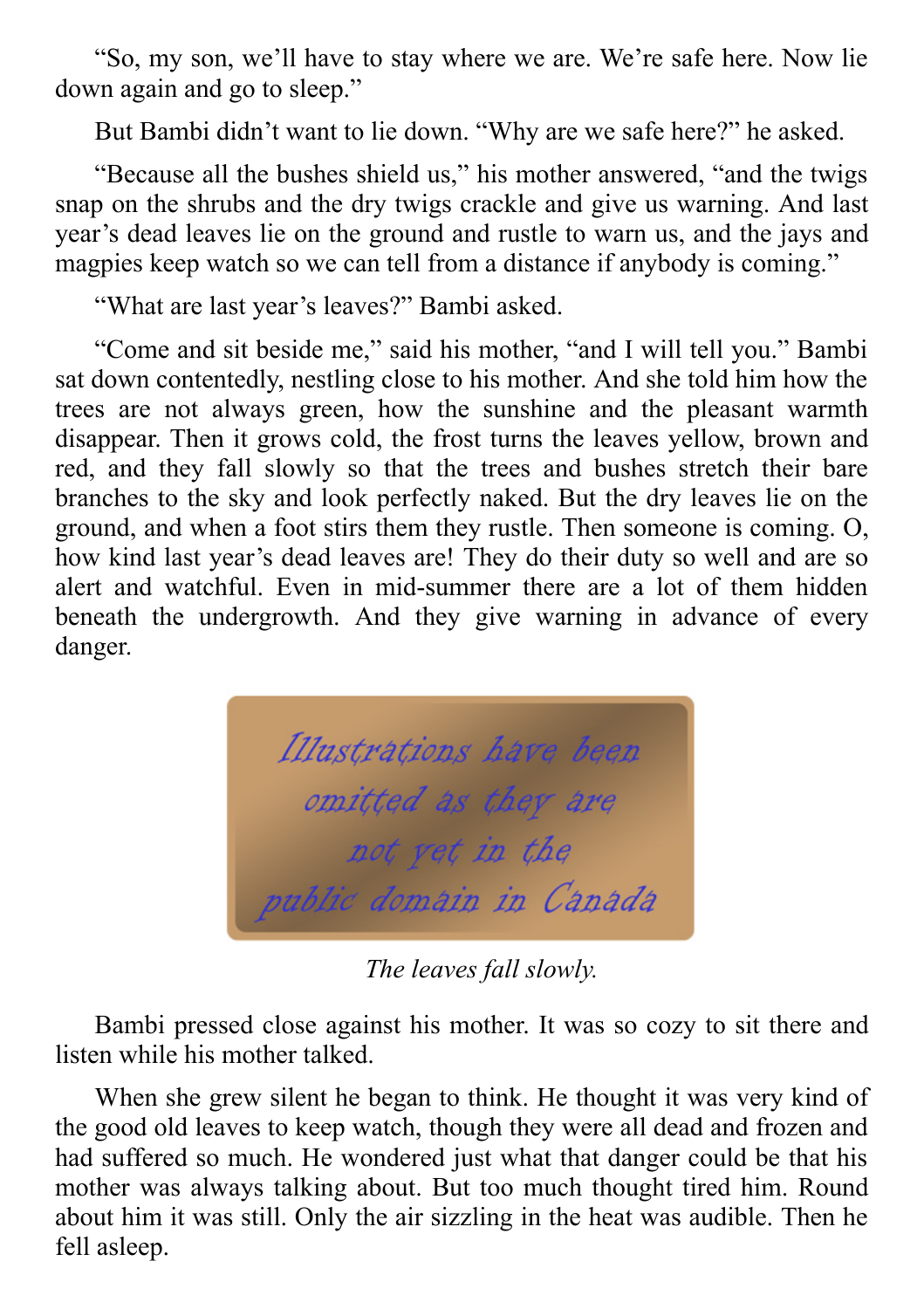## CHAPTER IV

ONE evening Bambi was roaming about the meadow again with his mother. He thought that he knew everything there was to see or hear there. But in reality it appeared that he did not know as much as he thought.

This time was just like the first. Bambi played tag with his mother. He ran around in circles, and the open space, the deep sky, the fresh air intoxicated him so that he grew perfectly wild. After a while he noticed that his mother was standing still. He stopped short in the middle of a leap so suddenly that his four legs spread far apart. To get his balance he bounded high into the air and then stood erect. His mother seemed to be talking to someone he couldn't make out through the tall grasses. Bambi toddled up inquisitively.

Two long ears were moving in the tangled grass stems close to his mother. They were grayish-brown and prettily marked with black stripes. Bambi stopped, but his mother said, "Come here. This is our friend, the Hare. Come here like a nice boy and let him see you."

Bambi went over. There sat the Hare looking like a very honest creature. At times his long spoon-like ears stood bolt upright. At others they fell back limply as though they had suddenly grown weak. Bambi became somewhat critical as he looked at the whiskers that stood out so stiff and straight on both sides of the Hare's mouth. But he noticed that the Hare had a very mild face and extremely good-natured features, and that he cast timid glances at the world from out of his big round eyes. The Hare really did look friendly. Bambi's passing doubts vanished immediately. But oddly enough, he had lost all the respect he originally felt for the Hare.

"Good evening, young man," the Hare greeted him, with studied politeness.

Bambi merely nodded good evening. He didn't understand why, but he simply nodded. He was very friendly and civil, but a little condescending. He could not help it himself. Perhaps he was born that way.

"What a charming young prince," said the Hare to Bambi's mother. He looked at Bambi attentively, raising first one spoon-like ear, then the other, and then both of them, and letting them fall again, suddenly and limply,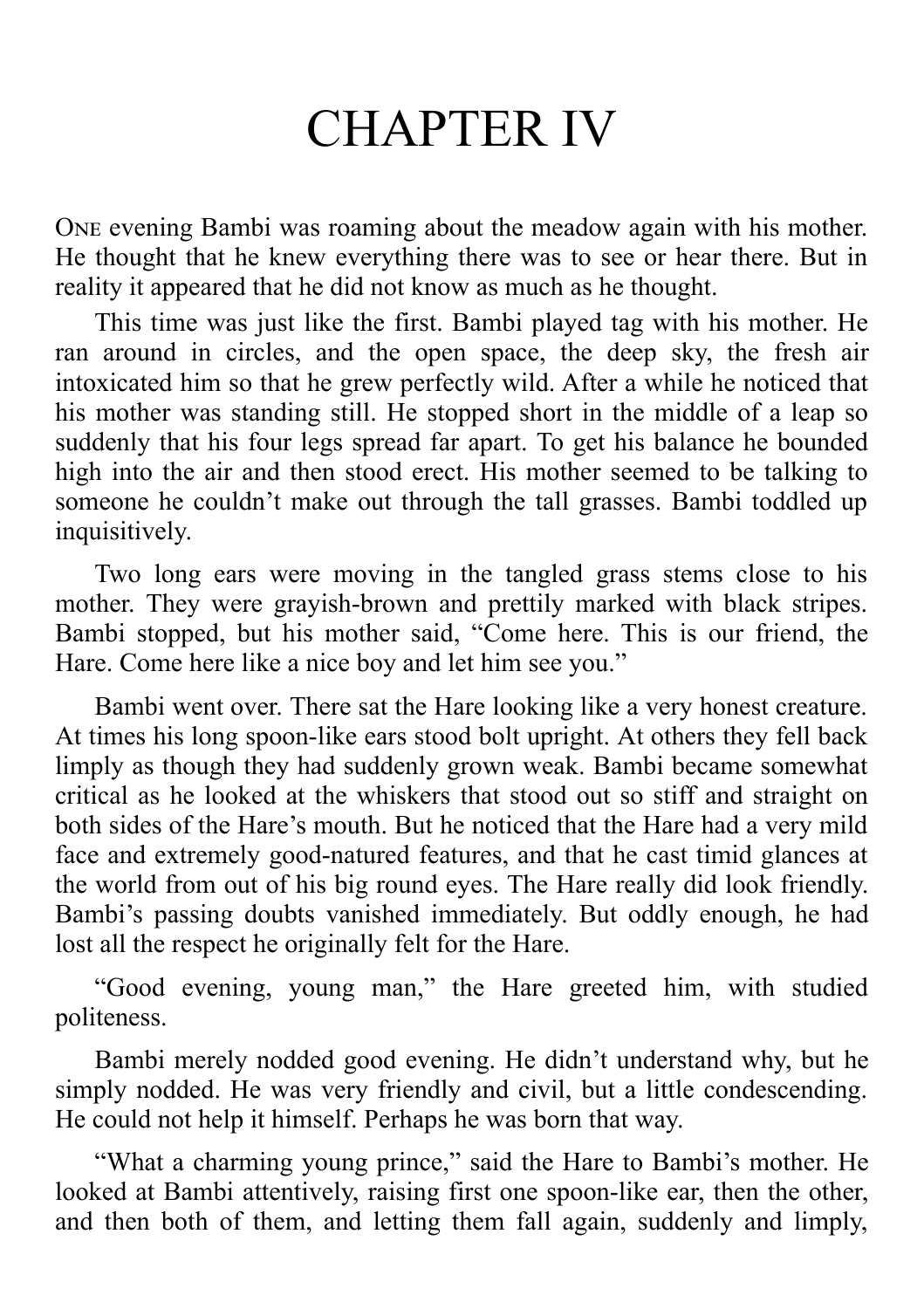which didn't please Bambi. The motion of the Hare's ears seemed to say, "He isn't worth bothering with."

Meanwhile the Hare continued to study Bambi with his big round eyes. His nose and his mouth with the handsome whiskers moved incessantly in the same way a man who is trying not to sneeze twitches his nose and lips. Bambi had to laugh.

The Hare laughed quickly, too, but his eyes grew more thoughtful. "I congratulate you," he said to Bambi's mother. "I sincerely congratulate you on your son. Yes, indeed, he'll make a splendid prince in time. Anyone can see that."

To Bambi's boundless surprise he suddenly sat straight on his hind legs. After he had spied all around with his ears stiffened and his nose constantly twitching, he sat down decently on all fours again. "Now if you good people will excuse me," he said at last, "I have all kinds of things to do to-night. If you'll be so good as to excuse me. . . ." He turned away and hopped off with his ears back so that they touched his shoulders.



*There sat the Hare looking like a very honest creature.*

"Good evening," Bambi called after him.

His mother smiled. "The good Hare," she said; "he is so suave and prudent. He doesn't have an easy time of it in this world." There was sympathy in her voice.

Bambi strolled about a little and left his mother to her meal. He wanted to meet his friend again and he wanted to make new acquaintances, besides. For without being very clear himself what it was he wanted, he felt a certain expectancy. Suddenly, at a distance, he heard a soft rustling on the meadow, and felt a quick, gentle step tapping the ground. He peered ahead of him. Over on the edge of the woods something was gliding through the grasses. Was it alive? No, there were two things. Bambi cast a quick glance at his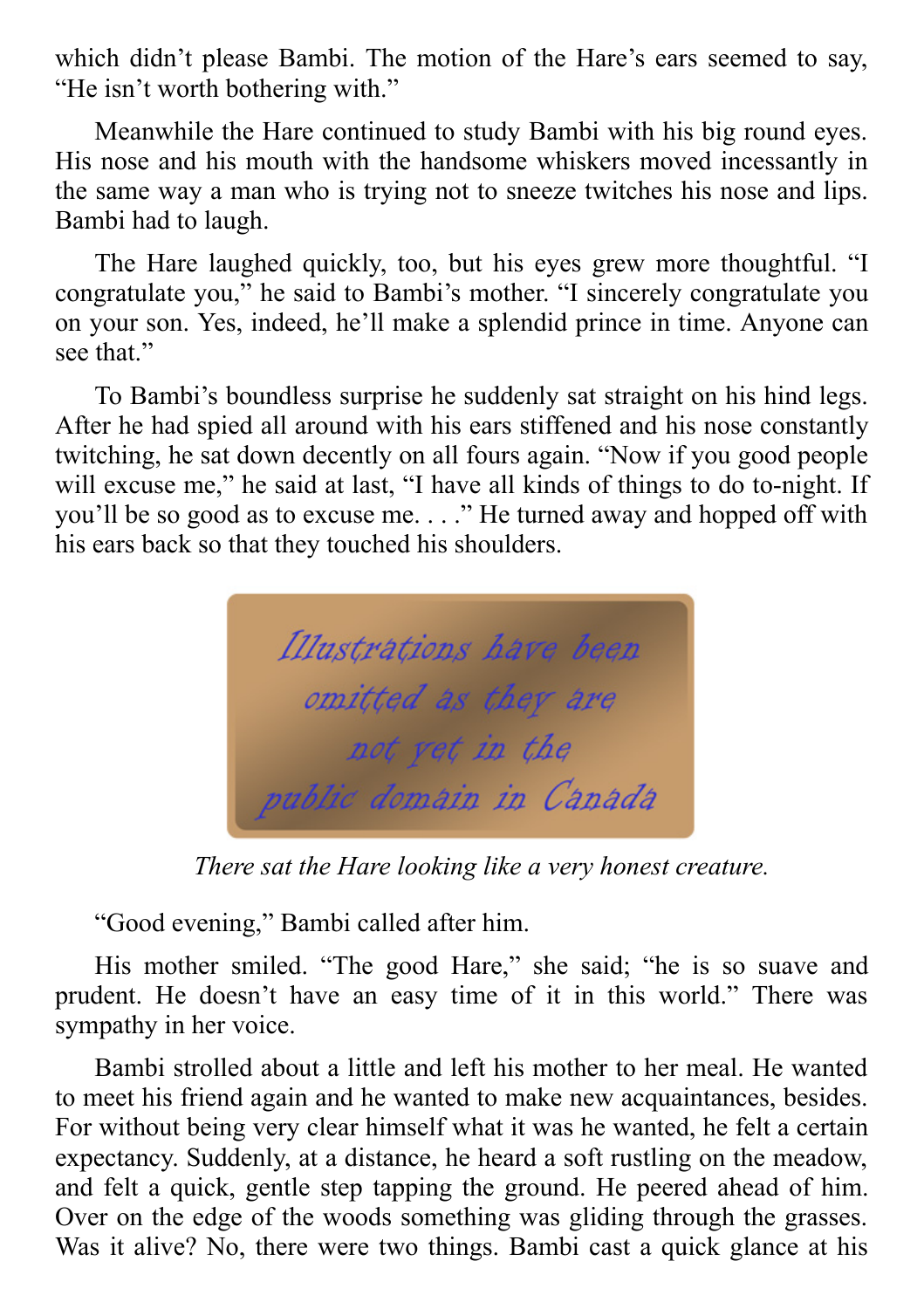mother but she wasn't paying attention to anything and had her head deep in the grass. But the game was going on on the other side of the meadow in a shifting circle exactly as Bambi himself had raced around before. Bambi was so excited that he sprang back as if he wanted to run away. Then his mother noticed him and raised her head.

"What's the matter?" she called.

But Bambi was speechless. He could not find his tongue and only stammered, "Look over there."

His mother looked over. "I see," she said, "that's my sister, and sure enough she has a baby too, now. No, she has two of them." His mother spoke at first out of pure happiness, but she had grown serious. "To think that Ena has two babies," she said, "two of them."

Bambi stood gazing across the meadow. He saw a creature that looked just like his mother. He hadn't even noticed her before. He saw that the grasses were being shaken in a double circle, but only a pair of reddish backs were visible like thin red streaks.

"Come," his mother said, "we'll go over. They'll be company for you."

Bambi would have run, but as his mother walked slowly, peering to right and to left at every step, he held himself back. Still, he was bursting with excitement and very impatient.

"I thought we would meet Ena sometime," his mother went on to say. "Where can she have been keeping herself? I thought I knew she had one child, that wasn't hard to guess. But two of them! . . ."

At last the others saw them and came to meet them. Bambi had to greet his aunt, but his mind was entirely on the children.

His aunt was very friendly. "Well," she said to him, "this is Gobo and that is Faline. Now you run along and play together."

The children stood stock-still and stared at each other, Gobo close beside Faline and Bambi in front of him. None of them stirred. They stood and gaped.

"Run along," said Bambi's mother, "you'll soon be friends."

"What a lovely child," Aunt Ena replied. "He is really lovely. So strong, and he stands so well."

"O well," said his mother modestly, "we have to be content. But to have two of them, Ena! . . ."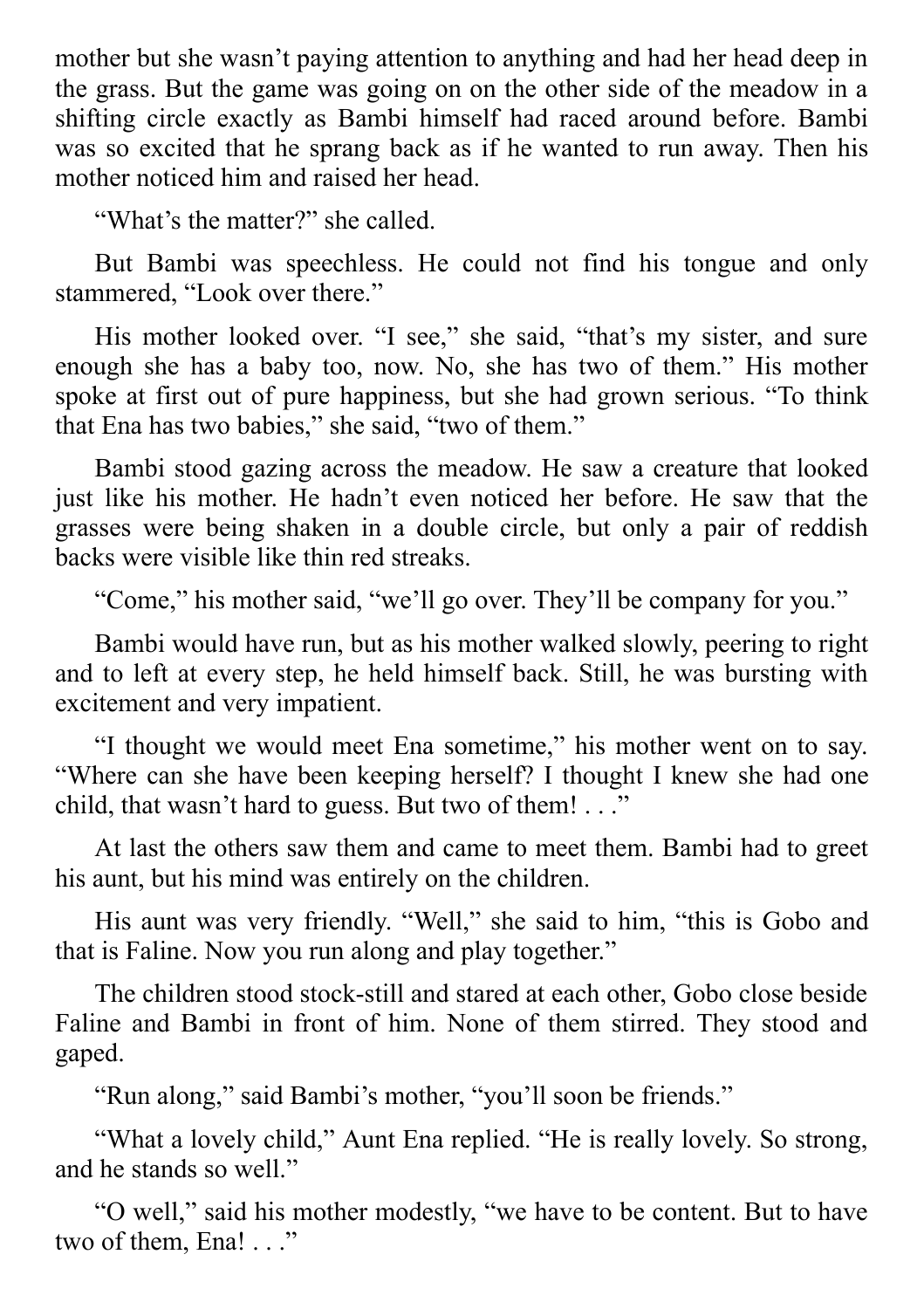"O yes, that's all very well," Ena declared; "you know, dear, I've had children before."

"Bambi is my first," his mother said.

"We'll see," Ena comforted her, "perhaps it will be different with you next time, too."

The children were still standing and staring at each other. No one said a word. Suddenly Faline gave a leap and rushed away. It had become too much for her.

In a moment Bambi darted after her. Gobo followed him. They flew around in a semi-circle, they turned tail and fell over each other. Then they chased each other up and down. It was glorious. When they stopped, all topsy-turvy and somewhat breathless, they were already good friends. They began to chatter.

Bambi told them how he talked to the nice grasshopper and the butterfly.

"Did you ever talk to the gold bug?" asked Faline.

No, Bambi had never talked to the gold bug. He did not even know who he was.

"I've talked to him often," Faline declared, a little pertly.

"The jay insulted me," said Bambi.

"Really," said Gobo astonished, "did the jay treat you like that?" Gobo was very easily astonished and was extremely timid.

"Well," he observed, "the hedgehog stuck me in the nose." But he only mentioned it in passing.

"Who is the hedgehog?" Bambi asked eagerly. It seemed wonderful to him to be there with friends, listening to so many exciting things.

"The hedgehog is a terrible creature," cried Faline, "full of long spines all over his body and very wicked!"

"Do you really think he's wicked?" asked Gobo. "He never hurts anybody."

"Is that so?" answered Faline quickly. "Didn't he stick you?"

"O, that was only because I wanted to speak to him," Gobo replied, "and only a little anyhow. It didn't hurt me much."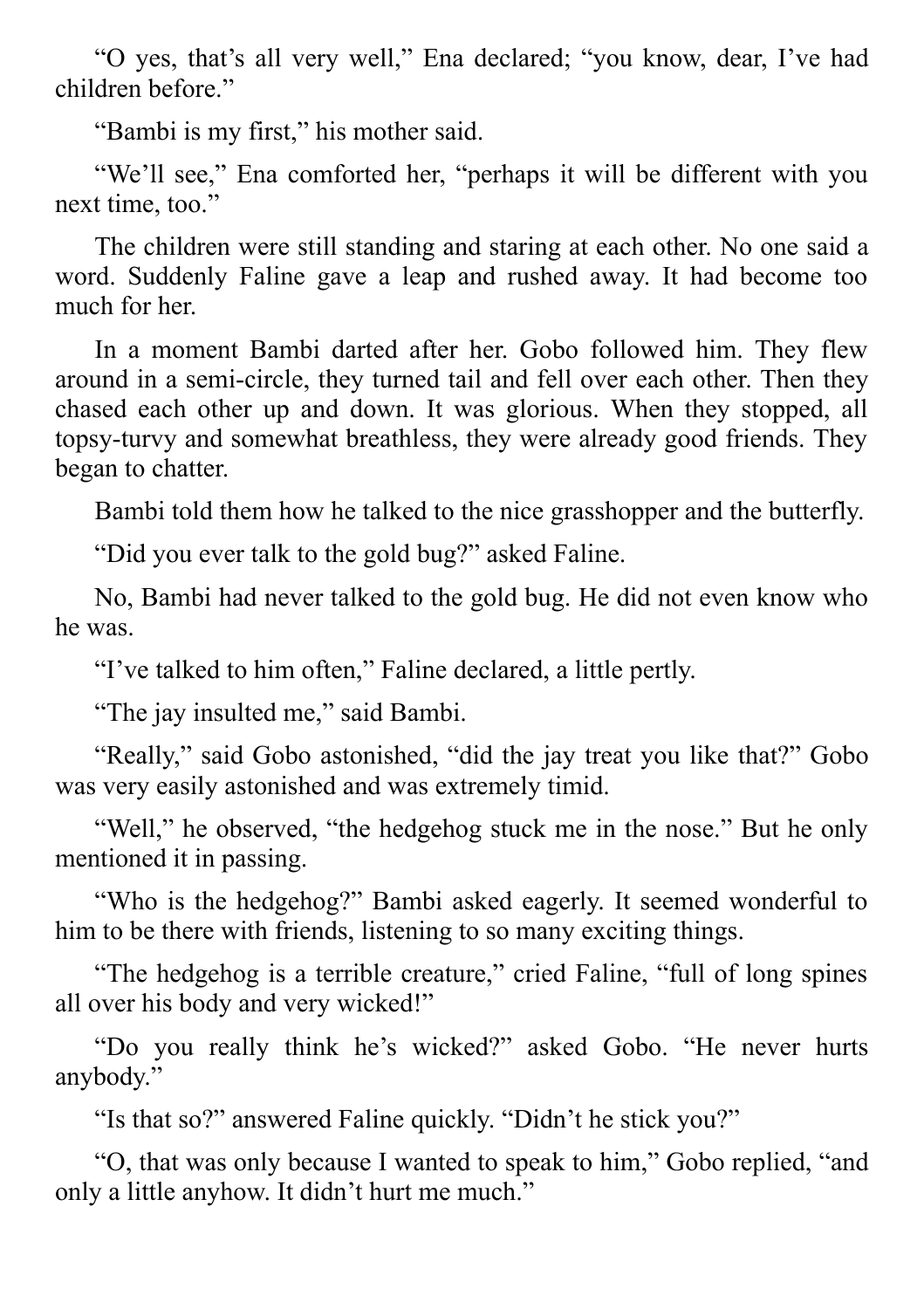Bambi turned to Gobo. "Why didn't he want you to talk to him?" he asked.

"He doesn't talk to anybody," Faline interrupted, "even if you just come where he is he rolls himself up so he's nothing but prickles all over. Our mother says he's one of those people who don't want to have anything to do with the world."

"Maybe he's only afraid," Gobo said.

But Faline knew better. "Mother says you shouldn't meddle with such people," she said.

Presently Bambi began to ask Gobo softly, "Do you know what 'danger' means?"

Then they both grew serious and all three heads drew together. Gobo thought a while. He made a special effort to remember for he saw how curious Bambi was for the answer. "Danger," he whispered, "is something very bad."

"Yes," Bambi declared excitedly, "I know it's something very bad, but what?" All three trembled with fear.

Suddenly Faline cried out loudly and joyfully, "I know what danger is it's what you run away from." She sprang away. She couldn't bear to stay there any longer and be frightened. In an instant, Bambi and Gobo had bounded after her. They began to play again. They tumbled in the rustling, silky green meadow grass, and in a twinkling had forgotten all about the absorbing question. After a while they stopped and stood chattering together as before. They looked towards their mothers. They were standing close together, eating a little and carrying on a quiet conversation.

Aunt Ena raised her head and called the children. "Come, Gobo. Come, Faline. We have to go now."

And Bambi's mother said to him, "Come, it's time to go."

"Wait just a little longer," Faline pleaded eagerly, "just a little while."

"Let's stay a little longer, please," Bambi pleaded, "it's so nice." And Gobo repeated timidly, "It's so nice, just a little longer." All three spoke at once.

Ena looked at Bambi's mother. "What did I tell you," she said, "they won't want to separate now."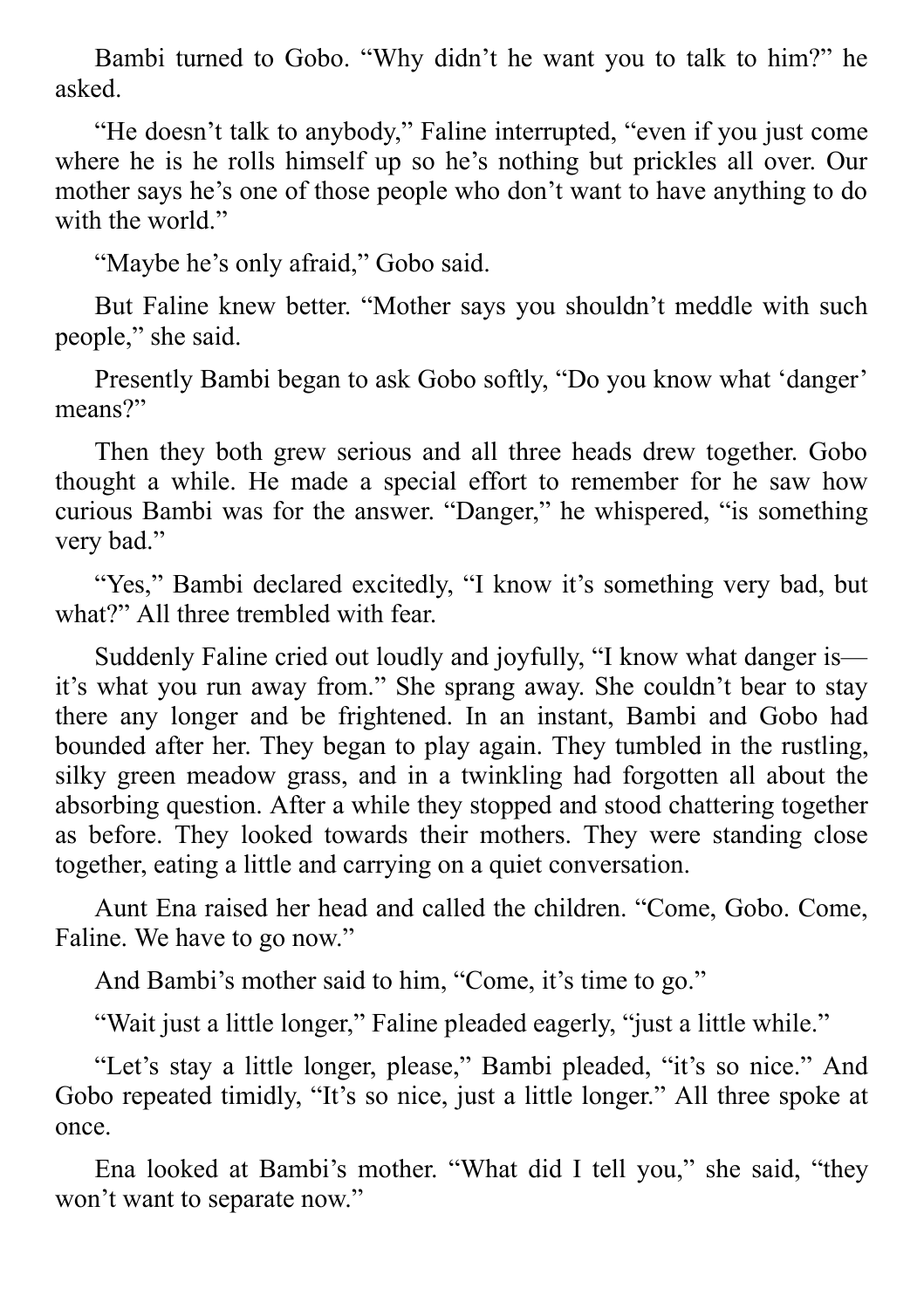Then something happened that was much more exciting than everything else that happened to Bambi that day. Out of the woods came the sound of hoofs beating the earth. Branches snapped, the boughs rustled, and before Bambi had time to listen, something burst out of the thicket. Someone came crashing and rustling with someone else rushing after him. They tore by like the wind, described a wide circle on the meadow and vanished into the woods again, where they could be heard galloping. Then they came bursting out of the thicket again and suddenly stood still, about twenty paces apart.

Bambi looked at them and did not stir. They looked like his mother and Aunt Ena. But their heads were crowned with gleaming antlers covered with brown beads and bright white prongs. Bambi was completely overcome. He looked from one to the other. One was smaller and his antlers narrower. But the other one was stately and beautiful. He carried his head up and his antlers rose high above it. They flashed from dark to light, adorned with the splendor of many black and brown prongs.

"O," cried Faline in admiration. "O," Gobo repeated softly. But Bambi said nothing. He was entranced and silent. Then they both moved and, turning away from each other, walked slowly back into the woods in opposite directions. The stately stag passed close to the children and Bambi's mother and Aunt Ena. He passed by in silent splendor, holding his noble head royally high and honoring no one with so much as a glance.

The children did not dare to breathe till he had disappeared into the thicket. They turned to look after the other one, but at that very moment the green door of the forest closed on him.

Faline was the first to break the silence. "Who were they?" she cried. But her pert little voice trembled.

"Who were they?" Gobo repeated in a hardly audible voice. Bambi kept silent.

Aunt Ena said solemnly, "Those were your fathers."

Nothing more was said, and they parted. Aunt Ena led her children into the nearest thicket. It was her trail. Bambi and his mother had to cross the whole meadow to the oak in order to reach their own path. He was silent for a long time before he finally asked, "Didn't they see us?"

His mother understood what he meant and replied, "Of course, they saw all of us."

Bambi was troubled. He felt shy about asking questions, but it was too much for him. "Then why . . ." he began, and stopped.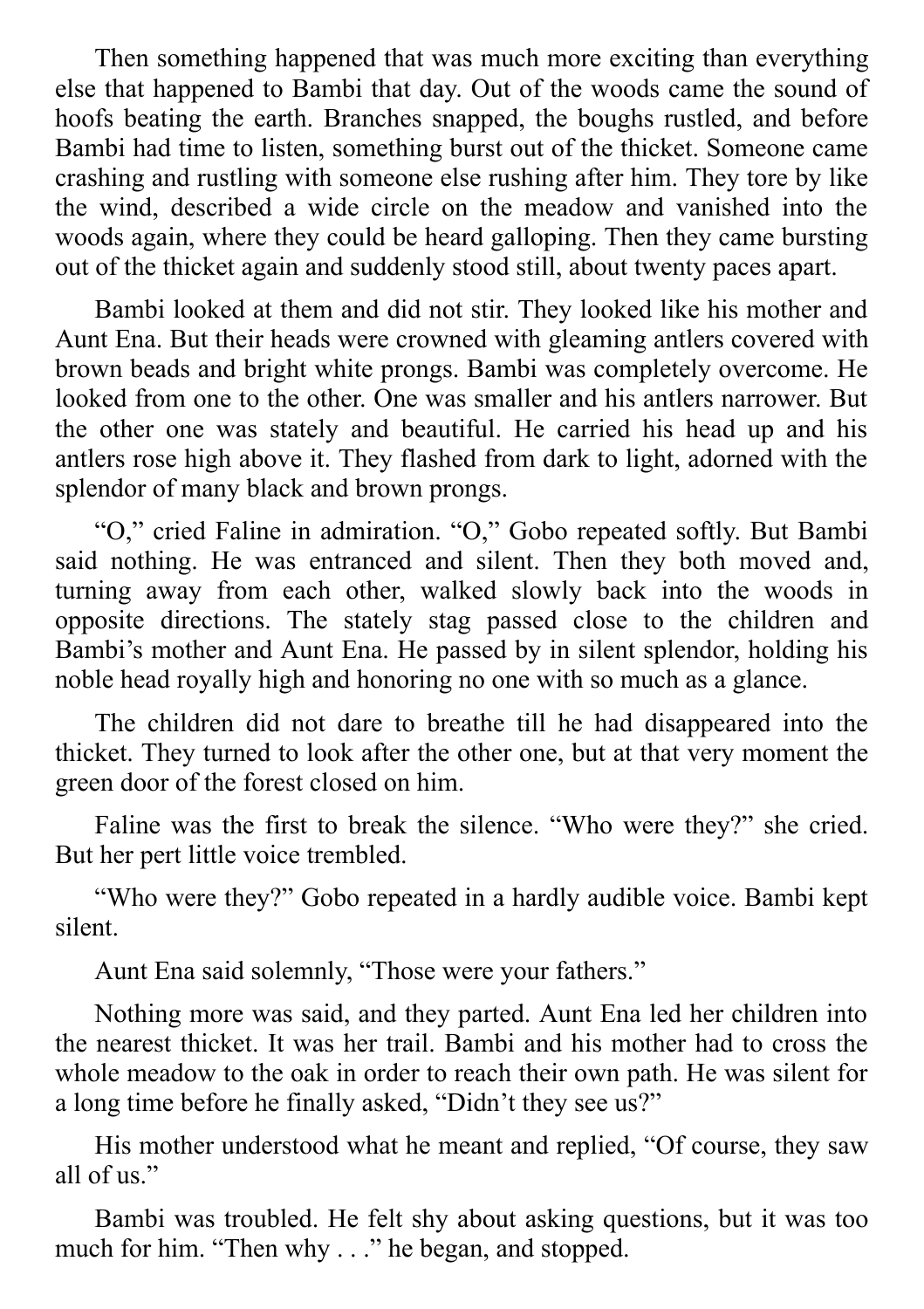His mother helped him along. "What is it you want to know, son?" she asked.

"Why didn't they stay with us?"

"They don't ever stay with us," his mother answered, "only at times."

Bambi continued, "But why didn't they speak to us?"

His mother said, "They don't speak to us now; only at times. We have to wait till they come to us. And we have to wait for them to speak to us. They do it whenever they like."

With a troubled heart, Bambi asked, "Will my father speak to me?"

"Of course he will," his mother promised. "When you're grown up he'll speak to you, and you'll have to stay with him sometimes."

Bambi walked silently beside his mother, his whole mind filled with his father's appearance. "How handsome he is!" he thought over and over again. "How handsome he is!"

As though his mother could read his thoughts, she said, "If you live, my son, if you are cunning and don't run into danger, you'll be as strong and handsome as your father is sometime, and you'll have antlers like his, too."

Bambi breathed deeply. His heart swelled with joy and expectancy.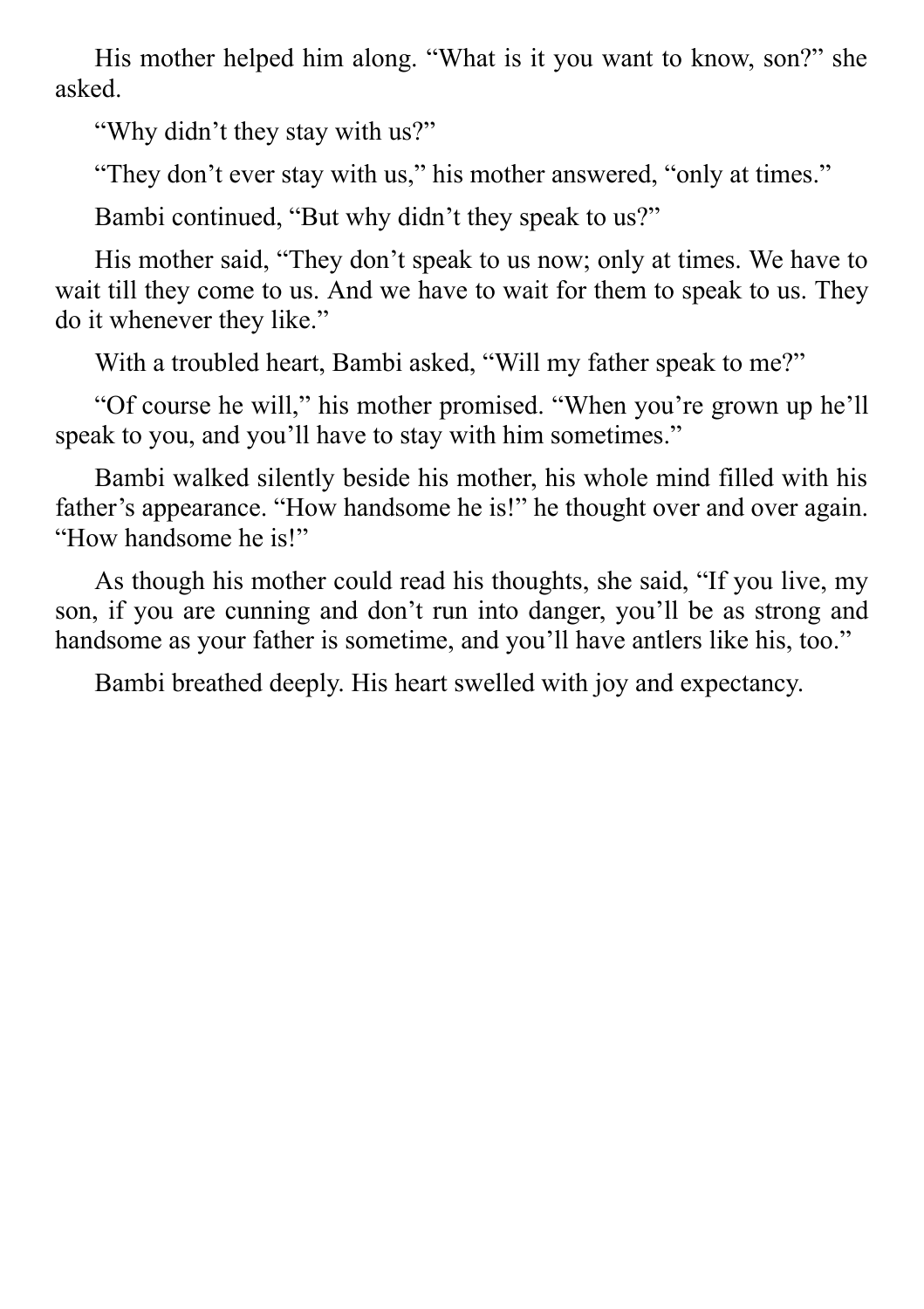## CHAPTER V

TIME passed, and Bambi had many adventures and went through many experiences. Every day brought something new. Sometimes he felt quite giddy. He had so incredibly much to learn.

He could listen now, not merely hear, when things happened so close that they struck the ear of their own accord. No, there was really no art in that. He could really listen intelligently now to everything that stirred, no matter how softly. He heard even the tiniest whisper that the wind brought by. For instance, he knew that a pheasant was running through the next bushes. He recognized clearly the soft quick tread that was always stopping. He knew by ear the sound the field mice make when they run to and fro on their little paths. And the patter of the moles when they are in a good humor and chase one another around the elder bushes so that there is just the slightest rustling. He heard the shrill clear call of the falcon, and he knew from its altered, angry tones when a hawk or an eagle approached. The falcon was angry because she was afraid her field would be taken from her. He knew the beat of the wood-doves' wings, the beautiful, distant, soaring cries of ducks, and many other things besides.

He knew how to snuff the air now, too. Soon he would do it as well as his mother. He could breathe in the air and at the same time analyze it with his senses. "That's clover and meadow grass," he would think when the wind blew off the fields. "And Friend Hare is out there, too. I can smell him plainly."

Again he would notice through the smell of leaves and earth, wild leek and wood mustard, that the ferret was passing by. He could tell by putting his nose to the ground and snuffing deeply that the fox was afoot. Or he would know that one of his family was somewhere nearby. It might be Aunt Ena and the children.

By now he was good friends with the night and no longer wanted to run about so much in broad daylight. He was quite willing to lie all day long in the shade of the leafy glade with his mother. He would listen to the air sizzling in the heat and then fall asleep.

From time to time, he would wake up, listen and snuff the air to find out how things stood. Everything was as it should be. Only the tit-mice were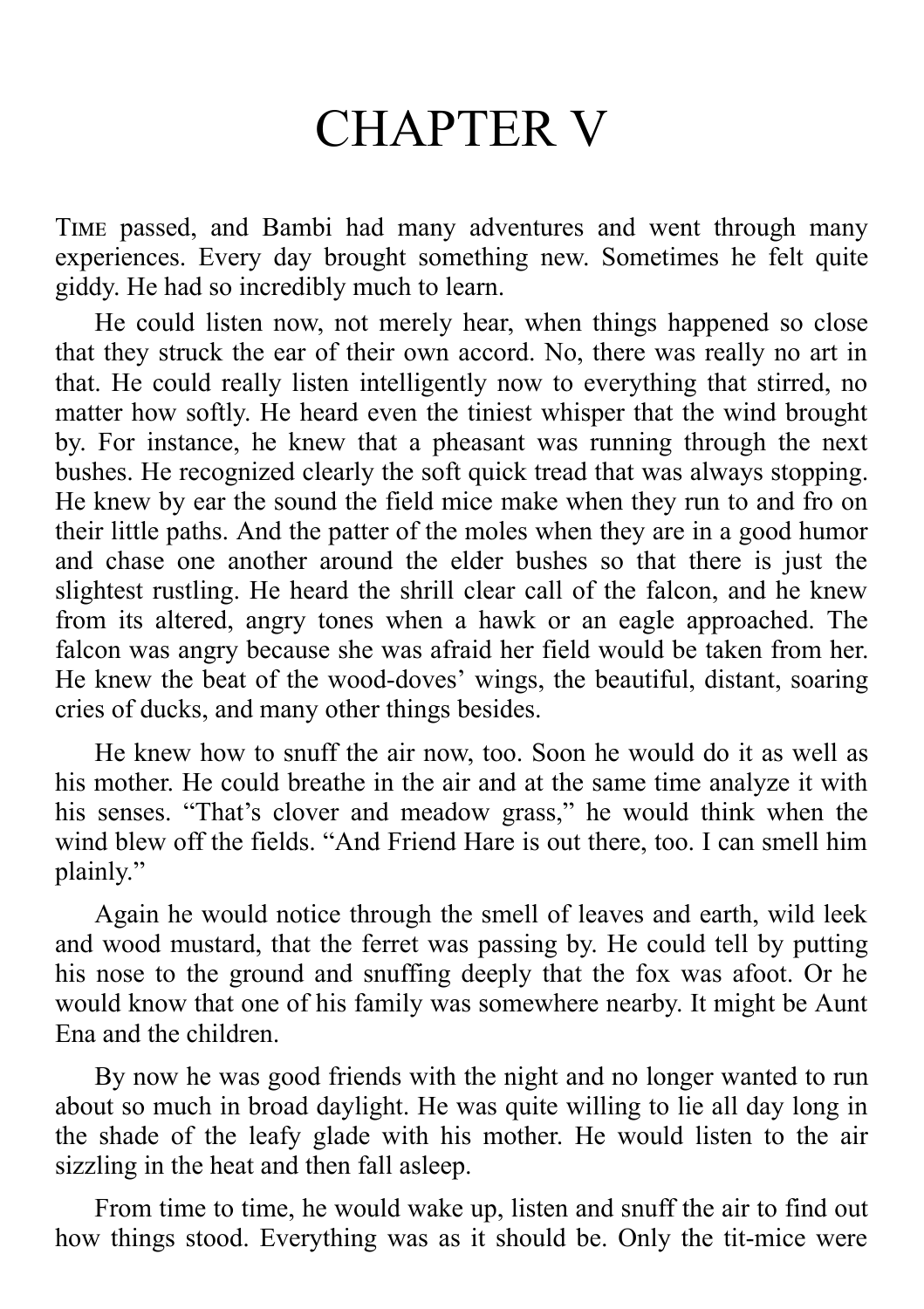chattering a little to each other, the midges who were hardly ever still, hummed, while the wood-doves never ceased declaiming their ecstatic tenderness. What concern was it of his? He would drop off to sleep again.

He liked the night very much now. Everything was alive, everything was in motion. Of course, he had to be cautious at night too, but still he could be less careful. And he could go wherever he wanted to. And everywhere he went he met acquaintances. They too were always less nervous than in the daytime.

At night the woods were solemn and still. There were only a few voices. They sounded loud in the stillness, and they had a different ring from daytime voices, and left a deeper impression.

Bambi liked to see the owl. She had such a wonderful flight, perfectly light and perfectly noiseless. She made as little sound as a butterfly, and yet she was so dreadfully big. She had such striking features, too, so pronounced and so deeply thoughtful. And such wonderful eyes! Bambi admired her firm, quietly courageous glance. He liked to listen when she talked to his mother or to anybody else. He would stand a little to one side, for he was somewhat afraid of the masterful glance that he admired so much. He did not understand most of the clever things she said, but he knew they were clever, and they pleased him and filled him with respect for the owl.

Then the owl would begin to hoot. "Hoaah!—Ha!—Ha!—Haa!—ah!" she would cry. It sounded different from the thrushes' song, or the yellowbirds', different from the friendly notes of the cuckoo, but Bambi loved the owl's cry, for he felt its mysterious earnestness, its unutterable wisdom and strange melancholy.

Then there was the screech-owl, a charming little fellow, lively and gay with no end to his inquisitiveness. He was bent on attracting attention. "Oi, yeek! Oi, yeek!" he would call in a terrible, high-pitched, piercing voice. It sounded as if he were on the point of death. But he was really in a beaming good humor and was hilariously happy whenever he frightened anybody. "Oi, yeek!" he would cry so dreadfully loud that the forests heard it for a mile around. But afterwards he would laugh with a soft chuckle, though you could only hear it if you stood close by.

Bambi discovered that the screech-owl was delighted whenever he frightened anyone, or when anybody thought that something dreadful had happened to him. After that, whenever Bambi met him, he never failed to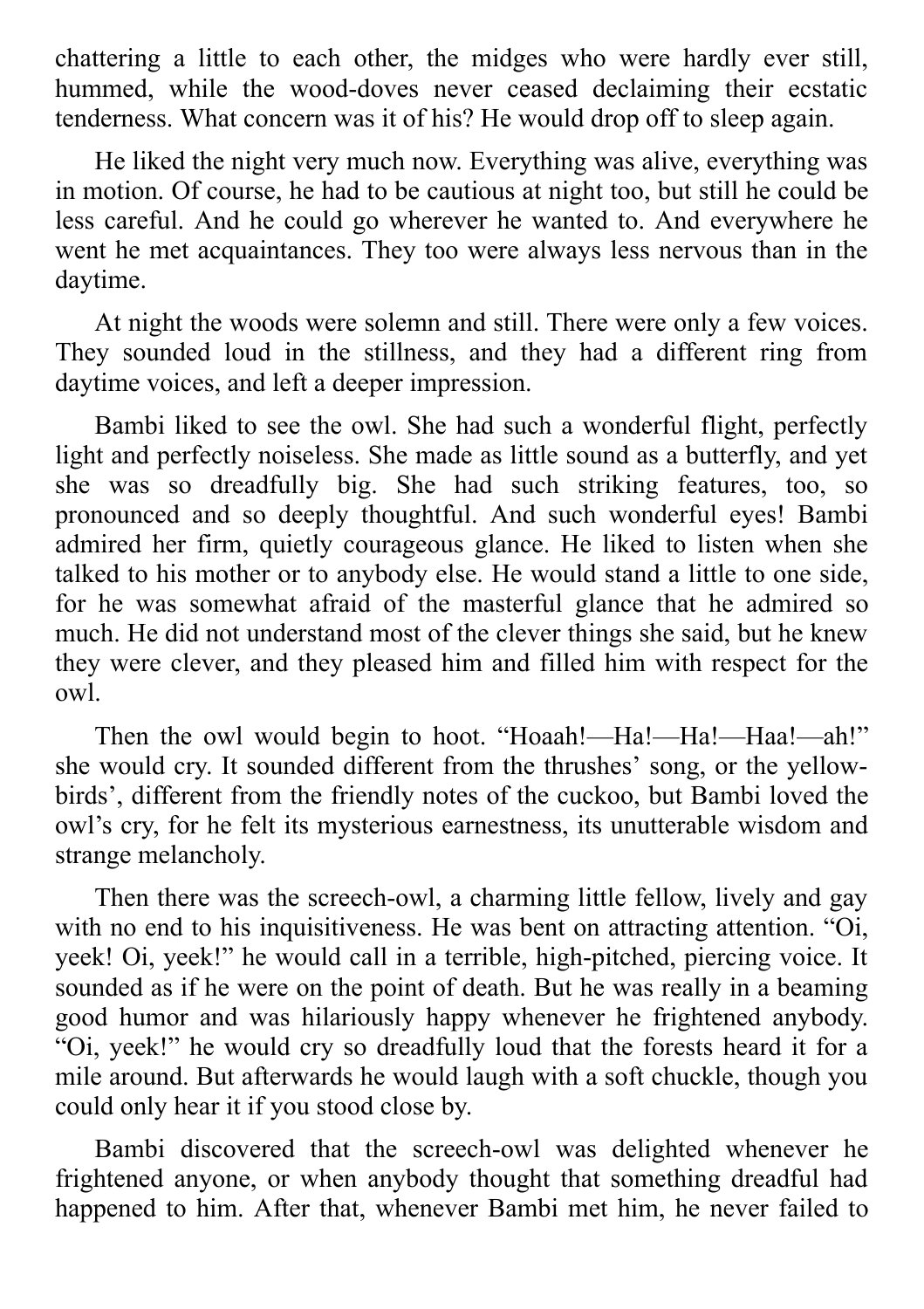rush up and ask, "What has happened to you?" or to say with a sigh, "O, how you frightened me just now!" Then the owl would be delighted.

"O, yes," he would say, laughing, "it sounds pretty gruesome." He would puff up his feathers into a grayish-white ball and look extremely handsome.

There were storms, too, once or twice, both in the daytime and at night. The first was in the daytime and Bambi felt himself grow terrified as it became darker and darker in his glade. It seemed to him as if night had covered the sky at mid-day. When the raging storm broke through the woods so that the trees began to groan aloud, Bambi trembled with terror. And when the lightning flashed and the thunder growled, Bambi was numb with fear and thought the end of the world had come. He ran behind his mother, who had sprung up somewhat disturbed and was walking back and forth in the thicket. He could not think about nor understand anything. The rain fell in raging torrents. Everyone had run to shelter. The woods were empty. But there was no escaping the rain. The pouring water penetrated even the thickest parts of the bushes. Presently the lightning stopped, and the fiery rays ceased to flicker through the tree-tops. The thunder rolled away. Bambi could hear it in the distance, and soon it stopped altogether. The rain beat more gently. It pattered evenly and steadily around him for another hour. The forest stood breathing deeply in the calm and let the water drain off. No one was afraid to come out any more. That feeling had passed. The rain had washed it away.

Never before had Bambi and his mother gone to the meadow as early as on that evening. It was not even dusk yet. The sun was still high in the sky, the air was extremely fresh, and smelt sweeter than usual, and the woods rang with a thousand voices, for everyone had crept out of his shelter and was running excitedly, telling what had just happened.

Before they went on to the meadow, they passed the great oak that stood near the forest's edge, close to their trail. They always had to pass that beautiful big tree when they went to the meadow.

This time the squirrel was sitting on a branch and greeted them. Bambi was good friends with the squirrel. The first time he met him he took him for a very small deer because of the squirrel's red coat and stared at him in surprise. But Bambi had been very childish at that time and had known nothing at all.

The squirrel pleased him greatly from the first. He was so thoroughly civil, and talkative. And Bambi loved to see how wonderfully he could turn, and climb, and leap, and balance himself. In the middle of a conversation the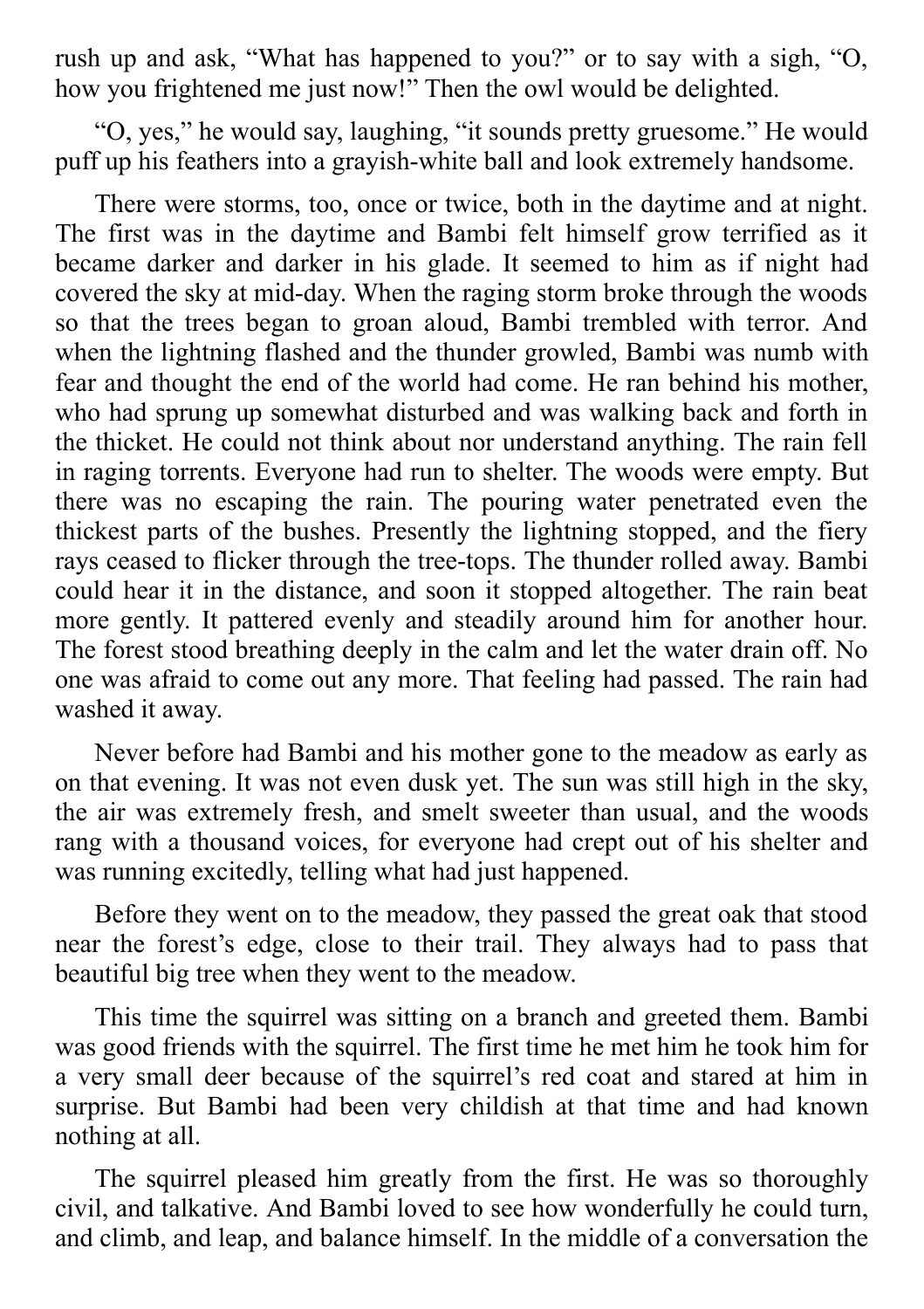squirrel would run up and down the smooth tree trunk as though there was nothing to it. Or he would sit upright on a swaying branch, balance himself comfortably with his bushy tail, that stuck up so gracefully behind him, display his white chest, hold his little forepaws elegantly in front of him, nod his head this way and that, laugh with his jolly eyes, and, in a twinkling, say a lot of comical and interesting things. Then he would come down again, so swiftly and with such leaps, that you expected him to tumble on his head.

He twitched his long tail violently and called to them from overhead, "Good day! Good day! It's so nice of you to come over." Bambi and his mother stopped.

The squirrel ran down the smooth trunk. "Well," he chattered, "did you get through it all right? Of course, I see that everything is first rate. That's the main thing."

He ran up the trunk again like lightning and said, "It's too wet for me down there. Wait, I'm going to look for a better place. I hope you don't mind. Thanks, I knew you wouldn't. And we can talk just as well from here."

He ran back and forth along a straight limb. "It was a bad business," he said, "a monstrous uproar! You wouldn't believe how scared I was. I hunched myself up as still as a mouse in the corner and hardly dared move. That's the worst of it, having to sit there and not move. And all the time you're hoping nothing will happen. But my tree is wonderful in such cases. There's no denying it, my tree is wonderful! I'll say that for it. I'm satisfied with it. As long as I've had it, I've never wanted any other. But when it cuts loose the way it did to-day you're sure to get frightened no matter where you are."



*The squirrel sat up, balancing himself with his handsome upright tail.*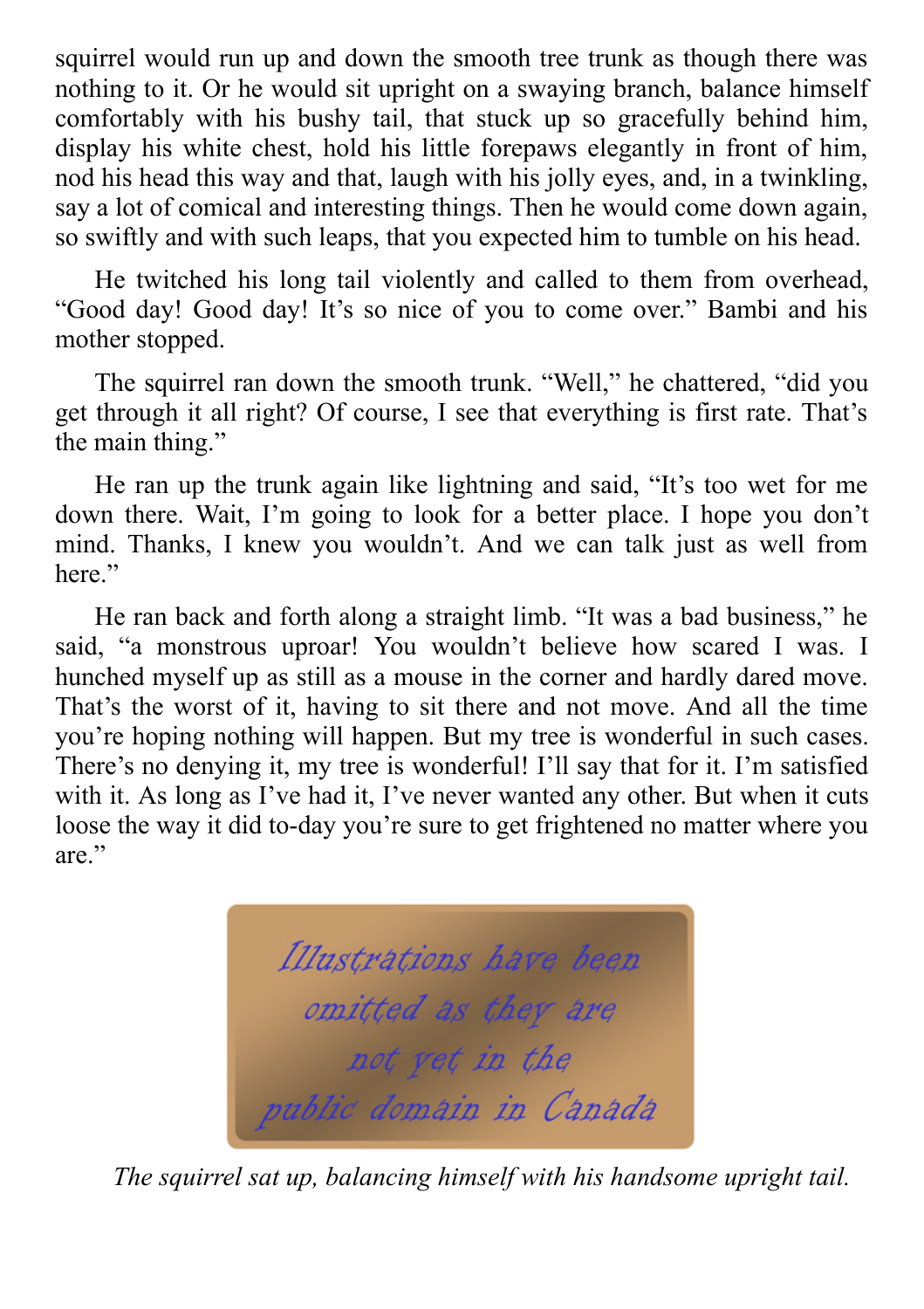The squirrel sat up, balancing himself with his handsome upright tail. He displayed his white chest and pressed both forepaws protestingly against his heart. You believed without his adding anything that he had been excited.

"We're going to the meadow now to dry ourselves off in the sun," Bambi's mother said.

"That's a good idea," cried the squirrel, "you're really so clever. I'm always saying how clever you are." With a bound he sprang onto a higher branch. "You couldn't do anything better than go to the meadow now," he called down. Then he swung with light bounds back and forth through the tree-top. "I'm going up where I can get the sunlight," he chattered merrily, "I'm all soaked through. I'm going all the way up." He didn't care whether they were still listening to him or not.

The meadow was full of life. Friend Hare was there and had brought along his family. Aunt Ena was there with her children and a few acquaintances. That day Bambi saw the fathers again. They came slowly out of the forest from opposite directions. There was a third stag too. Each walked slowly in his track, back and forth, along the meadow. They paid no attention to anyone and did not even talk to one another. Bambi looked at them frequently. He was respectful, but full of curiosity.

Then he talked to Faline and Gobo and a few other children. He wanted to play a while. All agreed and they began running around in a circle. Faline was the gayest of all. She was so fresh and nimble and brimming over with bright ideas. But Gobo was soon tired. He had been terribly frightened by the storm. His heart had hammered loudly and was still pounding. There was something very weak about Gobo, but Bambi liked him because he was so good and willing and always a little sad without letting you know it.

Time passed and Bambi was learning how good the meadow grass tasted, how tender and sweet the leaf buds and the clover were. When he nestled against his mother for comfort it often happened that she pushed him away.

"You aren't a little baby any more," she would say. Sometimes she even said abruptly, "Go away and let me be." It even happened sometimes that his mother got up in the little forest glade, got up in the middle of the day, and went off without noticing whether Bambi was following her or not. At times it seemed, when they were wandering down the familiar paths, as if his mother did not want to notice whether Bambi was behind her or was trailing after.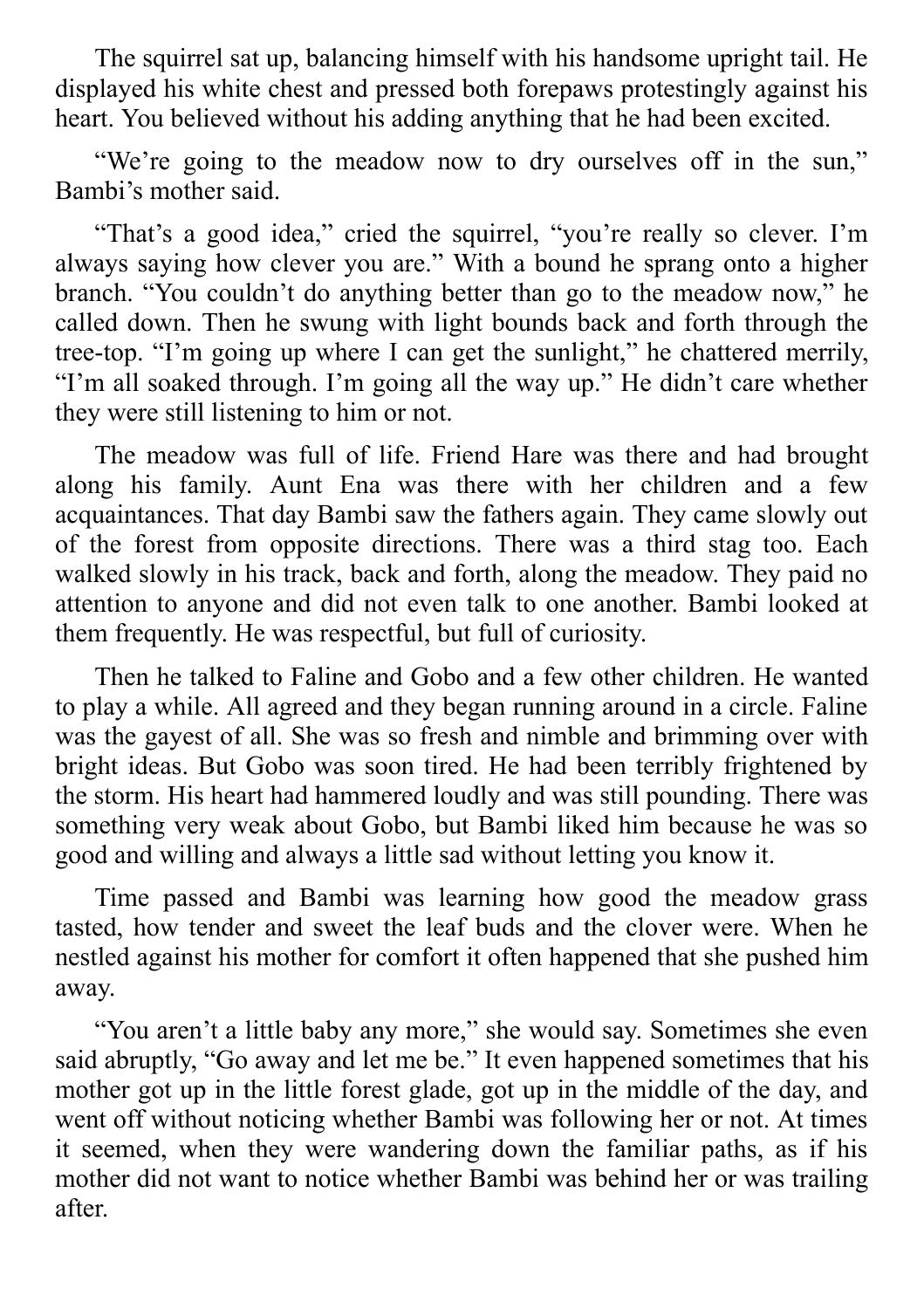One day his mother was gone. Bambi did not know how such a thing could be possible, he could not figure it out. But his mother was gone and for the first time Bambi was left alone.

He wandered about, he was troubled, he grew worried and anxious and began to want her terribly. He stood quite sadly, calling her. Nobody answered and nobody came.

He listened and snuffed the air. He could not smell anything. He called again. Softly, pathetically, tearfully, he called "Mother, Mother!" In vain.

Then despair seized him, he could not stand it and started to walk.

He wandered down the trails he knew, stopping and calling. He wandered farther and farther with hesitating steps, frightened and helpless. He was very downcast.

He went on and on and came to trails where he had never been before. He came to places that were strange to him. He no longer knew where he was going.

Then he heard two childish voices like his own, calling, "Mother! Mother!" He stood still and listened. Surely that was Gobo and Faline. It must be they.

He ran quickly towards the voices and soon he saw their little red jackets showing through the leaves. Gobo and Faline were standing side by side under a dog-wood tree and calling mournfully, "Mother, Mother!"

They were overjoyed when they heard the rustling in the bushes. But they were disappointed when they saw Bambi. They were a little consoled that he was there, however. And Bambi was glad not to be all alone any more.

"My mother is gone," Bambi said.

"Ours is gone too," Gobo answered plaintively.

They looked at one another and were quite despondent.

"Where can they be?" asked Bambi. He was almost sobbing.

"I don't know," sighed Gobo. His heart was pounding and he felt miserable.

Suddenly Faline said, "I think they may be with our fathers."

Gobo and Bambi looked at her surprised. They were filled with awe. "You mean that they're visiting our fathers?" asked Bambi and trembled.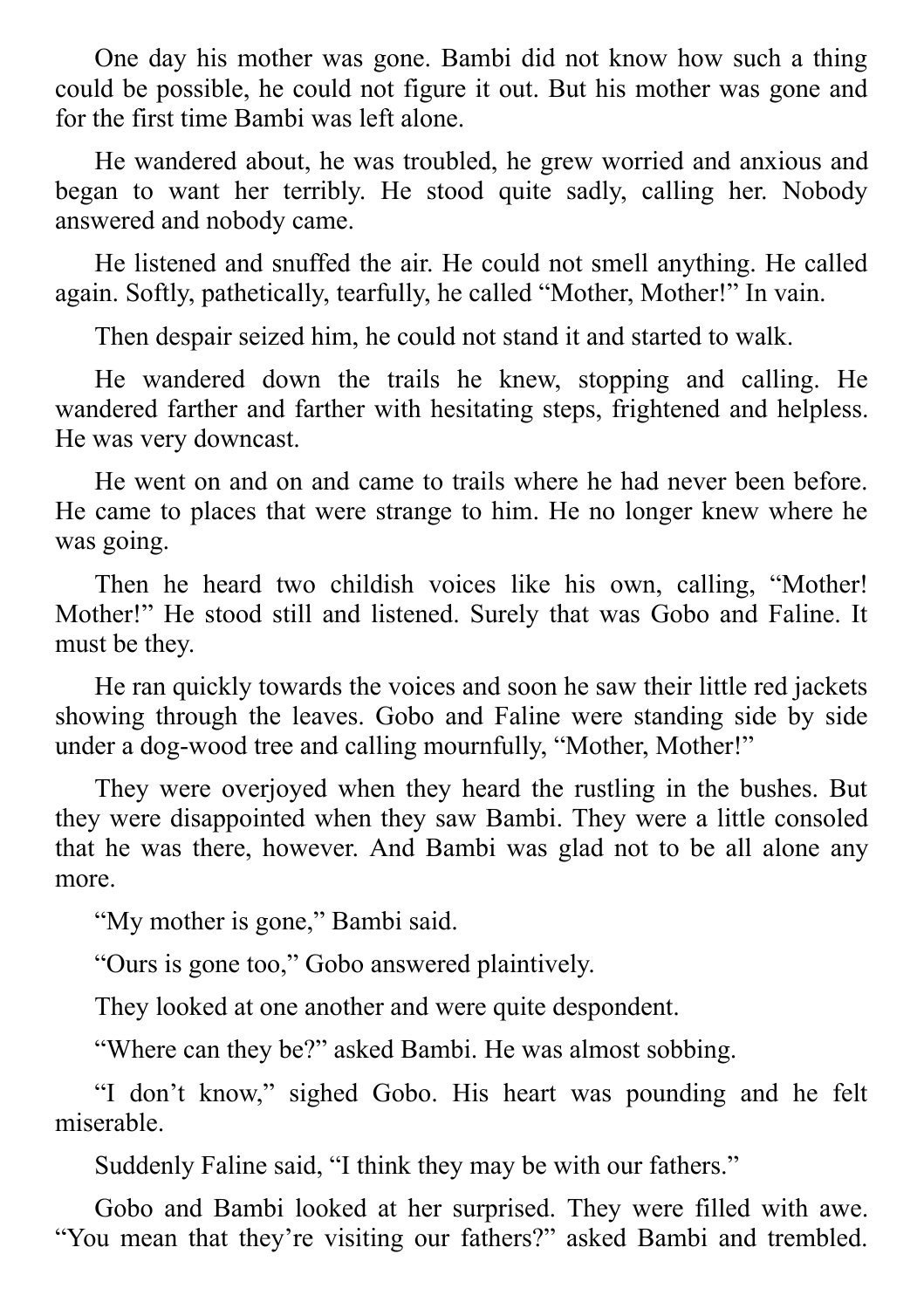Faline trembled too, but she made a wise face. She acted like a person who knows more than she will let on. Of course she knew nothing, she could not even guess where her idea came from. But when Gobo repeated, "Do you really think so?" she put on a meaningful air and answered mysteriously, "Yes, I think so."

Anyway it was a suggestion that needed to be thought about. But in spite of that Bambi felt no easier. He couldn't even think about it, he was too troubled and too sad.

He went off. He wouldn't stay in one place. Faline and Gobo went along with him for a little way. All three were calling, "Mother, Mother!" Then Gobo and Faline stopped, they did not dare go any farther. Faline said, "Why should we? Mother knows where we are. Let's stay here so she can find us when she comes back."

Bambi went on alone. He wandered through a thicket to a little clearing. In the middle of the clearing Bambi stopped short. He suddenly felt as if he were rooted to the ground and could not move.

On the edge of the clearing, by a tall hazel bush, a creature was standing. Bambi had never seen such a creature before. At the same time the air brought him a scent such as he had never smelled in his life. It was a strange smell, heavy and acrid. It excited him to the point of madness.

Bambi stared at the creature. It stood remarkably erect. It was extremely thin and had a pale face; entirely bare around the nose and the eyes. A kind of dread emanated from that face, a cold terror. That face had a tremendous power over him. It was unbearably painful to look at that face and yet Bambi stood staring fixedly at it.

For a long time the creature stood without moving. Then it stretched out a leg from high up near its face. Bambi had not even noticed that there was one there. But as that terrible leg was reaching out into the air Bambi was swept away by the mere gesture. In a flash he was back into the thicket he came from, and was running away.

In a twinkling his mother was with him again, too. She bounded beside him over shrubs and bushes. They ran side by side as fast as they could. His mother was in the lead. She knew the way and Bambi followed. They ran till they came to their glade.

"Did you see Him?" asked the mother softly.

Bambi could not answer, he had no breath left. He only nodded.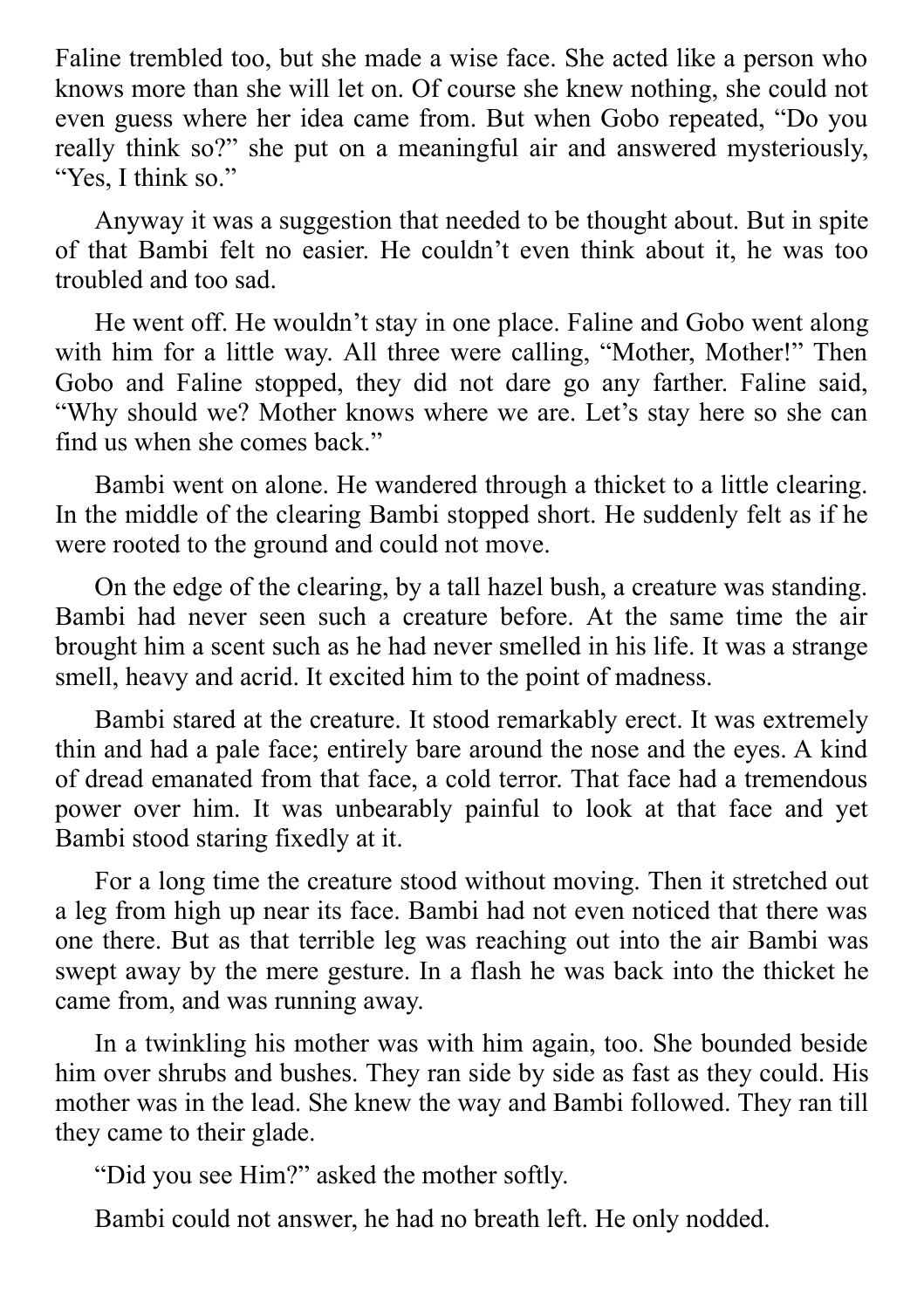"That was He," said the mother. And they both shuddered.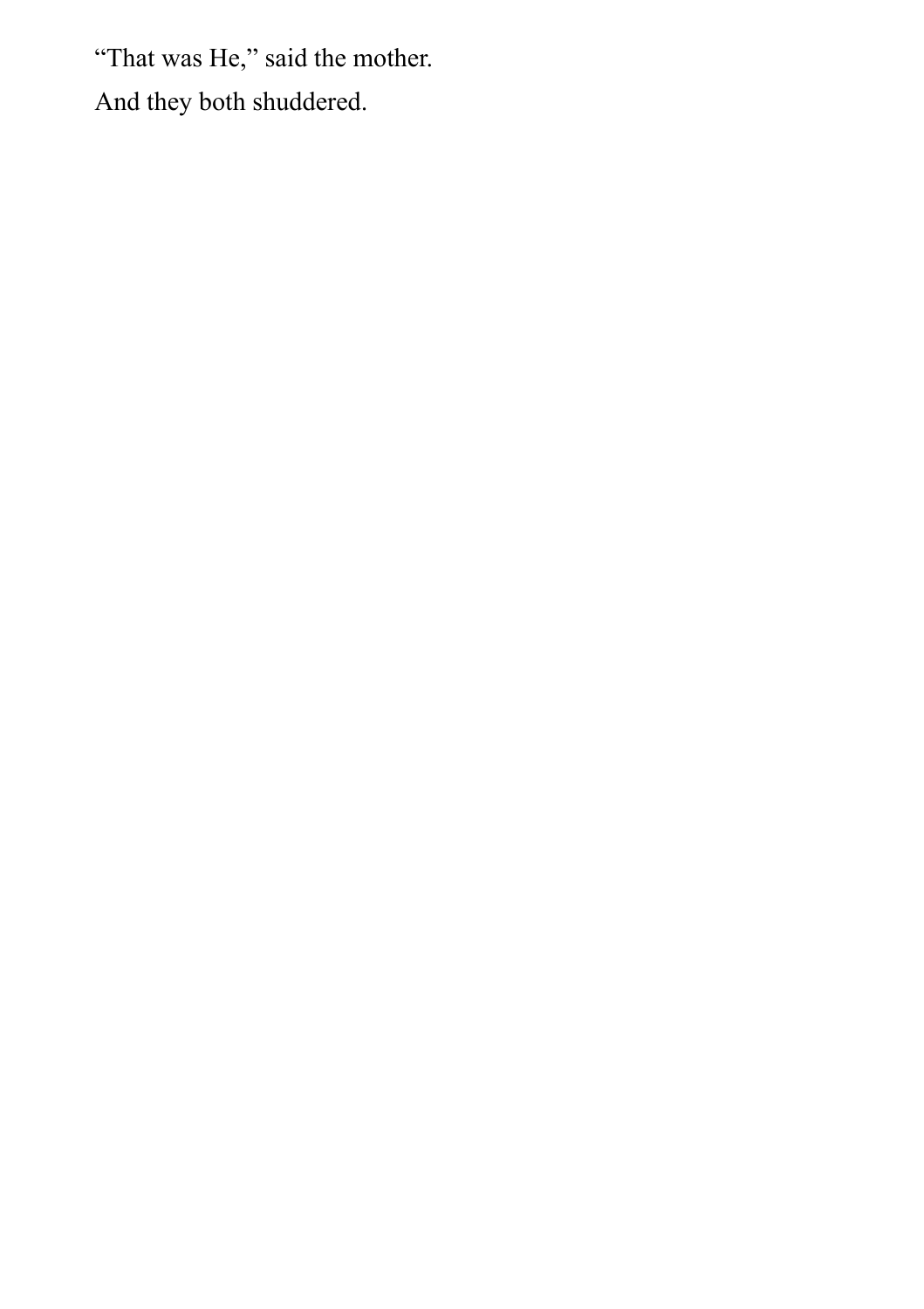## CHAPTER VI

B was often alone now. But he was not so troubled about it as he had been the first time. His mother would disappear, and no matter how much he called her she wouldn't come back. Later she would appear unexpectedly and stay with him as before.

One night he was roaming around quite forlorn again. He could not even find Gobo and Faline. The sky had become pale gray and it began to darken so that the tree-tops seemed like a vault over the bushy undergrowth. There was a swishing in the bushes, a loud rustling came through the leaves and Bambi's mother dashed out. Someone else raced close behind her. Bambi did not know whether it was Aunt Ena or his father or someone else. But he recognized his mother at once. Though she rushed past him so quickly, he had recognized her voice. She screamed, and it seemed to Bambi as if it were in play, though he thought it sounded a little frightened too.

One day Bambi wandered for hours through the thicket. At last he began to call. He simply couldn't bear to be so utterly lonely any more. He felt that pretty soon he'd be perfectly miserable. So he began to call for his mother.

Suddenly one of the fathers was standing in front of him looking sternly down at him. Bambi hadn't heard him coming and was terrified. This stag looked more powerful than the others, taller and prouder. His coat shone with a deeper richer red, but his face shimmered, silvery gray. And tall, black, beaded antlers rose high above his nervous ears.

"What are you crying about?" the old stag asked severely. Bambi trembled in awe and did not dare answer. "Your mother has no time for you now," the old stag went on. Bambi was completely dominated by his masterful voice and at the same time, he admired it. "Can't you stay by yourself? Shame on you!"

Bambi wanted to say that he was perfectly able to stay by himself, that he had often been left alone already, but he could not get it out. He was obedient and he felt terribly ashamed. The stag turned around and was gone. Bambi didn't know where or how, or whether the stag had gone slow or fast. He had simply gone as suddenly as he had come. Bambi strained his ears to listen but he could not catch the sound of a departing footstep or a leaf stirring. So he thought the old stag must be somewhere close by and snuffed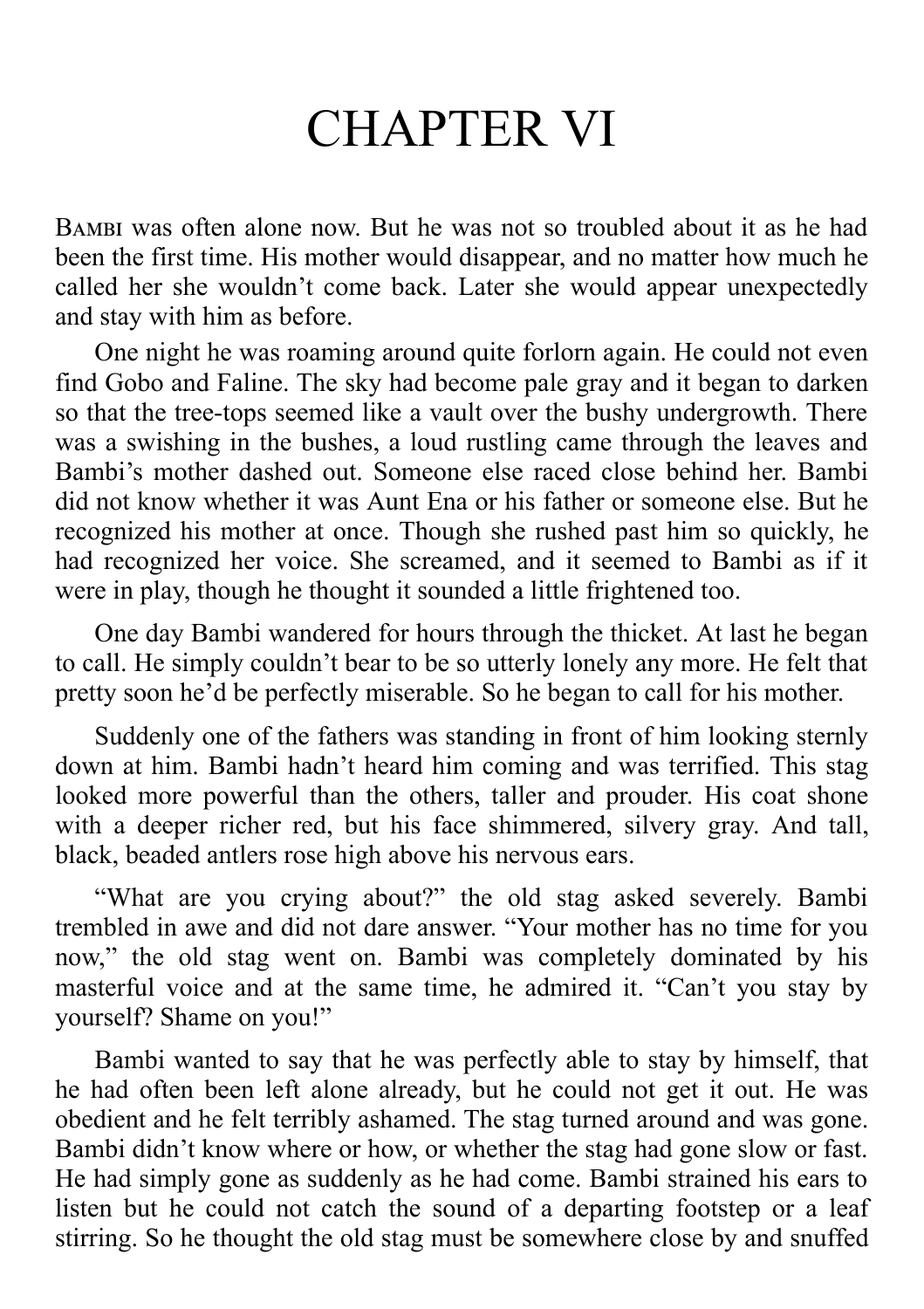the air in all directions. It brought him no scent. Bambi sighed with relief to think he was alone. But he felt a lively desire to see the old stag again and win his approval.

When his mother came back he did not tell her anything of his encounter. He did not call her any more either the next time she disappeared. He thought of the old stag while he wandered around. He wanted very much to meet him. He wanted to say to him, "See, I don't call my mother any more," so the old stag would praise him.

But he told Gobo and Faline the next time they were together on the meadow. They listened attentively and had nothing to relate that could compare with this.

"Weren't you frightened?" asked Gobo excitedly.

O well—Bambi confessed he had been frightened. But only a little.

"I should have been terribly frightened," Gobo declared.

Bambi replied, no, he hadn't been very much afraid, because the stag was so handsome.

"That wouldn't have helped me much," Gobo added, "I'd have been too afraid to look at him. When I'm frightened I have streaks before my eyes so that I can't see at all, and my heart beats so fast that I can't breathe."

Faline became very thoughtful after Bambi's story and did not say anything.

But the next time they met, Gobo and Faline bounded up in great haste. They were alone again and so was Bambi. "We have been hunting for you all this time," cried Gobo. "Yes," Faline said importantly, "because now we know who it was you saw." Bambi bounded into the air for curiosity and asked, "Who?"

Faline said solemnly, "It was the old Prince."

"Who told you that?" Bambi demanded.

"Mother," Faline replied.

Bambi was amazed. "Did you tell her the whole story?" They both nodded. "But it was a secret," Bambi cried angrily.

Gobo tried to shield himself at once. "I didn't do it, it was Faline," he said. But Faline cried excitedly, "What do you mean, a secret? I wanted to know who it was. Now we all know and it's much more exciting."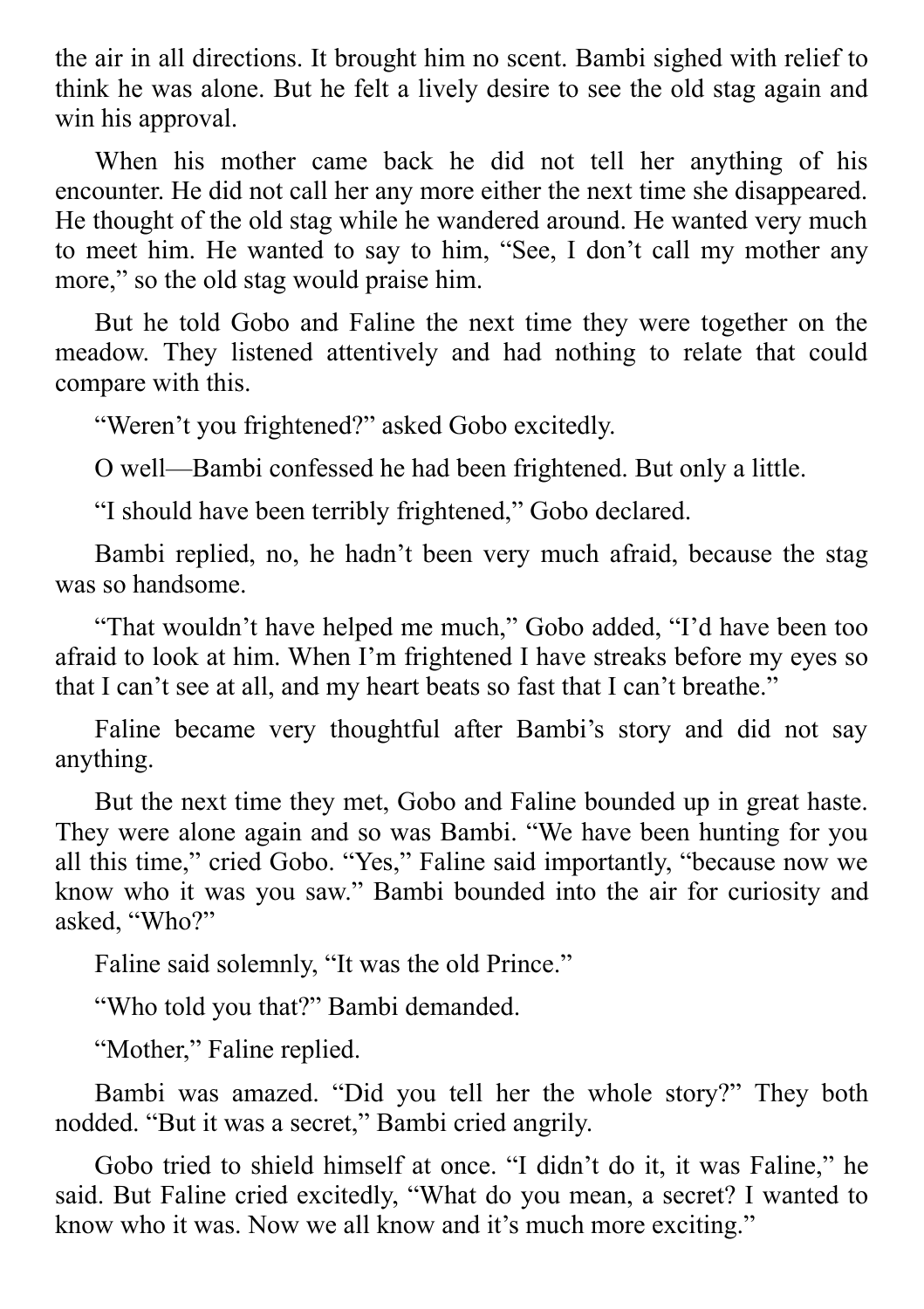Bambi was burning up with desire to hear all about it and let himself be mollified. Faline told him everything. "The old Prince is the biggest stag in the whole forest. There isn't anybody else that compares with him. Nobody knows how old he is. Nobody can find out where he lives. No one knows his family. Very few have seen him even once. At times he was thought to be dead because he hadn't been seen for so long. Then someone would see him again for a second and so they knew he was still alive. Nobody had ever dared ask him where he had been. He speaks to nobody and no one dares speak to him. He uses trails none of the others ever use. He knows the very depths of the forest. And he does not know such a thing as danger. Other Princes fight one another at times, sometimes in fun or to try each other out, sometimes in earnest. For many years no one has fought with the old stag. And of those who fought with him long ago not one is living. He is the great Prince."

Bambi forgave Gobo and Faline for babbling his secret to their mother. He was even glad to have found out all these important things, but he was glad that Gobo and Faline did not know all about it. They did not know that the great Prince had said, "Can't you stay by yourself? Shame on you!" Now Bambi was very glad that he had not told them about these things. For then Gobo and Faline would have told that along with the rest, and the whole forest would have gossiped about it.

That night when the moon rose Bambi's mother came back again. He suddenly saw her standing under the great oak at the edge of the meadow looking around for him. He saw her right away and ran to her.

That night Bambi learned something new. His mother was tired and hungry. They did not walk as far as usual. The mother quieted her hunger on the meadow where Bambi too was used to eating most of his meals. Side by side they nibbled at the bushes and pleasantly ruminating, went farther and farther into the woods.

Presently there was a loud rustling in the bushes. Before Bambi could guess what it was his mother began to cry aloud as she did when she was very terrified or when she was beside herself. "Aoh!" she cried and, giving a bound, stopped and cried, "Aoh, baoh!" Bambi tried to make out the mighty forms which were drawing near as the rustling grew louder. They were right near now. They resembled Bambi and Bambi's mother, Aunt Ena and all the rest of his family, but they were gigantic and so powerfully built that he stared up at them overcome.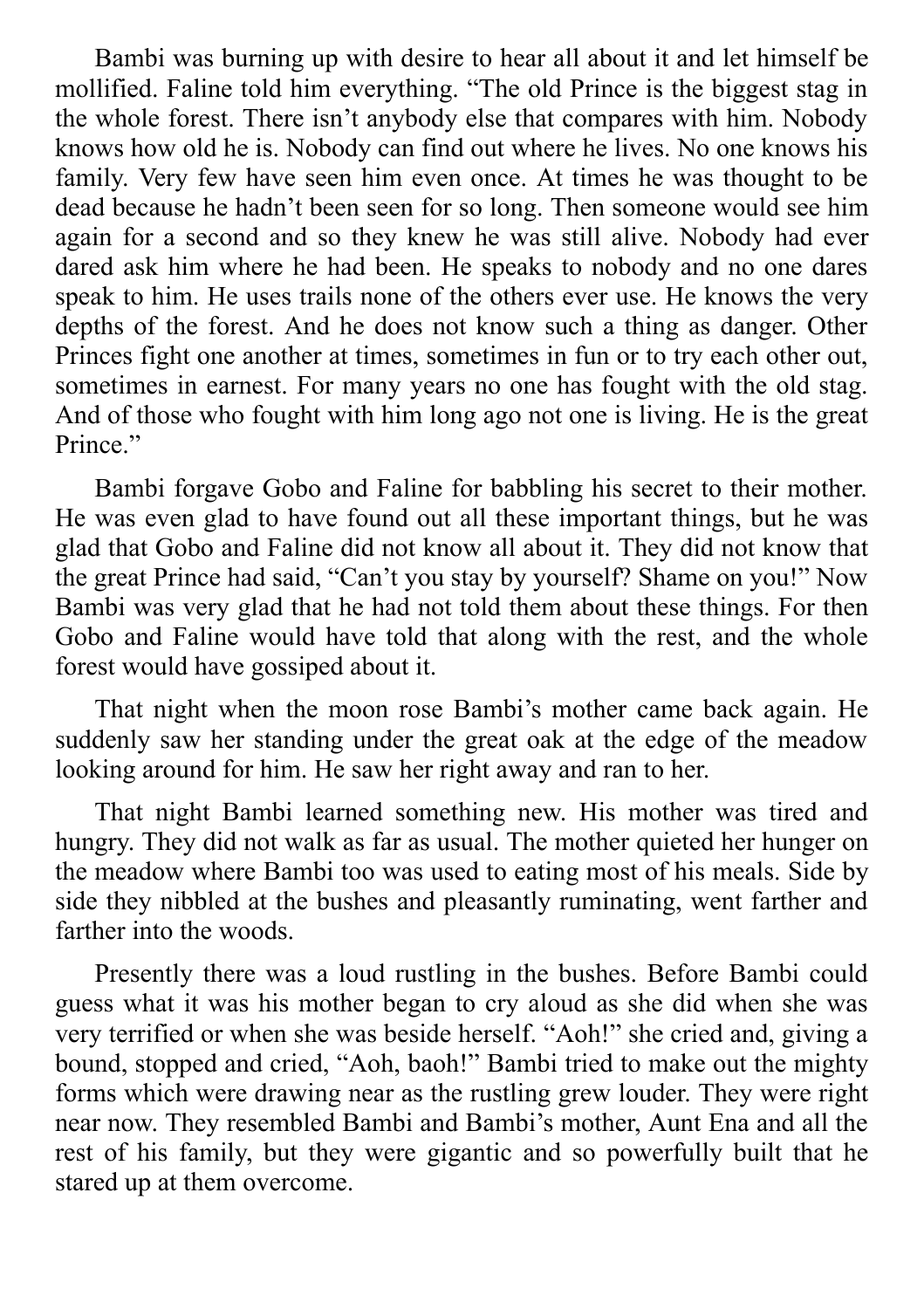Suddenly Bambi began to bleat, "Aoh baohbaoh!" He hardly knew he was bleating. He couldn't help himself. The procession tramped slowly by. Three, four giant apparitions, one after the other. The last of them was bigger than any of the others. He had a wild mane on his neck and his antlers were tree-like. It took Bambi's breath away to see them. He stood and bleated from a heart full of wonder, for he was more weirdly affected than ever before in his life. He was afraid, but in a peculiar way. He felt how pitifully small he was, and even his mother seemed to him to have shrunk. He felt ashamed without understanding why, and at the same time terror shook him. He bleated, "Baoh! b-a-o-h!" He felt better when he bleated that way.



*It took Bambi's breath away to see them.*

The procession had gone by. There was nothing more to be seen or heard. Even his mother was silent. Only Bambi kept giving short bleats now and then. He still felt the shock.

"Be still," his mother said, "they have gone now."

"O, Mother," Bambi whispered, "who was it?"

"Well," said his mother, "they are not so dangerous when all is said and done. Those are your big cousins, the elk—they are strong and they are important, far stronger than we are."

"And aren't they dangerous?" Bambi asked.

"Not as a rule," his mother explained. "Of course, a good many things are said to have happened. This and that is told about them, but I don't know if there is any truth in such gossip or not. They've never done any harm to me or to any one of my acquaintances."

"Why should they do anything to us?" asked Bambi, "if they are cousins of ours?" He wanted to feel calm but he kept trembling.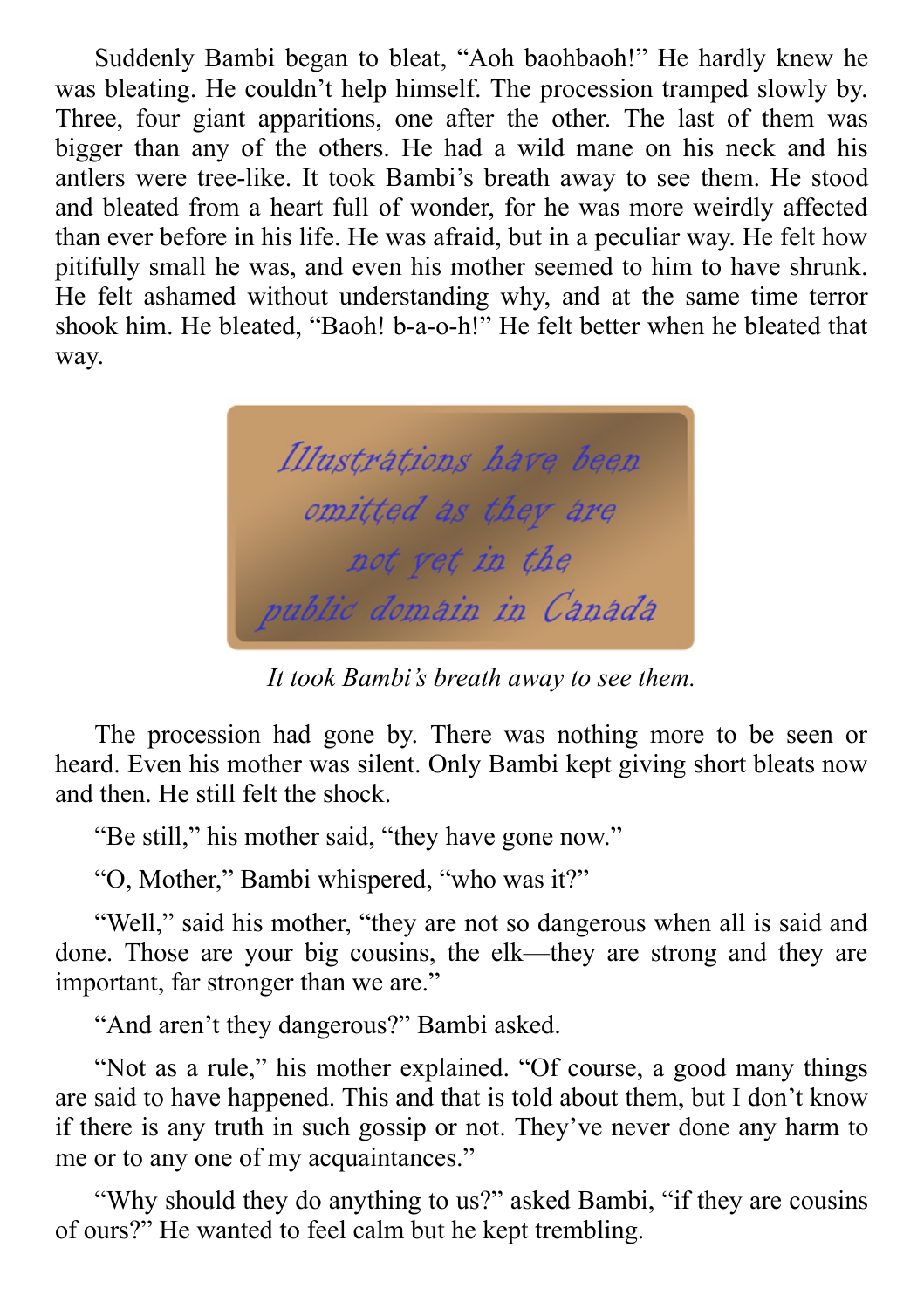"O, they never do anything to us," his mother answered, "but I don't know why, I'm frightened whenever I see them. I don't understand it myself. But it happens that way every time."

Bambi was gradually reassured by her words but he remained thoughtful. Right above him in the branches of an alder, the screech-owl was hooting in his blood-curdling way. Bambi was distracted and forgot to act as if he had been frightened. But the screech-owl flew by anyhow and asked, "Didn't I frighten you?"

"Of course," Bambi replied, "you always frighten me."

The screech-owl chuckled softly. He was pleased. "I hope you don't hold it against me," he said, "it's just my way." He fluffed himself up so that he resembled a ball, sank his bill in his foamy white feathers and put on a terribly wise and serious face. He was satisfied with himself.

Bambi poured out his heart to him. "Do you know?" he began slyly, "I've just had a much worse fright."

"Indeed!" said the owl displeased. Bambi told him about his encounter with his giant relations.

"Don't talk to me about relations," the owl exclaimed, "I've got relations too. But I only fly around in the daytime so they are all down on me now. No, there isn't much use in relations. If they're bigger than you are, they're no good to you, and if they're smaller they're worth still less. If they're bigger than you, you can't bear them because they're proud, and if they're smaller they can't bear you because you're proud. No, I prefer to have nothing to do with the whole crowd."

"But, I don't even know my relations," Bambi said, laughing shyly, "I never heard of them, I never saw them before to-day."

"Don't bother about such people," the screech-owl advised. "Believe me," and he rolled his eyes significantly, "believe me, it's the best way. Relatives are never as good as friends. Look at us, we're not related in any way but we're good friends and that's much better."

Bambi wanted to say something else but the screech-owl went on, "I've had experience with such things. You are still too young but, believe me, I know better. Besides, I don't like to get mixed up in family affairs." He rolled his eyes thoughtfully and looked so impressive with his serious face that Bambi kept a discreet silence.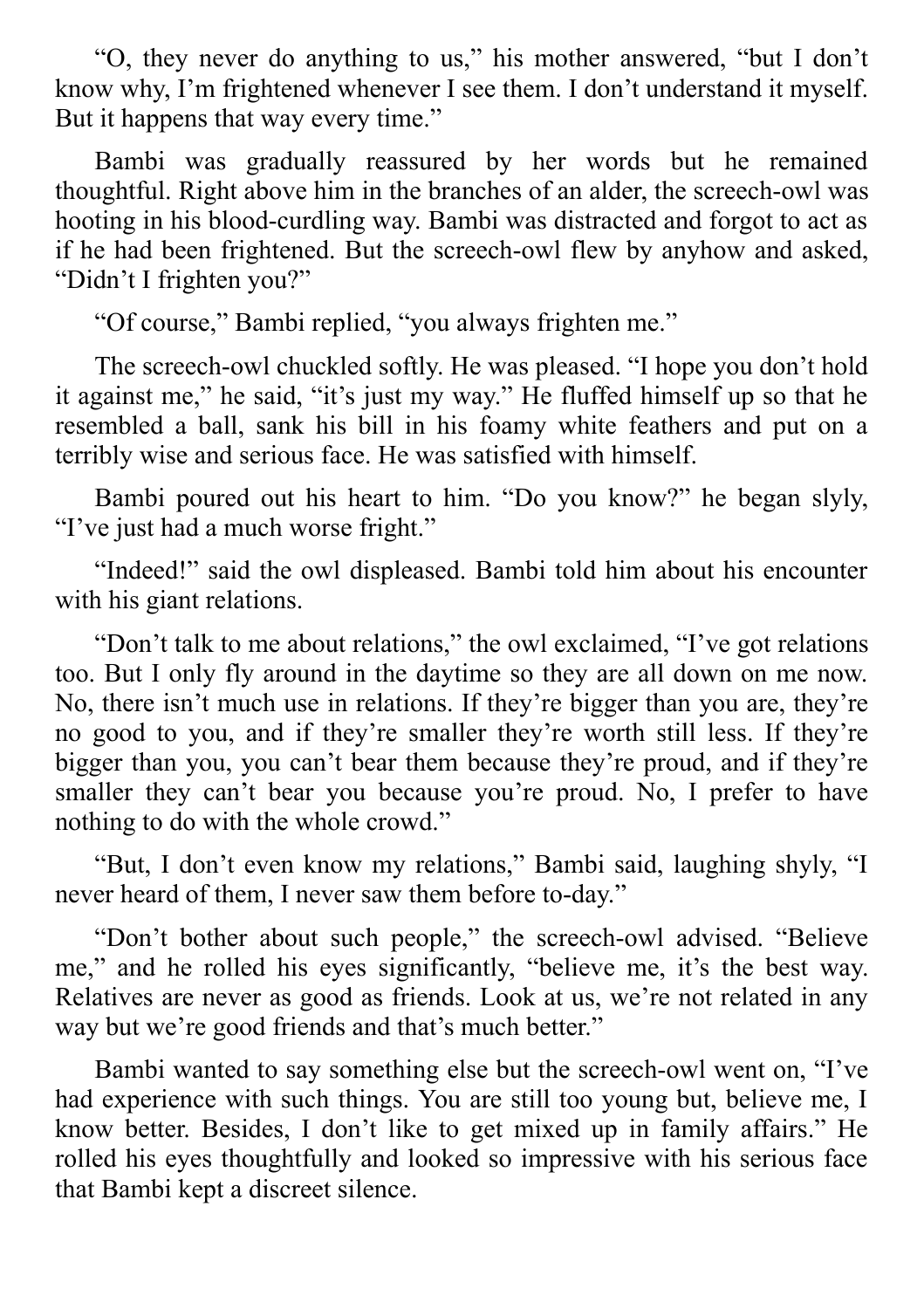## CHAPTER VII

A NOTHER night passed and morning brought an event.

It was a cloudless morning, dewy and fresh. All the leaves on the trees and the bushes seemed suddenly to smell sweeter. The meadows sent up great clouds of perfume to the tree-tops.

"Peep!" said the tit-mice when they awoke. They said it very softly. But since it was still gray dawn they said nothing else for a while. For a time it was perfectly still. Then a crow's hoarse, rasping caw sounded far above in the sky. The crows had awakened and were visiting one another in the treetops. The magpie answered at once, "Shackarakshak! Did you think I was still asleep?" Then a hundred small voices started in very softly here and there. "Peep! peep! tiu!" Sleep and the dark were still in these sounds. And they came from far apart.

Suddenly a blackbird flew to the top of a beech. She perched way up on the topmost twig that stuck up thin against the sky and sat there watching how, far away over the trees, the night-weary, pale-gray heavens were glowing in the distant east and coming to life. Then she commenced to sing.

Her little black body seemed only a tiny dark speck at that distance. She looked like a dead leaf. But she poured out her song in a great flood of rejoicing through the whole forest. And everything began to stir. The finches warbled, the little red-throat and the gold finch were heard. The doves rushed from place to place with a loud clapping and rustling of wings. The pheasants cackled as though their throats would burst. The noise of their wings, as they flew from their roosts to the ground, was soft but powerful. They kept uttering their metallic, splintering call with its soft ensuing chuckle. Far above the falcons cried sharply and joyously, "Yayaya!"

The sun rose.

"Diu diyu!" the yellow-bird rejoiced. He flew to and fro among the branches, and his round, yellow body flashed in the morning light like a winged ball of gold.

Bambi walked under the great oak on the meadow. It sparkled with dew. It smelled of grass and flowers and moist earth, and whispered of a thousand living things. Friend Hare was there and seemed to be thinking over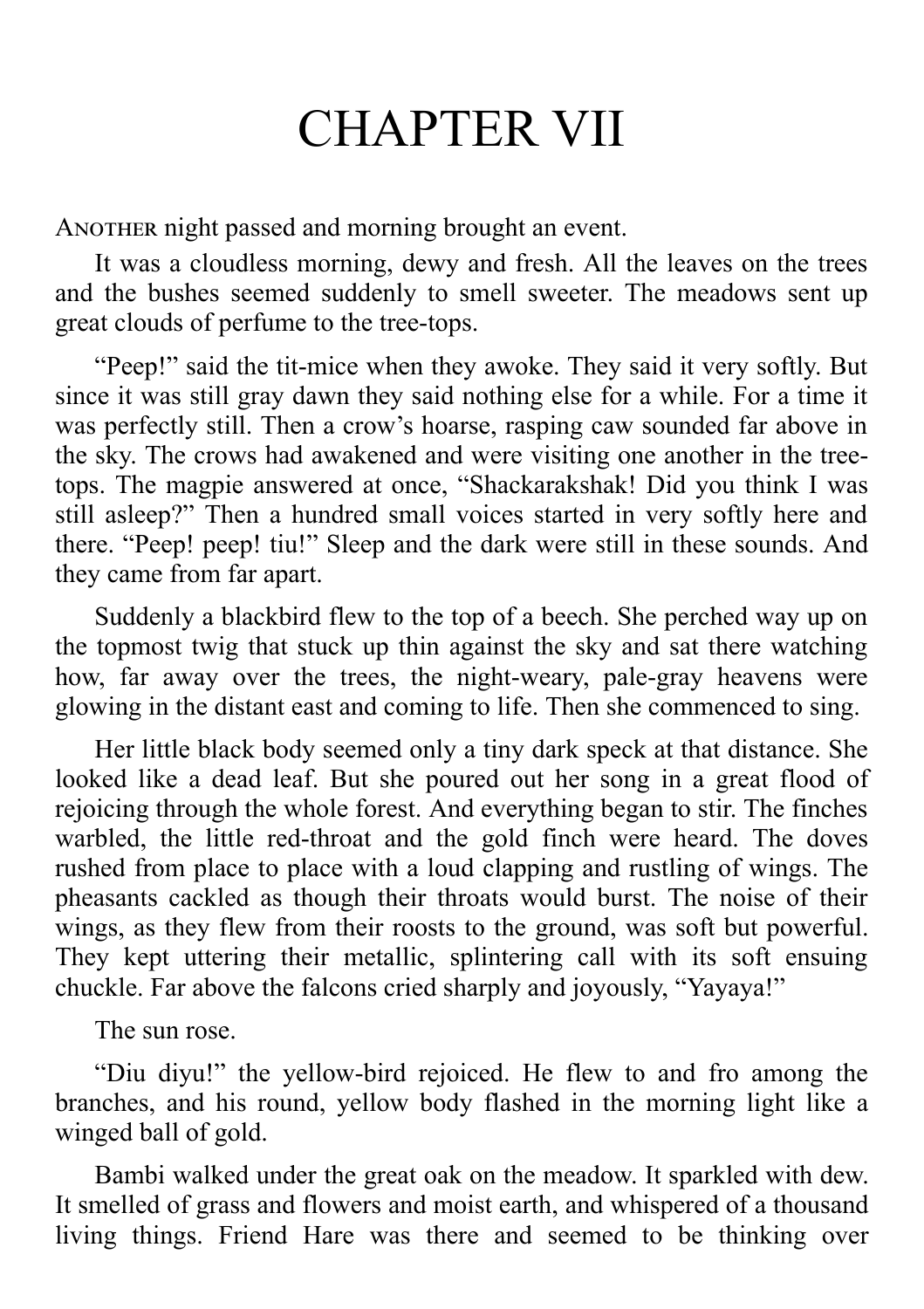something important. A haughty pheasant strutted slowly by, nibbling at the grass seeds and peering cautiously in all directions. The dark, metallic blue on his neck gleamed in the sun.

One of the Princes was standing close to Bambi. Bambi had never seen any of the fathers so close before. The stag was standing right in front of him next to the hazel bush and was somewhat hidden by the branches. Bambi did not move. He wanted the Prince to come out completely, and was wondering whether he dared speak to him. He wanted to ask his mother and looked around for her. But his mother had already gone away and was standing some distance off, beside Aunt Ena. At the same time Gobo and Faline came running out of the woods. Bambi was still thinking it over without stirring. If he went up to his mother and the others now he would have to pass by the Prince. He felt as if he couldn't do it.

"O well," he thought, "I don't have to ask my mother first. The old Prince spoke to me and I didn't tell Mother anything about it. I'll say, 'Good morning, Prince.' He can't be offended at that. But if he does get angry, I'll run away fast." Bambi struggled with his resolve which began to waver again.

Presently the Prince walked out from behind the hazel bush onto the meadow.

"Now," thought Bambi.

Then there was a crash like thunder.

Bambi shrank together and didn't know what had happened. He saw the Prince leap into the air under his very nose and watched him rush past him into the forest with one great bound.

Bambi looked around in a daze. The thunder still vibrated. He saw how his mother and Aunt Ena, Gobo and Faline fled into the woods. He saw how Friend Hare scurried away like mad. He saw the pheasant running with his neck outstretched. He noticed that the forest grew suddenly still. He started and sprang into the thicket. He had made only a few bounds when he saw the Prince lying on the ground in front of him, motionless. Bambi stopped horrified, not understanding what it meant. The Prince lay bleeding from a great wound in his shoulder. He was dead.

"Don't stop!" a voice beside him commanded. It was his mother who rushed past him at full gallop. "Run," she cried. "Run as fast as you can!" She did not slow up, but raced ahead, and her command brought Bambi after her. He ran with all his might.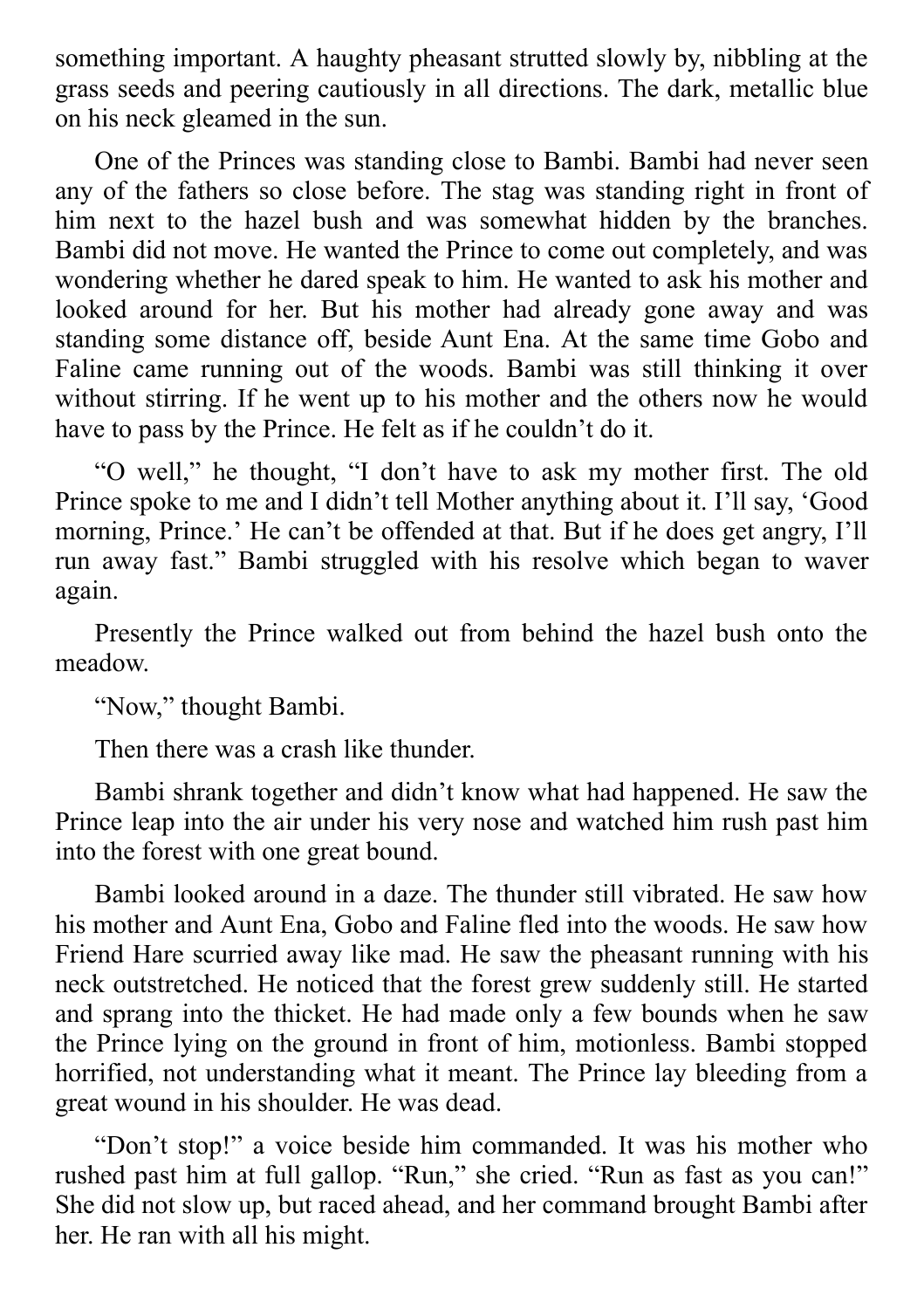"What is it, Mother?" he asked. "What is it, Mother?"

His mother answered between gasps, "It—was—He!"

Bambi shuddered and they ran on. At last they stopped for lack of breath.

"What did you say? Tell me, what it was you said," a soft voice called down from overhead. Bambi looked up. The squirrel came chattering through the branches.

"I ran the whole way with you," he cried. "It was dreadful."

"Were you there?" asked the mother.

"Of course I was there," the squirrel replied. "I am still trembling in every limb." He sat erect, balancing with his splendid tail, displaying his small white chest, and holding his forepaws protestingly against his body. "I'm beside myself with excitement," he said.

"I'm quite weak from fright myself," said the mother. "I don't understand it. Not one of us saw a thing."

"Is that so?" the squirrel said pettishly. "I saw Him long before."

"So did I," another voice cried. It was the magpie. She flew past and settled on a branch.

"So did I," came a croak from above. It was the jay who was sitting on an ash.

A couple of crows in the tree-tops cawed harshly, "We saw Him, too."

They all sat around talking importantly. They were unusually excited and seemed to be full of anger and fear.

"Whom?" Bambi thought. "Whom did they see?"

"I tried my best," the squirrel was saying, pressing his forepaws protestingly against his heart. "I tried my best to warn the poor Prince."

"And I," the jay rasped. "How often did I scream? But he didn't care to hear me."

"He didn't hear me either," the magpie croaked. "I called him at least ten times. I wanted to fly right past him, for, thought I, he hasn't heard me yet; I'll fly to the hazel bush where he's standing. He can't help hearing me there. But at that minute it happened."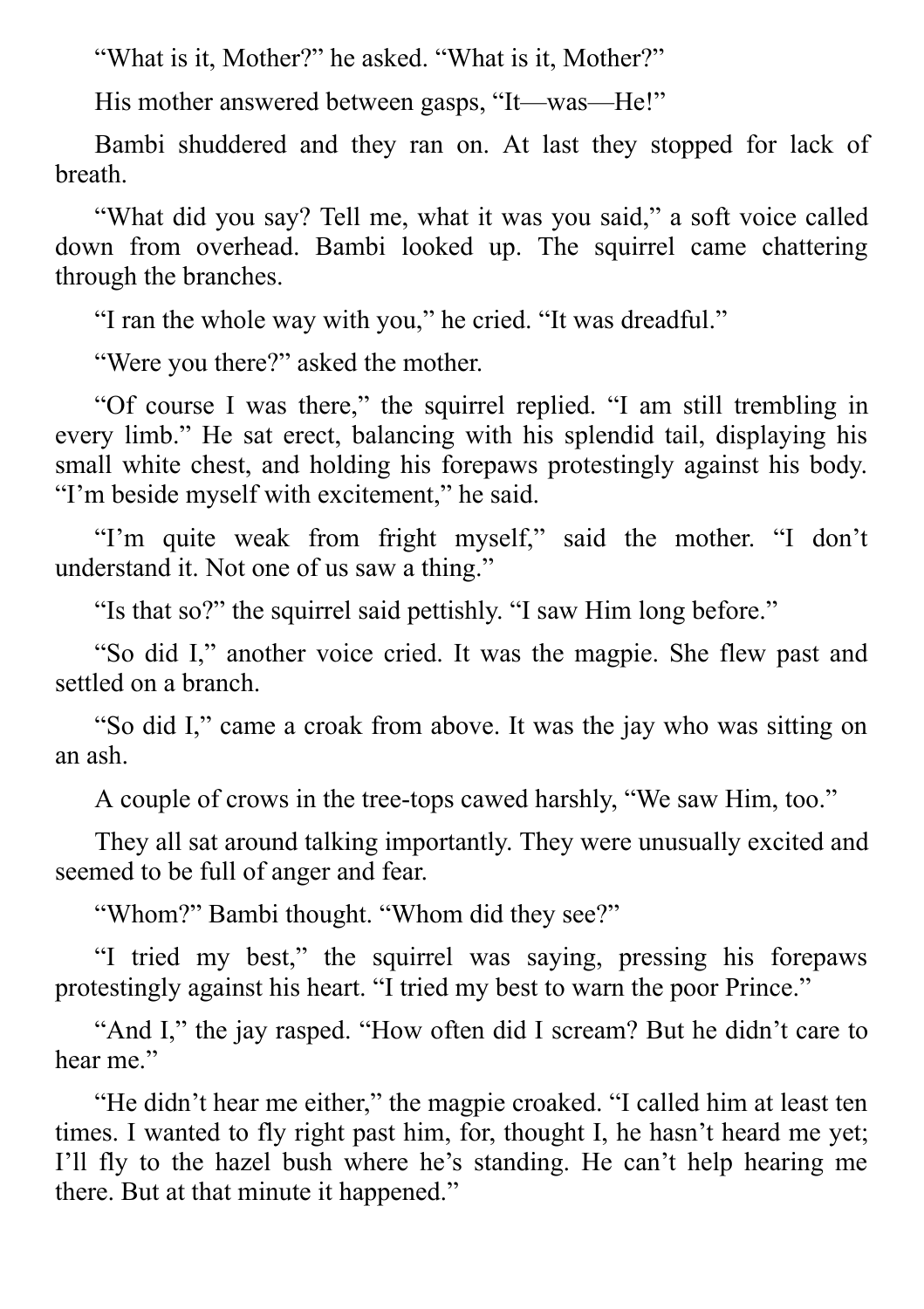"My voice is probably louder than yours, and I warned him as well as I could," the crow said in an impudent tone. "But gentlemen of that stamp pay little attention to the likes of us."

"Much too little, really," the squirrel agreed.

"Well, we did what we could," said the magpie. "We're certainly not to blame when an accident happens."

"Such a handsome Prince," the squirrel lamented. "And in the very prime of life."

"Akh!" croaked the jay. "It would have been better for him if he hadn't been so proud and had paid more attention to us."

"He certainly wasn't proud."

"No more so than the other Princes of his family," the magpie put in.

"Just plain stupid," sneered the jay.

"You're stupid yourself," the crow cried down from overhead. "Don't you talk about stupidity. The whole forest knows how stupid you are."

"I!" replied the jay, stiff with astonishment. "Nobody can accuse me of being stupid. I may be forgetful but I'm certainly not stupid."

"O just as you please," said the crow solemnly. "Forget what I said to you, but remember that the Prince did not die because he was proud or stupid, but because no one can escape Him."

"Akh!" croaked the jay: "I don't like that kind of talk." He flew away.

The crow went on, "He has already outwitted many of my family. He kills what He wants. Nothing can help us."

"You have to be on your guard against Him," the magpie broke in.

"You certainly do," said the crow sadly. "Good-by." He flew off, his family accompanying him.

Bambi looked around. His mother was no longer there.

"What are they talking about now?" thought Bambi. "I can't understand what they are talking about. Who is this 'He' they talk about? That was He, too, that I saw in the bushes, but He didn't kill me."

Bambi thought of the Prince lying in front of him with his bloody, mangled shoulder. He was dead now. Bambi walked along. The forest sang again with a thousand voices, the sun pierced the tree-tops with its broad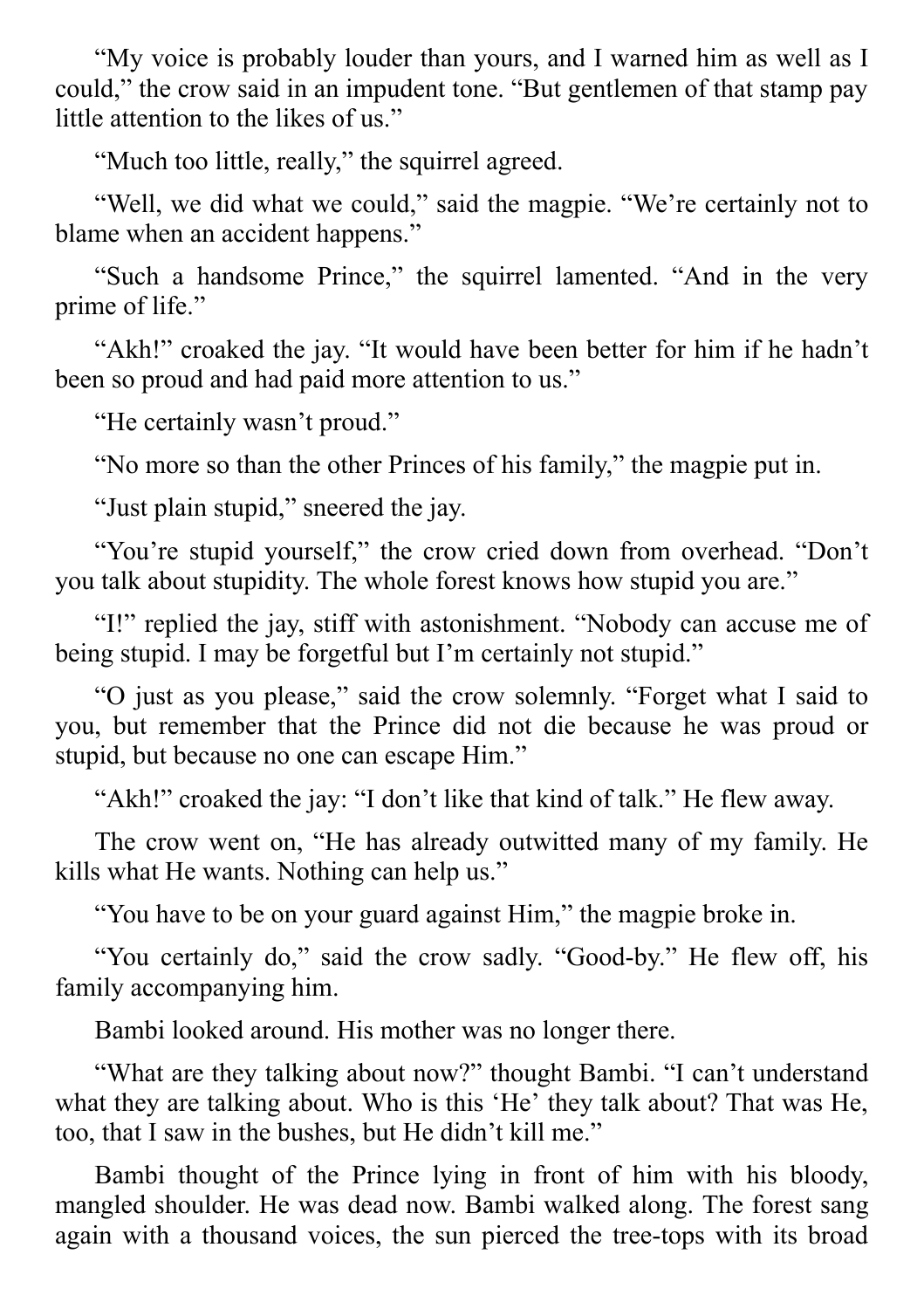rays. There was light everywhere. The leaves began to smell. Far above the falcons called, close at hand a woodpecker hammered as if nothing had happened. Bambi was not happy. He felt himself threatened by something dark. He did not understand how the others could be so carefree and happy while life was so difficult and dangerous. Then the desire seized him to go deeper and deeper into the woods. They lured him into their depths. He wanted to find some hiding place where, shielded on all sides by impenetrable thickets, he could never be seen. He never wanted to go to the meadow again.

Something moved very softly in the bushes. Bambi drew back violently. The old stag was standing in front of him.

Bambi trembled. He wanted to run away, but he controlled himself and remained. The old stag looked at him with his great deep eyes and asked, "Were you out there before?"

"Yes," Bambi said softly. His heart was pounding in his throat.



*The old stag kept gazing at him.*

"Where is your mother?" asked the stag.

Bambi answered still very softly, "I don't know."

The old stag kept gazing at him. "And still you're not calling for her?" he said.

Bambi looked into the noble, iron-gray face, looked at the stag's antlers and suddenly felt full of courage. "I can stay by myself, too," he said.

The old stag considered him for a while; then he asked gently, "Aren't you the little one that was crying for his mother not long ago?"

Bambi was somewhat embarrassed, but his courage held. "Yes, I am," he confessed.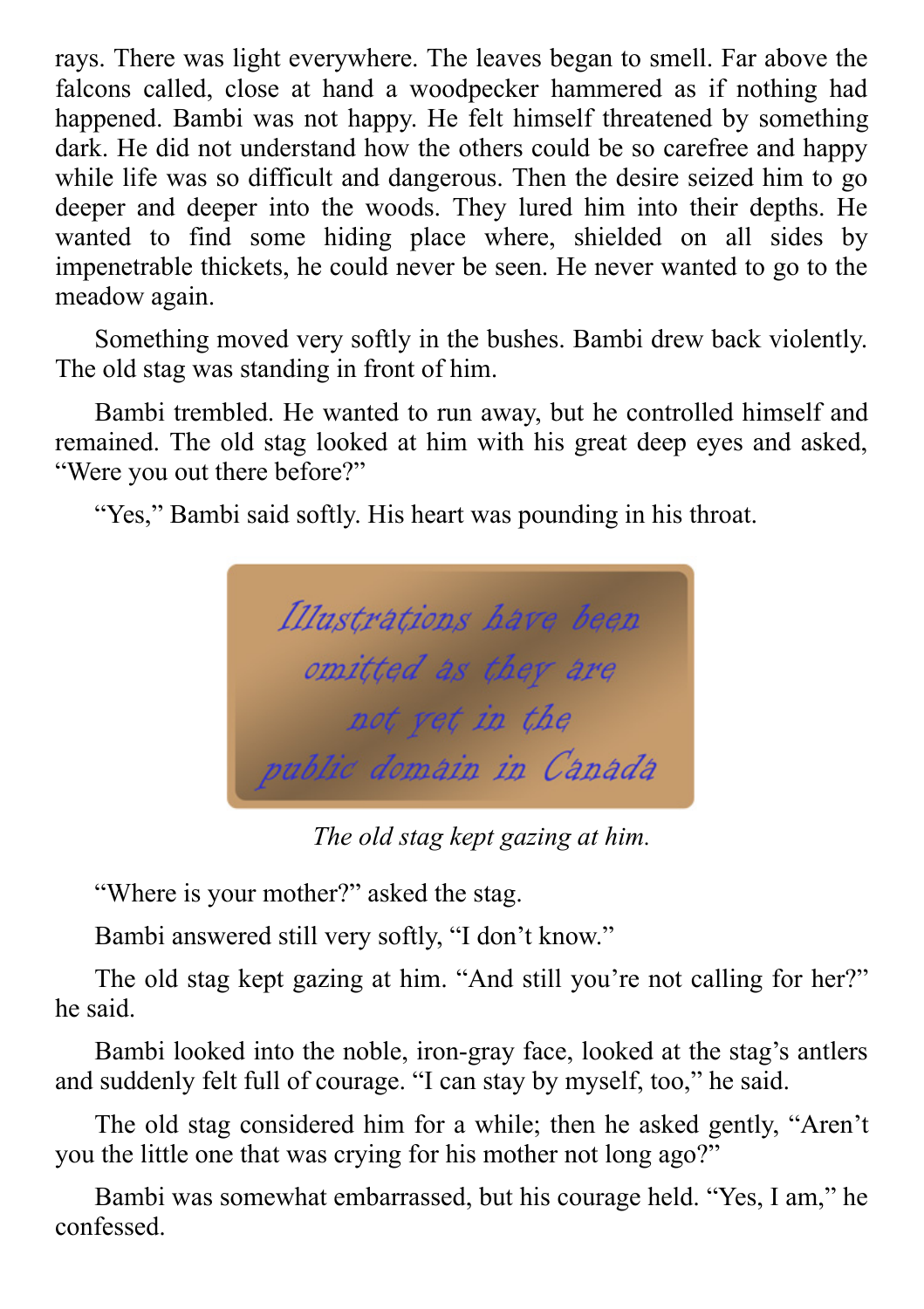The old stag looked at him in silence and it seemed to Bambi as if those deep eyes gazed still more mildly. "You scolded me then, Prince," he cried excitedly, "because I was afraid of being left alone. Since then I haven't been."

The stag looked at Bambi appraisingly and smiled a very slight, hardly noticeable smile. Bambi noticed it however. "Noble Prince," he asked confidently, "what has happened? I don't understand it. Who is this 'He' they are all talking about?" He stopped, terrified by the dark glance that bade him be silent.

Another pause ensued. The old stag was gazing past Bambi into the distance. Then he said slowly, "Listen, smell and see for yourself. Find out for yourself." He lifted his antlered head still higher. "Farewell," he said, nothing else. Then he vanished.

Bambi stood transfixed and wanted to cry. But that farewell still rang in his ears and sustained him. Farewell, the old stag had said, so he couldn't have been angry.

Bambi felt himself thrill with pride, felt inspired with a deep earnestness. Yes, life was difficult and full of danger. But come what might he would learn to bear it all.

He walked slowly deeper into the forest.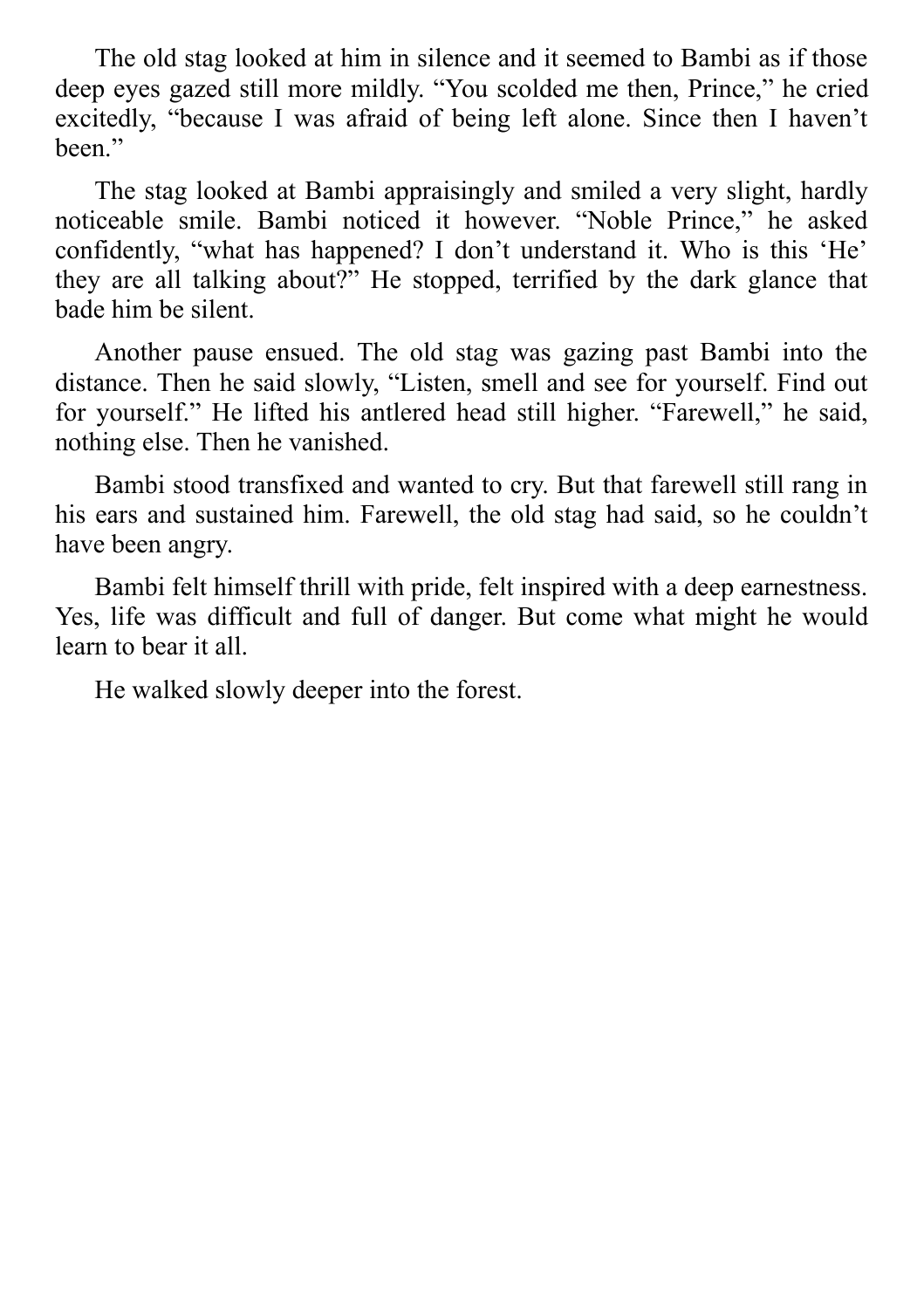# CHAPTER VIII

THE leaves were falling from the great oak at the meadow's edge. They were falling from all the trees.

One branch of the oak reached high above the others and stretched far out over the meadow. Two leaves clung to its very tip.

"It isn't the way it used to be," said one leaf to the other.

"No," the other leaf answered. "So many of us have fallen off tonight we're almost the only ones left on our branch."

"You never know who's going to go next," said the first leaf. "Even when it was warm and the sun shone, a storm or a cloudburst would come sometimes, and many leaves were torn off, though they were still young. You never know who's going to go next."

"The sun seldom shines now," sighed the second leaf, "and when it does it gives no warmth. We must have warmth again."

"Can it be true," said the first leaf, "can it really be true, that others come to take our places when we're gone and after them still others, and more and more?"

"It is really true," whispered the second leaf. "We can't even begin to imagine it, it's beyond our powers."

"It makes me very sad," added the first leaf.

They were silent a while. Then the first leaf said quietly to herself, "Why must we fall? . . ."

The second leaf asked, "What happens to us when we have fallen?"

"We sink down..."

"What is under us?"

The first leaf answered, "I don't know, some say one thing, some another, but nobody knows."

The second leaf asked, "Do we feel anything, do we know anything about ourselves when we're down there?"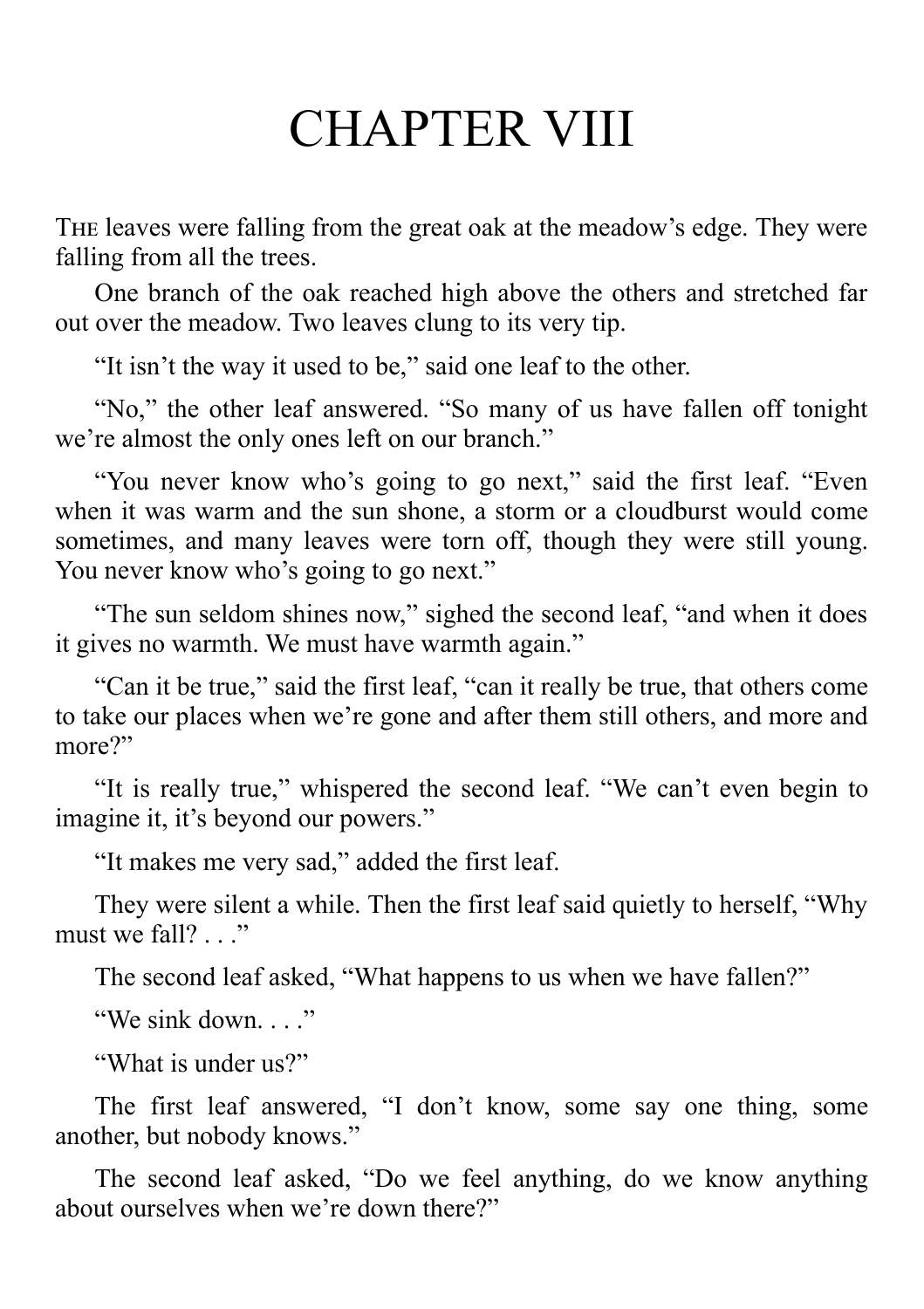The first leaf answered, "Who knows? Not one of all those down there has ever come back to tell us about it."

They were silent again. Then the first leaf said tenderly to the other, "Don't worry so much about it, you're trembling."

Illustrations have been omitted as they are not vet in the public domain in Canada

*"Have I changed much?" asked the second leaf, shyly but determinedly.*

"That's nothing," the second leaf answered, "I tremble at the least thing now. I don't feel so sure of my hold as I used to."

"Let's not talk any more about such things," said the first leaf.

The other replied, "No, we'll let be. But—what else shall we talk about?" She was silent, but went on after a little while, "Which of us will go first?"

"There's still plenty of time to worry about that," the other leaf assured her. "Let's remember how beautiful it was, how wonderful, when the sun came out and shone so warmly that we thought we'd burst with life. Do you remember? And the morning dew, and the mild and splendid nights. . . ."

"Now the nights are dreadful," the second leaf complained, "and there is no end to them."

"We shouldn't complain," said the first leaf gently. "We've outlived many, many others."

"Have I changed much?" asked the second leaf shyly but determinedly.

"Not in the least," the first leaf assured her. "You only think so because I've got to be so yellow and ugly. But it's different in your case."

"You're fooling me," the second leaf said.

"No, really," the first leaf exclaimed eagerly, "believe me, you're as lovely as the day you were born. Here and there may be a little yellow spot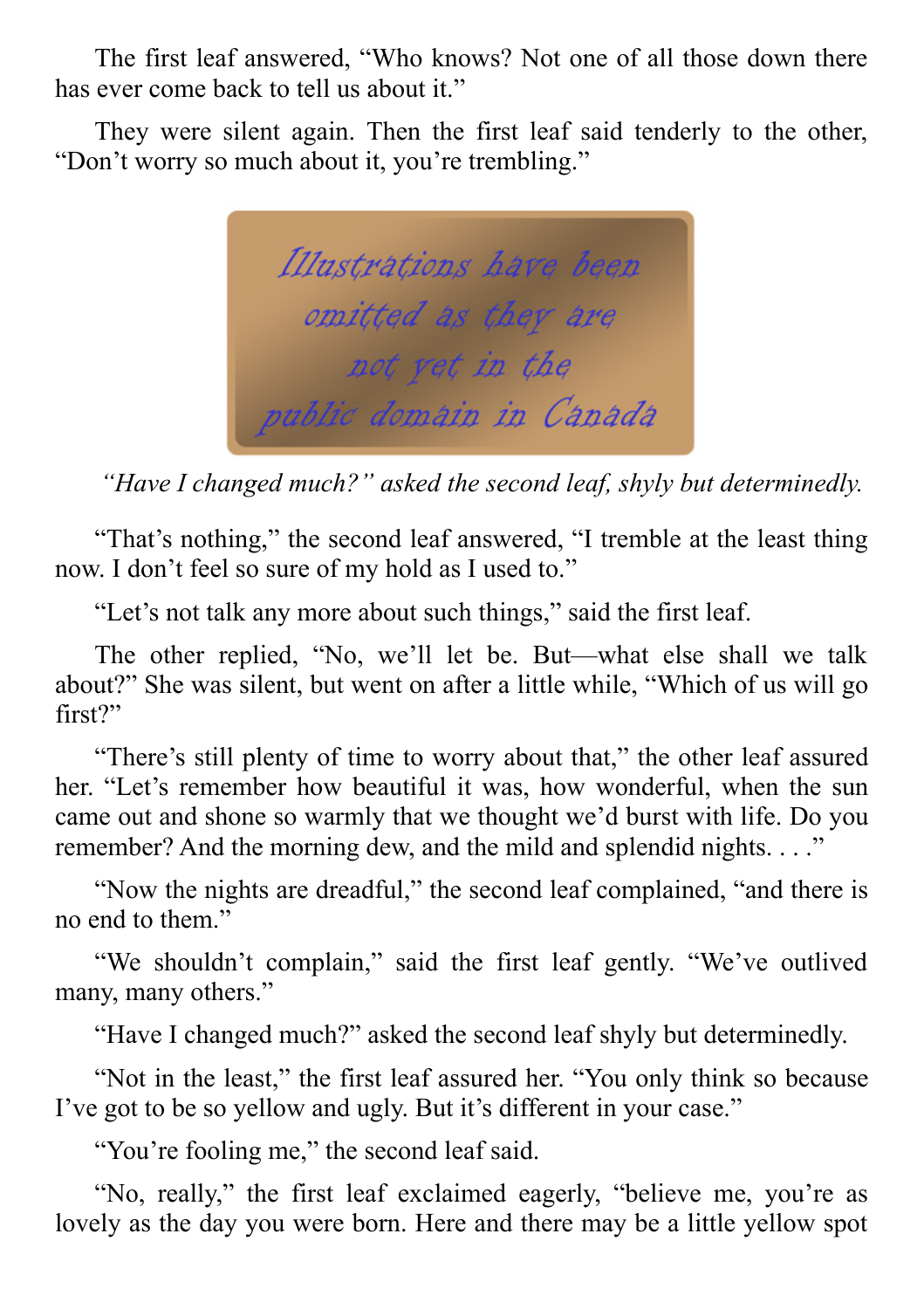but it's hardly noticeable and only makes you handsomer, believe me."

"Thanks," whispered the second leaf, quite touched. "I don't believe you, not altogether, but I thank you because you're so kind, you've always been so kind to me. I'm just beginning to understand how kind you are."

"Hush," said the other leaf, and kept silent herself for she was too troubled to talk any more.

Then they were both silent. Hours passed.

A moist wind blew, cold and hostile, through the tree-tops.

"Ah, now," said the second leaf, "I . . ." Then her voice broke off. She was torn from her place and spun down.

Winter had come.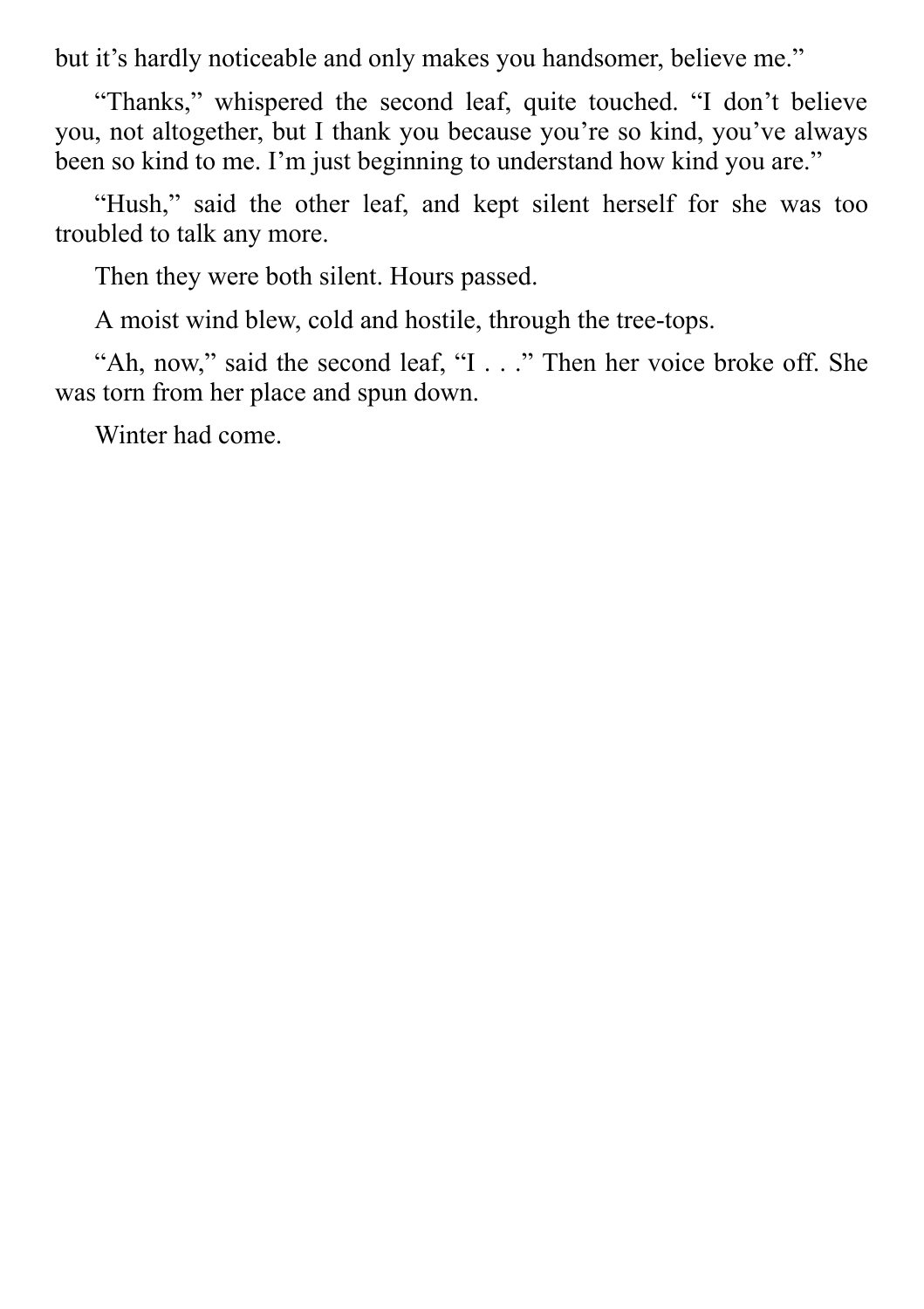### CHAPTER IX

BAMBI noticed that the world was changed. It was hard for him to get used to this altered world. They had all lived like rich folk and now had fallen upon hard times. For Bambi knew nothing but abundance. He took it for granted that he would always have plenty to eat. He thought he would never need to trouble about food. He believed he would always sleep in the lovely greenleafed glade where no one could see him, and would always go about in his smooth, handsome, glossy red coat.

Now everything was changed without his having noticed the change take place. The process that was ending had seemed only a series of episodes to him. It pleased him to see the milk-white veils of mist steam from the meadow in the morning, or drop suddenly from the gray sky at dawn. They vanished so beautifully in the sunshine. The hoar frost that covered the meadow with such dazzling whiteness delighted him too. Sometimes he liked to listen to his big cousins the elks. The whole forest would tremble with their kingly voices. Bambi used to listen and be very much frightened, but his heart would beat high with admiration when he heard them calling. He remembered that the kings had antlers branching like tall, strong trees. And it seemed to him that their voices were as powerful as their antlers. Whenever he heard the deep tones of those voices he would stand motionless. Their deep voices rolled towards him like the mighty moaning of noble, maddened blood whose primal power was giving utterance to longing, rage and pride. Bambi struggled in vain against his fears. They over-powered him whenever he heard those voices, but he was proud to have such noble relatives. At the same time he felt a strange sense of annoyance because they were so unapproachable. It offended and humiliated him without his knowing exactly how or why, even without his being particularly conscious of it.

It was only after the mating season had passed and the thunder of the stags' mighty voices had grown still, that Bambi began to notice other things once more. At night when he roamed through the forest or by day as he lay in the glade, he heard the falling leaves whisper among the trees. They fluttered and rustled ceaselessly through the air from all the tree-tops and branches. A delicate silvery sound was falling constantly to earth. It was wonderful to awaken amidst it, wonderful to fall asleep to this mysterious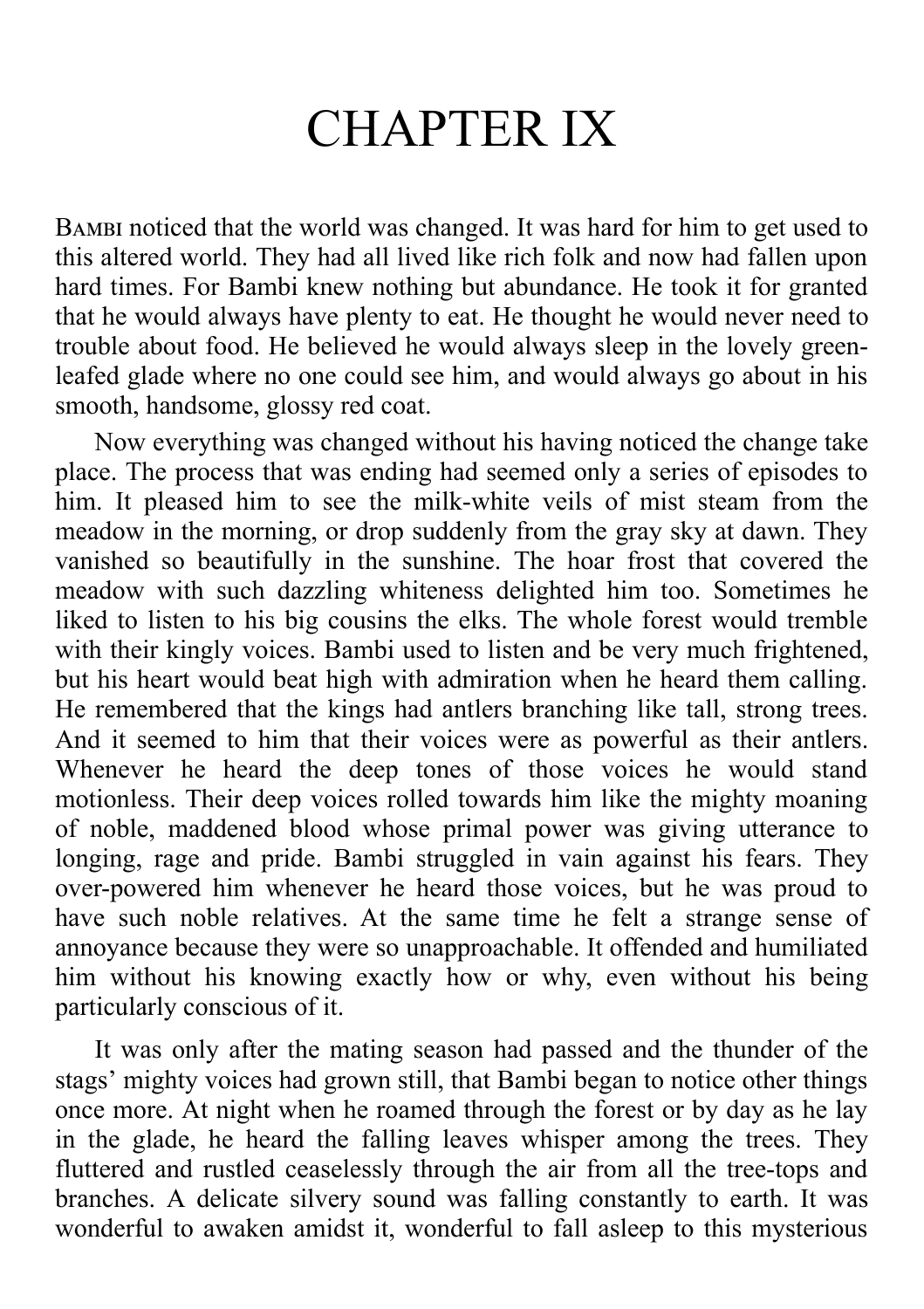and melancholy whispering. Soon the leaves lay thick and loose on the ground and when you walked through them they flew about, softly rustling. It was jolly to push them aside with every step, they were piled so high. It made a sound like "Sh! sh!"—soft and very clear and silvery. Besides, it was very useful, for Bambi had to be particularly careful these days to hear and smell everything. And with the leaves you could hear everything far off. They rustled at the slightest touch and cried, "Sh! sh!" Nobody could steal through them.

But then the rain came. It poured down from early morning till late at night. Sometimes it rained all night long and into the following day. It would stop for a while and begin again with fresh strength. The air was damp and cold, the whole world seemed full of rain. If you tried to nibble a little meadow grass you got your mouth full of water, or if you tugged the least little bit at a bough a whole torrent of water poured into your eyes and nose. The leaves no longer rustled. They lay pale and soggy on the ground, flattened by the rain and made no sounds. Bambi discovered for the first time how unpleasant it is to be rained on all day and all night until you are soaked to the skin. There had not even been a frost yet, but he longed for the warm weather and felt it was a sad business to have to run around soaked through.

But when the north wind blew, Bambi found out what cold is. It wasn't much help to nestle close to his mother. Of course at first he thought it was wonderful to lie there and keep one side warm at least. But the north wind raged through the forest all day and all night long. It seemed to be driven to madness by some incomprehensible ice-cold fury, as though it wanted to tear up the forest by its roots or annihilate it somehow. The trees groaned in stubborn resistance, they struggled mightily against the wind's fierce onslaught. You could hear their long-drawn moans, their sigh-like creakings, the loud snap when their strong limbs split, the angry cracking when now and again a trunk broke and the vanquished tree seemed to shriek from every wound in its rent and dying body. Nothing else could be heard, for the storm swooped down still more fiercely on the forest, and its roaring drowned all lesser noises.

Then Bambi knew that want and hardship had come. He saw how much the rain and wind had changed the world. There was no longer a leaf on tree or shrub. But all stood there as though violated, their bodies naked for all to see. And they lifted their bare brown limbs to the sky for pity. The grass on the meadow was withered and shortened, as if it had sunk into the earth. Even the glade seemed wretched and bare. Since the leaves had fallen it was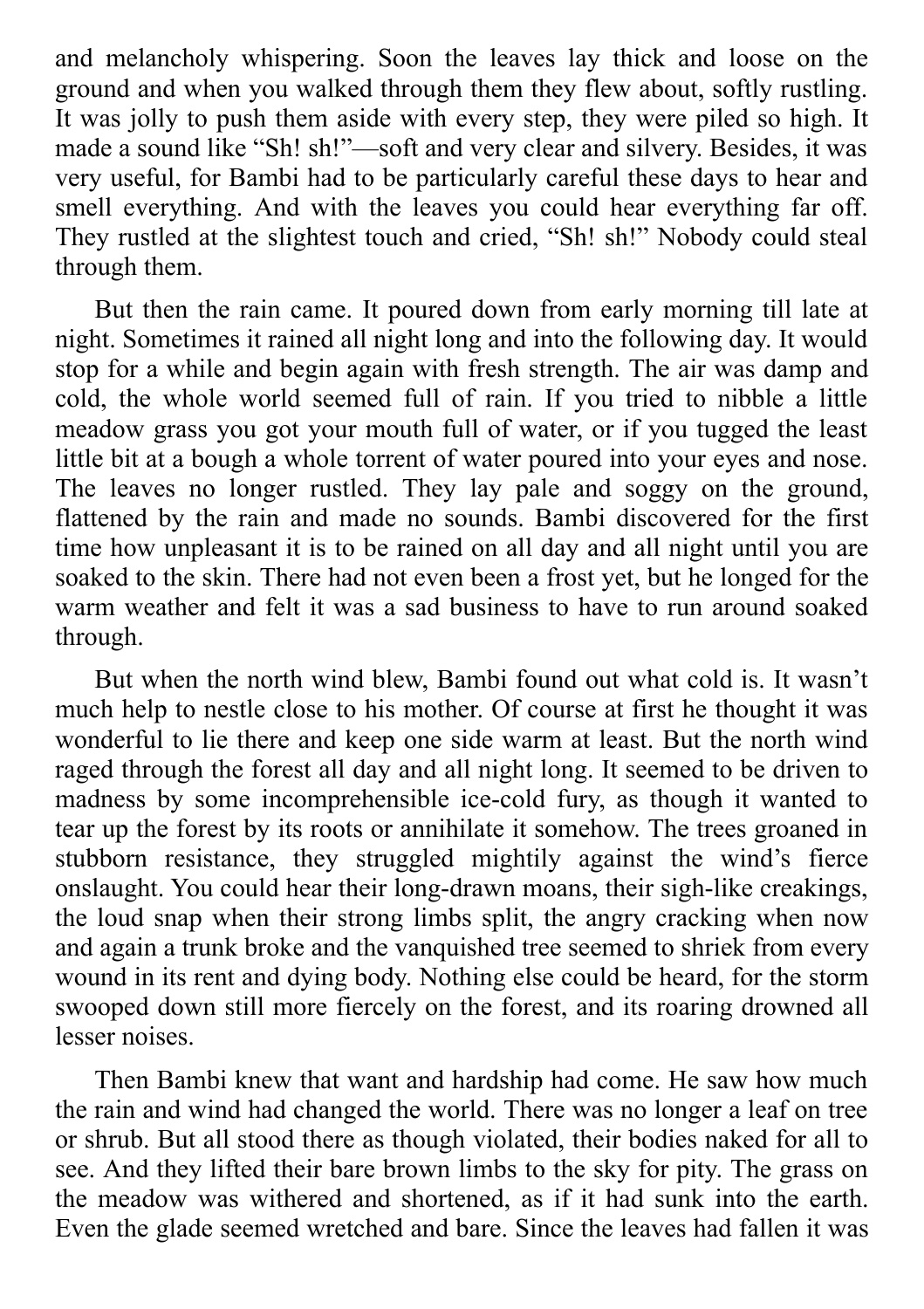no longer possible to lie so well hidden as before. The glade was open on all sides.

One day, as a young magpie flew over the meadow, something cold and white fell in her eye. Then it fell again and again. She felt as if a little veil were drawn across her eye while the small, pale, blinding white flakes danced around her. The magpie hesitated in her flight, fluttered a little, and then soared straight up into the air. In vain. The cold white flakes were everywhere and got into her eyes again. She kept flying straight up, soaring higher.

"Don't put yourself out so much, dearie," a crow who was flying above her in the same direction called down, "don't put yourself out so much. You can't fly high enough to get outside these flakes. This is snow."

"Snow!" cried the magpie in surprise, struggling against the drizzle.

"That's about the size of it," said the crow, "it's winter, and this is snow."

"Excuse me," the magpie replied, "but I only left the nest in May. I don't know anything about winter."

"There are plenty in the same boat," the crow remarked, "but you'll soon find out."

"Well," said the magpie, "if this is snow I guess I'll sit down for a while." She perched on an elder and shook herself. The crow flew awkwardly away.

At first Bambi was delighted with the snow. The air was calm and mild while the white snow-stars whirled down and the world looked completely different. It had grown lighter, gayer, Bambi thought, and whenever the sun came out for a little while everything shone and the white covering flashed and sparkled so brightly that it blinded you.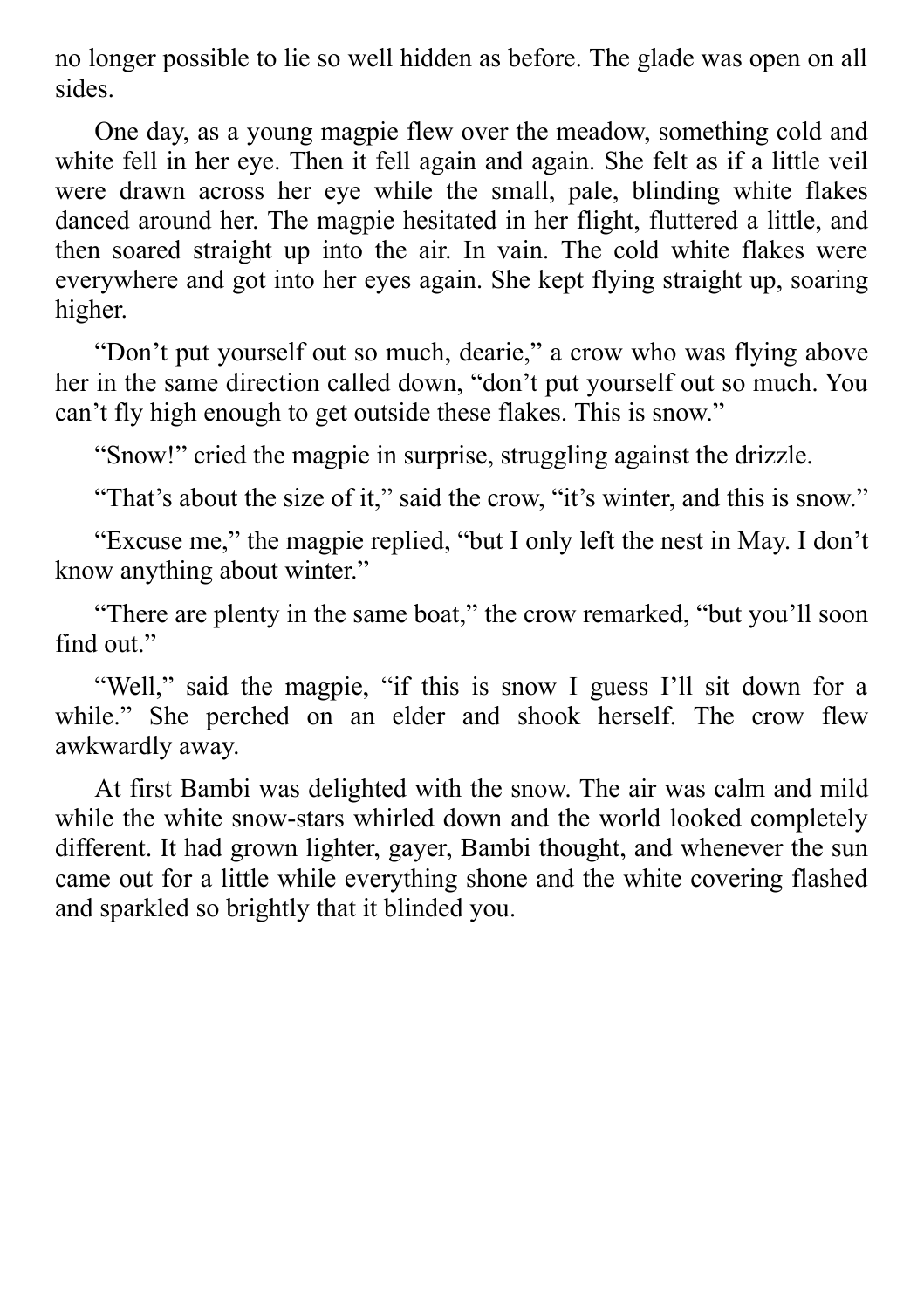

*Bambi had to paw the snow away with endless labor before he could find one withered little blade of grass.*

But Bambi soon stopped being pleased with the snow. For it grew harder and harder to find food. He had to paw the snow away with endless labor before he could find one withered little blade of grass. The snow crust cut his legs and he was afraid of cutting his feet. Gobo had already cut his. Of course Gobo was the kind who couldn't stand anything and was a constant source of trouble to his mother.

The deer were always together now and were much more friendly than before. Ena brought her children constantly. Lately Marena, a half-grown doe, had joined the circle. But old Nettla really contributed most to their entertainment. She was quite a self-sufficient person and had her own ideas about everything. "No," she would say, "I don't bother with children any more. I've had enough of that particular joke."

Faline asked, "What difference does it make, if they're a joke?" And Nettla would act as if she were angry, and say, "They're a bad joke, though, and I've had enough of them."

They got along perfectly together. They would sit side by side gossiping. The young ones had never had a chance to hear so much.

Even one or another of the Princes would join them now. At first things went somewhat stiffly, especially since the children were a little shy. But that soon changed, and they got along very well together. Bambi admired Prince Ronno, who was a stately lord, and he passionately loved the handsome young Karus. They had dropped their horns and Bambi often looked at the two slate-gray round spots that showed smooth and shimmering with many delicate points on the Princes' heads. They looked very noble.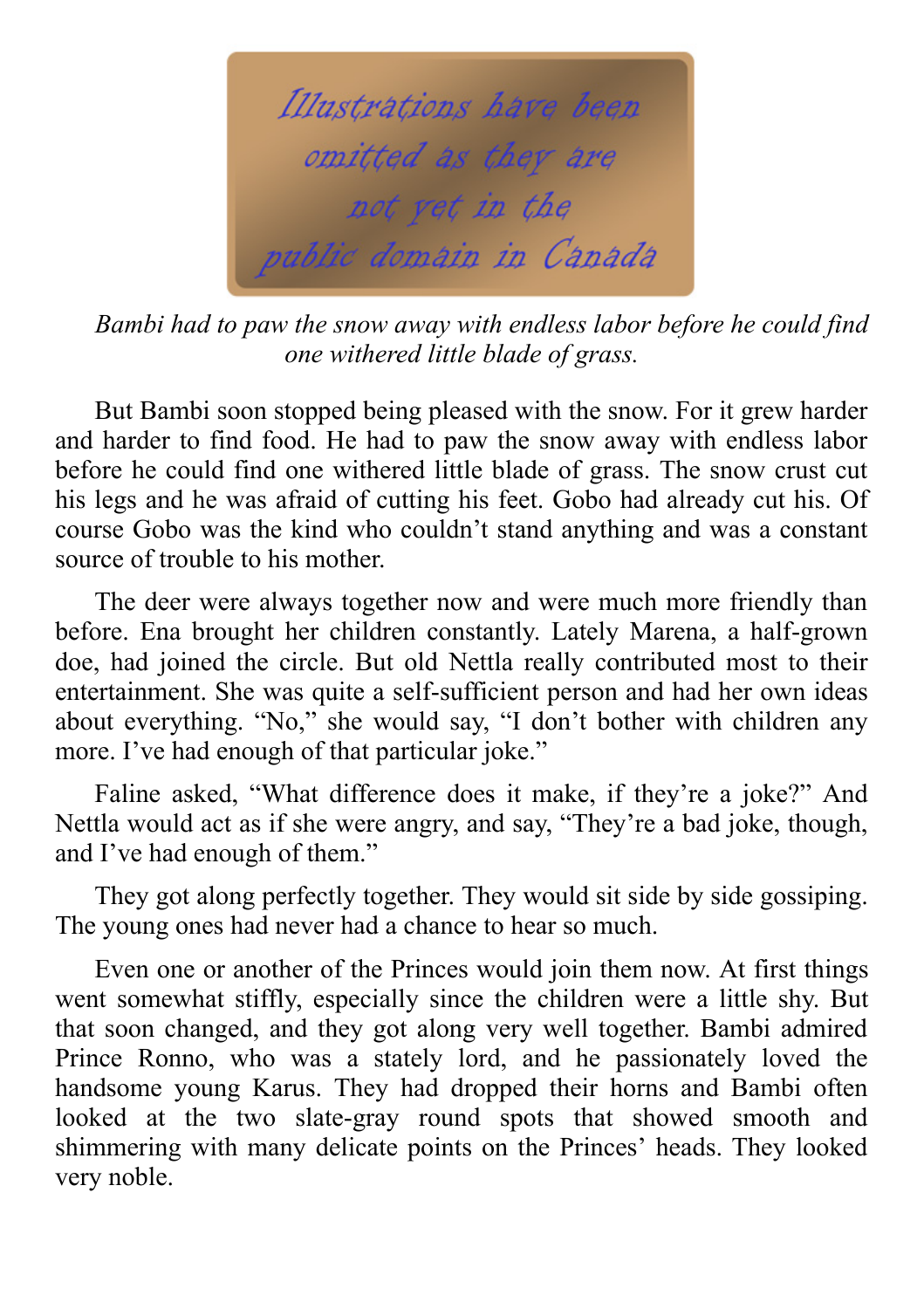It was terribly interesting whenever one of the Princes talked about Him. Ronno had a thick hide-covered swelling on his left fore-foot. He limped on that foot and used to ask sometimes, "Can you really see that I limp?" Everyone would hasten to assure him that there was not the trace of a limp. That was what Ronno wanted. And it really was hardly noticeable.

"Yes," he would go on. "I saved myself from a tight corner that time." And then Ronno would tell how He had surprised him and hurled His fire at him. But it had only struck his leg. It had driven him nearly mad with pain, and no wonder, since the bone was shattered. But Ronno did not lose his head. He was up and away on three legs. He pressed on in spite of his weakness for he saw that he was being pursued. He ran without stopping until night came. Then he gave himself a rest. But he went on the next morning until he felt he was in safety. Then he took care of himself, living alone in hiding, waiting for his wound to heal. At last he came out again and was a hero. He limped, but he thought no one noticed it.

They were often together now for long periods and told many stories. Bambi heard more about Him than ever before. They told how terrible He was to look at. No one could bear to look at His pale face. Bambi knew that already from his own experience. They spoke too about His smell, and again Bambi could have spoken if he had not been too well brought up to mix in his elders' conversation. They said that His smell differed each time in a hundred subtle ways and yet you could tell it in an instant, for it was always exciting, unfathomable, mysterious and terrible.

They told how He used only two legs to walk with and they spoke of the amazing strength of His two hands. Some of them did not know what hands were. But when it was explained, old Nettla said, "I don't see anything so surprising in that. A squirrel can do everything you tell about just as well, and every little mouse can perform the same wonders." She turned away her head disdainfully.

"O no," cried the others, and they gave her to understand that those were *not* the same things at all. But old Nettla was not to be cowed. "What about the falcon?" she exclaimed. "And the buzzard? And the owl? They've got only two legs and when they want to catch something they simply stand on one leg and grab with the other. That's much harder and He certainly can't do that."

Old Nettla was not at all inclined to admire anything connected with Him. She hated Him with all her heart. "He is loathsome!" she said, and she stuck to that. Besides, nobody contradicted her, since nobody liked Him.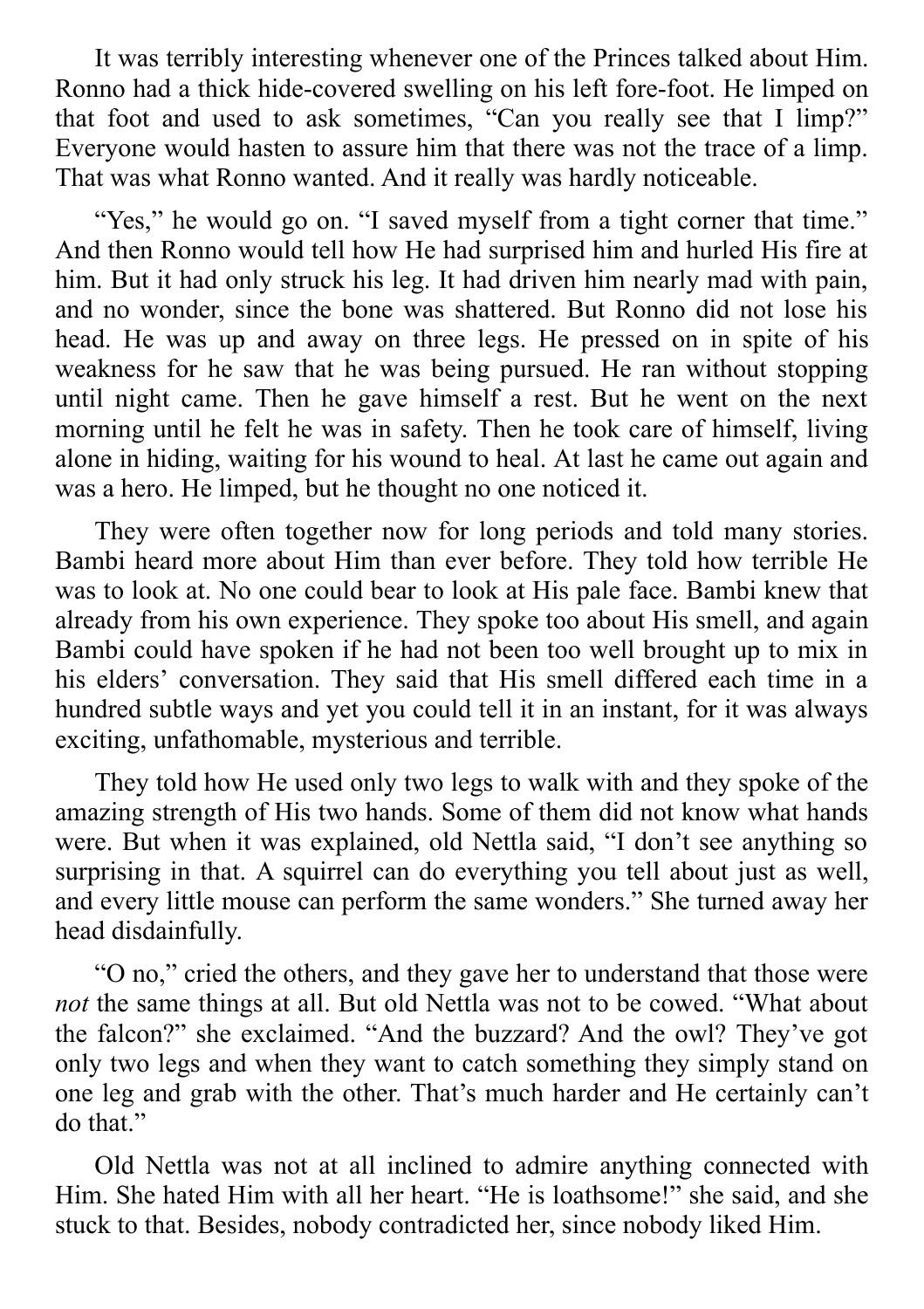But the talk grew more complicated when they told how He had a third hand, not two hands merely, but a third hand.

"That's an old story," Nettla said curtly. "I don't believe it."

"Is that so?" Ronno broke in. "Then what did He shatter my leg with? Can you tell me that?"

Old Nettla answered carelessly, "That's your affair, my dear, He's never shattered any of mine."

Aunt Ena said, "I've seen a good deal in my time, and I think there's something in the story that He has a third hand."

"I agree with you," young Karus said politely. "I have a friend, a crow . . ." He paused, embarrassed for a moment, and looked around at them, one after the other, as though he were afraid of being laughed at. But when he saw that they were listening attentively to him he went on. "This crow is unusually well informed, I must say that. Surprisingly well informed. And she says that He really has three hands, but not always. The third hand is the bad one, the crow says. It isn't attached like the other two, but He carries it hanging over His shoulder. The crow says that she can always tell exactly when He, or anyone like Him, is going to be dangerous. If He comes without the third hand He isn't dangerous."

Old Nettla laughed. "Your crow's a blockhead, my dear Karus," she said. "Tell her so for me. If she were as clever as she thinks she is, she'd know that He's always dangerous, always." But the others had different objections.

Bambi's mother said, "Some of Them aren't dangerous; you can see that at a glance."

"Is that so?" old Nettla asked. "I suppose you stand still till They come up to you and wish you a good day?"

Bambi's mother answered gently. "Of course I don't stand still; I run away."

And Faline broke in with, "You should always run away." Everybody laughed.

But when they talked about the third hand they became serious and fear grew on them gradually. For whatever it might be, a third hand or something else, it was terrible and they did not understand it. They only knew of it from others' stories, few of them had ever seen it for themselves. He would stand still, far off, and never move. You couldn't explain what He did or how it happened, but suddenly there would be a crash like thunder, fire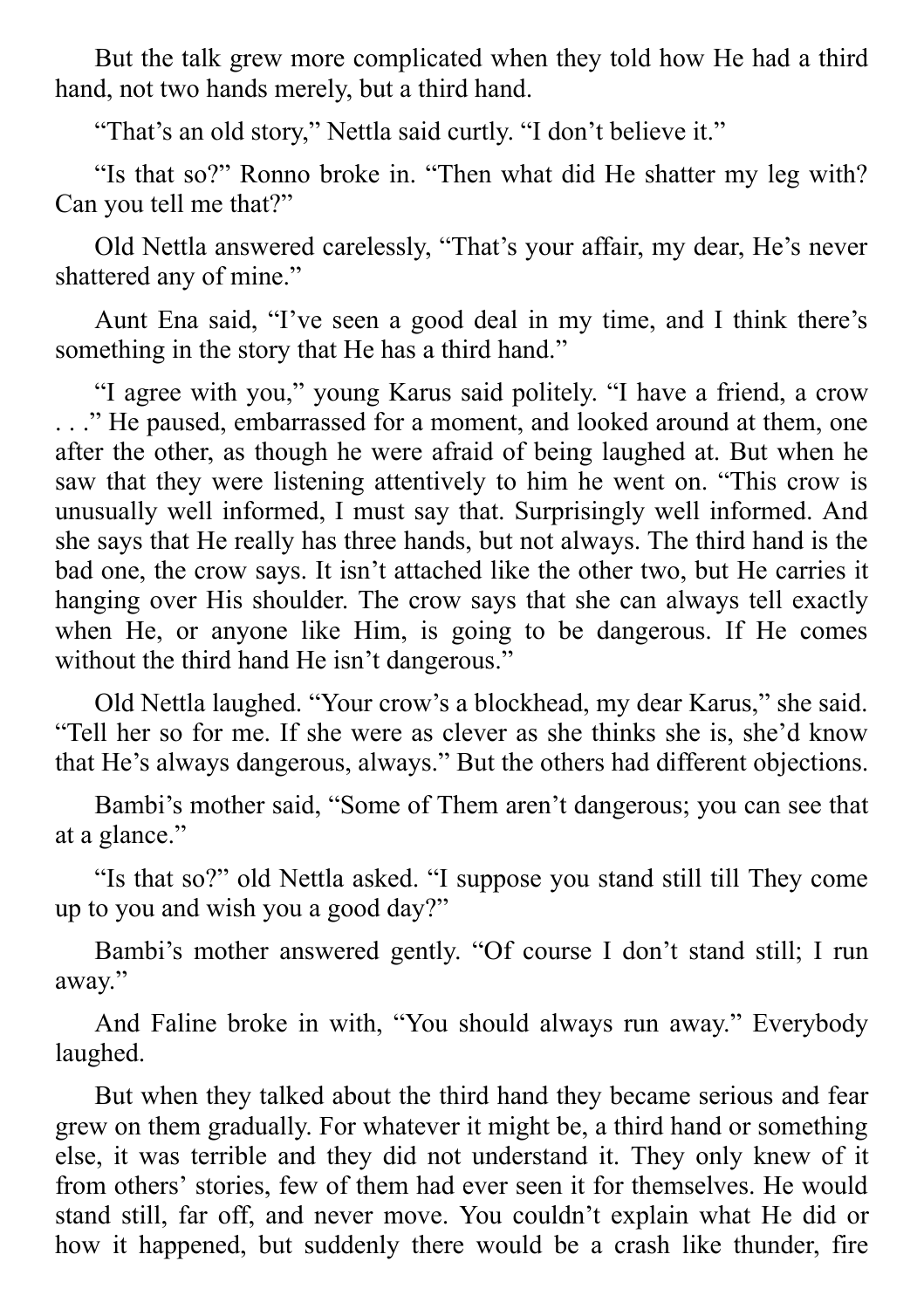would shoot out and far away from Him you would drop down dying with your breast torn open. They all sat bowed while they talked about Him, as though they felt the presence of some dark, unknown power controlling them.

They listened curiously to the many stories that were always horrible, full of blood and suffering. They listened tirelessly to everything that was said about Him, tales that were certainly invented, all the stories and sayings that had come down from their fathers and great-grandfathers. In each one of them they were unconsciously seeking for some way to propitiate this dark power, or some way to escape it.

"What difference does it make," young Karus asked quite despondently, "how far away He is when He kills you?"

"Didn't your clever crow explain that to you?" old Nettla mocked.

"No," said Karus with a smile. "She says that she's often seen Him but no one can explain Him."

"Yes, He knocks the crows out of the trees, too, when He wants to," Ronno observed.

"And He brings down the pheasant on the wing," Aunt Ena added.

Bambi's mother said, "He throws His hand at you, my grandmother told me so."

"Is that so?" asked old Nettla. "What is it that bangs so terribly then?"

"That's when He tears His hand off," Bambi's mother explained. "Then the fire flashes and the thunder cracks. He's all fire inside."

"Excuse me," said Ronno. "It's true that He's all fire inside. But that about His hand is wrong. A hand couldn't make such wounds. You can see that for yourself. It's much more likely that it's a tooth He throws at us. A tooth would explain a great many things, you know. You really die from His bite."

"Will He never stop hunting us?" young Karus sighed.

Then Marena spoke, the young half-grown doe. "They say that sometime He'll come to live with us and be as gentle as we are. He'll play with us then and the whole forest will be happy, and we'll be friends with Him."

Old Nettla burst out laughing. "Let Him stay where He is and leave us in peace," she said.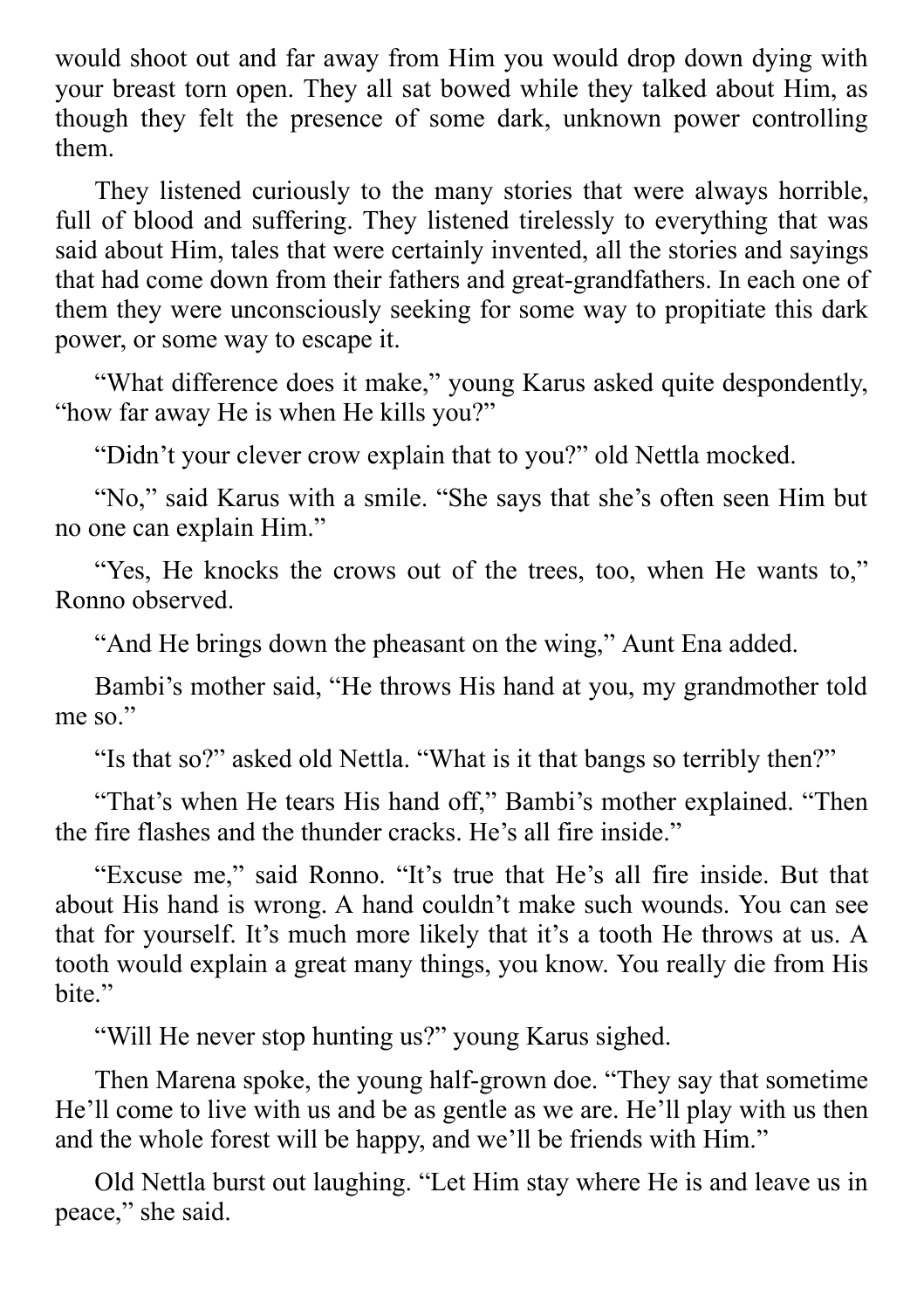Aunt Ena said reprovingly, "You shouldn't talk that way."

"And why not?" old Nettla replied hotly, "I really don't see why not. Friends with Him! He's murdered us ever since we can remember, every one of us, our sisters, our mothers, our brothers! Ever since we came into the world He's given us no peace, but has killed us wherever we showed our heads. And now we're going to be friends with Him. What nonsense!"

Marena looked at all of them out of her big, calm, shining eyes. "Love is no nonsense," she said. "It has to come."

Old Nettla turned away. "I'm going to look for something to eat," she said, and trotted off.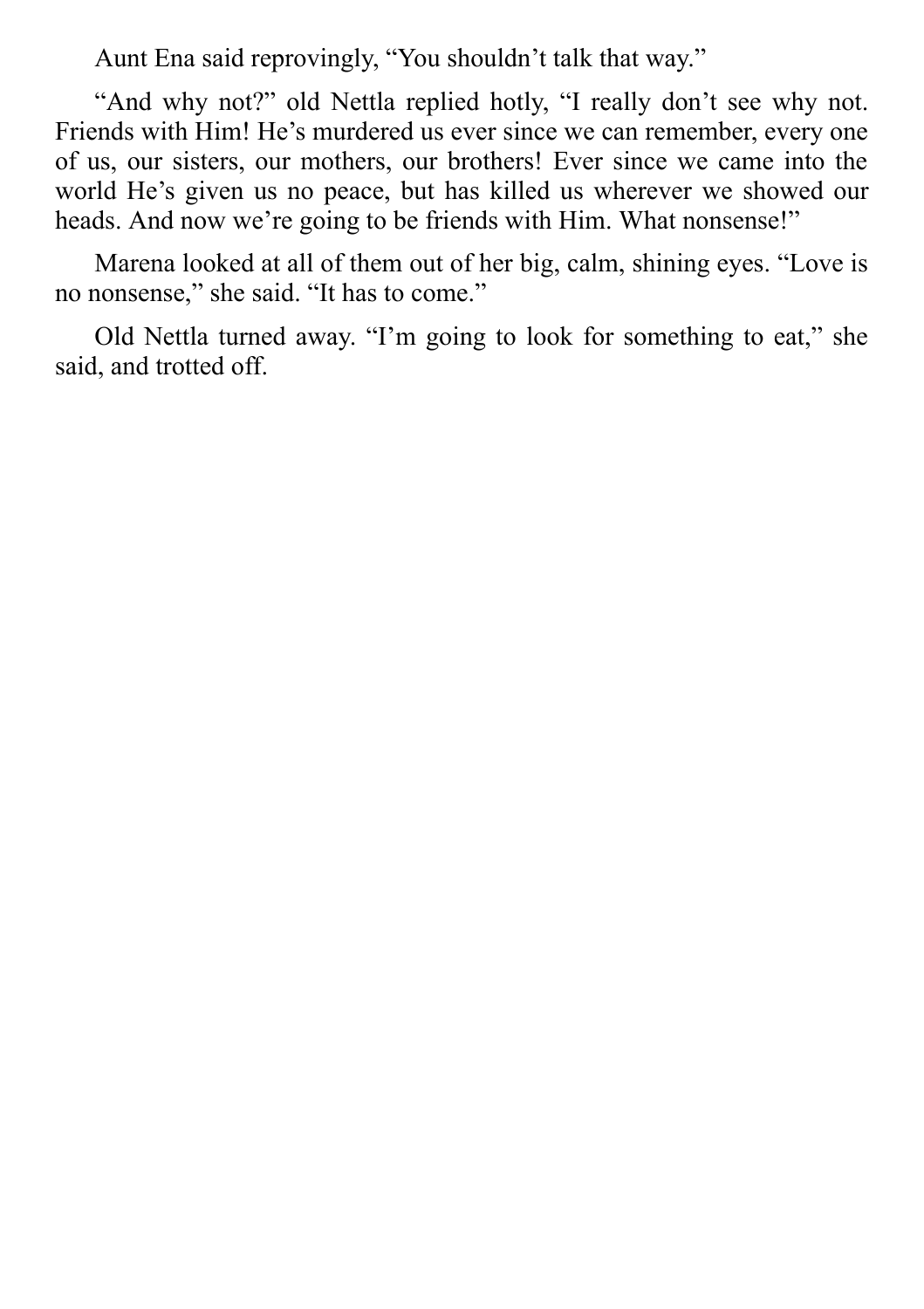# CHAPTER X

WINTER dragged on. Sometimes it was warmer, but then the snow would fall again and lie deeper and deeper, so that it became impossible to scrape it away. It was worse when the thaws came and the melted snow water froze again in the night. Then there was a thin slippery film of ice. Often it broke in pieces and the sharp splinters cut the deer's tender fetlocks till they bled.

A heavy frost had set in several days before. The air was purer and rarer than it had ever been, and full of energy. It began to hum in a very fine high tone. It hummed with the cold.

It was silent in the woods, but something horrible happened every day. Once the crows fell upon Friend Hare's small son who was lying sick, and killed him in a cruel way. He could be heard moaning pitifully for a long while. Friend Hare was not at home, and when he heard the sad news he was beside himself with grief.

Another time the squirrel raced about with a great wound in his neck where the ferret had caught him. By a miracle the squirrel had escaped. He could not talk because of the pain, but he ran up and down the branches. Everyone could see him. He ran like mad. From time to time he stopped, sat down, raised his forepaws desperately and clutched his head in terror and agony while the red blood oozed on his white chest. He ran about for an hour, then suddenly crumpled up, fell across a branch, and dropped dead in the snow. A couple of magpies flew down at once to begin their meal.

Another day a fox tore to pieces the strong and handsome pheasant who had enjoyed such general respect and popularity. His death aroused the sympathies of a wide circle who tried to comfort his disconsolate widow.

The fox had dragged the pheasant out of the snow, where he was buried, thinking himself well hidden. No one could have felt safer than the pheasant for it all happened in broad daylight. The terrible hardship that seemed to have no end spread bitterness and brutality. It destroyed all their memories of the past, their faith in each other, and ruined every good custom they had. There was no longer either peace or mercy in the forest.

"It's hard to believe that it will ever be better," Bambi's mother sighed.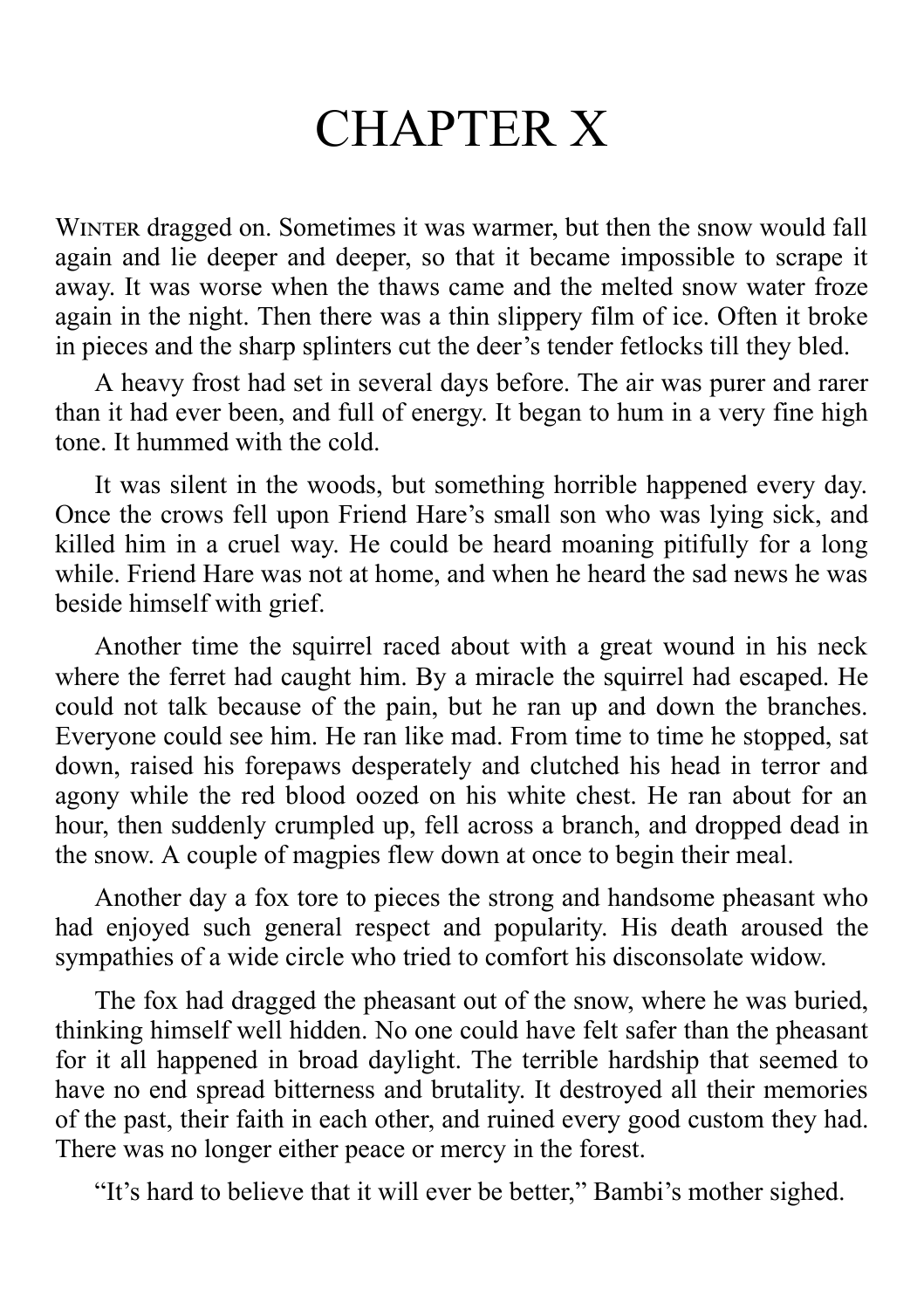Aunt Ena sighed too. "It's hard to believe that it was ever any better," she said.

"And yet," Marena said, looking in front of her, "I always think how beautiful it was before."

"Look," old Nettla said to Aunt Ena, "your little one is trembling." She pointed to Gobo. "Does he always tremble like that?"

"Yes," Aunt Ena answered gravely, "he's shivered that way for the last few days."

"Well," said old Nettla in her frank way, "I'm glad that I have no more children. If that little one were mine I'd wonder if he'd last out the winter."

The future really didn't look very bright for Gobo. He was weak. He had always been much more delicate than Bambi or Faline and remained smaller than either of them. He was growing worse from day to day. He could not eat even the little food there was. It made his stomach ache. And he was quite exhausted by the cold, and by the horrors around him. He shivered more and more and could hardly stand up. Everyone looked at him sympathetically.

Old Nettla went up to him and nudged him good-naturedly. "Don't be so sad," she said encouragingly, "that's no way for a little prince to act, and besides it's unhealthy." She turned away so that no one should see how moved she was.

Ronno who had settled himself a little to one side in the snow suddenly sprang up. "I don't know what it is," he mumbled and gazed around.

Everyone grew watchful. "What is it?" they asked.

"I don't know," Ronno repeated. "But I'm restless. I suddenly felt restless as if something were wrong."

Karus was snuffing the air. "I don't smell anything strange," he declared.

They all stood still, listening and snuffing the air. "It's nothing, there's absolutely nothing to smell," they agreed one after another.

"Nevertheless," Ronno insisted, "you can say what you like, something is wrong."

Marena said, "The crows are calling."

"There they go calling again," Faline added quickly, but the others had already heard them.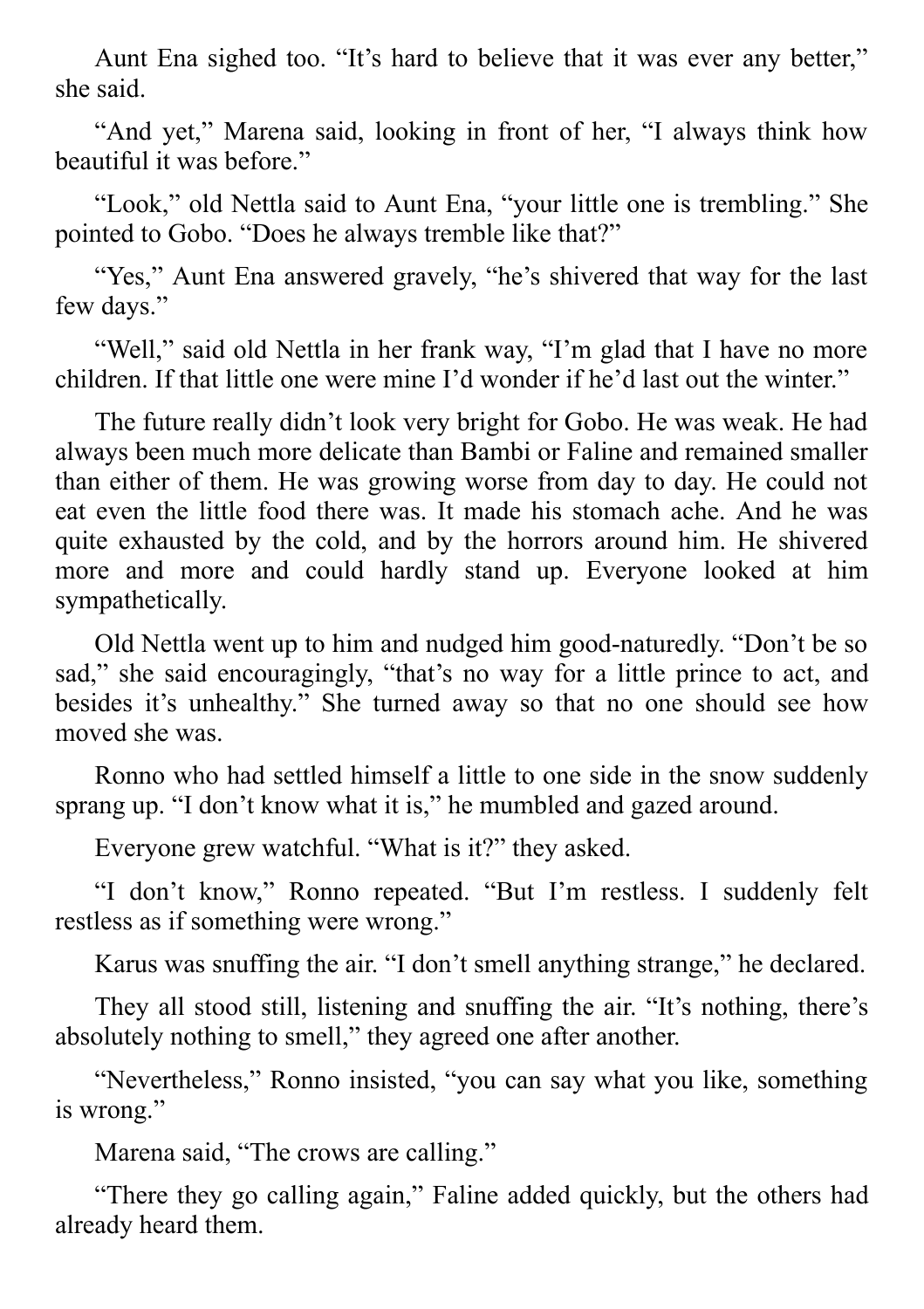"They are flying," said Karus and the others.

Everybody looked up. High above the tree-tops a flock of crows flapped by. They came from the farthest edge of the forest, the direction from which danger always came, and they were complaining to one another. Apparently something unusual had happened.

"Wasn't I right?" asked Ronno. "You can see that something is happening."

"What shall we do?" Bambi's mother whispered anxiously.

"Let's get away," Aunt Ena urged in alarm.

"Wait," Ronno commanded.

"But the children," Aunt Ena replied, "the children. Gobo can't run."

"Go ahead," Ronno agreed, "go off with your children. I don't think there's any need for it, but I don't blame you for going." He was alert and serious.

"Come, Gobo. Come, Faline. Softly now, go slowly. And keep behind me," Aunt Ena warned them. She slipped away with the children.

Time passed. They stood still, listening and trembling.

"As if we hadn't suffered enough already," old Nettla began. "We still have this to go through. . . ." She was very angry. Bambi looked at her, and he felt that she was thinking of something horrible.

Three or four magpies had already begun to chatter on the side of the thicket from which the crows had come. "Look out! Look out, out, out!" they cried. The deer could not see them, but could hear them calling and warning each other. Sometimes one of them, and sometimes all of them together, would cry, "Look out, out, out!" Then they came nearer. They fluttered in terror from tree to tree, peered back and fluttered away again in fear and alarm.

"Akh!" cried the jays. They screamed their warning loudly.

Suddenly all the deer shrank together at once as though a blow had struck them. Then they stood still snuffing the air.

It was He.

A heavy wave of scent blew past. There was nothing they could do. The scent filled their nostrils, it numbed their senses and made their hearts stop beating.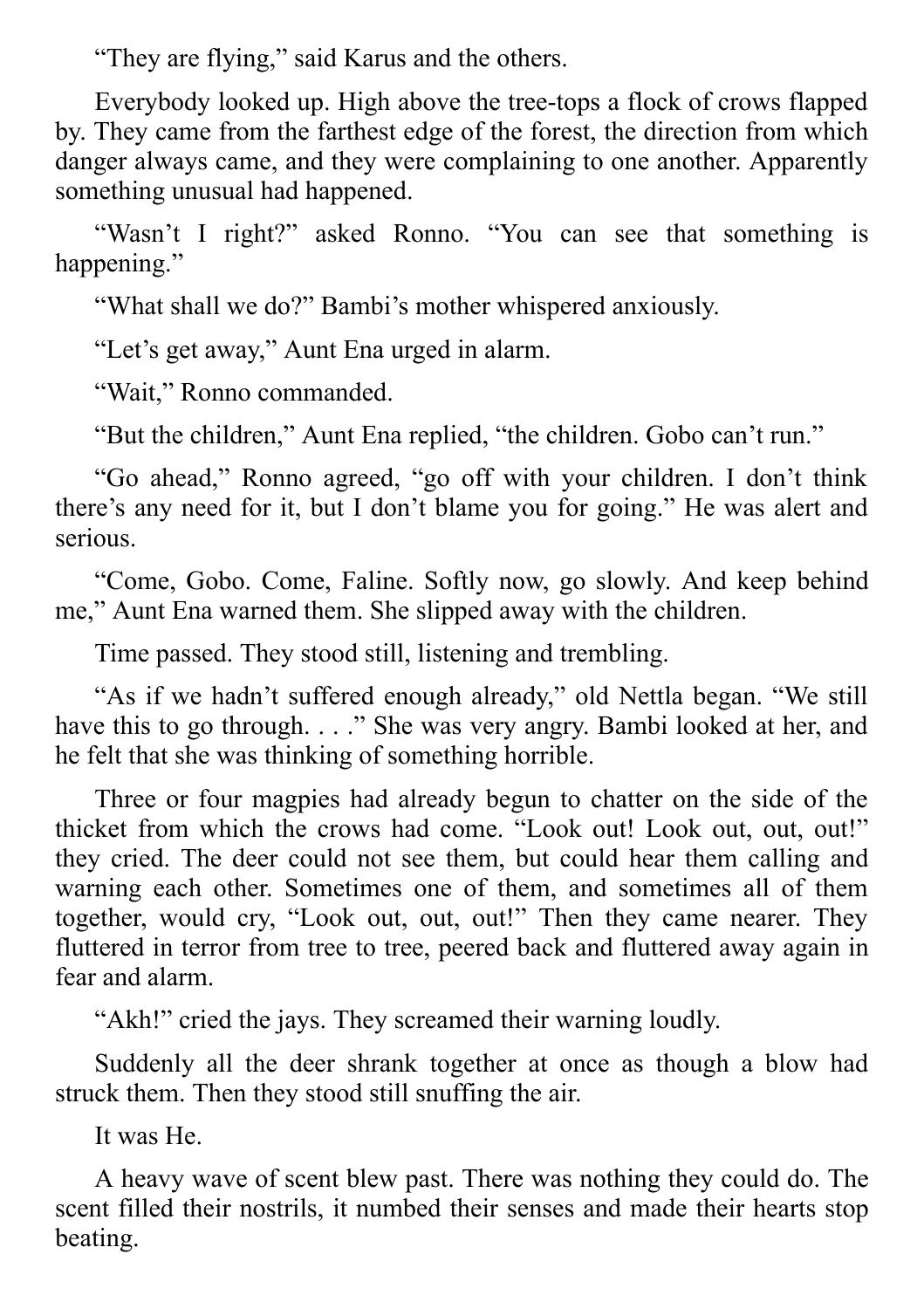The magpies were still chattering. The jays were still screaming overhead. In the woods around them everything had sprung to life. The titmice flitted through the branches, like tiny feathered balls, chirping, "Run! run!"

The blackbirds fled swiftly and darkly above them with long-drawn twittering cries. Through the dark tangle of bare bushes, they saw on the white snow a wild aimless scurrying of smaller, shadowy creatures. These were the pheasants. Then a flash of red streaked by. That was the fox. But no one was afraid of him now. For that fearful scent kept streaming on in a wider wave, sending terror into their hearts and uniting them all in one mad fear, in a single feverish impulse to flee, to save themselves.

That mysterious overpowering scent filled the woods with such strength that they knew that this time He was not alone, but had come with many others, and there would be no end to the killing.

They did not move. They looked at the tit-mice, whisking away in a sudden flutter, at the blackbirds and the squirrels who dashed from tree-top to tree-top in mad bounds. They knew that all the little creatures on the ground had nothing to fear. But they understood their flight when they smelt Him, for no forest creature could bear His presence.

Presently Friend Hare hopped up. He hesitated, sat still and then hopped on again.

"What is it?" Karus called after him impatiently.

But Friend Hare only looked around with bewildered eyes and could not even speak. He was completely terrified.

"What's the use of asking?" said Ronno gloomily.

Friend Hare gasped for breath. "We are surrounded," he said in a lifeless voice. "We can't escape on any side. He is everywhere."

At the same instant they heard His voice. Twenty or thirty strong, He cried, "Ho! ho! Ha! ha!" It roared like the sound of winds and storms. He beat on the tree trunks as though they were drums. It was wracking and terrifying. A distant twisting and rending of parted bushes rang out. There was a snapping and cracking of broken boughs.

He was coming.

He was coming into the heart of the thicket.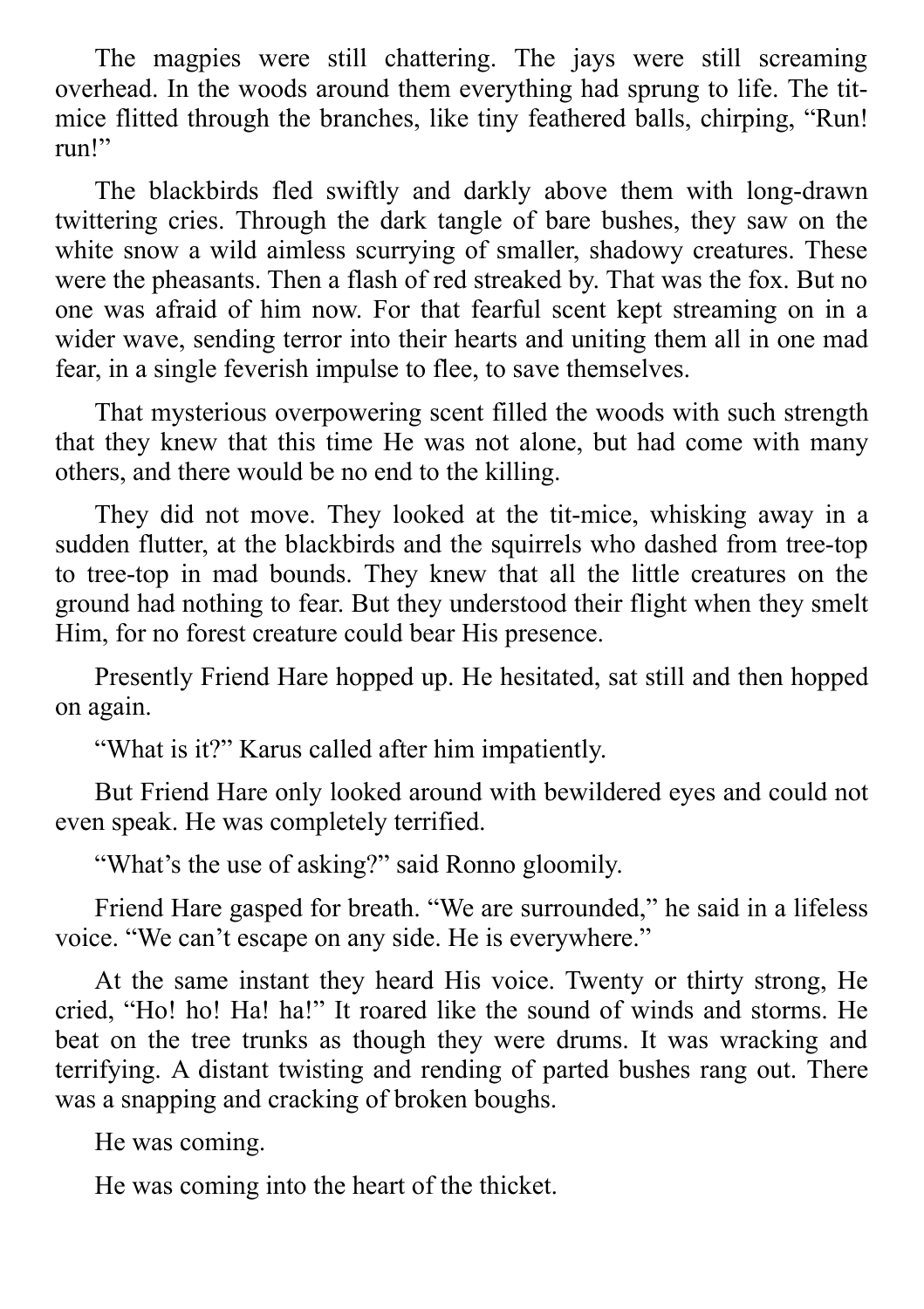Then short whistling flute-like trills sounded together with the loud flap of soaring wings. A pheasant rose from under His very feet. The deer heard the wing-beats of the pheasant grow fainter as he mounted into the air. There was a loud crash like thunder. Then silence. Then a dull thud on the ground.

"He is dead," said Bambi's mother, trembling.

"The first," Ronno added.

The young doe, Marena, said, "In this very hour many of us are going to die. Perhaps I shall be one of them." No one listened to her, for a mad terror had seized them all.

Bambi tried to think. But His savage noises grew louder and louder and paralyzed Bambi's senses. He heard nothing but those noises. They numbed him while amidst the howling, shouting and crashing he could hear his own heart pounding. He felt nothing but curiosity and did not even realize that he was trembling in every limb. From time to time his mother whispered in his ear, "Stay close to me." She was shouting, but in the uproar it sounded to Bambi as if she were whispering. Her "Stay close to me," encouraged him. It was like a chain holding him. Without it he would have rushed off senselessly, and he heard it at the very moment when his wits were wandering and he wanted to dash away.

He looked around. All sorts of creatures were swarming past, scampering blindly over one another. A pair of weasels ran by like thin snake-like streaks. The eye could scarcely follow them. A ferret listened as though bewitched to every shriek that desperate Friend Hare let out.

A fox was standing in a whole flurry of fluttering pheasants. They paid no attention to him. They ran right under his nose and he paid no attention to them. Motionless, with his head thrust forward, he listened to the onrushing tumult, lifting his pointed ears and snuffed the air with his nose. Only his tail moved, slowly wagging with his intense concentration.

A pheasant dashed up. He had come from where the danger was worst, and was beside himself with fear.

"Don't try to fly," he shouted to the others. "Don't fly, just run! Don't lose your head! Don't try to fly! Just run, run, run!"

He kept repeating the same thing over and over again as though to encourage himself. But he no longer knew what he was saying.

"Ho! ho! ha! ha!" came the death cry from quite near apparently.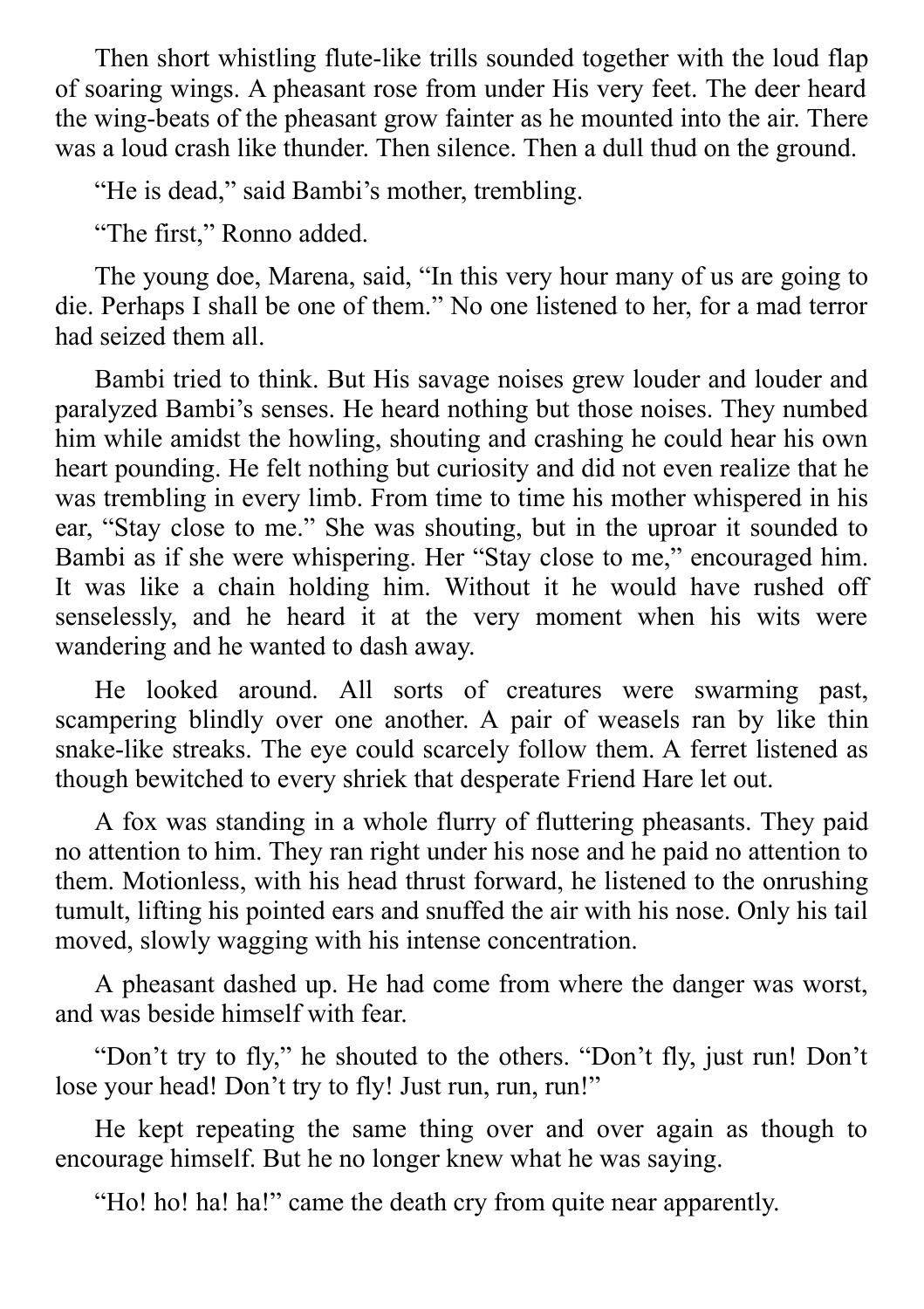"Don't lose your head," screamed the pheasant. And at the same time his voice broke in a whistling gasp and, spreading his wings, he flew up with a loud whir. Bambi watched how he flew straight up, directly between the trees, beating his wings. The dark metallic blue and greenish-brown markings on his body gleamed like gold. His long tail feathers swept proudly behind him. A short crash like thunder sounded sharply. The pheasant suddenly crumpled up in mid-flight. He turned head over tail as though he wanted to catch his claws with his beak, and then dropped violently to earth. He fell among the others and did not move again.

Then everyone lost his senses. They all rushed toward one another. Five or six pheasants rose at one time with a loud whir. "Don't fly," cried the rest and ran. The thunder cracked five or six times and more of the flying birds dropped lifeless to the ground.

"Come," said Bambi's mother. Bambi looked around. Ronno and Karus had already fled. Old Nettla was disappearing. Only Marena was still beside them. Bambi went with his mother, Marena following them timidly. All around them was a roaring and shouting, and the thunder was crashing. Bambi's mother was calm. She trembled quietly but she kept her wits together.

"Bambi, my child," she said, "keep behind me all the time. We'll have to get out of here and across the open place. But now we'll go slowly."

The din was maddening. The thunder crashed ten, twelve times as He hurled it from His hands.

"Watch out," said Bambi's mother. "Don't run. But when we have to cross the open place, run as fast as you can. And don't forget, Bambi, my child, don't pay any attention to me when we get out there. Even if I fall, don't pay any attention to me, just keep on running. Do you understand, Bambi?"

His mother walked carefully step by step amidst the uproar. The pheasants were running up and down, burying themselves in the snow. Suddenly they would spring out and begin to run again. The whole Hare family was hopping to and fro, squatting down and then hopping again. No one said a word. They were all spent with terror and numbed by the din and thunderclaps.

It grew lighter in front of Bambi and his mother. The clearing showed through the bushes. Behind them the terrifying drumming on the tree trunks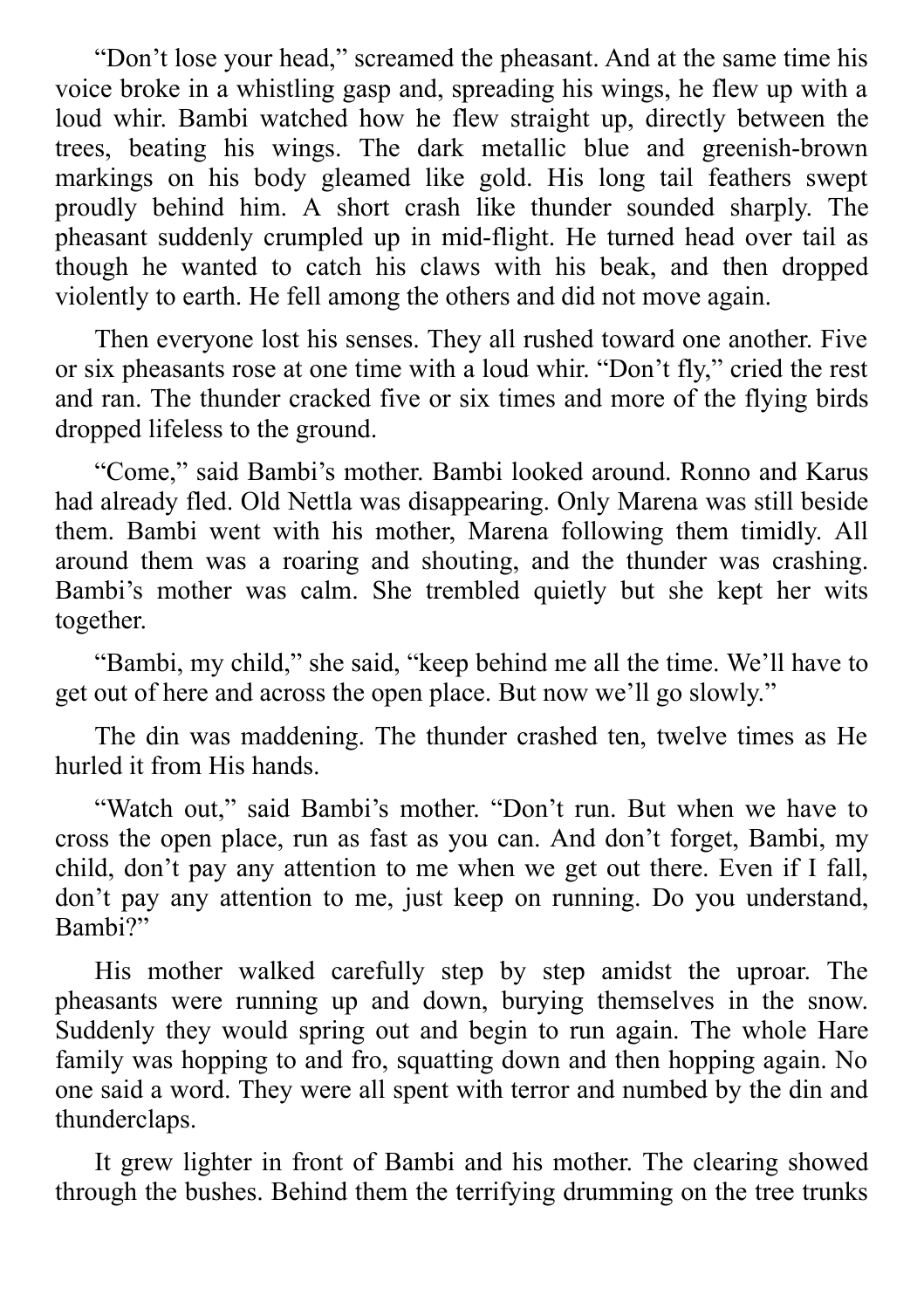came crashing nearer and nearer. The breaking branches snapped. There was a roaring of "Ha, ha! Ho, ho!"

Then Friend Hare and two of his cousins rushed past them across the clearing. Bing! Ping! Bang! roared the thunder. Bambi saw how Friend Hare struck an elder in the middle of his flight and lay with his white belly turned upward. He quivered a little and then was still. Bambi stood petrified. But from behind him came the cry, "Here they are! Run! Run!"

There was a loud clapping of wings suddenly opened. There were gasps, sobs, showers of feathers, flutterings. The pheasants took wing and the whole flock rose almost at one instant. The air was throbbing with repeated thunderclaps and the dull thuds of the fallen and the high, piercing shrieks of those who had escaped.

Bambi heard steps and looked behind him. He was there. He came bursting through the bushes on all sides. He sprang up everywhere, struck about Him, beat the bushes, drummed on the tree trunks and shouted with a fiendish voice.

"Now," said Bambi's mother. "Get away from here. And don't stay too close to me." She was off with a bound that barely skimmed the snow. Bambi rushed out after her. The thunder crashed around them on all sides. It seemed as if the earth would split in half. Bambi saw nothing. He kept running. A growing desire to get away from the tumult and out of reach of that scent which seemed to strangle him, the growing impulse to flee, the longing to save himself were loosed in him at last. He ran. It seemed to him as if he saw his mother hit but he did not know if it was really she or not. He felt a film come over his eyes from fear of the thunder crashing behind him. It had gripped him completely at last. He could think of nothing or see nothing around him. He kept running.

The open space was crossed. Another thicket took him in. The hue and cry still rang behind him. The sharp reports still thundered. And in the branches above him there was a light pattering like the first fall of hail. Then it grew quieter. Bambi kept running.

A dying pheasant, with its neck twisted, lay on the snow, beating feebly with its wings. When he heard Bambi coming he ceased his convulsive movements and whispered: "It's all over with me." Bambi paid no attention to him and ran on.

A tangle of bushes he blundered into forced him to slacken his pace and look for a path. He pawed the ground impatiently with his hoofs. "This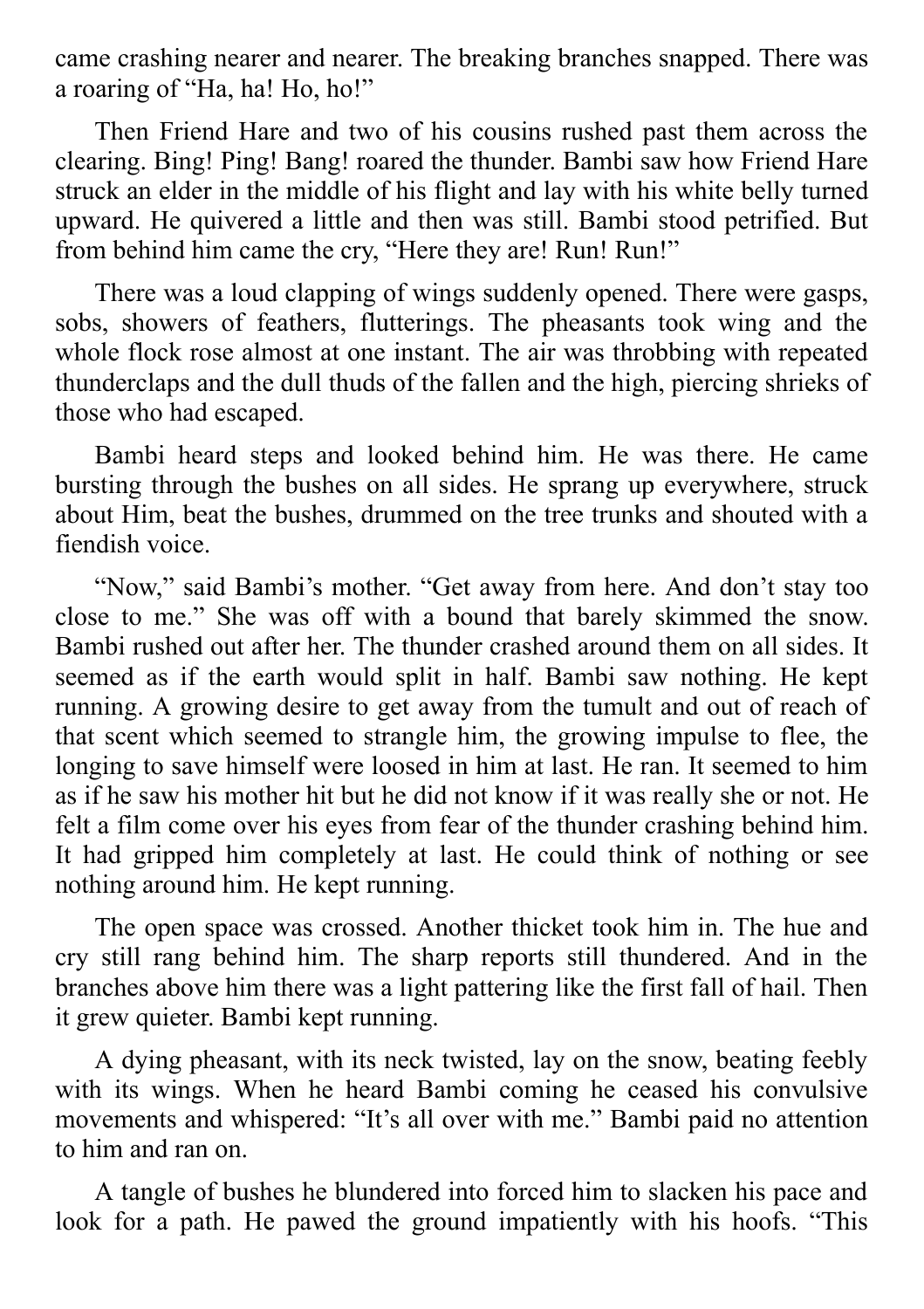way!" called someone with a gasping voice. Bambi obeyed involuntarily and found an opening at once. Someone moved feebly in front of him. It was Friend Hare's wife who had called.

"Can you help me a little?" she said. Bambi looked at her and shuddered. Her hind leg dangled lifelessly in the snow, dyeing it red and melting it with warm, oozing blood. "Can you help me a little?" she repeated. She spoke as if she were well and whole, almost as if she were happy. "I don't know what can have happened to me," she went on. "There's really no sense to it, but I just can't seem to walk. . . ."

In the middle of her words she rolled over on her side and died. Bambi was seized with horror again and ran.

"Bambi!"

He stopped with a jolt. A deer was calling him. Again he heard the cry. "Is that you, Bambi?"

Bambi saw Gobo floundering helplessly in the snow. All his strength was gone; he could no longer stand on his feet. He lay there half buried and lifted his head feebly. Bambi went up to him excitedly.

"Where's your mother, Gobo?" he asked, gasping for breath. "Where's Faline?" Bambi spoke quickly and impatiently. Terror still gripped his heart.

"Mother and Faline had to go on," Gobo answered resignedly. He spoke softly, but as seriously and as well as a grown deer. "They had to leave me here. I fell down. You must go on, too, Bambi."

"Get up," cried Bambi. "Get up, Gobo! You've rested long enough. There's not a minute to lose now. Get up and come with me!"

"No, leave me," Gobo answered quietly. "I can't stand up. It's impossible. I'd like to, but I'm too weak."

"What will happen to you?" Bambi persisted.

"I don't know. Probably I'll die," said Gobo simply.

The uproar began again and re-echoed. New crashes of thunder followed. Bambi shrank together. Suddenly a branch snapped. Young Karus pounded swiftly through the snow, galloping ahead of the din.

"Run," he called when he saw Bambi. "Don't stand there if you can run!" He was gone in a flash and his headlong flight carried Bambi along with it. Bambi was hardly aware that he had begun to run again and only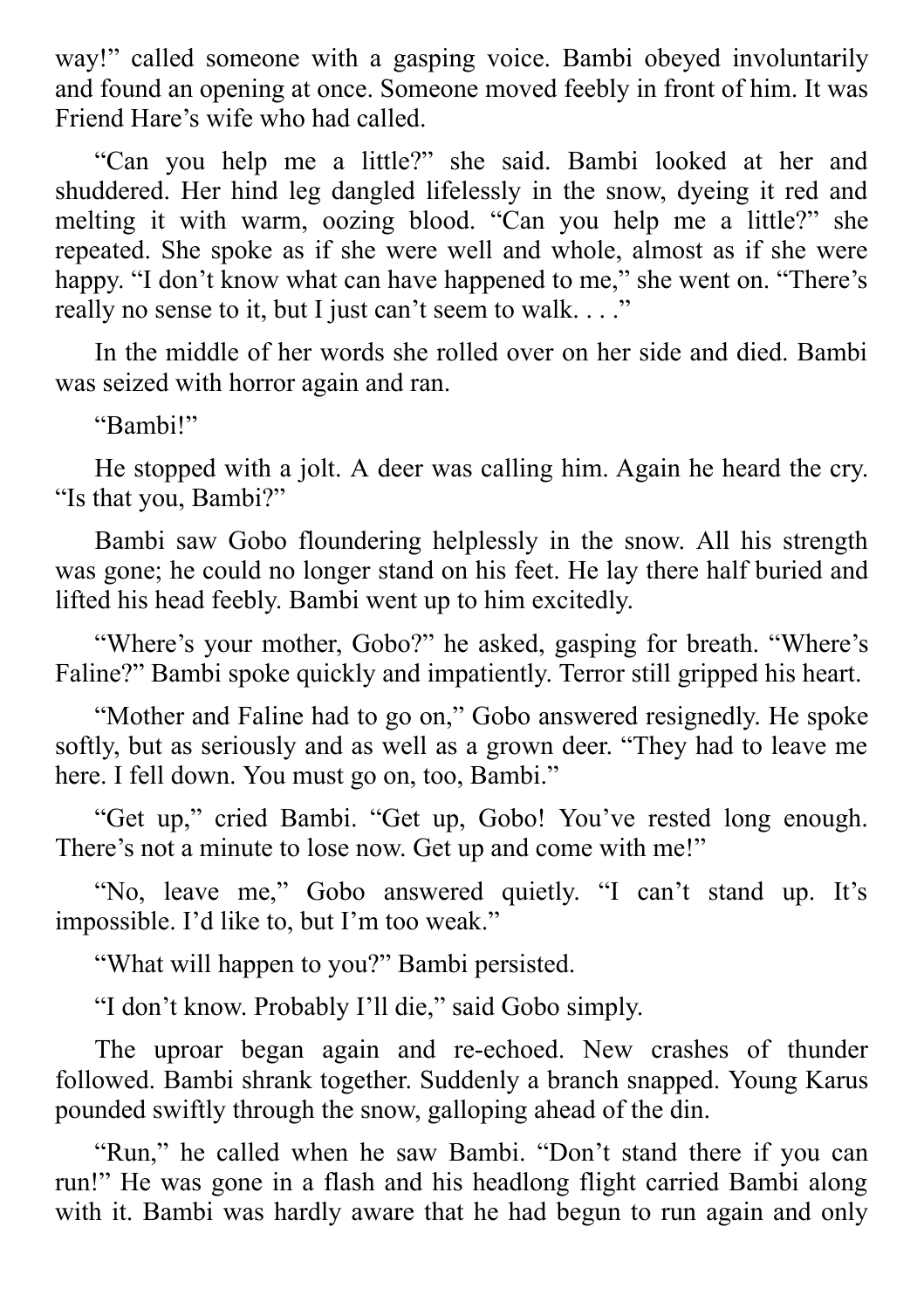after an interval did he say, "Good-by, Gobo," But he was already too far away. Gobo could no longer hear him.

He ran till nightfall through the woods that was filled with shouting and thunder. As darkness closed in, it grew quiet. Soon a light wind carried away the horrible scent that spread everywhere. But the excitement remained.

The first friend whom Bambi saw again was Ronno. He was limping more than ever.

"Over in the oak grove the fox has a burning fever from his wound," Ronno said. "I just passed him. He's suffering terribly. He keeps biting the snow and the ground."

"Have you seen my mother?" asked Bambi.

Illustrations have been omitted as they are not yet in the public domain in Canada

*Bambi was hardly aware that he had begun to run again.*

"No," answered Ronno evasively, and walked quickly away.

Later during the night Bambi met old Nettla with Faline. All three were delighted to meet.

"Have you seen my mother?" asked Bambi.

"No," Faline answered. "I don't even know where my own mother is."

"Well," said old Nettla cheerfully. "Here's a nice mess. I was so glad that I didn't have to bother with children any more and now I have to look after two at once. I'm heartily grateful."

Bambi and Faline laughed.

They talked about Gobo. Bambi told how he had found him, and they grew so sad they began to cry. But old Nettla would not have them crying. "Before everything else you have got to get something to eat. I never heard of such a thing. You haven't had a bite to eat this livelong day!"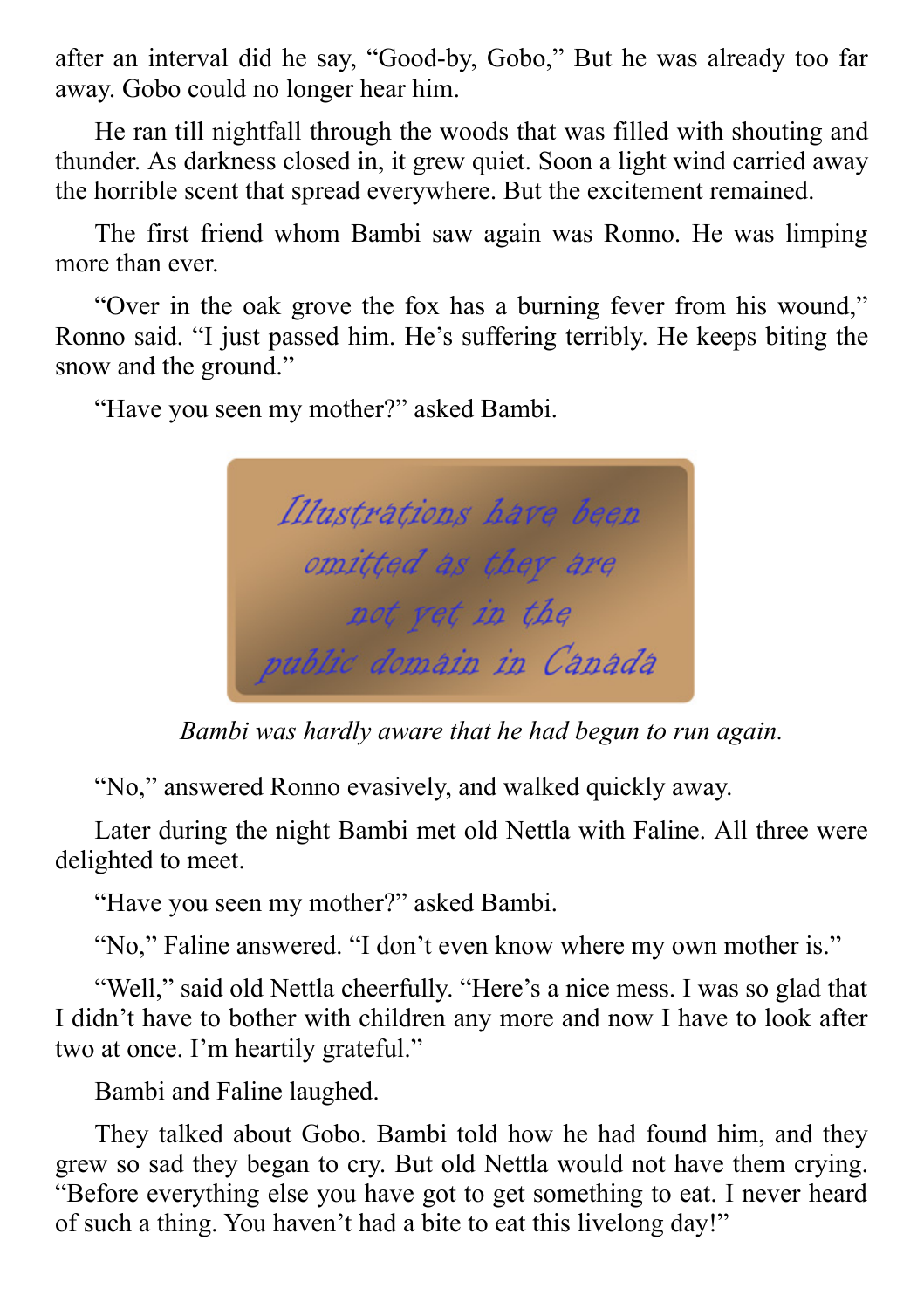She led them to places where there were still a few leaves that had not completely withered. Old Nettla was wonderfully gentle. She ate nothing herself, but made Bambi and Faline eat heartily. She pawed away the snow from the grassy spots and ordered them to eat with, "The grass is good here." Or else she would say, "No, wait. We'll find something better farther on." But between whiles she would grumble. "It's perfectly ridiculous the trouble children give you."

Suddenly they saw Aunt Ena coming and rushed towards her. "Aunt Ena," cried Bambi. He had seen her first. Faline was beside herself with joy and bounded around her. "Mother," she cried. But Ena was weeping and nearly dead from exhaustion.

"Gobo is gone," she cried. "I've looked for him. I went to the little place where he lay when he broke down in the snow . . . there was nothing there ... he is gone ... my poor little Gobo...."

Old Nettla grumbled, "If you had looked for his tracks it would have been more sensible than crying," she said.

"There weren't any tracks," said Aunt Ena. "But . . . His . . . tracks were there. He found Gobo."

She was silent. Then Bambi asked despondently, "Aunt Ena, have you seen my mother?"

"No," answered Aunt Ena gently.

Bambi never saw his mother again.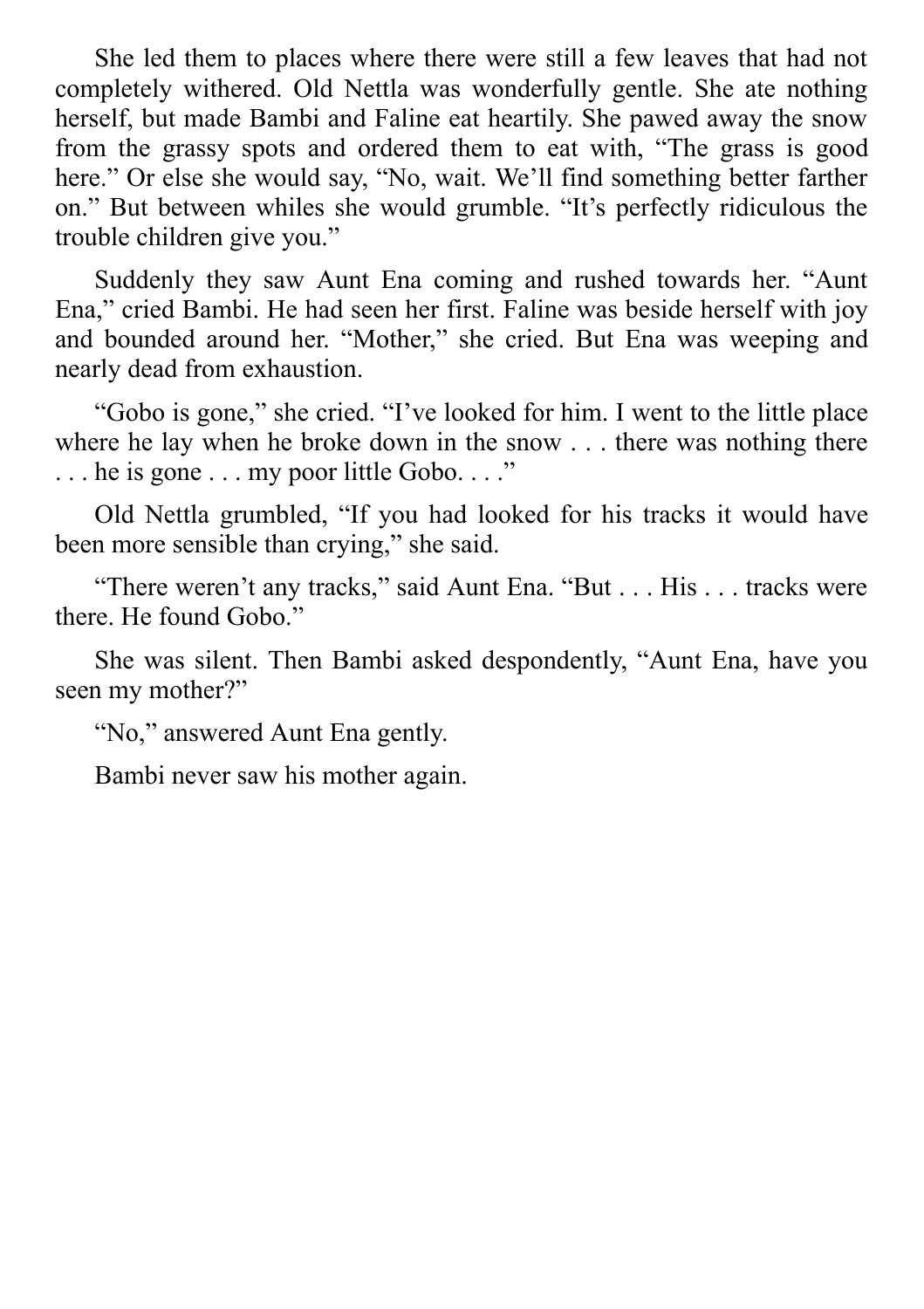# CHAPTER XI

A last the willows shed their catkins. Everything was turning green, but the young leaves on the trees and bushes were still tiny. Glowing with the soft, early morning light they looked fresh and smiling like children who have just awakened from sleep.

Bambi was standing in front of a hazel bush, beating his new antlers against the wood. It was very pleasant to do that. And an absolute necessity besides, since skin and hide still covered his splendid antlers. The skin had to come off, of course, and no sensible creature would ever wait until it split of its own accord. Bambi pounded his antlers till the skin split and long strips of it dangled about his ears. As he pounded on the hazel stems again and again, he felt how much stronger his antlers were than the wood. This feeling shot through him in a rush of power and pride. He beat more fiercely on the hazel bush and tore its bark into long pieces. The white body of the tree showed naked and quickly turned a rusty red in the open air. But Bambi paid no attention to that. He saw the bright wood of the tree flash under his strokes and it heartened him. A whole row of hazel bushes bore traces of his work.

"Well, you are nearly grown now," said a cheerful voice close by.

Bambi tossed his head and looked around him. There sat the squirrel observing him in a friendly way. From overhead came a short, shrill laugh, "Ha! Ha!"

Bambi and the squirrel were both half frightened. But the woodpecker who was clinging to an oak trunk called down, "Excuse me, but I always have to laugh when I see you deer acting like that."

"What is there to laugh at?" asked Bambi politely.

"O!" said the woodpecker, "you go at things in such a wrong-headed way. In the first place, you ought to try big trees, for you can't get anything out of those little wisps of hazel stalks."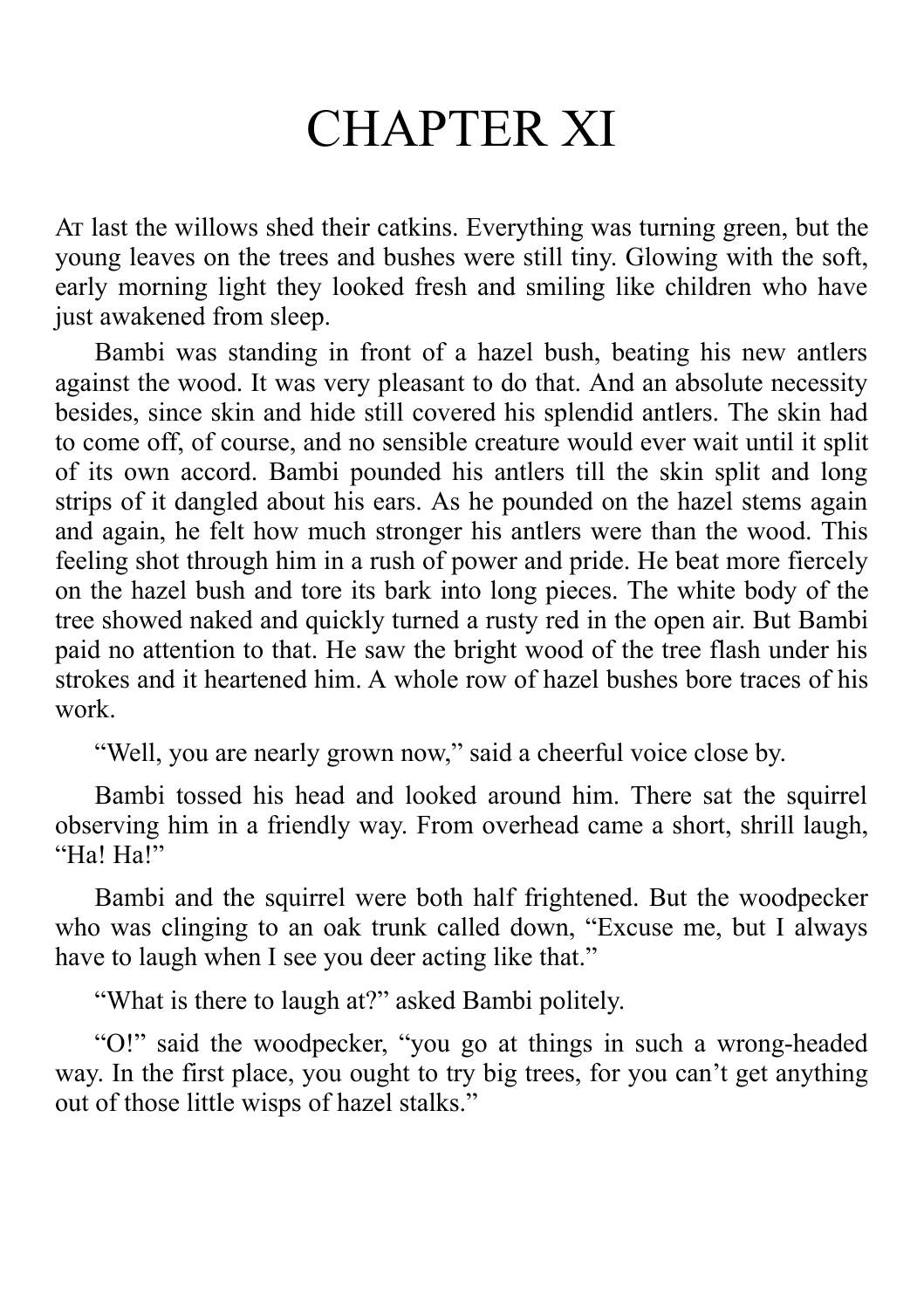

*"Excuse me," said the woodpecker, "but I always have to laugh when I see you deer acting like that."*

"What should I get out of them?" Bambi asked.

"Bugs," said the woodpecker with a laugh. "Bugs and grubs. Look, do like this." He drummed on the oak trunk, tack! tack! tack! tack!

The squirrel rushed up and scolded him. "What are you talking about?" he said. "The Prince isn't looking for bugs and grubs."

"Why not?" said the woodpecker in high glee. "They taste fine." He bit a bug in half, swallowed it and began drumming again.

"You don't understand," the squirrel went on scolding. "A noble lord like that has far other, far higher aims. You're only casting reflection on yourself by such talk."

"It's all the same to me," answered the woodpecker. "A fig for higher aims," he cried cheerfully and fluttered away. The squirrel bustled down again.

"Don't you remember me?" he said putting on a pleased expression.

"Very well," answered Bambi in a friendly way. "Do you live up there?" he asked pointing to the oak.

The squirrel looked at him good-humoredly.

"You're mixing me up with my grandmother," he said. "I knew you were mixing me up with her. My grandmother used to live up there when you were just a baby, Prince Bambi. She often told me about you. The ferret killed her long ago, last winter, you may remember it."

"Yes," Bambi nodded. "I've heard about it."

"Well, afterwards my father settled here," the squirrel went on. He sat erect and held both forepaws politely over his white chest. "But maybe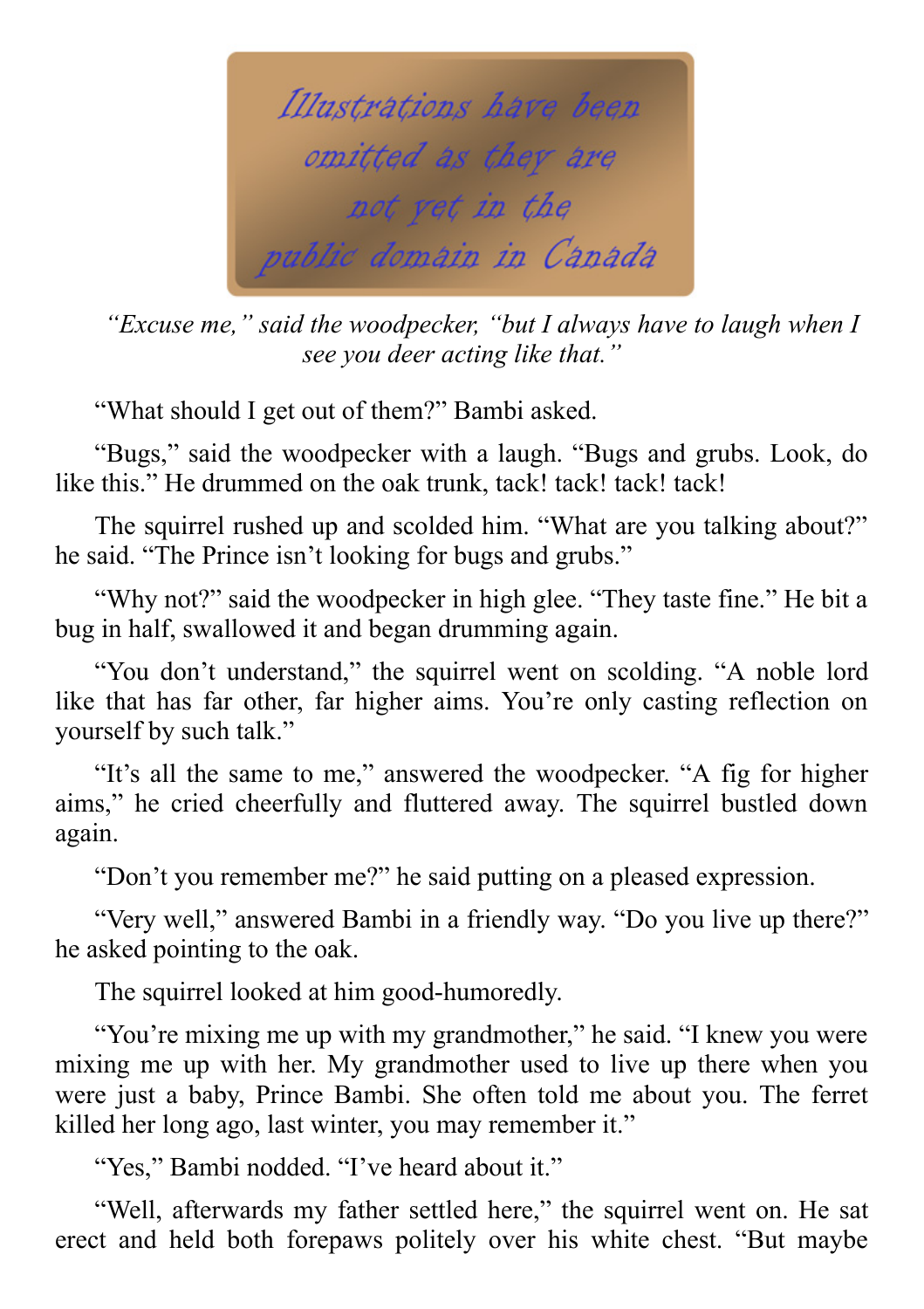you've got me mixed up with my father, too. Did you know my father?"

"I'm sorry," Bambi replied. "But I never had that pleasure."

"I thought so," the squirrel exclaimed satisfied. "Father was so surly and so shy. He had nothing to do with anybody."

"Where is he now?" Bambi inquired.

"O," said the squirrel, "the owl caught him a month ago. Yes. . . . And now I'm living up there myself. I'm quite content, since I was born up there."

Bambi turned to go.

"Wait," cried the squirrel quickly, "I didn't mean to talk about all that. I wanted to say something quite different."

Bambi stopped. "What is it?" he asked patiently.

"Yes," said the squirrel, "what is it?" He thought a little while and then gave a quick skip and sat erect, balancing with his splendid tail. He looked at Bambi. "Right you are," he chattered on. "Now I know what it was. I wanted to say that your antlers are almost grown now, and that you are going to be a remarkably handsome person."

"Do you really think so?" said Bambi joyfully.

"Remarkably handsome," cried the squirrel, and pressed his forepaws rapturously against his white chest. "So tall, so stately and with such long bright prongs to your antlers. You don't often see the like."

"Really?" Bambi asked. He was so delighted that he immediately began to beat the hazel stems again. He tore off long ribbons of bark.

All the while the squirrel kept on talking. "I must say that very few have antlers like those at your age. It doesn't seem possible. I saw you several times from a distance last summer, and I can hardly believe that you're the same creature, you were such a thin little shaver then."

Bambi suddenly grew silent. "Good-by," he said hastily. "I have to go now." And he ran off.

He didn't like to be reminded of last summer. He had had a difficult time of it since then. At first, after his mother's disappearance, he had felt quite lost. The long winter was interminable. Spring came hesitatingly and it was late before things began to turn green. Without old Nettla Bambi might not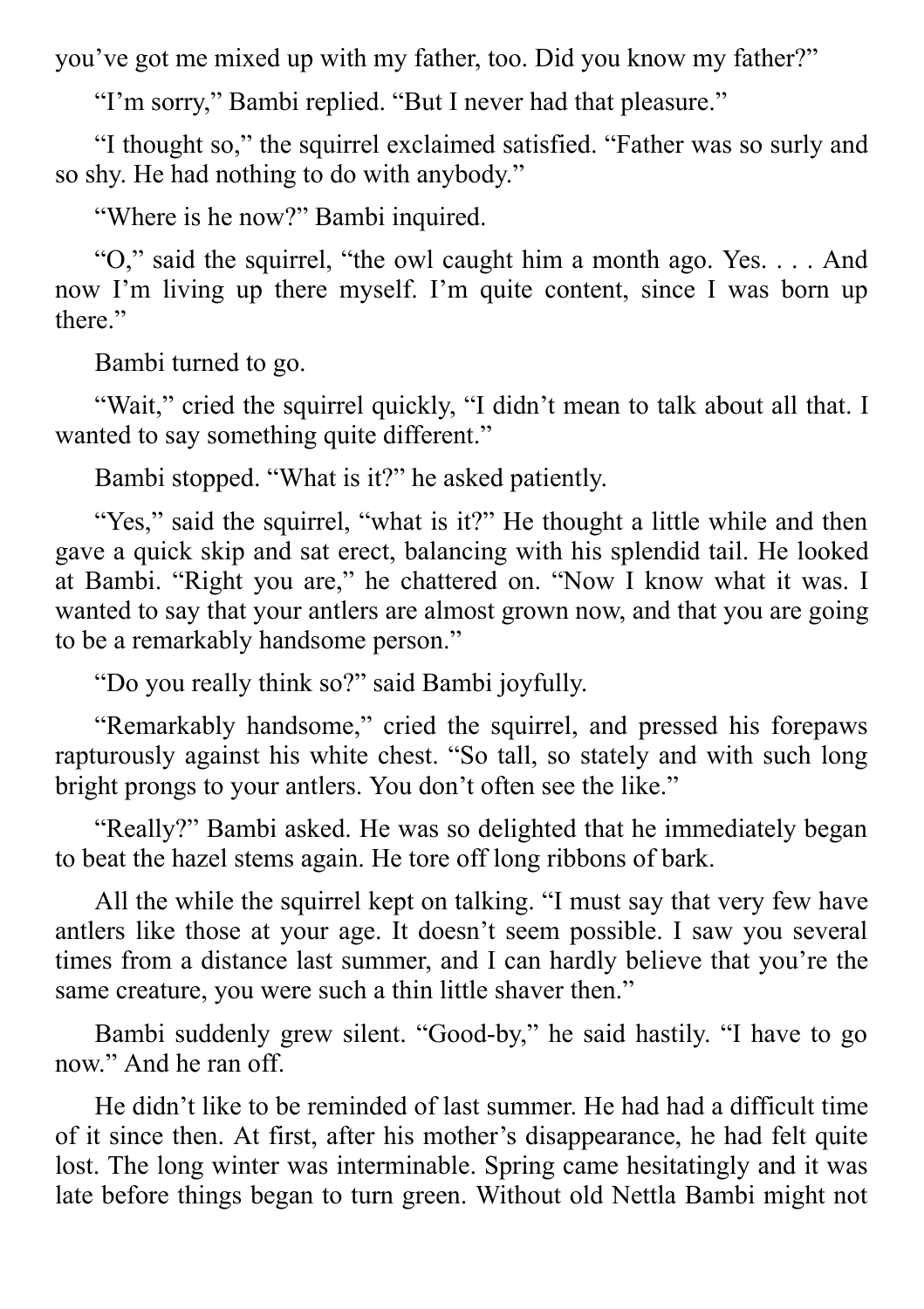even have pulled through at all, but she looked after him and helped him where she could. In spite of that he was alone a good deal.

He missed Gobo at every turn; poor Gobo, who was dead too, like the rest of them. Bambi thought of him often during that winter, and for the first time he really began to appreciate how good and lovable Gobo had been.

He seldom saw Faline. She stayed with her mother most of the time, and seemed to have grown unusually shy. Later when it had finally grown warm Bambi began to feel his old self once more. He flourished his first antler on high and was very proud of it. But bitter disappointment soon followed.

The other bucks chased him whenever they saw him. They drove him away angrily. They would not let him come near them until finally he was afraid to take a step for fear of being caught. He was afraid to show himself anywhere and slunk along hidden trails in a very downcast frame of mind.

As the summer days grew warmer a remarkable restlessness seized him. His heart felt more and more oppressed with a sense of longing that was both pleasant and painful. Whenever he chanced to see Faline or one of her friends, though only at a distance, a rush of incomprehensible excitement crept over him. Often it happened that he recognized her track, or the air he snuffed told him she was near. Then he would feel himself irresistibly drawn towards her. But when he gave way to his desire he always came to grief. Either he met no one and, after wandering around for a long while, had to admit that they were avoiding him, or he ran across one of the bucks who immediately sprang at him, beat and kicked him and chased him disgracefully away. Ronno and Karus had treated him worst of all. No, that hadn't been a happy time.

And now the squirrel had stupidly reminded him of it. Suddenly he became quite wild and started to run. The tit-mice and hedge sparrows flitted, frightened, through the bushes as he passed, and asked each other in a fluster, "What was that?" Bambi did not hear them. A couple of magpies chattered nervously, "What happened?" The jay cried angrily, "What is the matter with you?" Bambi paid no attention to him. Overhead the yellow-bird sang from tree to tree, "Good morning, I'm ha-appy." Bambi did not answer. The thicket was very bright and shot through with sunbeams. Bambi did not stop to think about such things.

Suddenly there was a loud whir of wings. A whole rainbow of gorgeous colors flashed from under Bambi's very feet and shone so close to his eyes that he stopped, dazzled. It was Jonello, the pheasant. He had flown up in terror, for Bambi had nearly stepped on him. He fled away scolding.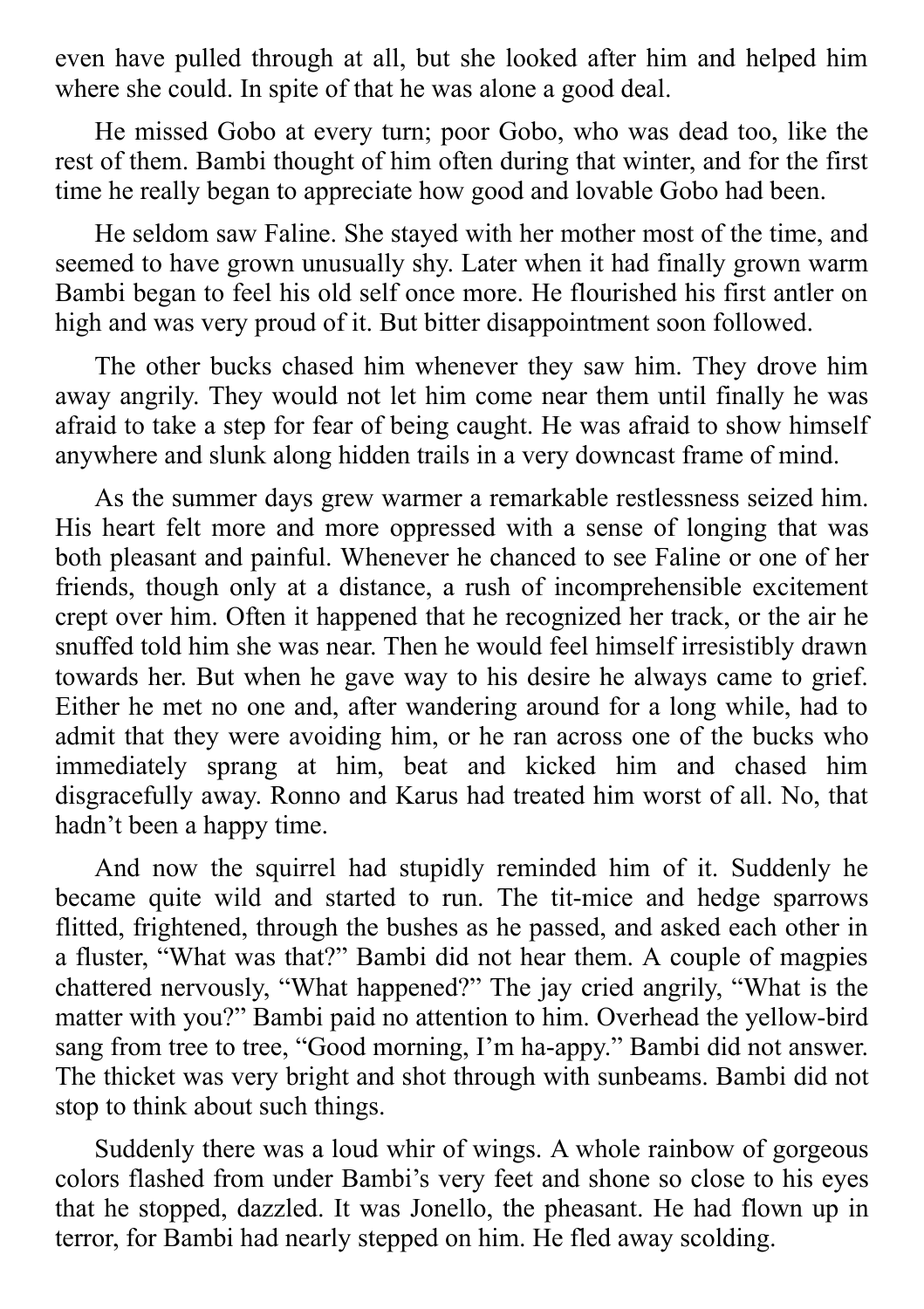"I never heard of such a thing," he cried in his split, cackling voice. Bambi stood still in astonishment and stared after him.

"It turned out all right this time, but it really was inconsiderate," said a soft, twittering voice close to the ground. It was Jonellina, the pheasant's wife. She was sitting on the ground, hovering over her eggs. "My husband was terribly frightened," she went on in an irritable tone. "And so was I. But I don't dare stir from this spot. I wouldn't stir from this spot no matter what happened. You could step on me and I wouldn't move."

Bambi was a little embarrassed. "I beg your pardon," he stammered, "I didn't mean to do it."

"O, not at all," the pheasant's wife replied. "It was nothing so dreadful after all. But my husband and I are so nervous at present. You can understand why...."

Bambi didn't understand why at all and went on. He was quieter now. The forest sang around him. The light grew more radiant and warmer. The leaves on the bushes, the grass underfoot and the moist, steaming earth began to smell more sweetly. Bambi's young strength swelled within him and streamed through all his limbs so that he walked around stiffly with awkward restrained movements like a mechanical thing.

He went up to a low alder shrub and, lifting his feet high, beat on the earth with such savage blows that the dirt flew. His two sharp-pointed hoofs cut the turf that grew there. They scraped away the wood-vetch and leeks, the violets and snowbells, till the bare earth was furrowed in front of him. Every blow sounded dully.

Two moles, who were grubbing among the tangled roots of an old sycamore tree, grew anxious and, looking out, saw Bambi.

"That's a ridiculous way to do things," said one mole. "Who ever heard of anybody digging that way?"

The other mole drew down one corner of his mouth in a scornful sneer. "He doesn't know anything, you can see that right off," he said. "But that's the way it is when people meddle with things they know nothing about."

Suddenly Bambi listened, tossed up his head, listened again, and peered through the leaves. A flash of red showed through the branches. The prongs of an antler gleamed indistinctly. Bambi snorted. Whoever it might be who was circling around him, whether it was Karus or somebody else, didn't matter. "Forward!" thought Bambi as he charged. "I'll show them that I'm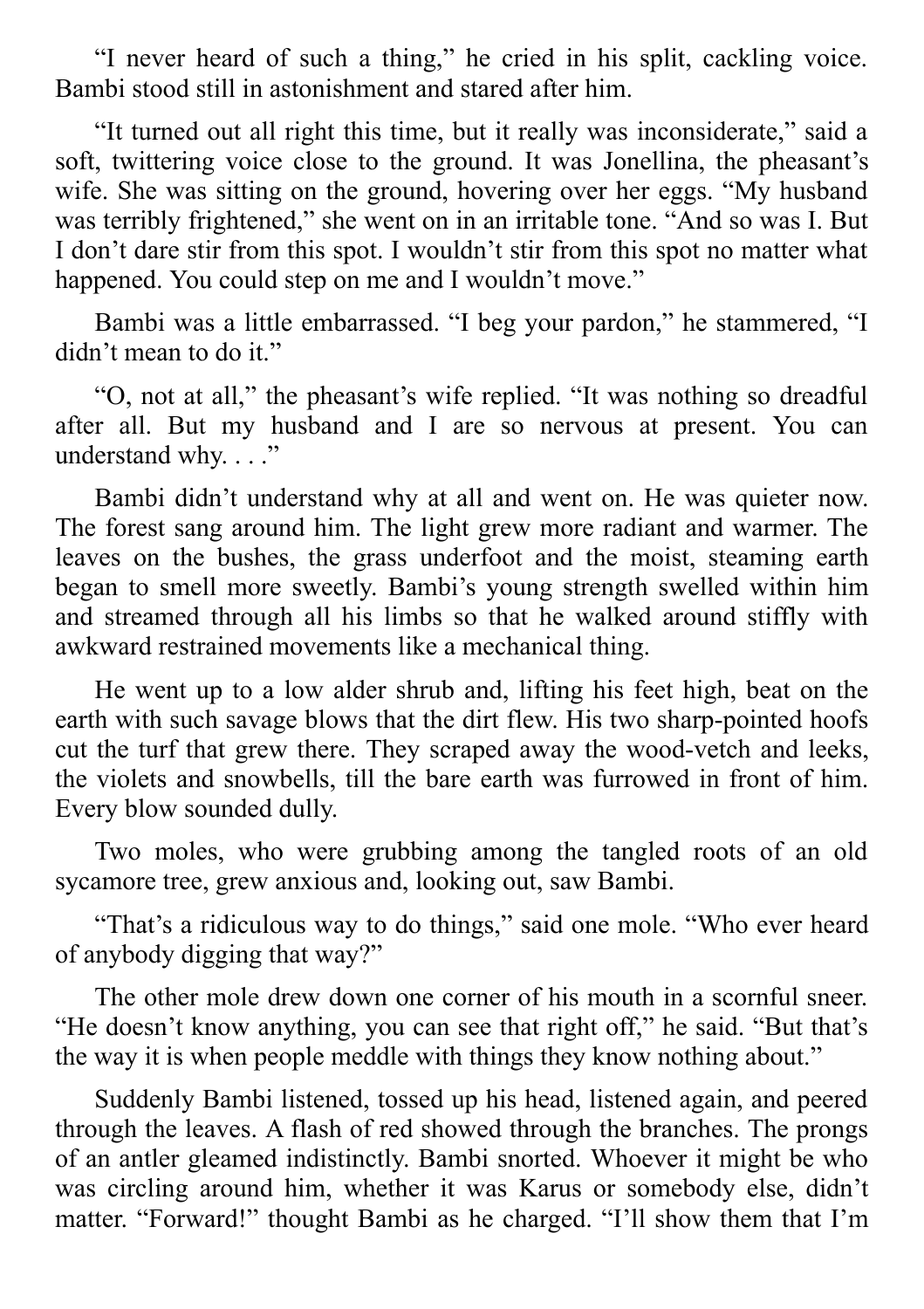not afraid of them," he thought as though suddenly exultant. "I'll show them that they'd better look out for me."

The branches rustled with the fury of his charge, the bushes cracked and broke. Then Bambi saw the other deer right in front of him. He did not recognize him, for everything was swimming before his eyes. He thought of nothing but "Forward!" His antlers lowered, he rushed on. All his strength was concentrated in his shoulders. He was ready for the blow. Then he smelt his opponent's hide. But he saw nothing ahead of him but the red wall of his flank. Then the other stag made a very slight turn and Bambi, not meeting the resistance he expected, charged past him into the empty air. He nearly went head over heels. He staggered, pulled himself together and made ready for a fresh onslaught.

Then he recognized the old stag.

Bambi was so astonished that he lost his self-possession. He was ashamed to run away as he would have liked to do. But he was also ashamed to stay there. He didn't move.

"Well?" asked the old stag, quietly and gently. His voice was so frank and yet so commanding it pierced Bambi to the heart. He was silent.

"Well?" the old stag repeated.

"I thought . . ." Bambi stammered, "I thought . . . it was Ronno . . . or . . ." He stopped and risked a shy glance at the old stag. And this glance confused him still more. The old stag stood motionless and powerful. His head had turned completely white by now, and his proud dark eyes glowed in their depths.

"Why don't you charge me . . .?" the old stag asked.

Bambi looked at him, filled with a wonderful ecstasy, and shaken by a mysterious tremor. He wanted to cry out, "It's because I love you," but he merely answered, "I don't know...."

The old stag looked at him. "It's a long time since I've seen you," he said. "You've grown big and strong."

Bambi did not answer. He trembled with joy. The old stag went on examining him critically. Then he came unexpectedly up to Bambi who was terribly frightened.

"Act bravely," said the old stag.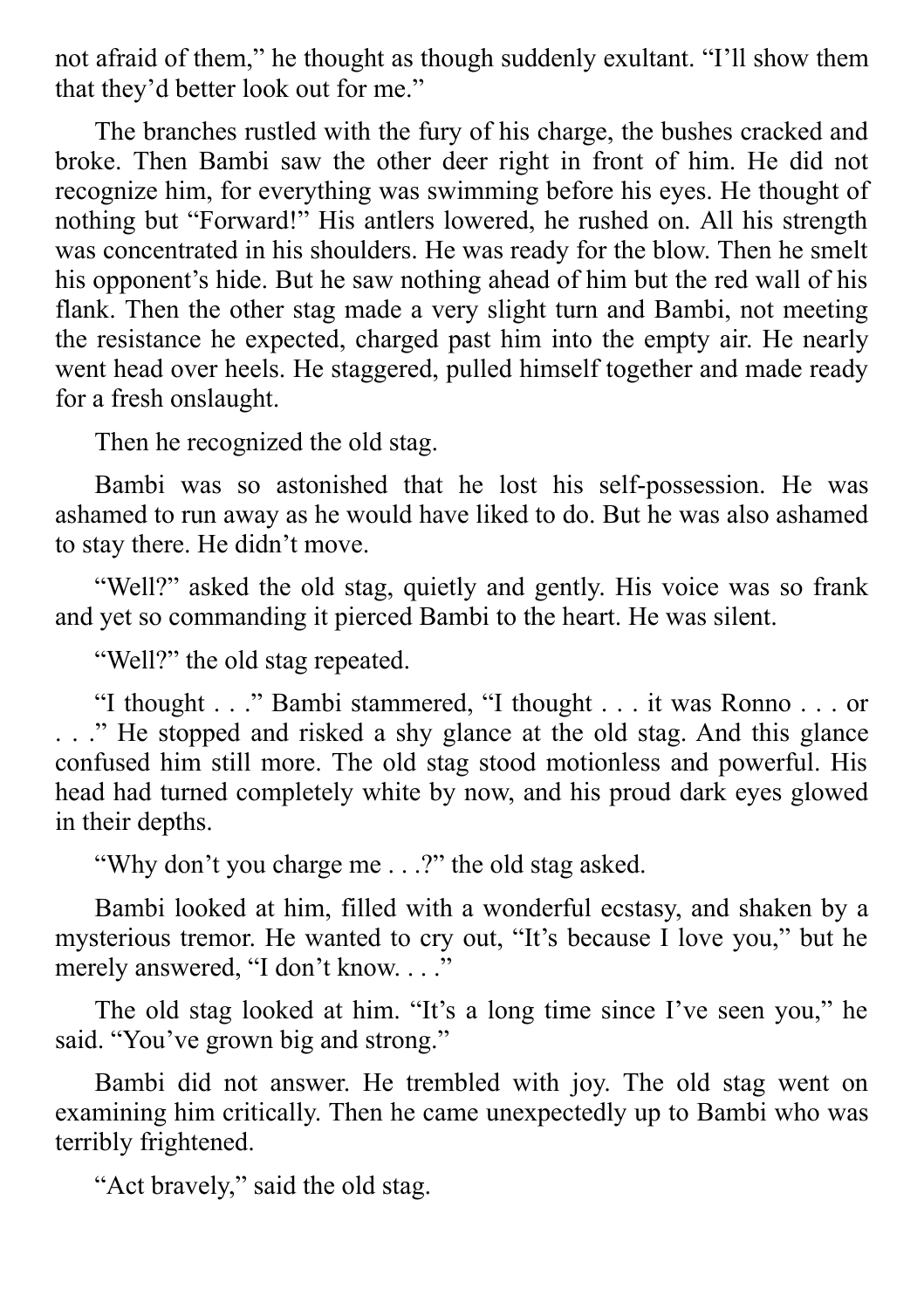He turned around and in the next moment had disappeared. Bambi remained in that place for a long while.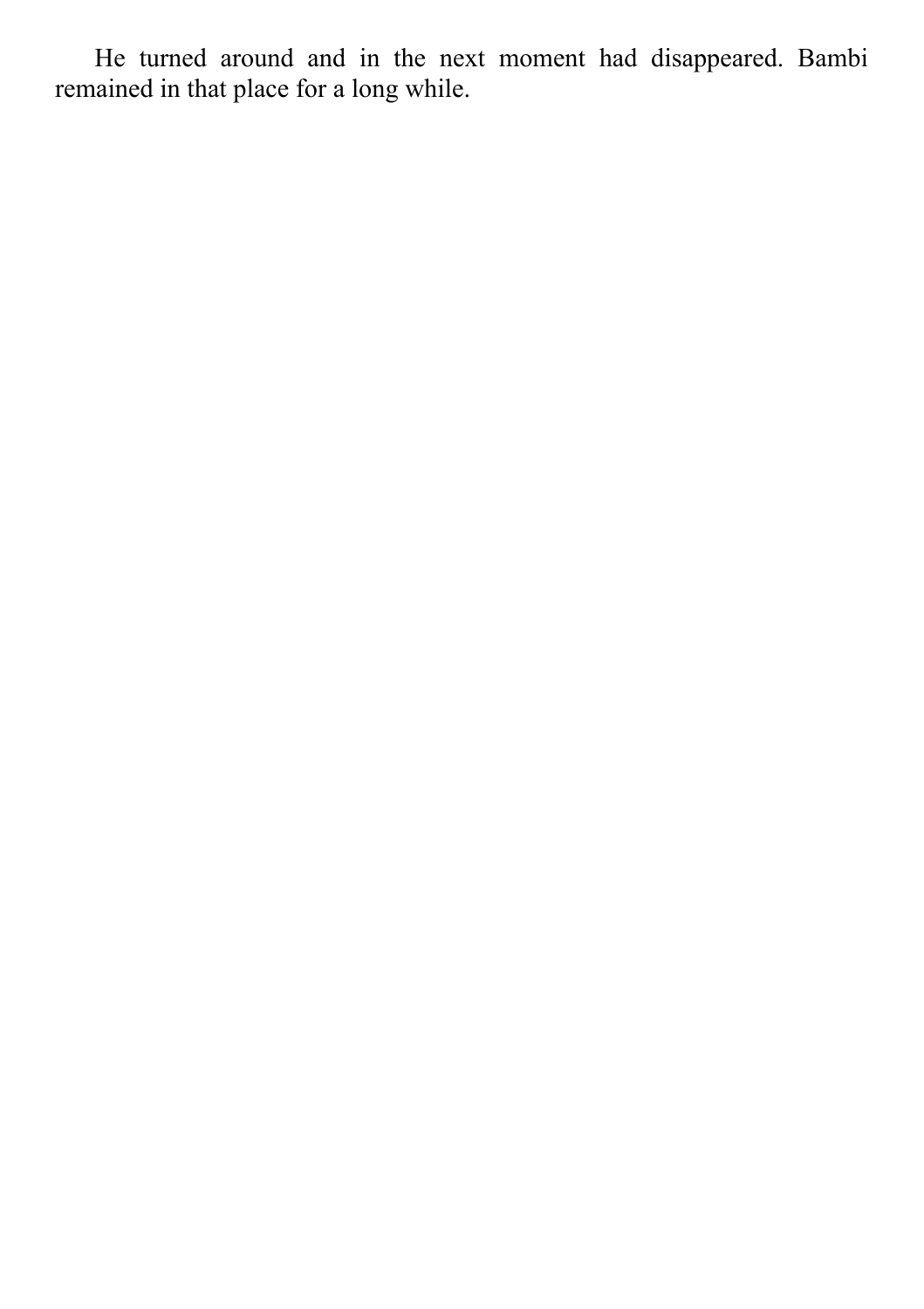## CHAPTER XII

It was summer and sizzling hot. The same longing he had felt before began to stir again in Bambi. But much more strongly now than then. It seethed in his blood and made him restless. He strayed far afield.

One day he met Faline. He met her quite unexpectedly, for his thoughts were so confused, his senses so clouded by the restless desire that raged within him, that he did not even recognize Faline. She was standing in front of him. Bambi stared at her speechless for a while. Then he said as though fascinated, "How beautiful you have grown, Faline!"

"So you recognized me again?" Faline replied.

"How could I help recognizing you?" cried Bambi. "Didn't we grow up together?"

Faline sighed. "It's a long time since we've seen each other," she said. Then she added, "People grow to be strangers," but she was already using her gay bantering tone again. They remained together.

"I used to walk on this path with my mother when I was a child," Bambi said after a while.

"It leads to the meadow," said Faline.

"I saw you for the first time on the meadow," said Bambi a little solemnly. "Do you remember?"

"Yes," Faline replied. "Gobo and me." She sighed softly and said, "Poor  $Gobo.$ ..."

Bambi repeated, "Poor Gobo."

Then they began to talk about old times and asked each other every minute, "Do you remember?" Each saw that the other still remembered everything. And they were both pleased at that.

"Do you remember how we used to play tag on the meadow?" Bambi reminisced.

"Yes, it was like this," said Faline and she was off like an arrow. At first Bambi hung back, somewhat surprised, and then he rushed after her. "Wait! wait!" he cried joyously.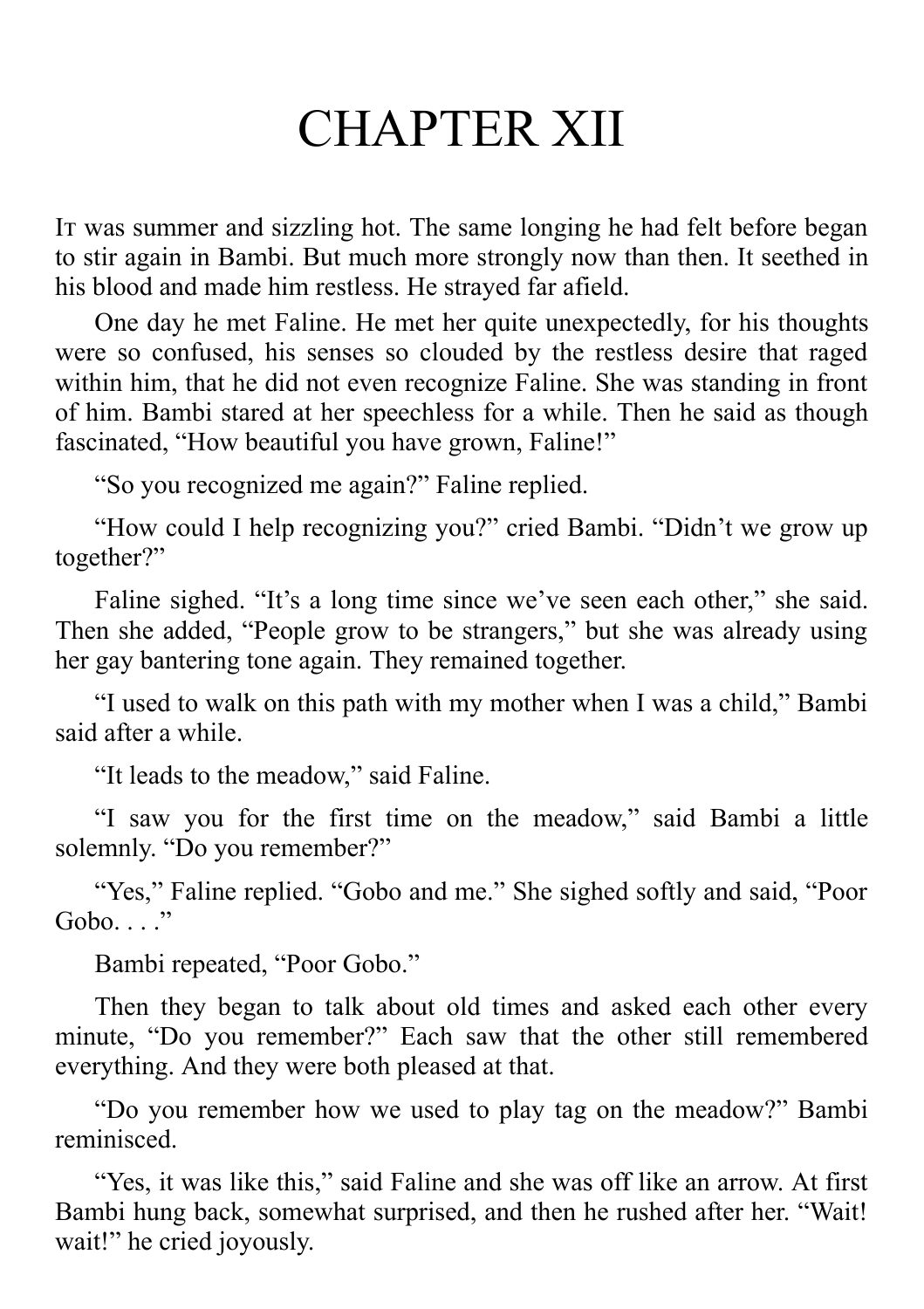

*At last Bambi caught up with her and barred the way.*

"I can't wait," teased Faline, "I'm in too much of a hurry." And bounding lightly away, she ran in a circle through the grass and bushes. At last Bambi caught up with her and barred the way. Then they stood quietly side by side. They laughed contentedly. Suddenly Faline leaped into the air as though some one had hit her, and bounded off anew. Bambi rushed after her. Faline raced around and around, always managing to elude him.

"Stop!" Bambi panted. "I want to ask you something."

Faline stopped.

"What do you want to ask me?" she inquired curiously.

Bambi was silent.

"O, so you're only fooling me," said Faline, and started to turn away.

"No," said Bambi quickly. "Stop! stop! I wanted . . . I wanted to ask you . . . do you love me, Faline? . . ."

She looked at him more curiously than before, and a little guardedly. "I don't know," she said.

"But you must know," Bambi insisted. "I know very well that I love you. I love you terribly, Faline. Tell me, don't you love me?"

"Maybe I do," she answered coyly.

"And will you stay with me?" Bambi demanded passionately.

"If you ask me nicely," Faline said happily.

"Please do, Faline, dear, beautiful, beloved Faline," cried Bambi beside himself with love. "Do you hear me? I want you with all my heart."

"Then I'll certainly stay with you," said Faline gently, and ran away.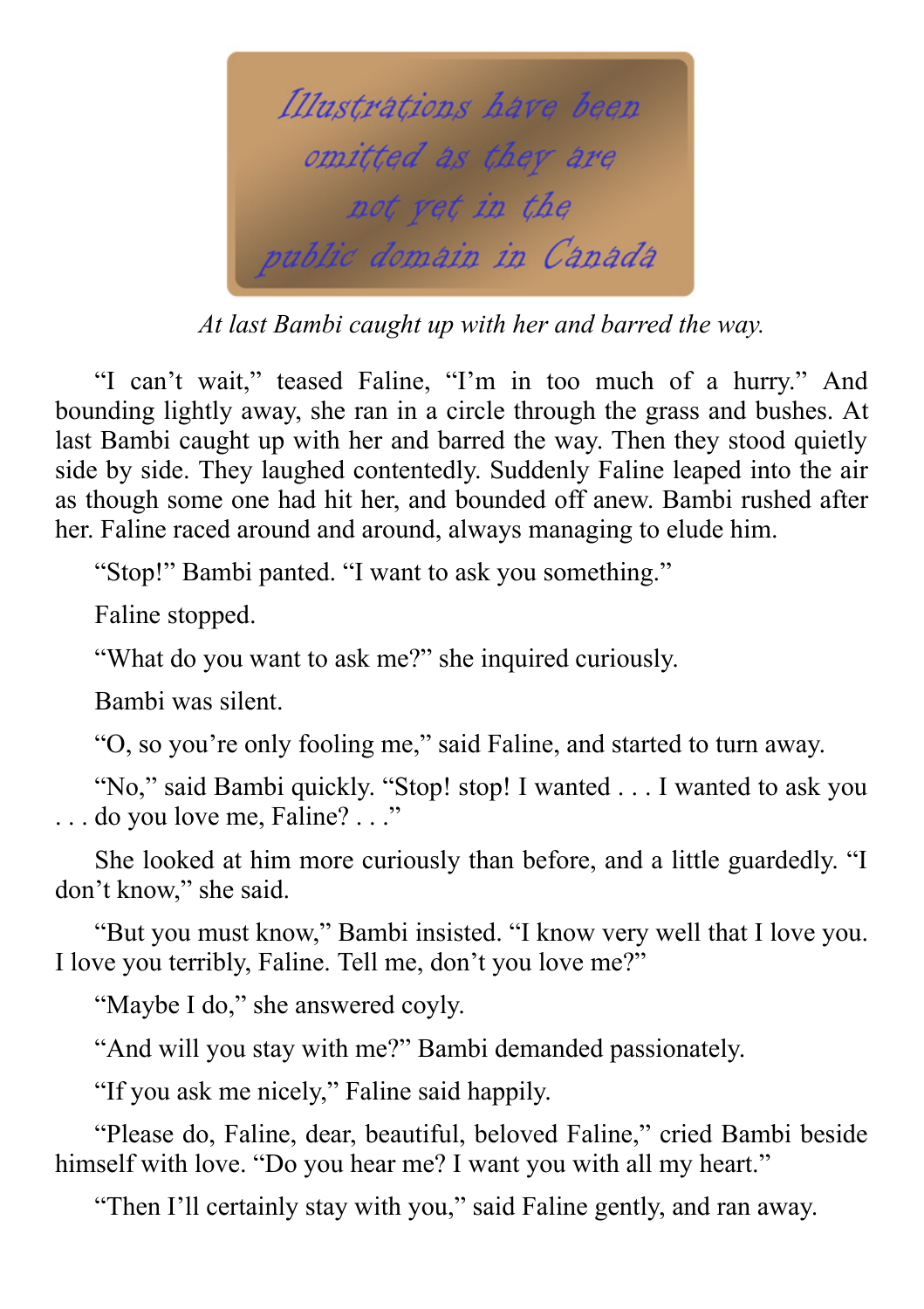In ecstasy, Bambi darted after her again. Faline fled straight across the meadow, swerved about and vanished into the thicket. But as Bambi swerved to follow her there was a fierce rustling in the bushes and Karus sprang out.

"Halt!" he cried.

Bambi did not hear him. He was too busy with Faline. "Let me pass," he said hurriedly, "I haven't time for you."

"Get out," Karus commanded angrily. "Get away from here this minute or I'll shake you until there's no breath left in your body. I forbid you to follow Faline."

The memory of last summer when he had been so often and so miserably hunted awakened in Bambi. Suddenly he became enraged. He did not say a word, but without waiting any longer rushed at Karus with his antlers lowered.

His charge was irresistible and, before he knew what had happened, Karus was lying in the grass. He was up again quicker than a flash, but was no sooner on his feet than a new attack made him stagger.

"Bambi," he cried. "Bam . . ." he tried to cry again, but a third blow, that glanced off his shoulder, nearly choked him with pain.

Karus sprang to one side in order to elude Bambi who came rushing on again. Suddenly he felt strangely weak. At the same time he realized with a qualm that this was a life and death struggle. Cold terror seized him. He turned to flee from the silent Bambi who came rushing after him. Karus knew that Bambi was furious and would kill him without mercy, and that thought numbed his wits completely. He fled from the path and, with a final effort, burst through the bushes. His one hope was of escape.

All at once Bambi ceased chasing him. Karus did not even notice this in his terror, and kept straight on through the bushes as fast as he could go. Bambi had stopped because he had heard Faline's shrill call. He listened as she called again in distress and fear. Suddenly he faced about and rushed back.

When he reached the meadow he saw Ronno pursuing Faline who had fled into the thicket.

"Ronno," cried Bambi. He did not even realize that he had called.

Ronno, who could not run very fast because of his lameness, stood still.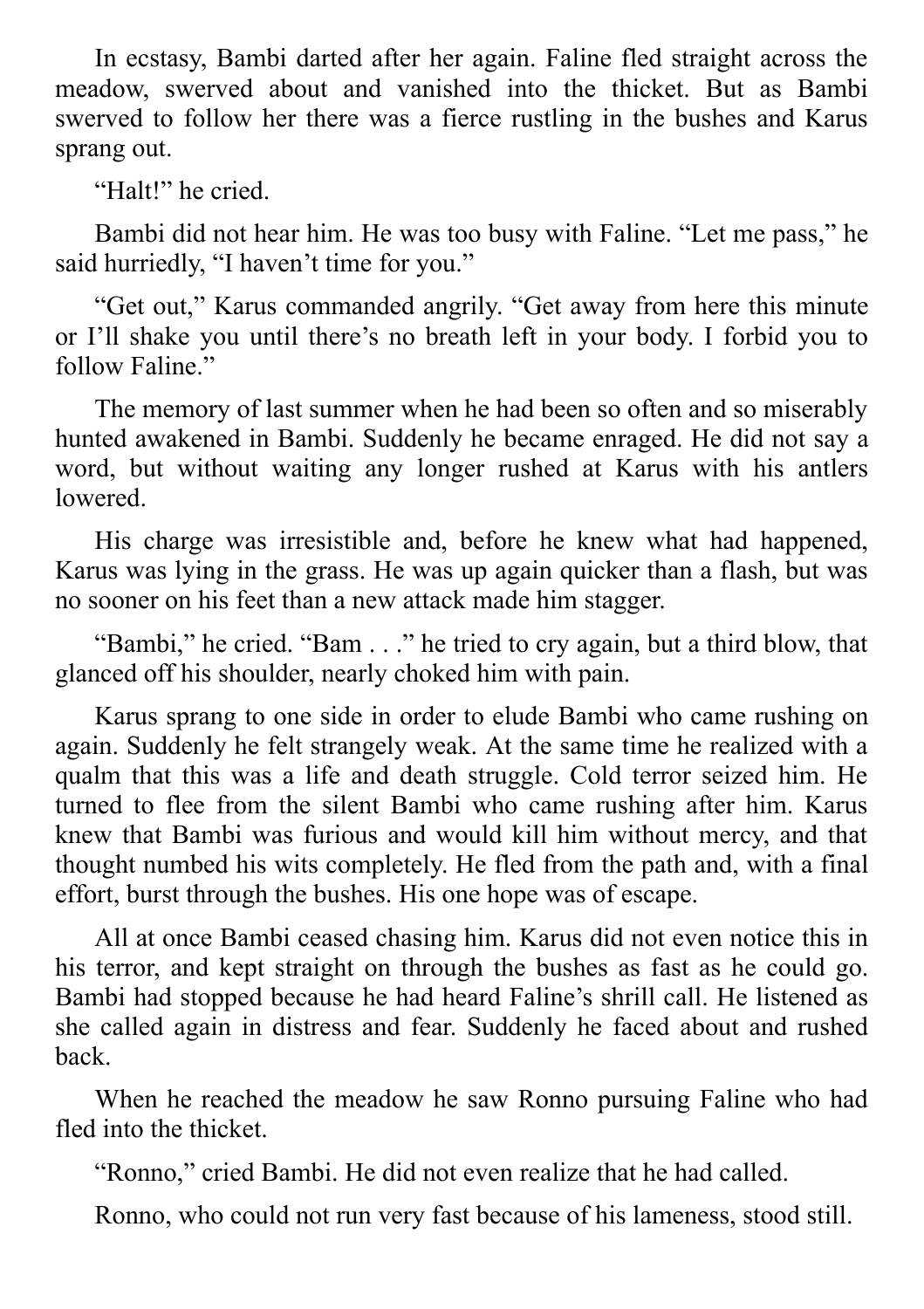"O, there's our little Bambi," he said scornfully, "do you want something from me?"

"I do," said Bambi quietly but in a voice which control and overpowering anger had completely altered. "I want you to let Faline alone and to leave here immediately."

"Is that all?" sneered Ronno. "What an insolent gamin you've got to be. I wouldn't have thought it possible."

"Ronno," said Bambi still more softly, "it's for your own sake. If you don't go now you'll be glad to run later, but then you'll never be able to run again."

"Is that so?" cried Ronno in a rage. "Do you dare to talk to me like that? It's because I limp, I suppose. Most people don't even notice it. Or maybe you think I'm afraid of you, too, because Karus was such a pitiful coward. I give you fair warning. . . ."

"No, Ronno," Bambi broke in, "I'll do all the warning. Go!" His voice trembled. "I always liked you, Ronno. I always thought you were very clever and respected you because you were older than I am. I tell you once and for all, go. I haven't any patience left."

"It's a pity you have so little patience," Ronno said with a sneer, "a great pity for you, my boy. But be easy, I'll soon finish you off. You won't have long to wait. Maybe you've forgotten how often I used to chase you."

At the thought of that Bambi had nothing more to say. Nothing could hold him back. Like a wild beast he tore at Ronno who met him with his head lowered. They charged together with a crash. Ronno stood firm but wondered why Bambi did not blench back. The sudden charge had dazed him, for he had not expected that Bambi would attack him first. Uneasily he felt Bambi's giant strength and saw that he must keep himself well in hand.

He tried to turn a trick as they stood forehead pressed against forehead. He suddenly shifted his weight so that Bambi lost his balance and staggered forward.

Bambi braced with his hind legs and hurled himself on Ronno with redoubled fury before he had time to regain his footing. A prong broke from Ronno's antlers with a loud snap. Ronno thought his forehead was shattered. The sparks danced before his eyes and there was a roaring in his ears. The next moment a terrific blow tore open his shoulder. His breath failed him and he fell to the ground with Bambi standing over him furiously.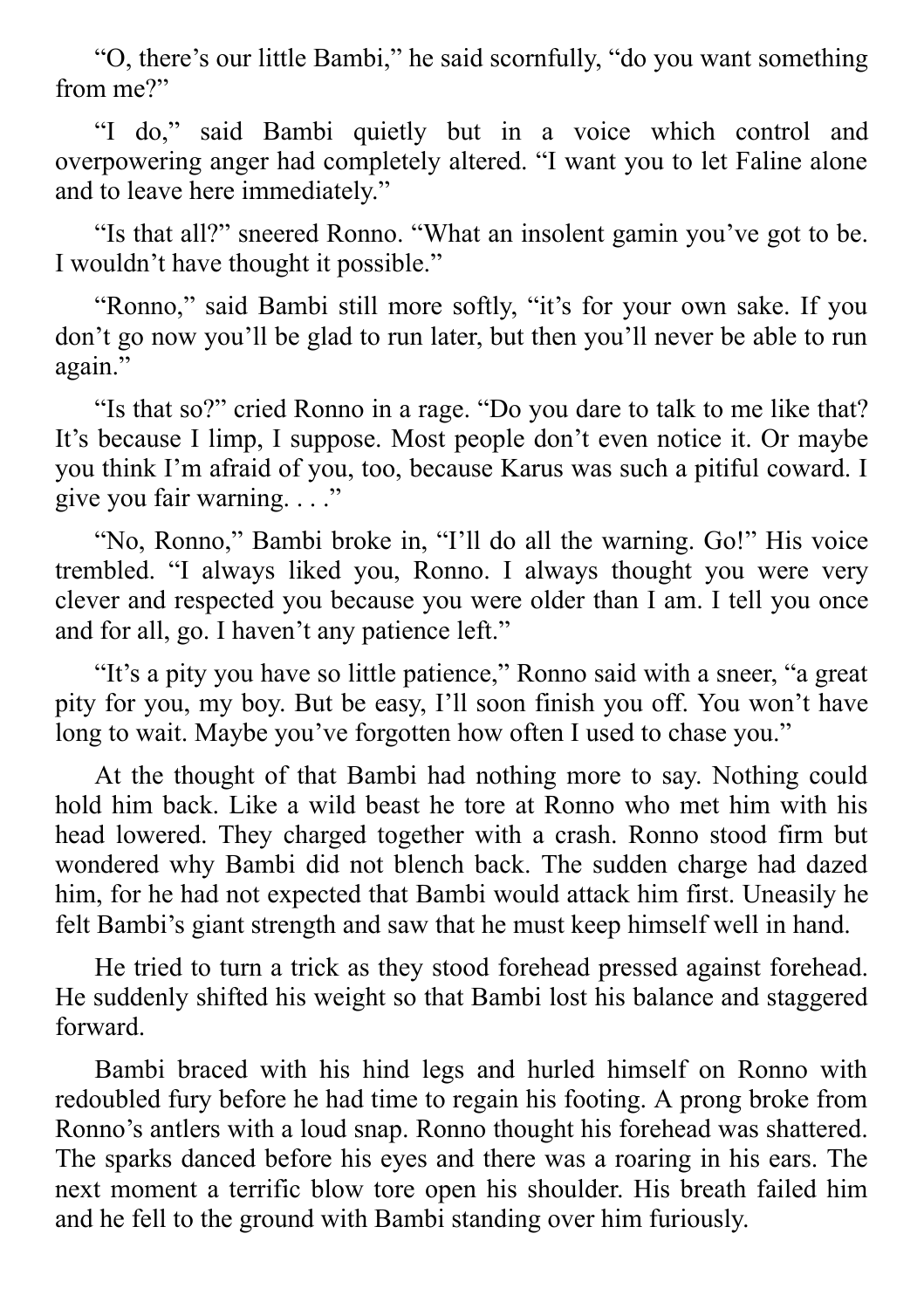"Let me go," Ronno groaned.

Bambi charged blindly at him. His eyes flashed. He seemed to have no thought of mercy.

"Please stop," whined Ronno pitifully. "Don't you know that I'm lame? I was only joking. Spare me. Can't you take a joke?"

Bambi let him alone without a word. Ronno rose wearily. He was bleeding and his legs tottered. He slunk off in silence.

Bambi started for the thicket to look for Faline, but she came out of her own accord. She had been standing at the edge of the woods and had seen it all.

"That was wonderful," she said laughingly. Then she added softly and seriously, "I love you."

They walked on very happily together.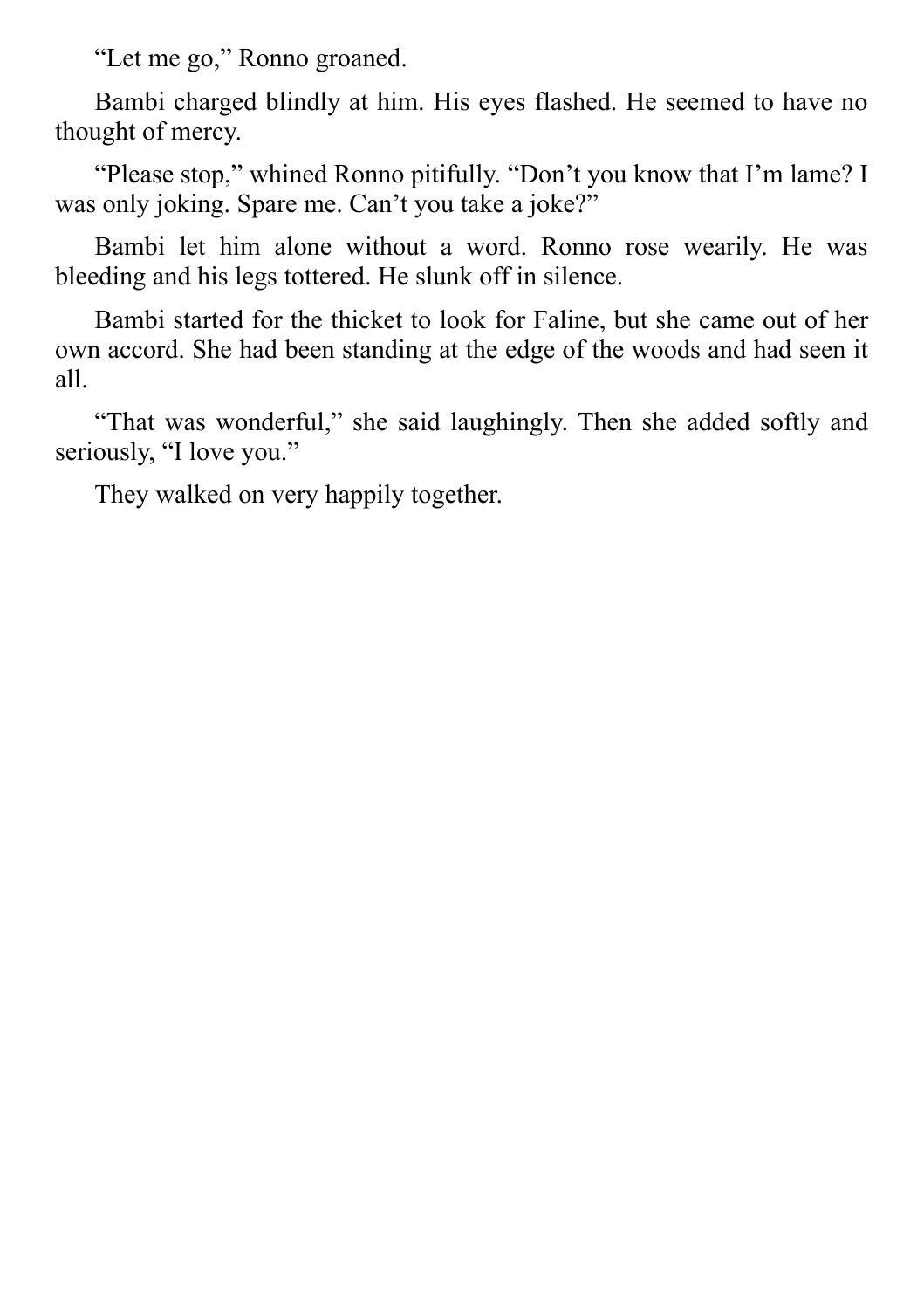# CHAPTER XIII

ONE day they went to look for the little clearing in the depth of the woods where Bambi had last met the old stag. Bambi told Faline all about the old stag and grew enthusiastic.

"Maybe we'll meet him again," he said. "I'd like you to see him."

"It would be nice," said Faline boldly. "I'd really like to chat with him once myself." But she wasn't telling the truth for, though she was very inquisitive, she was afraid of the old stag.

The twilight was already dusky gray. Sunset was near.

They walked softly side by side where the leaves hung quivering on the shrubs and bushes and permitted a clear view in all directions. Presently there was a rustling sound near by. They stopped and looked towards it. Then the old stag marched slowly and powerfully through the bushes, into the clearing. In the drab twilight he seemed like a gigantic gray shadow.

Faline uttered an involuntary cry. Bambi controlled himself. He was terrified, too, and a cry stuck in his throat. But Faline's voice sounded so helpless that pity seized him and made him want to comfort her.

"What's the matter?" he whispered solicitously, while his voice quavered, "what's the matter with you? He isn't going to hurt us."

Faline simply shrieked again.

"Don't be so terribly upset, beloved," Bambi pleaded. "It's ridiculous to be so frightened by him. After all he's one of our own family."

But Faline wouldn't be comforted. She stood stock-still, staring at the stag who went along unconcerned. Then she shrieked and shrieked.

"Pull yourself together," Bambi begged. "What will he think of us?"

But Faline was not to be quieted. "He can think what he likes," she cried bleating again. "Ah-oh! Baoh! . . . It's terrible to be so big!"

She bleated again, "Baoh! Leave me," she went on, "I can't help it, I have to bleat. Baoh, baoh, baoh!"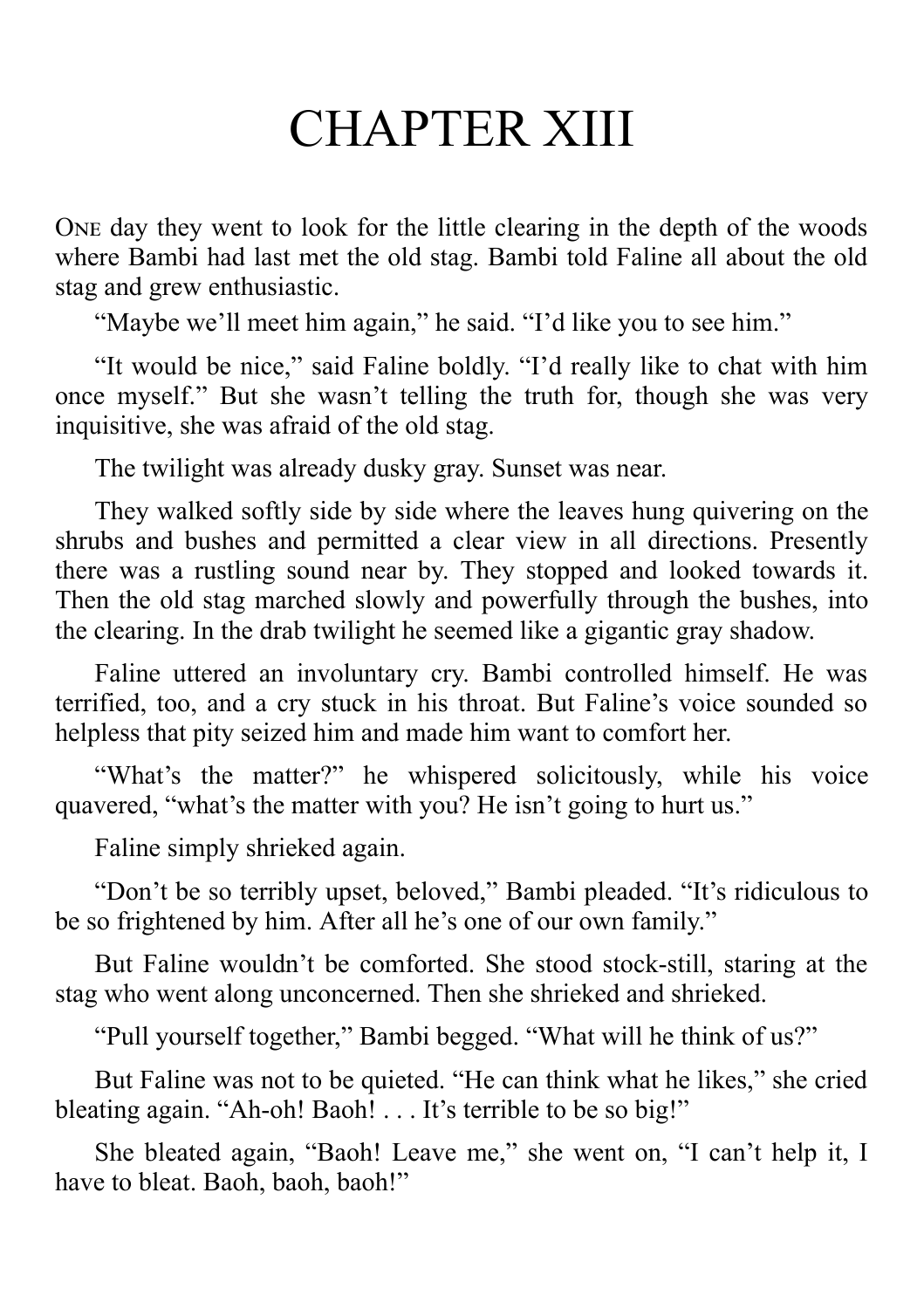The stag was standing in the little clearing, looking for tidbits in the grass.

Fresh courage came to Bambi who had one eye on the hysterical Faline, the other on the placid stag. With the encouragement he had given Faline he had conquered his own fears. He began to reproach himself for the pitiful state he was in whenever he saw the old stag, a state of mingled terror and excitement, admiration and submissiveness.

"It's perfectly absurd," he said with painful decision. "I'm going straight over to tell him who I am"

"Don't," cried Faline. "Don't! Baoh! Something terrible will happen. Baoh!"

"I'm going anyway," answered Bambi.

The stag who was feasting so calmly, not paying the slightest attention to the weeping Faline, seemed altogether too haughty to him. He felt offended and humiliated. "I'm going," he said. "Be quiet. You'll see, nothing will happen. Wait for me here."

He went, but Faline did not wait. She hadn't the least desire or courage to do so. She faced about and ran away crying, for she thought it was the best thing she could do. Bambi could hear her going farther and farther away, bleating, "Baoh! Baoh!"



*The stag immediately lifted his head and looked at him.*

Bambi would gladly have followed her. But that was no longer possible. He pulled himself together and went forward.

Through the branches he saw the stag standing in the clearing, his head close to the ground. Bambi felt his heart pounding as he stepped out.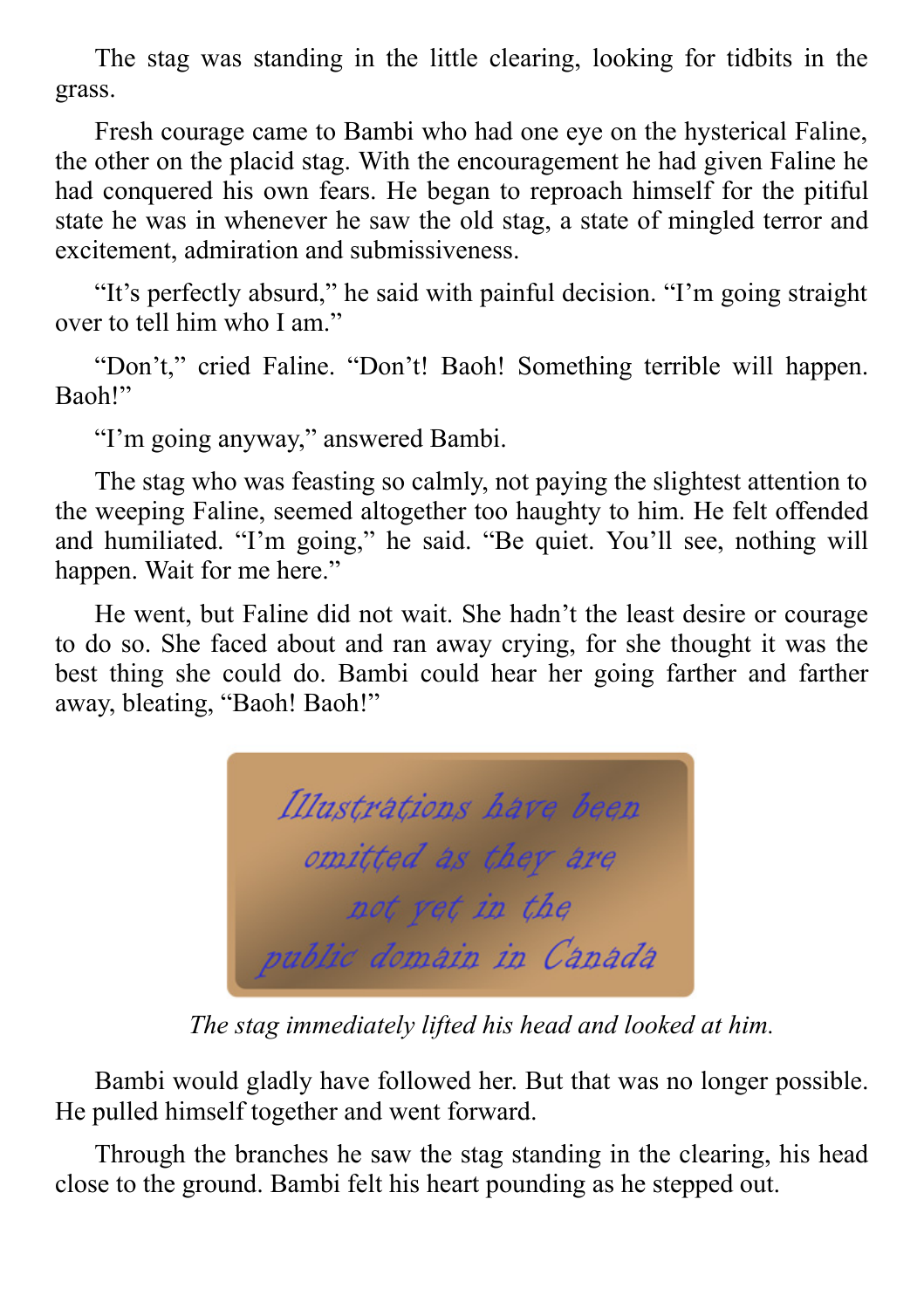The stag immediately lifted his head and looked at him. Then he gazed absently straight ahead again. The way in which the stag gazed into space, as though no one else were there, seemed as haughty to Bambi as the way he had stared at him.

Bambi did not know what to do. He had come with the firm intention of speaking to the stag. He wanted to say, "Good day, I am Bambi. May I ask to know your honorable name also?"

Yes, it had all seemed very easy, but now it appeared that the affair was not so simple. What good were the best of intentions now? Bambi did not want to seem ill-bred as he would be if he went off without saying a word. But he did not want to seem forward either, and he would be if he began the conversation.

The stag was wonderfully majestic. It delighted Bambi and made him feel humble. He tried in vain to arouse his courage and kept asking himself, "Why do I let him frighten me? Am I not just as good as he is?" But it was no use. Bambi continued to be frightened and felt in his heart of hearts that he really was not as good as the old stag. Far from it. He felt wretched and had to use all his strength to keep himself steady.

The old stag looked at him and thought, "He's handsome, he's really charming, so delicate, so poised, so elegant in his whole bearing. I must not stare at him, though. It really isn't the thing to do. Besides, it might embarrass him." So he stared over Bambi's head into the empty air again.

"What a haughty look," thought Bambi. "It's unbearable, the opinion such people have of themselves."

The stag was thinking, "I'd like to talk to him, he looks so sympathetic. How stupid never to speak to people we don't know." He looked thoughtfully ahead of him.

"I might as well be air," said Bambi to himself. "This fellow acts as though he were the only thing on the face of the earth."

"What should I say to him?" the old stag was wondering. "I'm not used to talking. I'd say something stupid and make myself ridiculous . . . for he's undoubtedly very clever."

Bambi pulled himself together and looked fixedly at the stag. "How splendid he is," he thought despairingly.

"Well, some other time, perhaps," the stag decided and walked off, dissatisfied but majestic.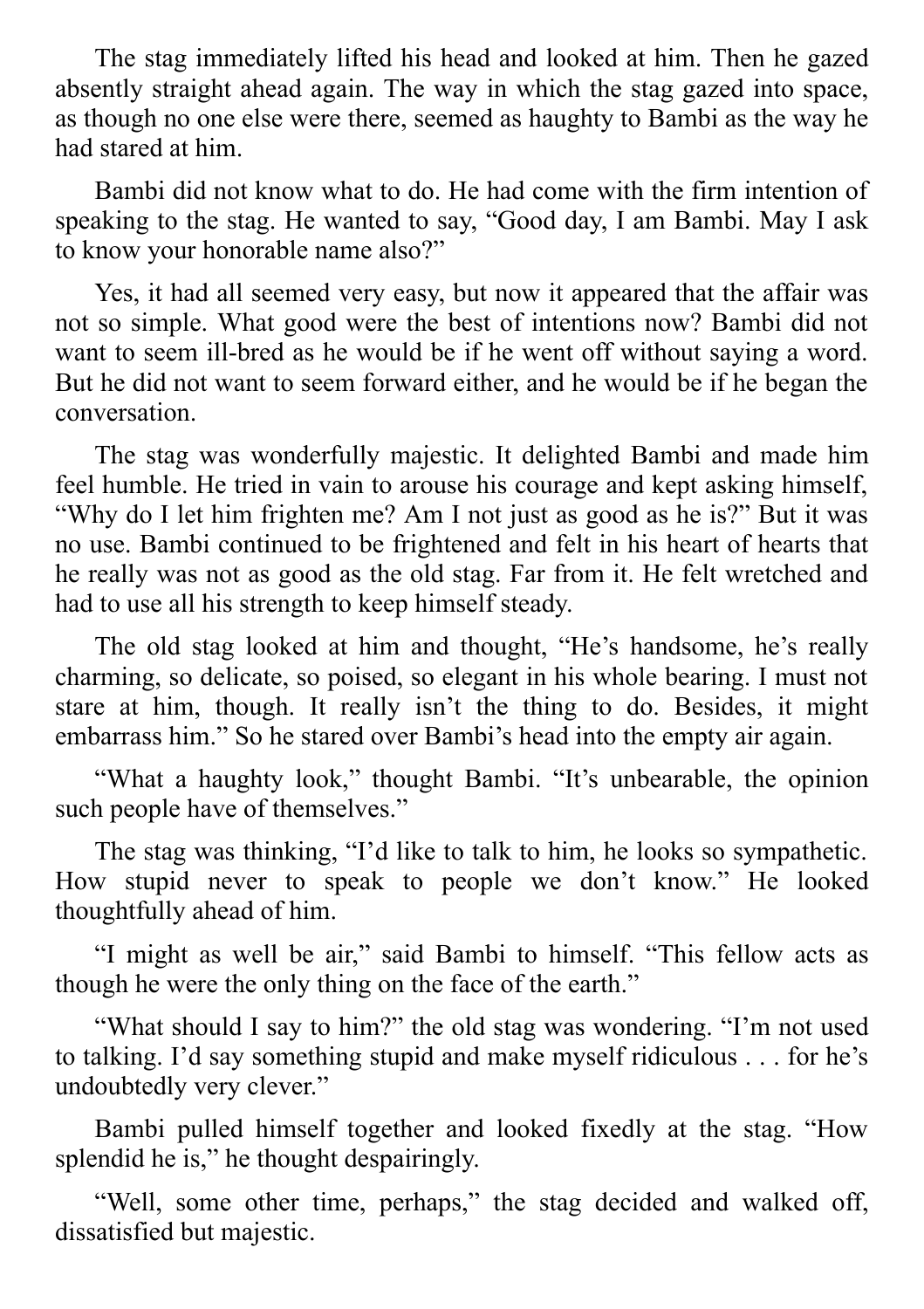Bambi remained filled with bitterness.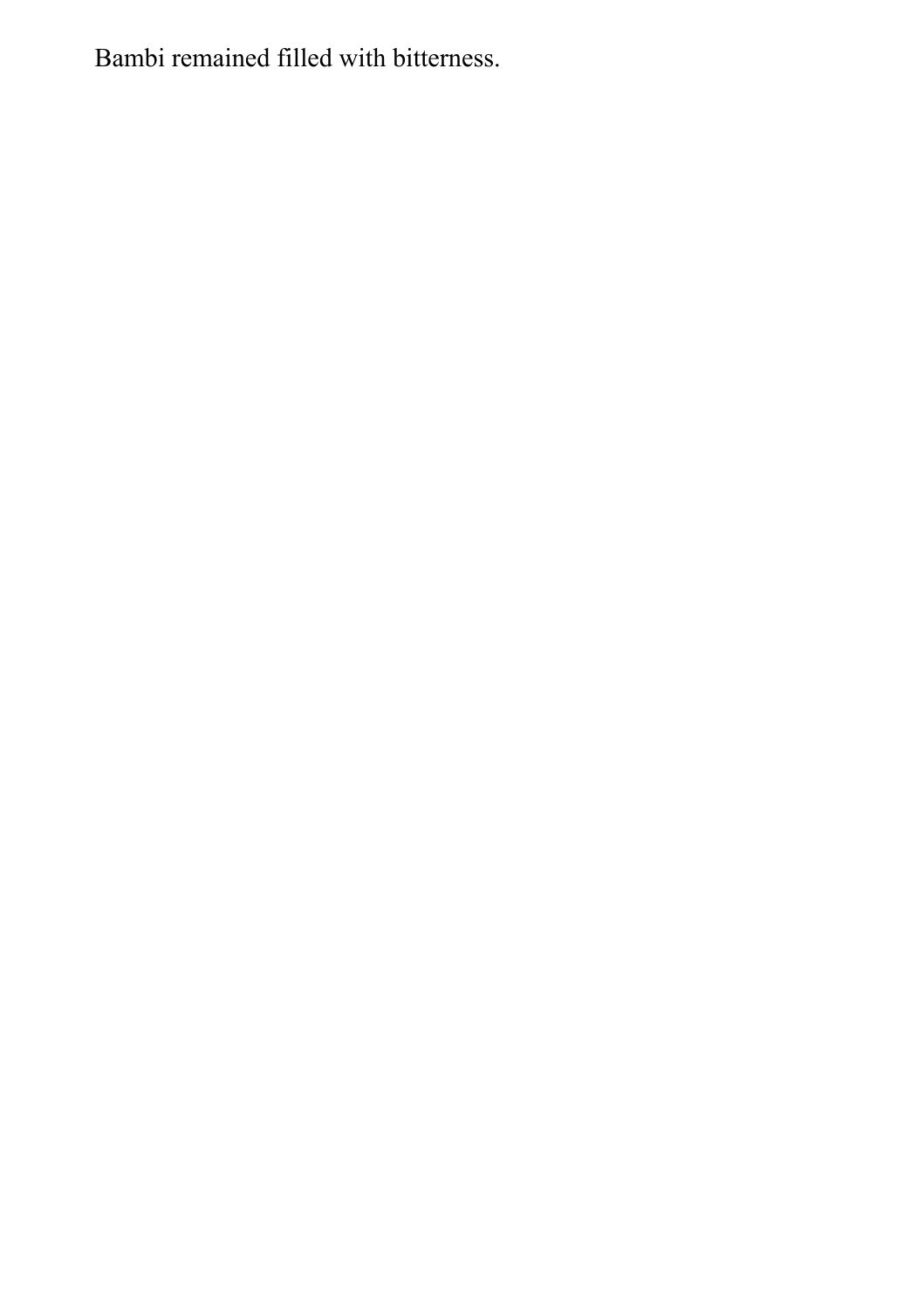# CHAPTER XIV

THE forest sweltered under a scorching sun. Since it rose it had driven even the tiniest cloudlet from the sky, and shone all alone in the wide blue depths that were pallid now with heat. Over the meadows and the tree-tops the air quivered in glassy, transparent ripples as it does over a flame. Not a leaf was moving, not a blade of grass. The birds were silent and sat hidden among the shady leaves, never stirring from their places. All the paths and trails in the thicket were empty. Not a creature was abroad. The forest lay as though hurt by the blinding light. The earth and the trees, the bushes, the beasts breathed in the intense heat with a kind of sluggish satisfaction.

Bambi was asleep.

He had made merry with Faline all night. He had pranced around with her until broad daylight, and in his bliss had even forgotten to eat. But he had grown so tired that he did not feel hungry any more. His eyes fell shut. He lay down where he happened to be standing in the middle of the bushes, and fell asleep at once.

The bitter acrid odor that streamed from the sun-warmed juniper, and the penetrating scent of spurge laurel, mounted to his head while he slept and gave him new strength. Suddenly he awoke in a daze. Had Faline called him? Bambi looked around. He remembered seeing Faline as he lay down, standing close beside him near the white-thorn, nibbling the leaves. He had supposed she would remain near him, but she was gone. Apparently she had grown tired of being alone by now and was calling for him to come and look for her.

As Bambi listened he wondered how long he could have slept and how often Faline had called. He wasn't sure. Veils of sleep still clouded his thought.

Then she called again. With a sidewise spring Bambi turned in the direction the sound came from. Then he heard it again. And suddenly he felt perfectly happy. He was wonderfully refreshed, quieted and strengthened, but racked by a terrific appetite.

The call came again clearly, thin as a bird's twittering, tender and full of longing: "Come, come!" it said.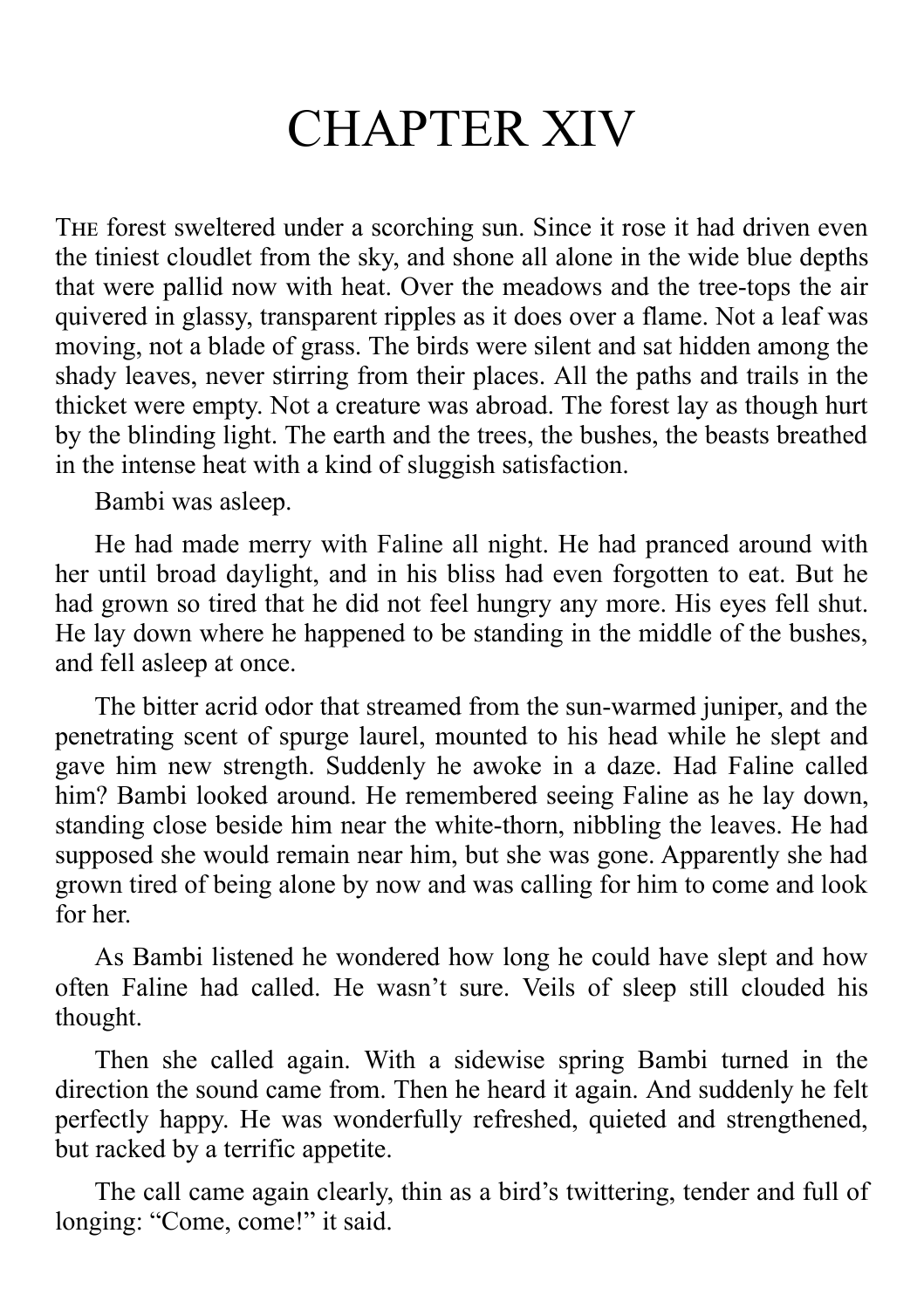Yes, that was her voice. That was Faline. Bambi rushed away so fast that the dry branches barely crackled as he burst through the bushes and the hot green leaves scarcely rustled.

But he had to stop short in the midst of his course, and swerve to one side, for the old stag was standing there, barring his path.

Bambi had no time for anything but love. The old stag was indifferent to him now. He would meet him again somewhere later on. He had no time for old stags now, however noble they might be. He had thoughts for Faline alone. He greeted the stag hastily and tried to hurry by.

"Where are you going?" asked the old stag earnestly.

Bambi was somewhat embarrassed and tried to think of an evasion, but he changed his mind and answered truthfully "To her."

"Don't go," said the old stag.

For a second a single angry spark flared up in Bambi's mind. Not go to Faline? How could the mean old stag ask that? "I'll simply run off," Bambi thought. And he looked quickly at the old stag. But the deep look that met him in the old stag's eyes held him fast. He quivered with impatience but he did not run away.

"She's calling me," he said in explanation. He said it in a tone which clearly bleated, "Don't keep me talking here."

"No," said the old stag, "she isn't calling."

The call came once again, thin as a bird's twittering, "Come!"

"Listen," Bambi cried excitedly, "there it is again."

"I hear it," said the old stag, nodding.

"Well, good-by," Bambi flung back hurriedly.

"Stop!" the old stag commanded.

"What do you want?" cried Bambi, beside himself with impatience. "Let me go. I have no time. Please, Faline is calling. . . . You ought to see that. . . ."

"I tell you," the old stag said, "that it isn't she."

Bambi was desperate. "But," he said, "I know her voice."

"Listen to me," the old stag went on.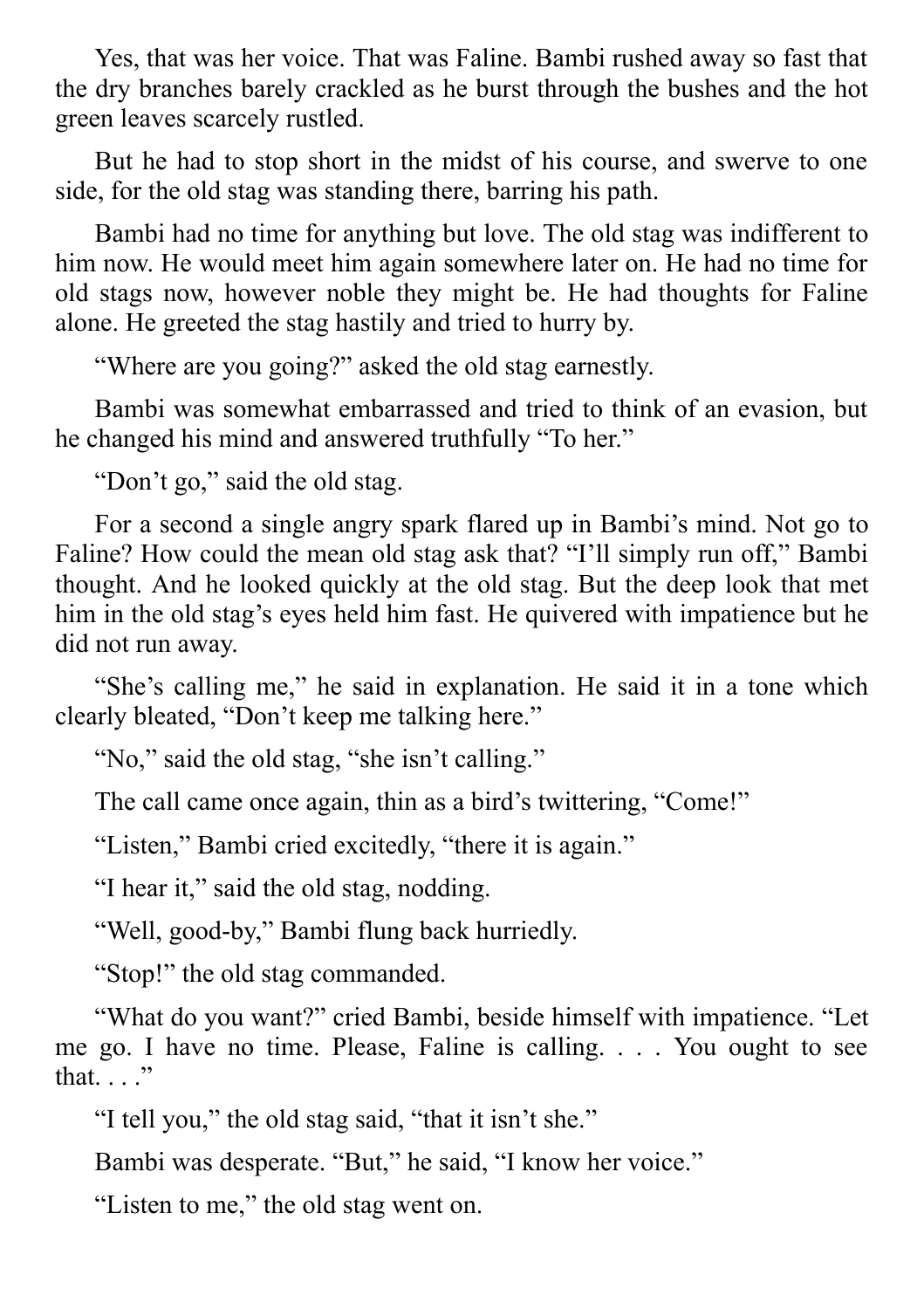Again the call came. Bambi felt the ground burning under his feet. "Later," he pleaded, "I'll come right back."

"No," said the old stag sadly, "you'll never come back, never again."

The call came again. "I must go! I must go!" cried Bambi who was nearly out of his wits.

"Then," the old stag declared in a commanding voice, "we'll go together."

"Quickly," cried Bambi and bounded off.

"No, slowly," commanded the old stag in a voice that forced Bambi to obey. "Stay in back of me. Move one step at a time."

The old stag began to move forward. Bambi followed, sighing with impatience.

"Listen," said the old stag without stopping, "no matter how often that call comes, don't stir from my side. If it's Faline, you'll get to hear her soon enough. But it isn't Faline. Don't let yourself be tempted. Everything depends now on whether you trust me or not."

Bambi did not dare to resist, and surrendered in silence.



*The old stag advanced slowly and Bambi followed him.*

The old stag advanced slowly and Bambi followed him. O how cleverly the old stag moved! Not a sound came from under his hoofs. Not a leaf was disturbed. Not a twig snapped. And yet they were gliding through thick bushes, slinking through the ancient tangled thicket. Bambi was amazed and had to admire him in spite of his impatience. He had never dreamed that anybody could move like that.

The call came again and again. The old stag stood still, listening and nodding his head. Bambi stood beside him, shaken with desire, and suffering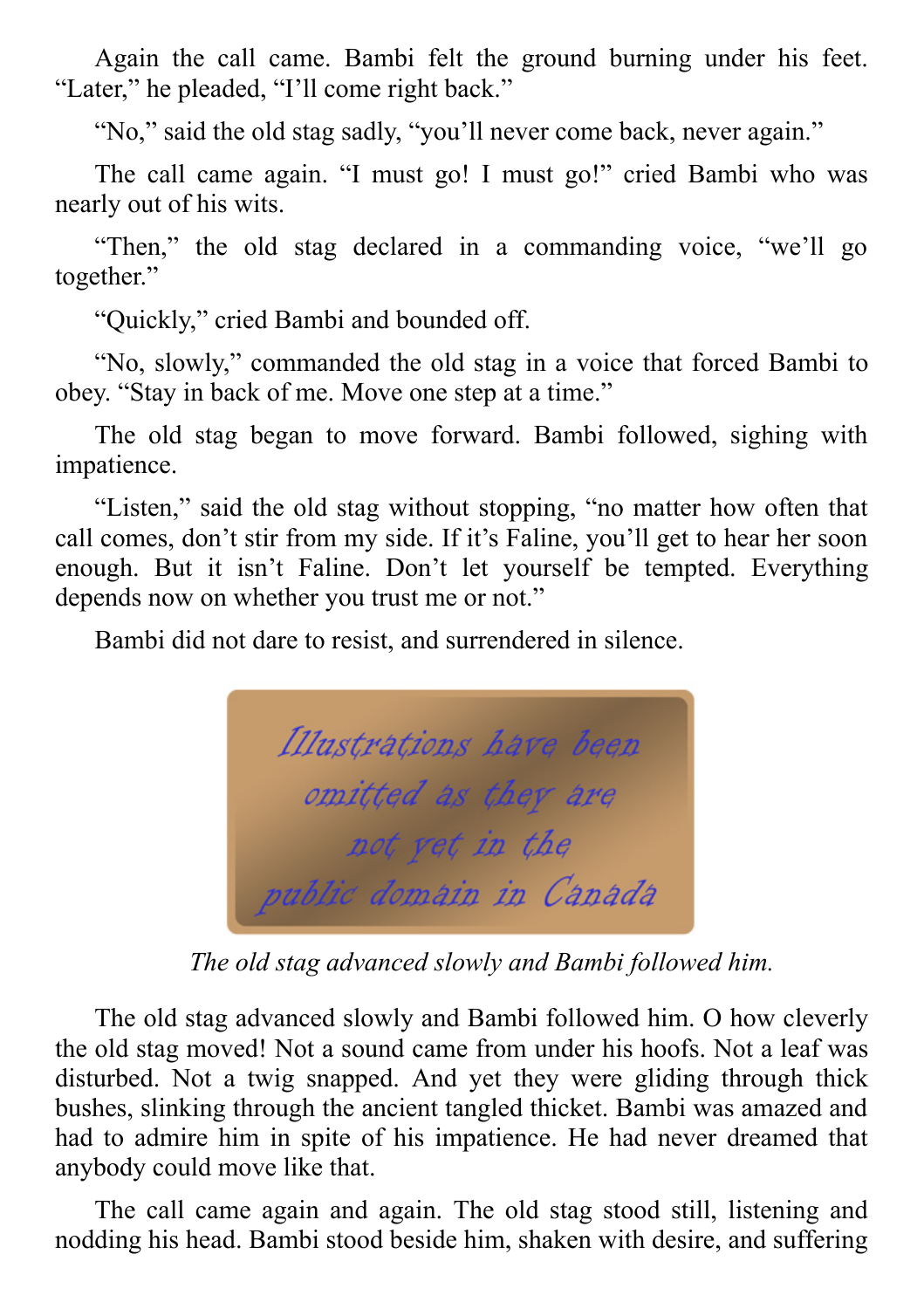from restraint. He could not understand it at all.

Several times the old stag stopped, although no call had come, and lifted his head, listening and nodding. Bambi heard nothing. The old stag turned away from the direction of the call and made a detour. Bambi raged inwardly because of it.

The call came again and again. At last they drew nearer to it, then still nearer. At last they were quite near.

The old stag whispered, "No matter what you see, don't move, do you hear? Watch everything I do and act just as I do, cautiously. And don't lose your head."

They went a few steps farther and suddenly that sharp, arresting scent that Bambi knew so well struck them full in the face. He swallowed so much of it that he nearly cried out. He stood as though rooted to the ground. For a moment his heart seemed pounding in his throat. The old stag stood calmly beside him and motioned with his eyes.

He was standing there.

He was standing quite close to them leaning against the trunk of an oak, hidden by hazel bushes. He was calling softly, "Come, come!"

Bambi was completely bewildered. He was so terrified that he began to understand only by degrees that it was He who was imitating Faline's voice. It was He who was calling, "Come, come!"

Cold terror shot through Bambi's body. The idea of flight gripped him and tugged at his heart.

"Be still," whispered the old stag quickly and commandingly as if he meant to forestall any outbreak of fear. Bambi controlled himself with an effort.

The old stag looked at him a little scornfully at first, it seemed to Bambi. He noticed it in spite of the state he was in. But the stag changed at once to a serious and kindly look.

Bambi peered out with blinking eyes to where He was standing, and felt as if he could not bear His horrible presence much longer.

As if he had read this thought, the old stag whispered to him, "Let's go back," and turned about.

They glided away cautiously. The old stag moved with a marvelous zigzag course whose purpose Bambi did not understand. Again he followed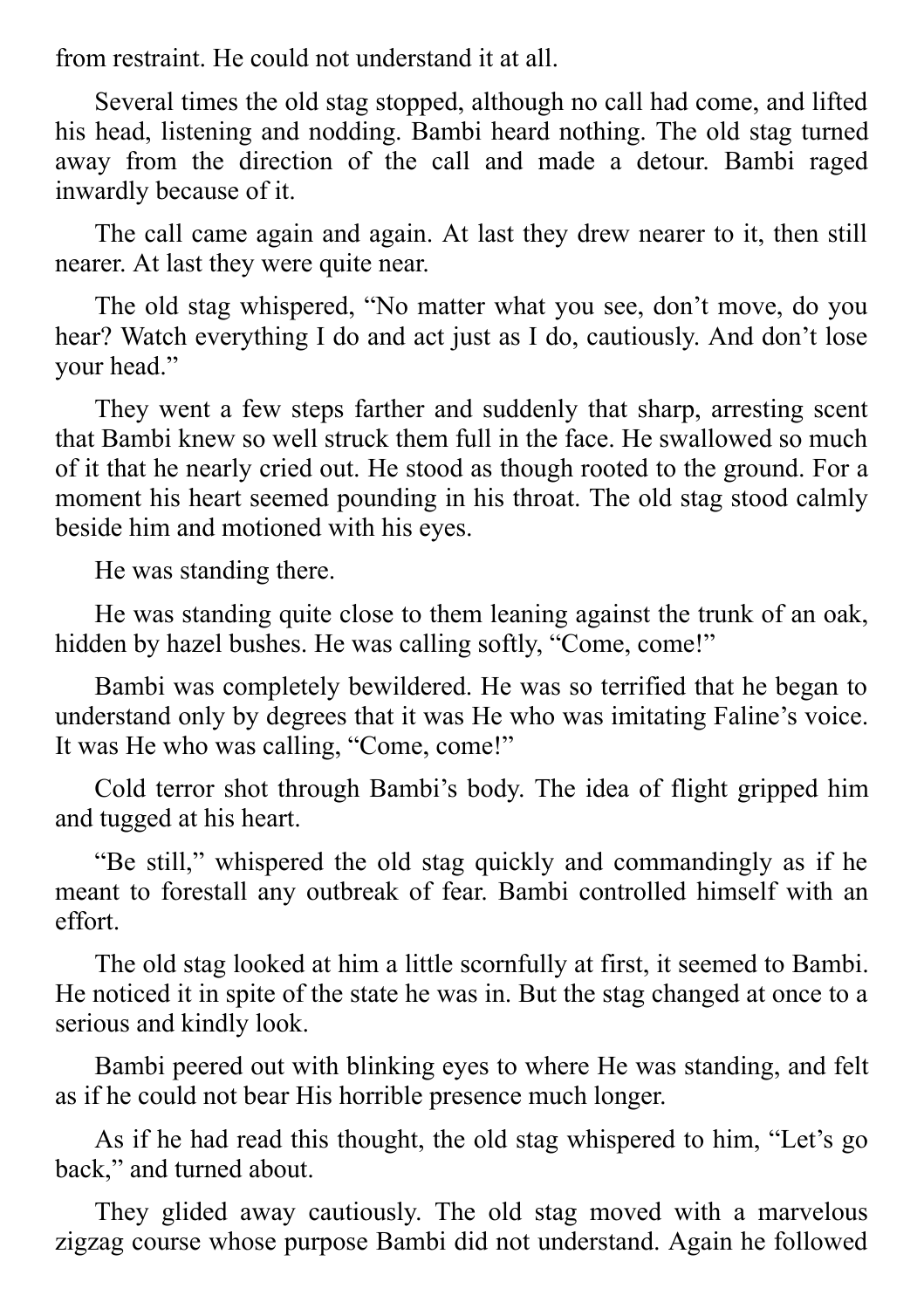with painfully controlled impatience. The longing for Faline had harassed him on the way over; now the impulse to flee was beating through his veins.

But the old stag walked on slowly, stopping and listening. He would begin a new zigzag, then stop again, going very slowly ahead.

By this time they were far from the danger spot. "If he stops again," thought Bambi, "it ought to be all right to speak to him by now, and I'll thank him."

But at that moment the old stag vanished under his very eyes into a thick tangle of dogwood shrubs. Not a leaf stirred, not a twig snapped as the stag slipped away.

Bambi followed and tried to get through as noiselessly, and to avoid every sound with as much skill. But he was not so lucky. The leaves swished gently, the boughs bent against his flanks and sprang up again with a loud twang; dry branches broke against his chest with sharp piercing snaps.

"He saved my life," Bambi kept thinking. "What can I say to him?"

But the old stag was nowhere to be seen. Bambi came out of the bushes. Around him was a sea of yellow, flowering goldenrod. He raised his head and looked around. Not a leaf was moving as far as he could see. He was all alone.

Freed from all control, the impulse to flee suddenly carried him away. The goldenrods parted with a loud swish beneath his bounding hoofs as though under the stroke of a scythe.

After wandering about for a long time he found Faline. He was breathless, tired and happy and deeply stirred.

"Please, beloved," he said, "please don't ever call me again. We'll search until we find each other, but please don't ever call me . . . for I can't resist your voice."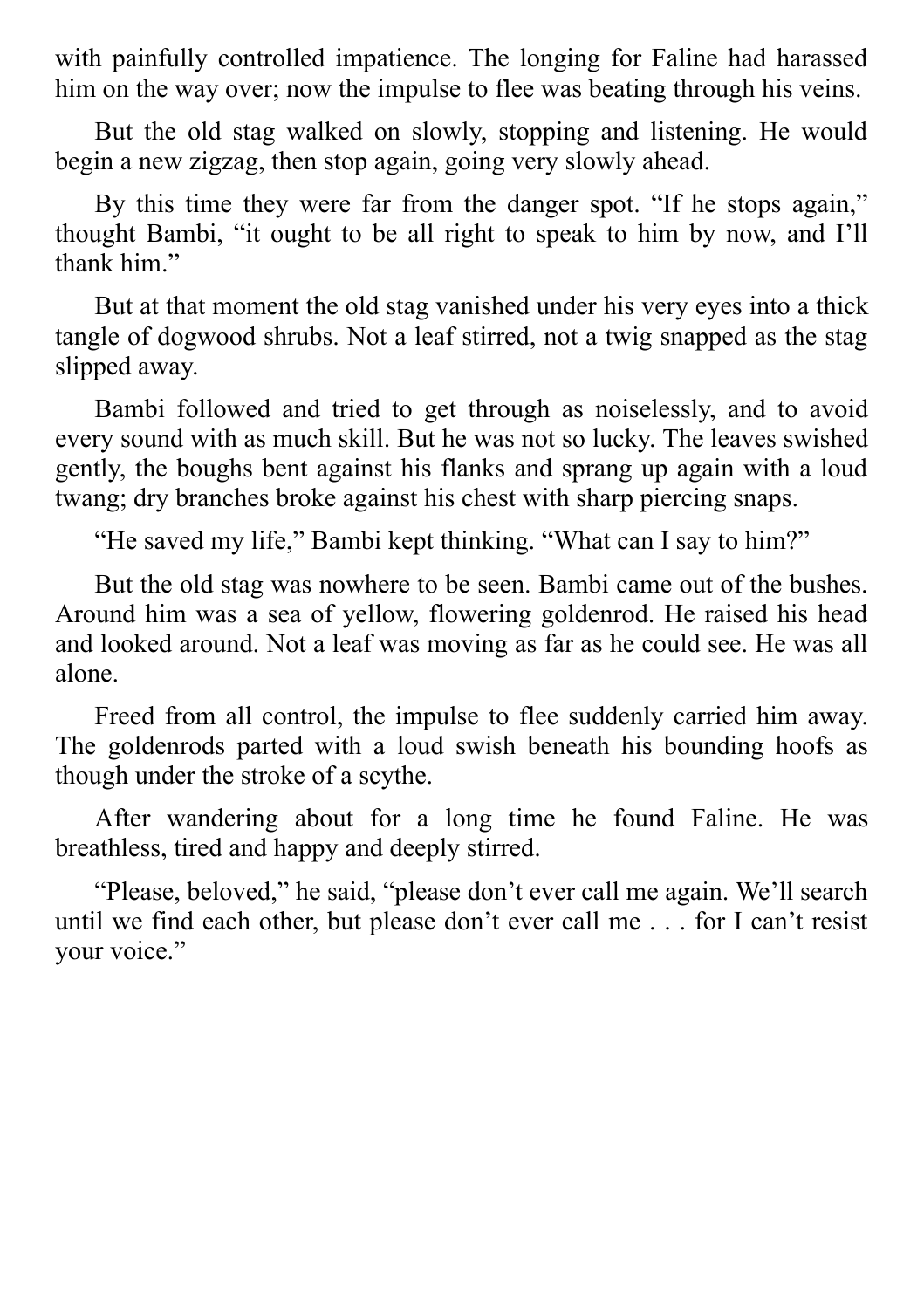#### CHAPTER XV

A FEW days later they were walking carefree together through an oak thicket on the far side of the meadow. They had to cross the meadow in order to reach their old trail where the tall oak stood.

As the bushes grew thinner around them they stopped and peered out. Something red was moving near the oak. Both of them looked at it.

"Who can it be?" whispered Bambi.

"Probably Ronno or Karus," said Faline.

Bambi doubted it. "They don't dare come near me any more," Bambi said, peering sharply ahead. "No," he decided, "that's not Karus or Ronno. It's a stranger."

Faline agreed, surprised, and very curious. "Yes," she said, "it's a stranger. I see it, too, now. How curious!"

They watched him.

"How carelessly he acts," exclaimed Faline.

"Stupid," said Bambi, "really stupid. He acts like a little child, as if there were no danger."

"Let's go over," Faline proposed. Her curiosity was getting the better of her.

"All right," Bambi answered. "Let's go, I want to have a better look at the fellow."

They took a few steps and then Faline stopped. "Suppose he wants to fight you," she said. "He's strong."

"Bah," said Bambi holding his head cocked and putting on a disdainful air, "look at the little antlers he has. Should I be afraid of that? The fellow is fat and sleek enough, but is he strong? I don't think so. Come along."

They went on.

The stranger was busy nibbling meadow grass and did not notice them until they were a good way across the meadow. Then he ran forward to meet them. He gave joyful playful skips that made a curiously childish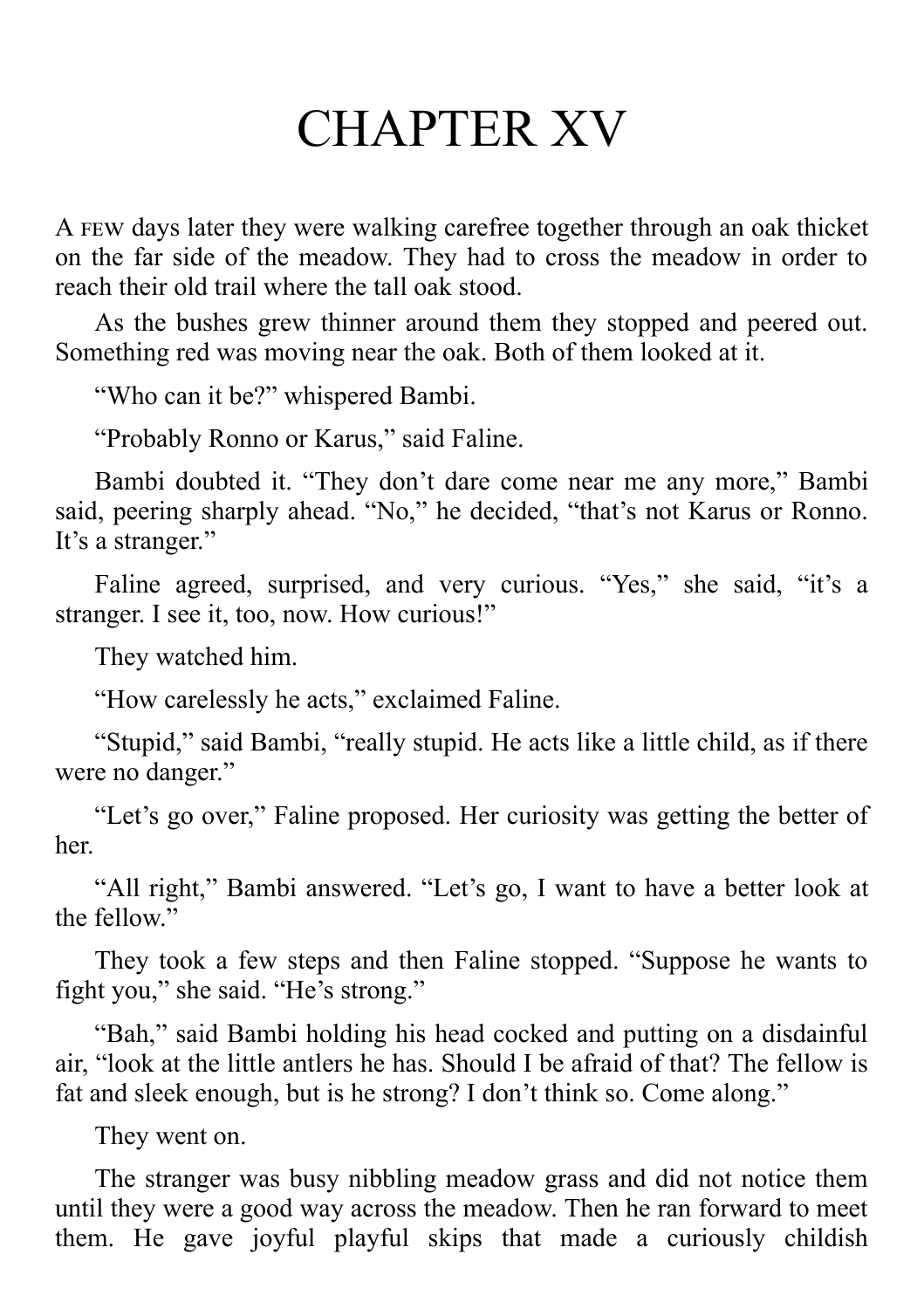impression. Bambi and Faline stopped, surprised, and waited for him. When he was a few steps off he stood still likewise.

After a while he asked, "Don't you know me?"

Bambi had lowered his head prepared for battle. "Do you know us?" he retorted.

The stranger interrupted him. "Bambi," he cried reproachfully, yet confidently.

Bambi was startled to hear his name spoken. The sound of that voice stirred an old memory in his heart. But Faline had rushed towards the stranger.

"Gobo," she cried and became speechless. She stood there silent without moving. She couldn't breathe.

"Faline," said Gobo softly, "Faline, sister, you knew me anyway." He went to her and kissed her mouth. The tears were running down his cheeks. Faline was crying too, and couldn't speak.

"Well, Gobo," Bambi began. His voice trembled and he felt very bewildered. He was deeply moved and very much surprised. "Well, so you're not dead," he said.

Gobo burst out laughing. "You see that I'm not dead," he said; "at least I think you can see that I'm not."

"But what happened that time in the snow?" Bambi persisted.

"O then?" Gobo said thoughtfully. "He rescued me then."

"And where have you been all this time?" asked Faline in astonishment.

"With Him," Gobo replied, "I've been with Him all the time."

He grew silent and looked at Faline and at Bambi. Their helpless astonishment delighted him. Then he added, "Yes, my dears, I've seen a lot more than all of you put together in your old forest." He sounded somewhat boastful, but they paid no attention to it. They were still too much absorbed in their great surprise.

"Tell us about it," cried Faline beside herself with joy.

"O," said Gobo with satisfaction, "I could talk all day about it and never reach the end."

"Well then, go ahead and talk," Bambi urged.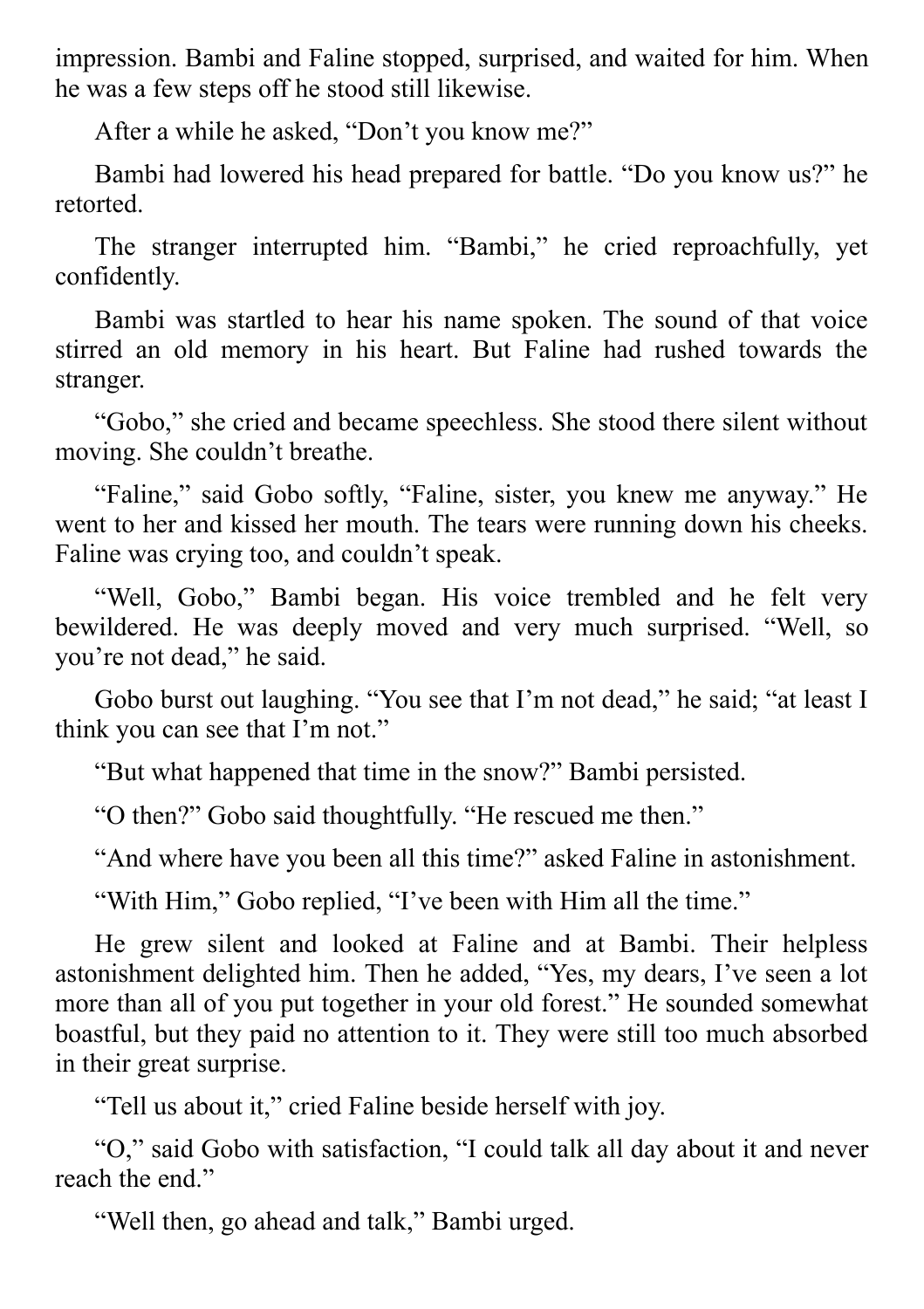Gobo turned to Faline and grew serious. "Is mother still alive?" he asked timidly and softly.

"Yes," cried Faline gladly. "She's alive but I haven't seen her for a long while."

"I'm going to see her right away," said Gobo with decision. "Are you coming too?"

They all went.



*"Faline, sister, you knew me anyway." Gobo went to her and kissed her mouth.*

They did not speak another word the whole way. Bambi and Faline felt Gobo's impatient longing to see his mother, so both of them kept silent. Gobo walked ahead hurriedly and did not speak. They let him do as he liked.

Only sometimes when he hurried blindly over a cross-trail or when, in a sudden burst of speed, he took the wrong turning, they called gently to him. "This way," Bambi would whisper, or Faline would say, "No, no, we go this way now."

A number of times they had to cross wide clearings. They noticed that Gobo never stopped at the edge of the thicket, never peered around for a moment when he walked into the open, but simply ran out without any precaution. Bambi and Faline exchanged astonished glances whenever this happened, but they never said a word and followed Gobo with some hesitation. They had to wander around sometimes and search high and low.

Gobo recollected his childhood paths at once. He was delighted with himself, never realizing that Bambi and Faline were leading him. He looked around at them and called, "How do you like the way I can still find my way around?" They did not say anything, but they exchanged glances again.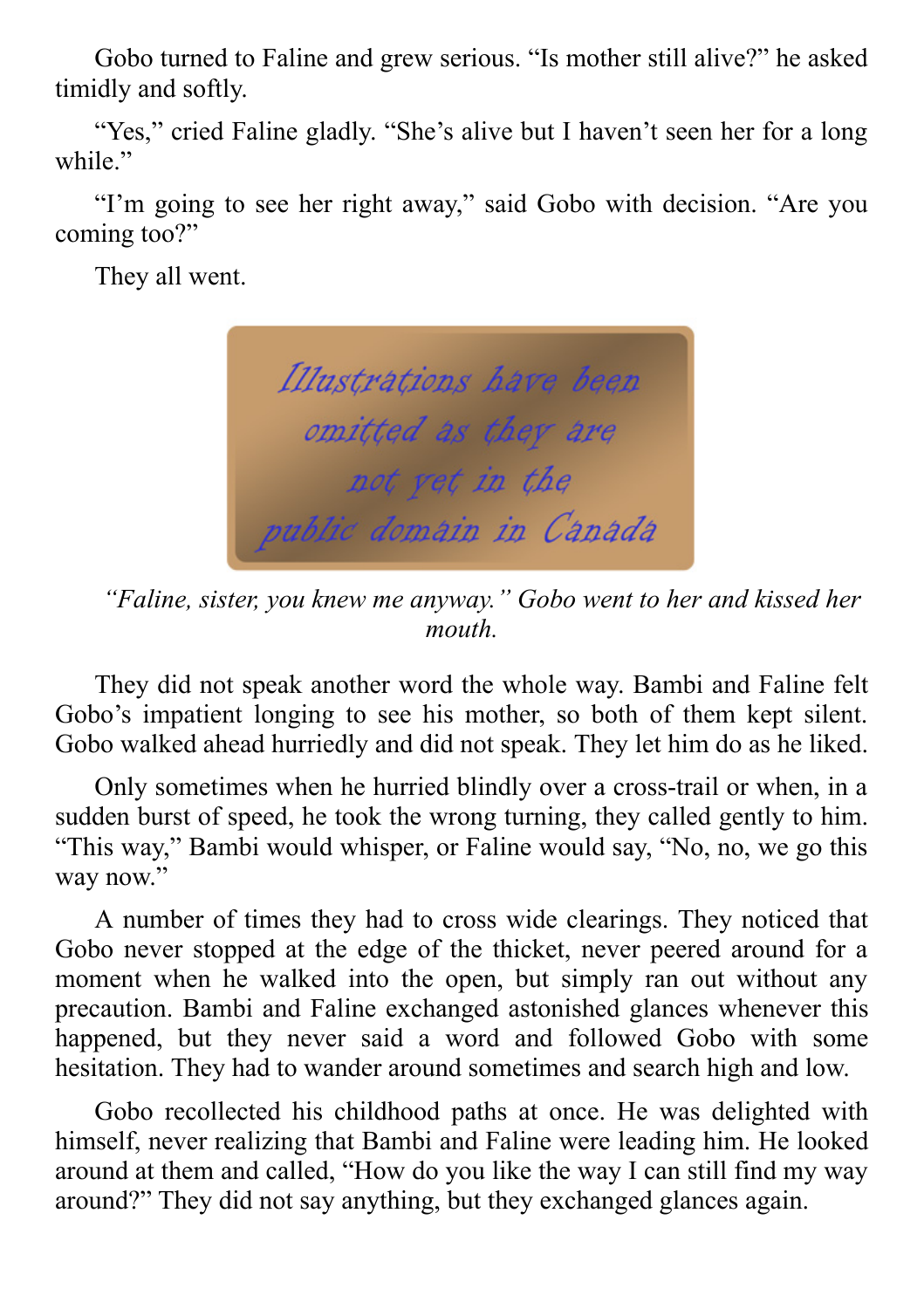Soon afterwards they came to a small leafy hollow. "Look," cried Faline and glided in. Gobo followed her and stopped. It was the glade in which they were both born and had lived with their mother as little children. Gobo and Faline looked into each other's eyes. They did not say a word. But Faline kissed her brother gently on the mouth. Then they hurried on.

They walked to and fro for a good hour. The sun shone brighter and brighter through the branches and the forest grew stiller and stiller. It was the time for lying down and resting. But Gobo didn't feel tired. He walked swiftly ahead, breathing deeply with impatience and excitement, and gazed aimlessly about him. He shrank together whenever a weasel slunk through the bushes at his feet. He nearly stepped on the pheasants, and when they scolded him, flying up with a loud flapping of wings, he was terribly frightened. Bambi marveled at the strange, blind way Gobo moved around.

Presently Gobo stopped and turned to them both. "She isn't anywhere here," he cried in despair.

Faline soothed him. "We'll soon find her," she said, deeply moved, "soon, Gobo." She looked at him. He still had that dejected look she knew so well.

"Shall we call her?" she asked smiling. "Shall we call her the way we used to when we were children?"

Bambi went away a few steps. Then he saw Aunt Ena. She had already settled herself to rest and was lying quietly in a nearby hazel bush.

"At last," he said to himself. At the same moment Gobo and Faline came up. All three of them stood together and looked at Ena. She had raised her head quietly and looked sleepily back at them.

Gobo took a few hesitating steps and cried softly, "Mother."

She was on her feet in a flash and stood as though transfixed. Gobo sprang to her quickly. "Mother," he began again. He tried to speak but couldn't utter a word.

His mother looked deep into his eyes. Her rigid body began to move. Wave after wave of trembling broke over her shoulders and down her back.

She did not ask any questions. She did not want any explanation or history. She kissed Gobo slowly on the mouth. She kissed his cheeks and his neck. She bathed him tirelessly in her kisses, as she had when he was born.

Bambi and Faline had gone away.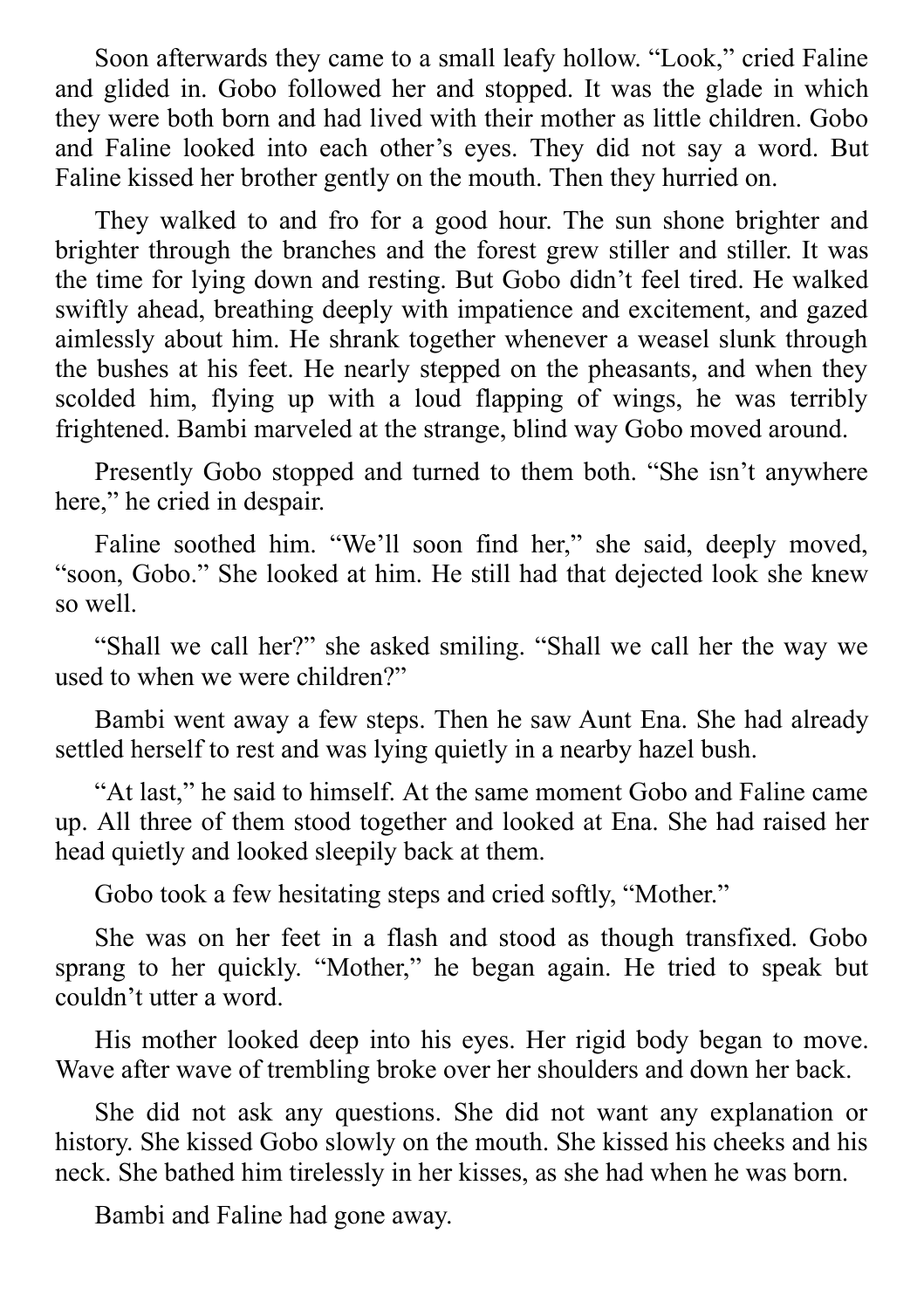#### CHAPTER XVI

THEY were all standing around in the middle of the thicket in a little clearing. Gobo was talking to them.

Even Friend Hare was there. Full of astonishment, he would lift one spoonlike ear, listen attentively, and let it fall back, only to lift it again at once.

The magpie was perched on the lowest branch of a young beech and listened in amazement. The jay was sitting restlessly on an ash opposite and screamed every once in a while in wonder.

A few friendly pheasants had brought their wives and children and were stretching their necks in surprise as they listened. At times they would jerk them in again, turning their heads this way and that in speechless wonder.

The squirrel had scurried up and was gesturing, wild with excitement. At times he would slide to the ground, at times he would run up some tree or other. Or he would balance with his tail erect and display his white chest. Every now and again he tried to interrupt Gobo and say something, but he was always told sternly to keep quiet.

Gobo told how he had lain helpless in the snow waiting to die.

"The dogs found me," he said. "Dogs are terrible. They are certainly the most terrible creatures in the world. Their jaws drip blood and their bark is pitiless and full of anger." He looked all around the circle and continued, "Well, since then I've played with them just as I would with one of you." He was very proud. "I don't need to be afraid of them any more, I'm good friends with them now. Nevertheless, when they begin to grow angry, I have a roaring in my ears and my heart stops beating. But they don't really mean any harm by it and, as I said, I'm a good friend of theirs. But their bark is terribly loud."

"Go on," Faline urged.

Gobo looked at her. "Well," he said, "they would have torn me to pieces, but He came."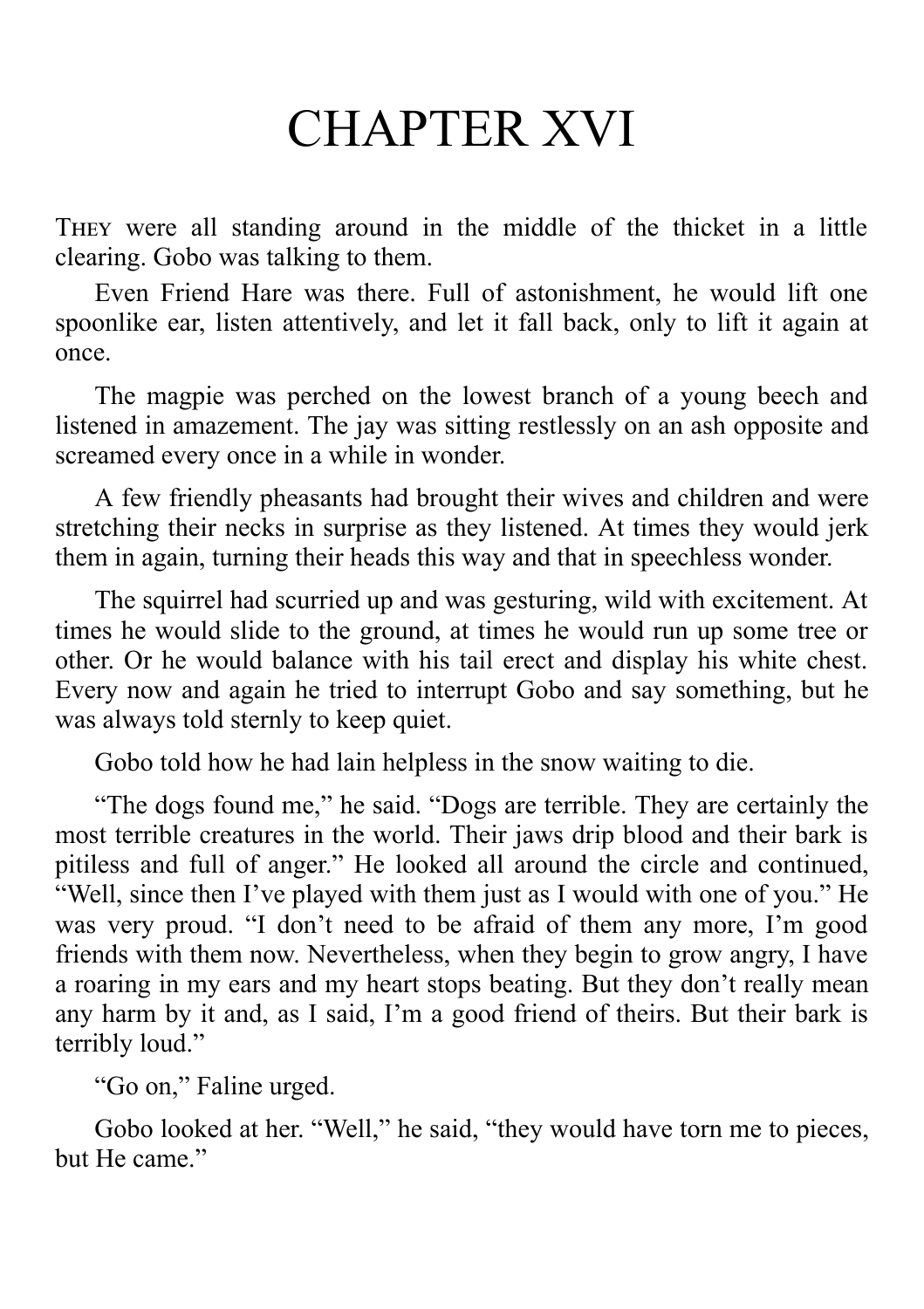

"*The dogs found me.*"

Gobo paused. The others hardly breathed.

"Yes," said Gobo, "He came. He called off the dogs and they quieted down at once. He called them again and they crouched motionless at His feet. Then He picked me up. I screamed but He petted me. He held me in His arms. He didn't hurt me. And then He carried me away."

Faline interrupted him. "What does 'carry' mean?" she asked.

Gobo began to explain it in great detail.

"It's very simple," Bambi broke in, "look at what the squirrel does when he takes a nut and carries it off."

The squirrel tried to speak again. "A cousin of mine . . ." he began eagerly. But the others cried out at once, "Be still, be still, let Gobo go on."

The squirrel had to keep quiet. He was desperate and, pressing his forepaws against his white chest, he tried to begin a conversation with the magpie. "As I was saying, a cousin of mine . . ." he began. But the magpie simply turned her back on him.

Gobo told of wonders. "Outside it will be cold and the storm is howling. But inside there's not a breath of wind and it's as warm as in summertime," he said.

"Akh!" screamed the jay.

"The rain may be pouring outside so that everything is flooded. But not a drop of it gets inside and you keep dry."

The pheasants craned their necks and twisted their heads.

"Everything outside may be snowed under, but inside I was warm," said Gobo; "I was even hot. They gave me hay to eat and chestnuts, potatoes and turnips, whatever I wanted."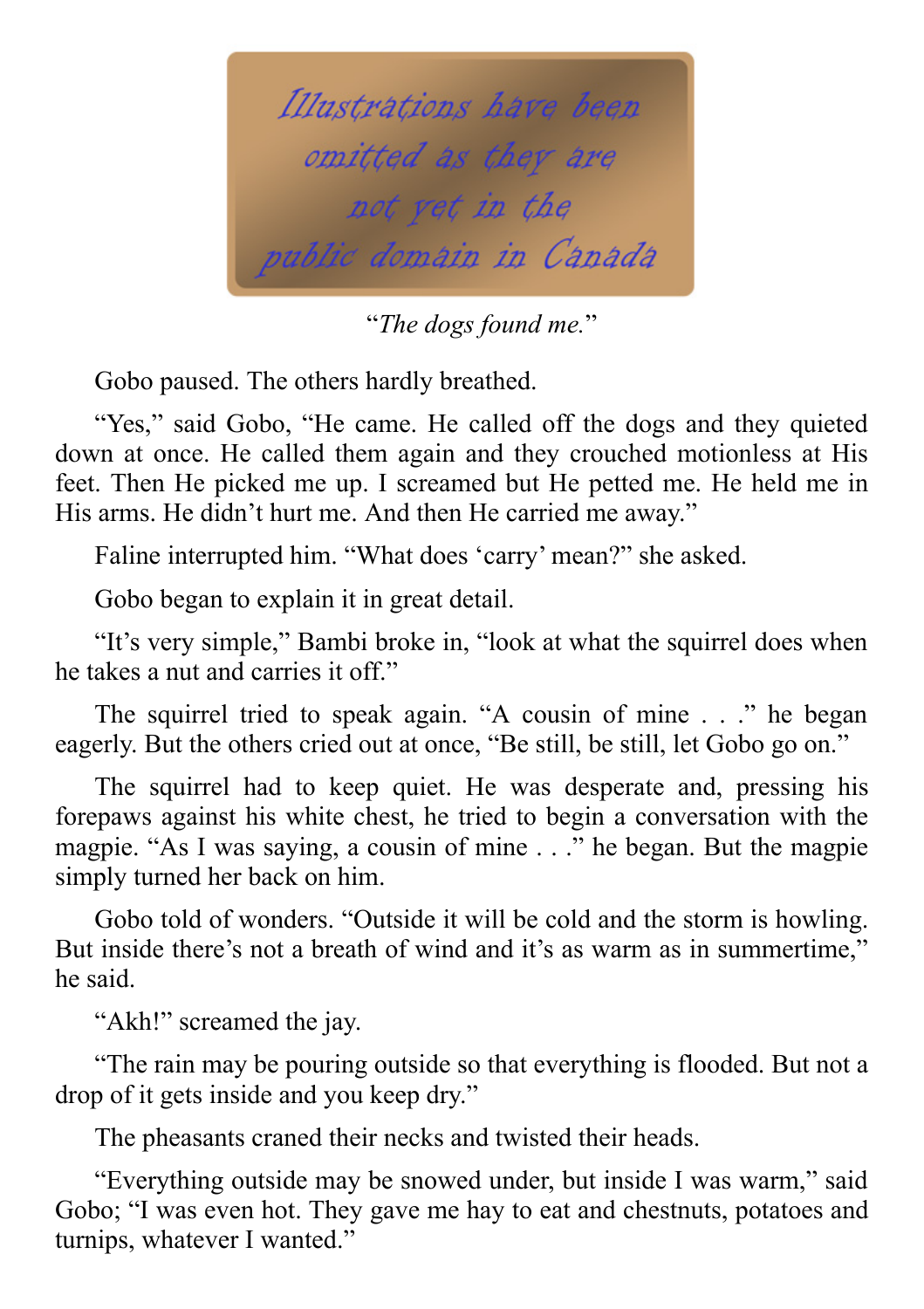"Hay?" they all cried at once, amazed, incredulous and excited.

"Sweet, new-mown hay," Gobo repeated calmly, and gazed triumphantly around.

The squirrel's voice cut in, "A cousin of mine . . ."

"Keep quiet," cried the others.

"Where does He get hay and all the rest of the things in winter?" asked Faline eagerly.

"He grows them," Gobo answered, "He grows what He wants and keeps what He wants."

Faline went on questioning him: "Weren't you ever afraid, Gobo, when you were with Him?" she asked.

Gobo smiled a very superior smile. "No, dear Faline," he said, "not any more. I got to know that He wouldn't hurt me. Why should I have been afraid? You all think He's wicked. But He isn't wicked. If He loves anybody or if anybody serves Him, He's good to him. Wonderfully good! Nobody in the world can be as kind as He can."

While Gobo was talking that way the old stag suddenly stepped noiselessly from the bushes.

Gobo didn't notice him and went on talking. But the others saw the old stag and held their breath in awe.

The old stag stood motionless, watching Gobo with deep and serious eyes.

Gobo said, "Not only He, but all His children loved me. His wife and all of them used to pet me and play with me." He broke off suddenly. He had seen the old stag.

A silence followed.

Then the old stag asked in his quiet commanding voice, "What kind of a band is that you have on your neck?"

Everybody looked at it and noticed for the first time the dark strip of braided horsehair around Gobo's neck.

Gobo answered uneasily, "That? Why that's part of the halter I wore. It's His halter and it's the greatest honor to wear His halter, it's . . ." He grew confused and stammered.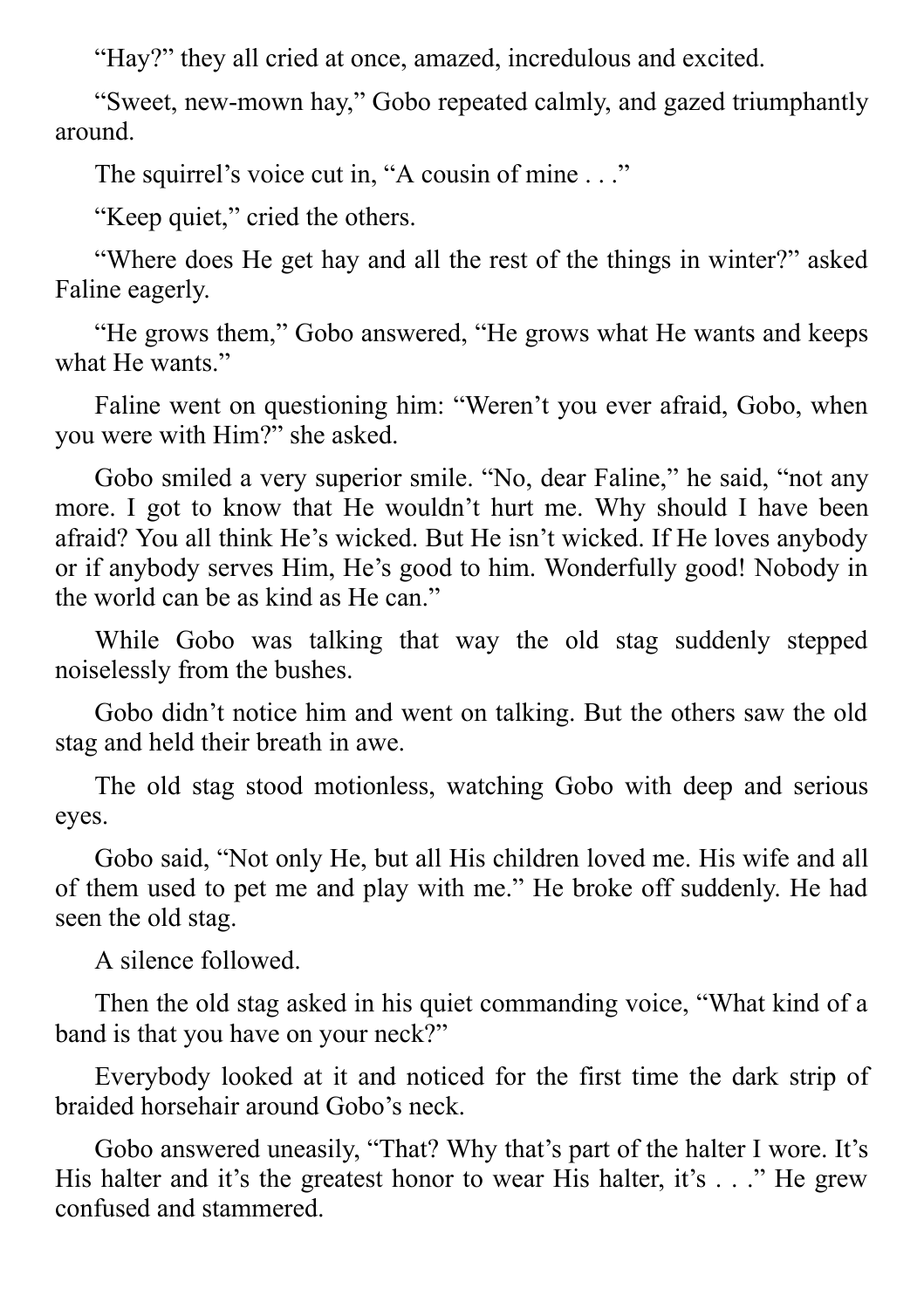Everyone was silent. The old stag looked at Gobo for a long time, piercingly and sadly.

"You poor thing!" he said softly at last, and turned and was gone.

In the astonished silence that followed, the squirrel began to chatter again. "As I was saying, a cousin of mine stayed with Him, too. He caught him and shut him up, oh, for the longest while, till one day my father . . ."

But nobody was listening to the squirrel. They were all walking away.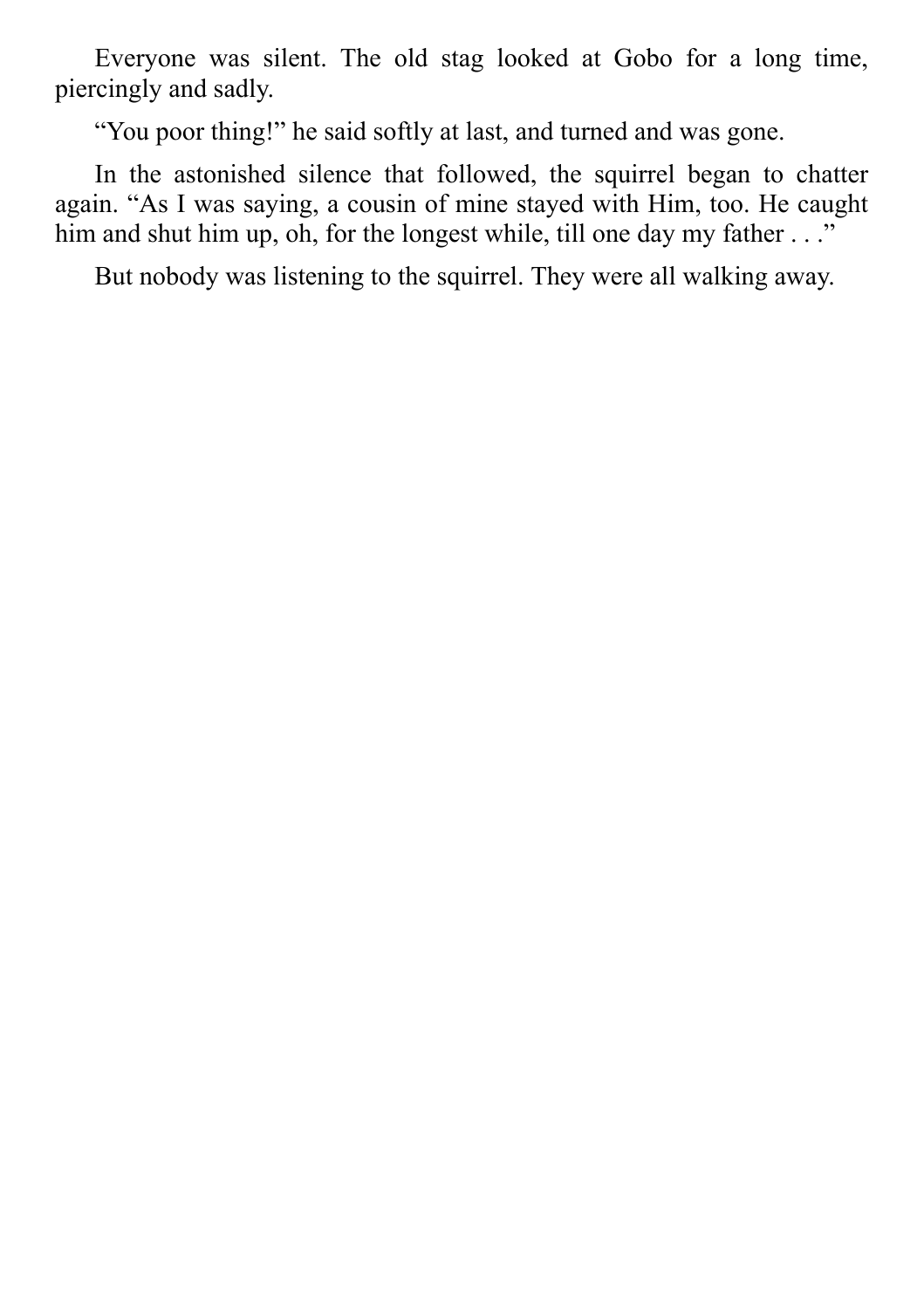## CHAPTER XVII

ONE day Marena appeared again. She was almost full grown the winter that Gobo disappeared, but she had hardly ever been seen since, for she lived alone, going her own ways.

She had stayed slender and looked quite young. But she was quiet and serious and gentler than any of the others. She had heard from the squirrel and the jay, the magpie and the thrushes and pheasants that Gobo had returned from his wonderful adventures. So she came back to see him.

Gobo's mother was very proud and happy over her visit. Gobo's mother had grown rather proud of her good fortune. She was delighted to hear the whole forest talking about her son. She basked in his glory and wanted everybody to know that her Gobo was the cleverest, ablest and best deer living.

"What do you think of him, Marena?" she exclaimed. "What do you think of our Gobo?" She didn't wait for an answer but went on, "Do you remember how old Nettla said he wasn't worth much because he shivered a little in the cold? Do you remember how she prophesied that he'd be nothing but a care to me?"

"Well," Marena answered, "you've had plenty of worry over Gobo."

"That's all over with now," his mother exclaimed. She wondered how people could still remember such things. "O, I'm sorry for poor old Nettla. What a pity that she couldn't live to see what my Gobo's become!"

"Yes, poor old Nettla," said Marena softly, "it's too bad about her."

Gobo liked to hear his mother praise him that way. It pleased him. He stood around and basked as happily in her praises as in the sunshine.

"Even the old Prince came to see Gobo," his mother told Marena. She whispered it as though it were something solemn and mysterious. "He never let anyone so much as get a glimpse of him before, but he came on account of Gobo."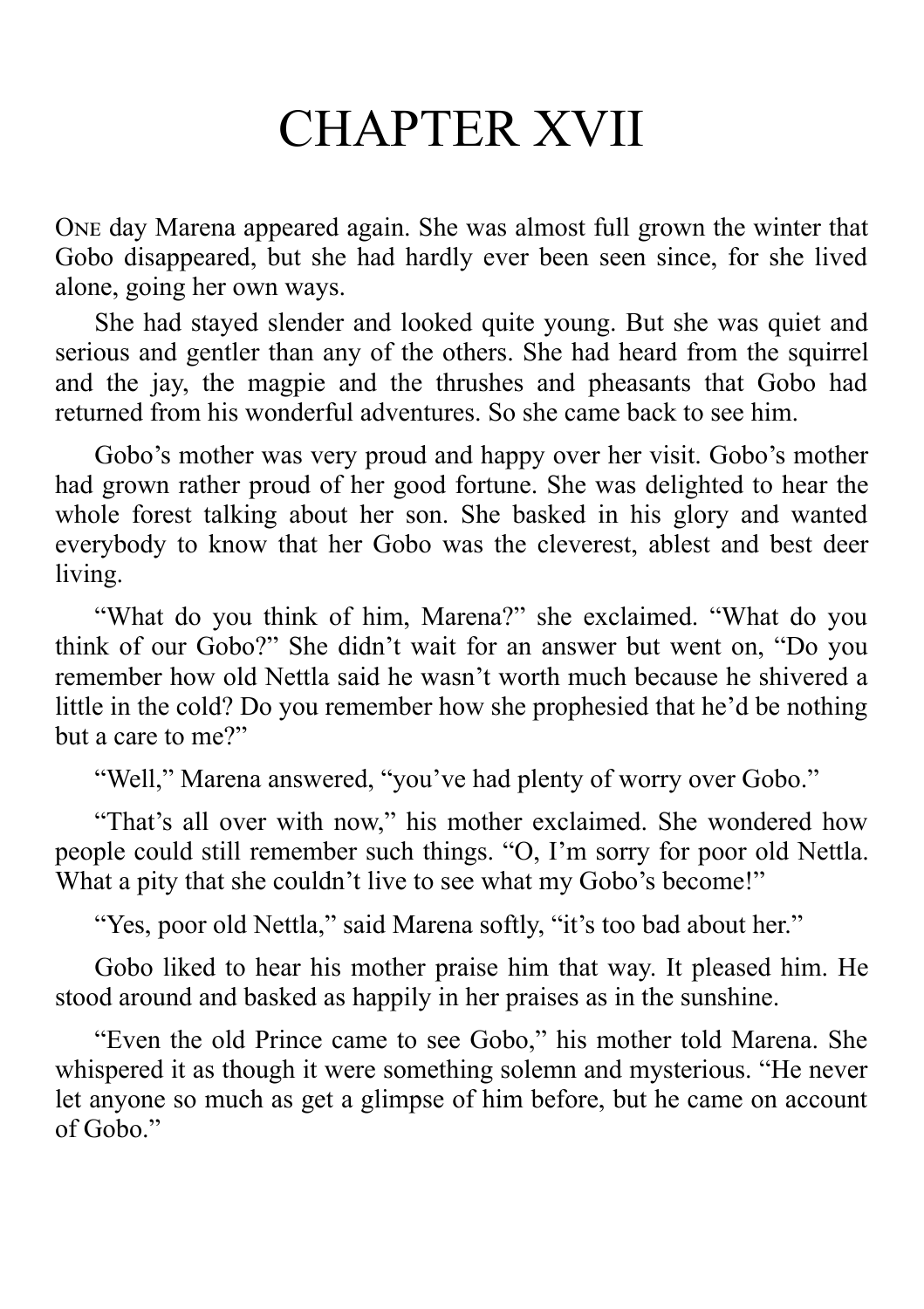

*Marena was quiet and serious and gentler than any of the others.*

"Why did he call me a poor thing?" Gobo broke in in a discontented tone. "I'd like to know what he meant by that."

"Don't think about it," his mother said to comfort him, "he's old and queer."

But at last Gobo meant to ease his mind. "All day long it keeps running through my head," he said. "Poor thing! I'm not a poor thing. I'm very lucky. I've seen more and been through more than all the rest of you put together. I've seen more of the world and I know more about life than anyone in the forest. What do you think, Marena?"

"Yes," she said, "no one can deny that."

From then on Marena and Gobo were always together.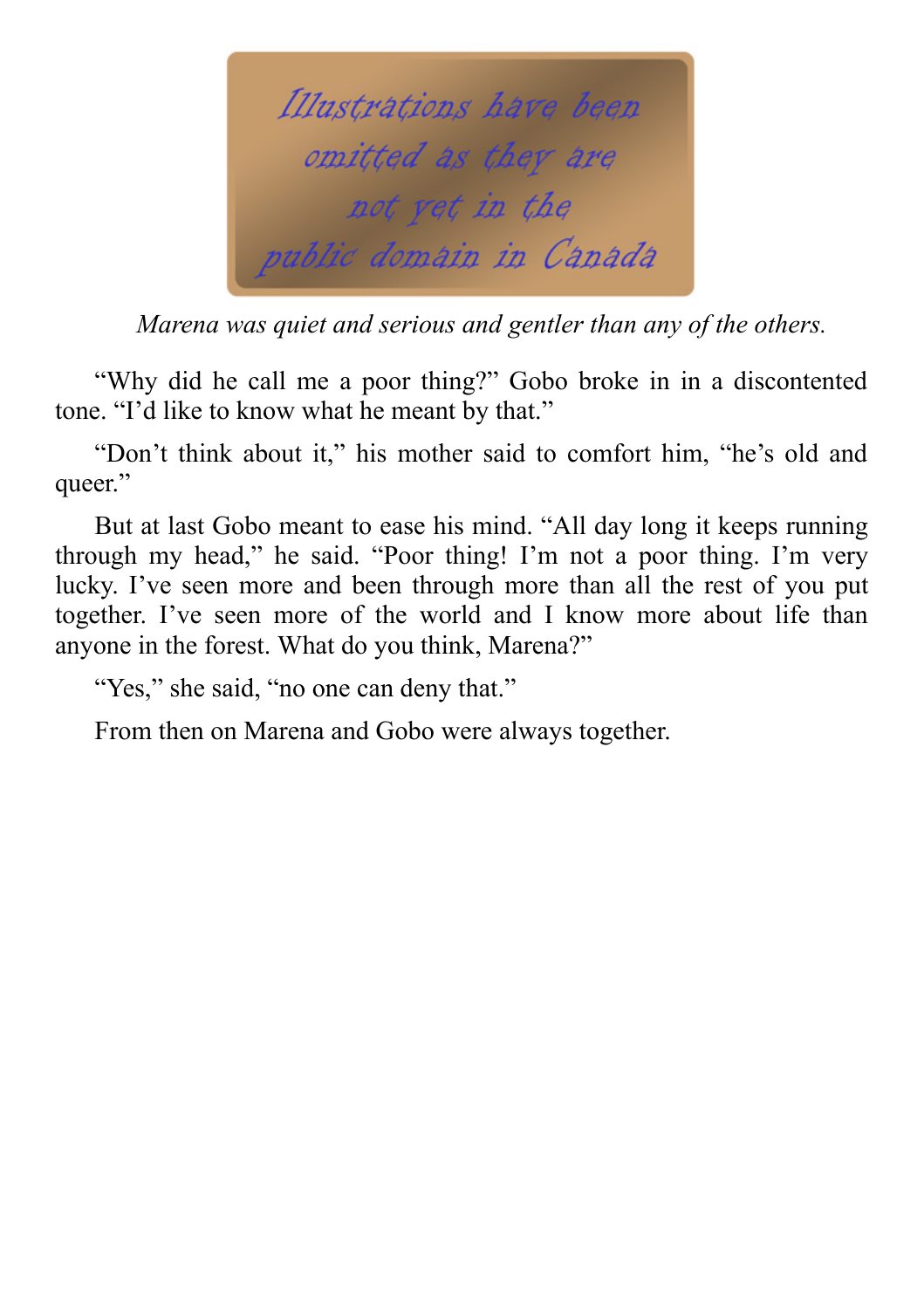# CHAPTER XVIII

BAMBI went to look for the old stag. He roamed around all night long. He wandered till the sun rose and dawn found him on unbeaten trails without Faline.

He was still drawn to Faline at times. At times he loved her just as much as ever. Then he liked to roam about with her, to listen to her chatter, to browse with her on the meadow or at the edge of the thicket. But she no longer satisfied him completely.

Before, when he was with Faline, he hardly ever remembered his meetings with the old stag, and when he did it was only casually. Now he was looking for him and felt an inexplicable desire driving him to find him. He only thought of Faline between whiles. He could always be with her if he wanted to. He did not much care to stay with the others. Gobo or Aunt Ena he avoided when he could.

The words the old stag had let fall about Gobo kept ringing in Bambi's ears. They made a peculiarly deep impression on him. Gobo had affected him strangely from the very first day of his return. Bambi didn't know why, but there was something painful to him in Gobo's bearing. Bambi was ashamed of Gobo without knowing why. And he was afraid for him, again without knowing why. Whenever he was together with this harmless, vain, self-conscious and self-satisfied Gobo, the words kept running through his head, "Poor thing!" He couldn't get rid of them.

But one dark night when Bambi had again delighted the screech-owl by assuring him how badly he was frightened, it suddenly occurred to him to ask, "Do you happen to know where the old stag is now?"

The screech-owl answered in his cooing voice that he didn't have the least idea in the world. But Bambi perceived that he simply didn't want to tell.

"No," he said, "I don't believe you, you're too clever. You know everything that's happening in the forest. You certainly must know where the old stag is hiding."

The screech-owl, who was all fluffed up, smoothed his feathers against his body and made himself small. "Of course I know," he cooed still more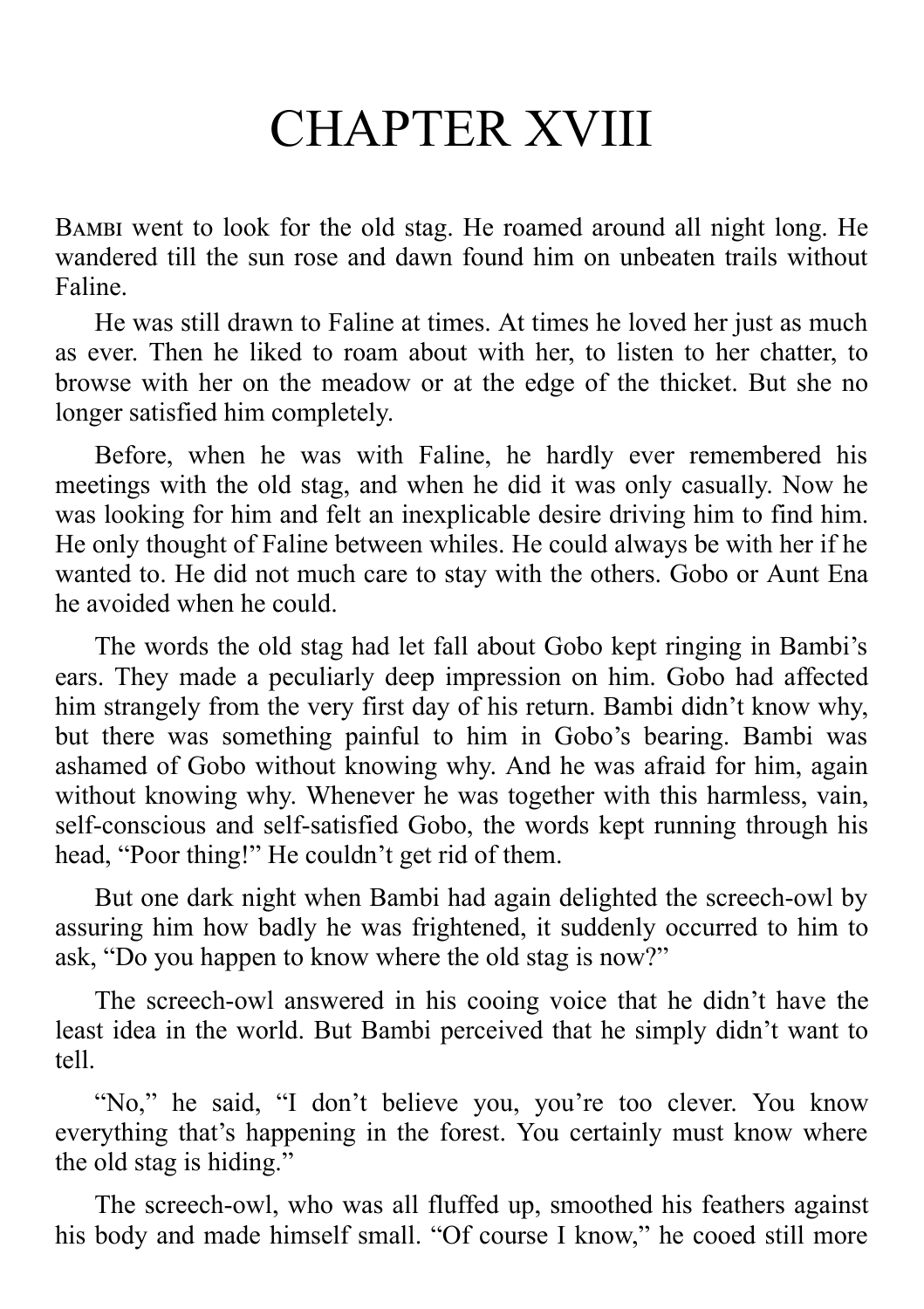softly, "but I oughtn't to tell you, I really oughtn't."

Bambi began to plead. "I won't give you away," he said. "How could I, when I respect you so much?"

The owl became a lovely, soft gray-brown ball again and rolled his big cunning eyes a little as he always did when he felt in a good humor. "So you really do respect me," he asked, "and why, pray?"

Bambi did not hesitate. "Because you're so wise," he said sincerely, "and so good-natured and friendly, besides. And because you're so clever at frightening people. It's so very clever to frighten people, so very, very clever. I wish I could do it, it would be a great help to me."

The screech-owl had sunk his bill into his downy breast and was happy.

"Well," he said, "I know that the old stag would be glad to see you."

"Do you really think so?" cried Bambi while his heart began to beat faster for joy.

"Yes, I'm sure of it," the owl answered. "He'd be glad to see you, and I think I can venture to tell you where he is now."

He laid his feathers close to his body and suddenly grew thin again.

"Do you know the deep ditch where the willows stand?"

Bambi nodded yes.

"Do you know the young oak thicket on the farther side?"

"No," Bambi confessed, "I've never been on the farther side."

"Well, listen carefully then," the owl whispered. "There's an oak thicket on the far side. Go through that. Then there are bushes, hazel and silver poplar, thorn and shadbush. In the midst of them is an old uprooted beech. You'll have to hunt for it. It's not so easy to see it from your height as it is from the air. You'll find him under the trunk. But don't tell him I told you."

"Under the trunk?" said Bambi.

"Yes," the screech-owl laughed, "there's a hollow in the ground there. The trunk lies right across it. And he sleeps under the trunk."

"Thank you," said Bambi sincerely. "I don't know if I can find it, but I'm very grateful anyhow." He ran quickly away.

The screech-owl flew noiselessly after him and began to hoot right beside him. "Oi, oi!" Bambi shrank together.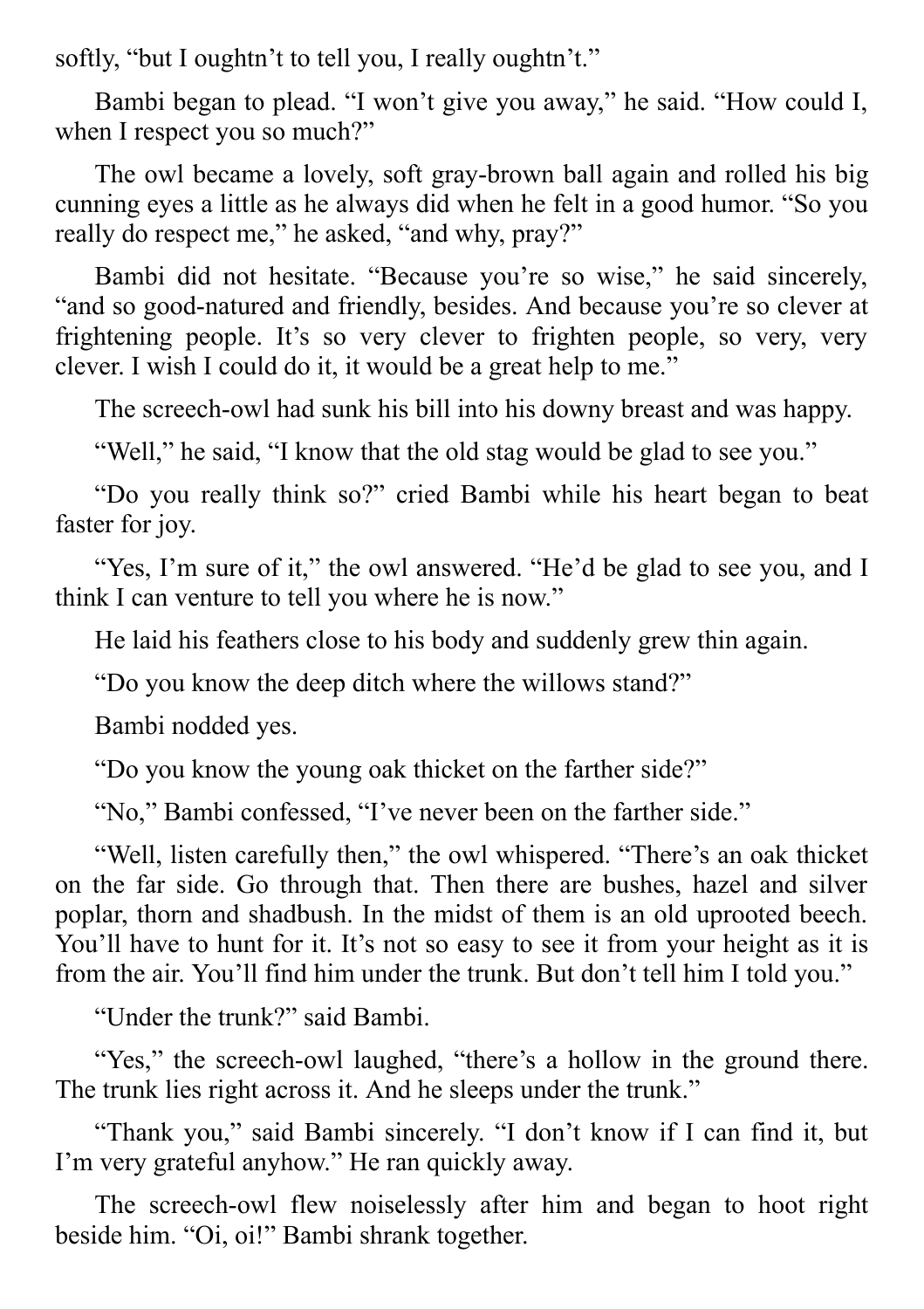"Did I frighten you?" asked the owl.

"Yes," he stammered, and that time he told the truth.

The owl cooed with satisfaction and said, "I only wanted to remind you again. Don't tell him I told you."

"Of course not," Bambi assured him and ran on.

When Bambi reached the ditch the old stag rose before him out of the pitch black night so noiselessly and suddenly that Bambi drew back in terror.

"I'm no longer where you were going to look for me," said the stag.

Bambi was silent.

"What is it you want?" asked the stag.

"Nothing," Bambi stammered, "nothing, excuse me, nothing at all."



*"Did I frighten you?" asked the owl.*

After a while the old stag spoke, and his voice sounded gentle. "This isn't the first time you've been looking for me," he said.

He waited. Bambi did not answer. The old stag went on, "Yesterday you passed close by me twice, and again this morning, very close."

"Why," said Bambi gathering courage, "why did you say that about Gobo?"

"Do you think that I was wrong?"

"No," cried Bambi sorrowfully, "no, I feel that you were right."

The old stag gave a barely perceptible nod and his eyes rested on Bambi more kindly than ever before.

"But why?" Bambi said, "I don't understand it."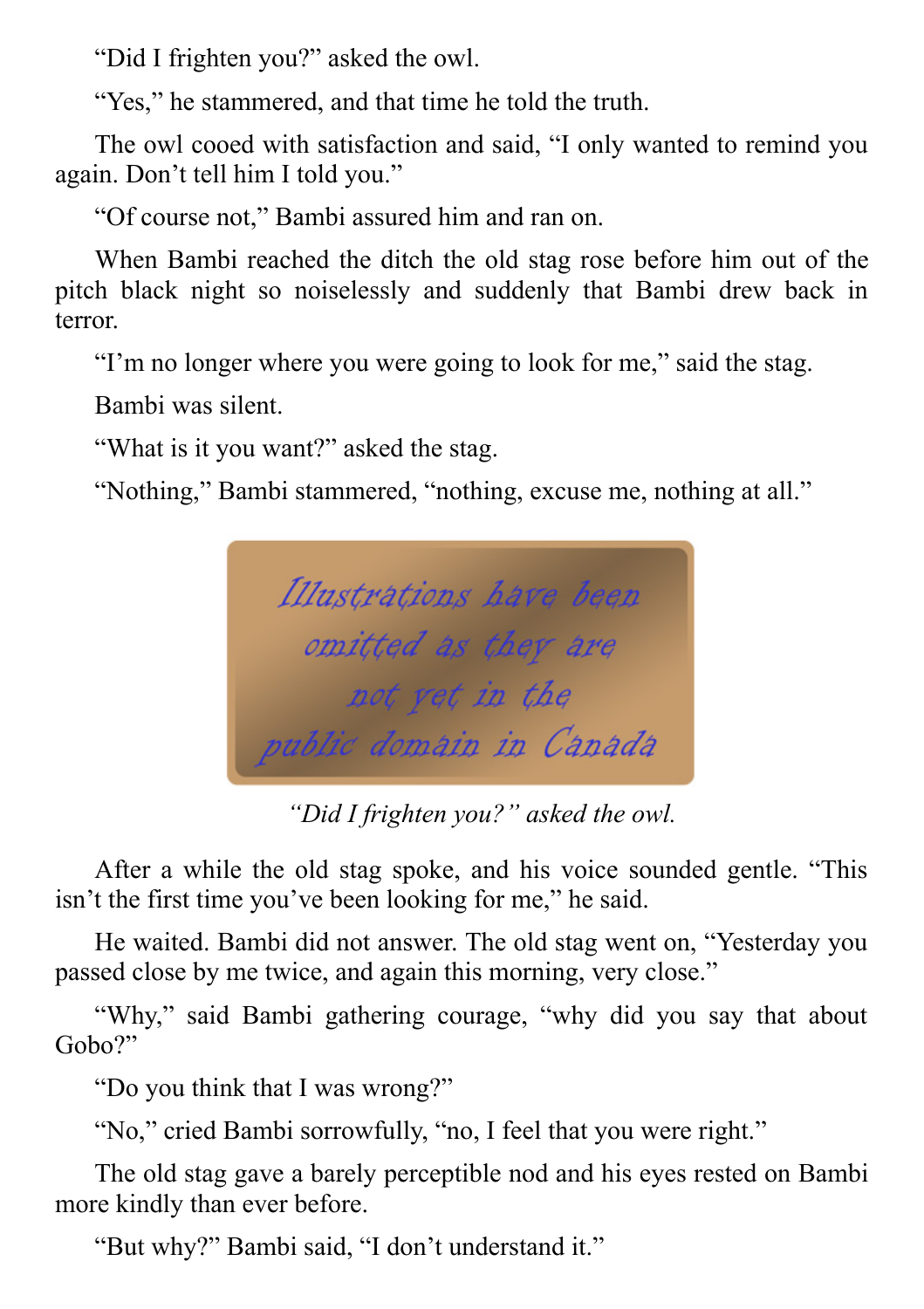"It's enough that you feel it. You will understand it later," the old stag said. "Good-by."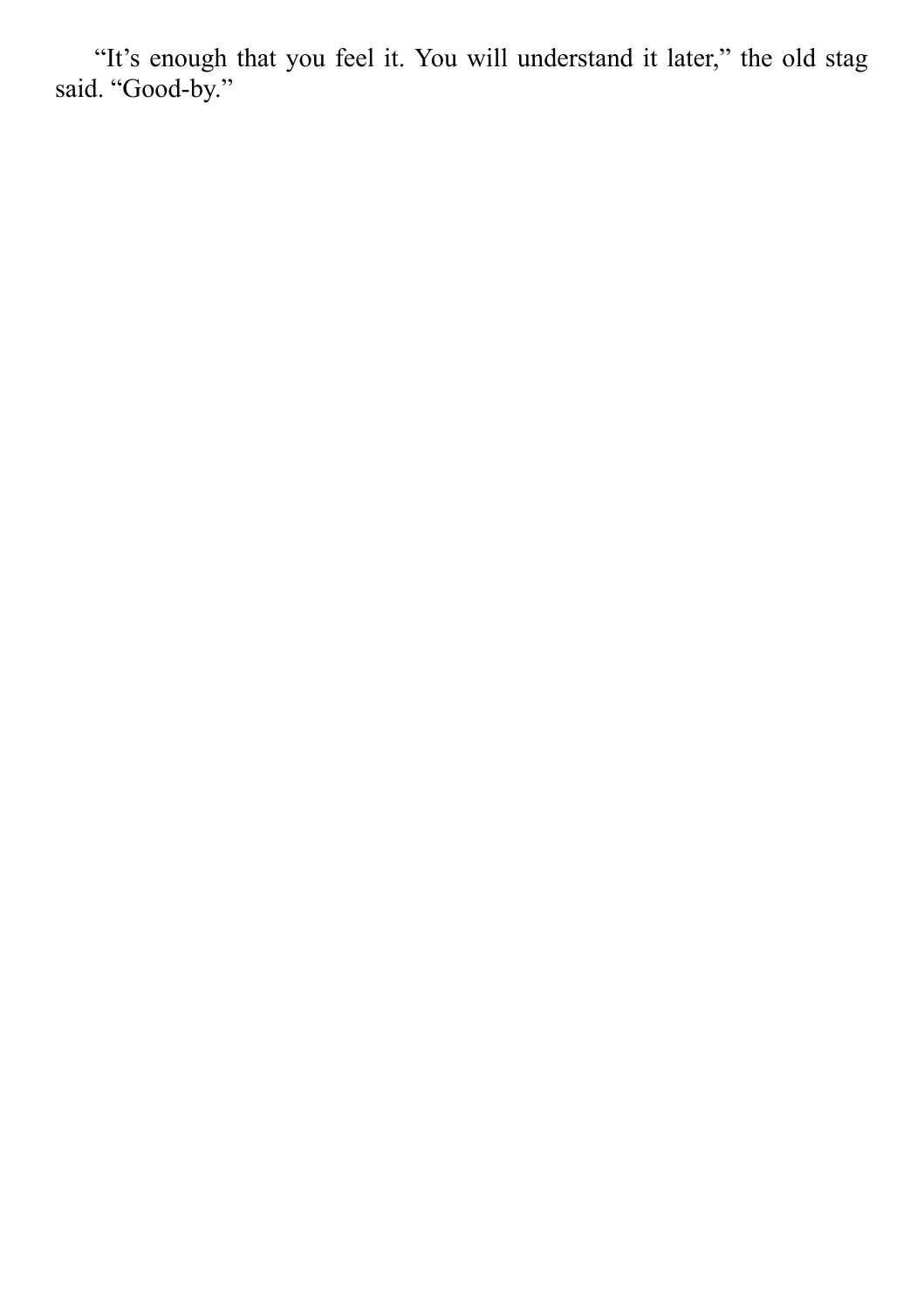# CHAPTER XIX

EVERYBODY soon saw that Gobo had habits which seemed strange and suspicious to the rest of them. He slept at night when the others were awake. But in the daytime, when the rest of them were looking for places to sleep in, he was wide awake and went walking. When he felt like it he would even go out of the thicket without any hesitation and stand with perfect peace of mind in the bright sunshine on the meadow.

Bambi found it impossible to keep silent any longer. "Don't you ever think of the danger?" he asked.

"No," Gobo said simply, "there isn't any for me."

"You forget, my dear Bambi," Gobo's mother broke in, "you forget that He's a friend of Gobo's. Gobo can take chances that the rest of you cannot take." She was very proud.

Bambi did not say anything more.



*Gobo would stand with perfect peace of mind in the bright sunshine on the meadow.*

One day Gobo said to him, "You know, it seems strange to me to eat when and where I like."

Bambi did not understand. "Why is it strange, we all do it," he said.

"O, you do," said Gobo superiorly, "but I'm a little different. I'm accustomed to having my food brought to me or to being called when it's ready."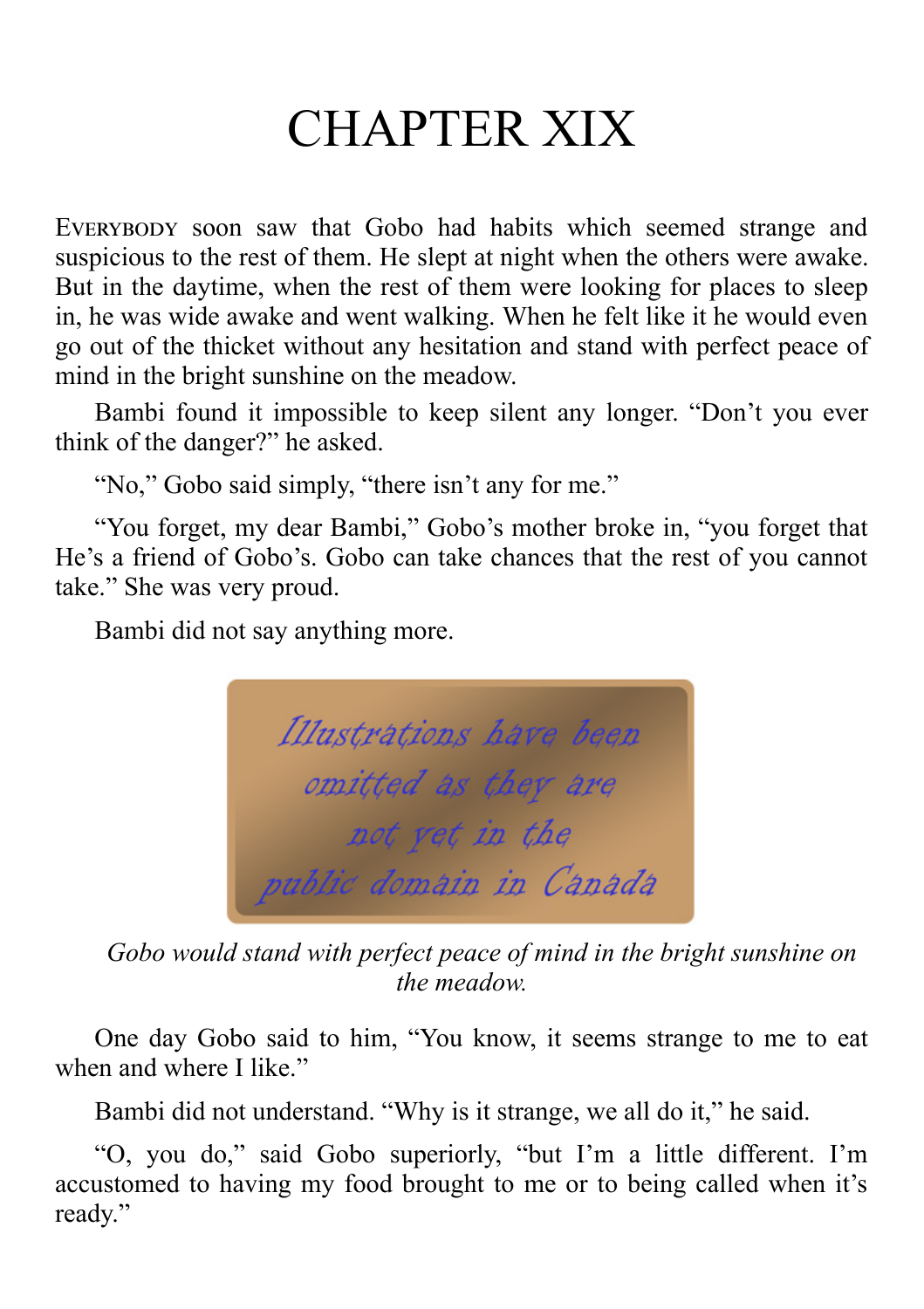Bambi stared pityingly at Gobo. He looked at Faline and Marena and Aunt Ena. But they were all smiling and admiring Gobo.

"I think it will be hard for you to get accustomed to the winter, Gobo," Faline began, "we don't have hay or turnips or potatoes in the winter time."

"That's true," answered Gobo reflectively, "I hadn't thought about that yet. I can't even imagine how it would feel. It must be dreadful."

Bambi said quietly, "It isn't dreadful. It's only hard."

"Well," Gobo declared grandly, "if it gets too hard for me I'll simply go back to Him. Why should I go hungry? There's no need for that."

Bambi turned away without a word and walked off.

When Gobo was alone again with Marena he began to talk about Bambi. "He doesn't understand me," he said. "Poor old Bambi thinks I'm still the silly little Gobo that I once was. He can never get used to the fact that I've become something unusual. Danger! . . . What does he mean by danger? He means well enough by me, but danger is something for him and the likes of him, not for me."

Marena agreed with him. She loved him and Gobo loved her and they were both very happy.

"Well," he said to her, "nobody understands me the way you do. But anyhow I can't complain. I'm respected and honored by everybody. But you understand me best of all. When I tell the others how good He is, they listen and they don't think I'm lying, but they stick to their opinion that He's dreadful."

"I've always believed in Him," said Marena dreamily.

"Really?" Gobo replied airily.

"Do you remember the day when they left you lying in the snow?" Marena went on. "I said that day that sometime He'd come to the forest to play with us."

"No," Gobo replied yawning, "I don't remember that."

A few weeks passed, and one morning Bambi and Faline, Gobo and Marena were standing together again in the old familiar hazel thicket. Bambi and Faline were just returning from their wanderings, intending to look for their hiding place when they met Gobo and Marena. Gobo was about to go out on the meadow.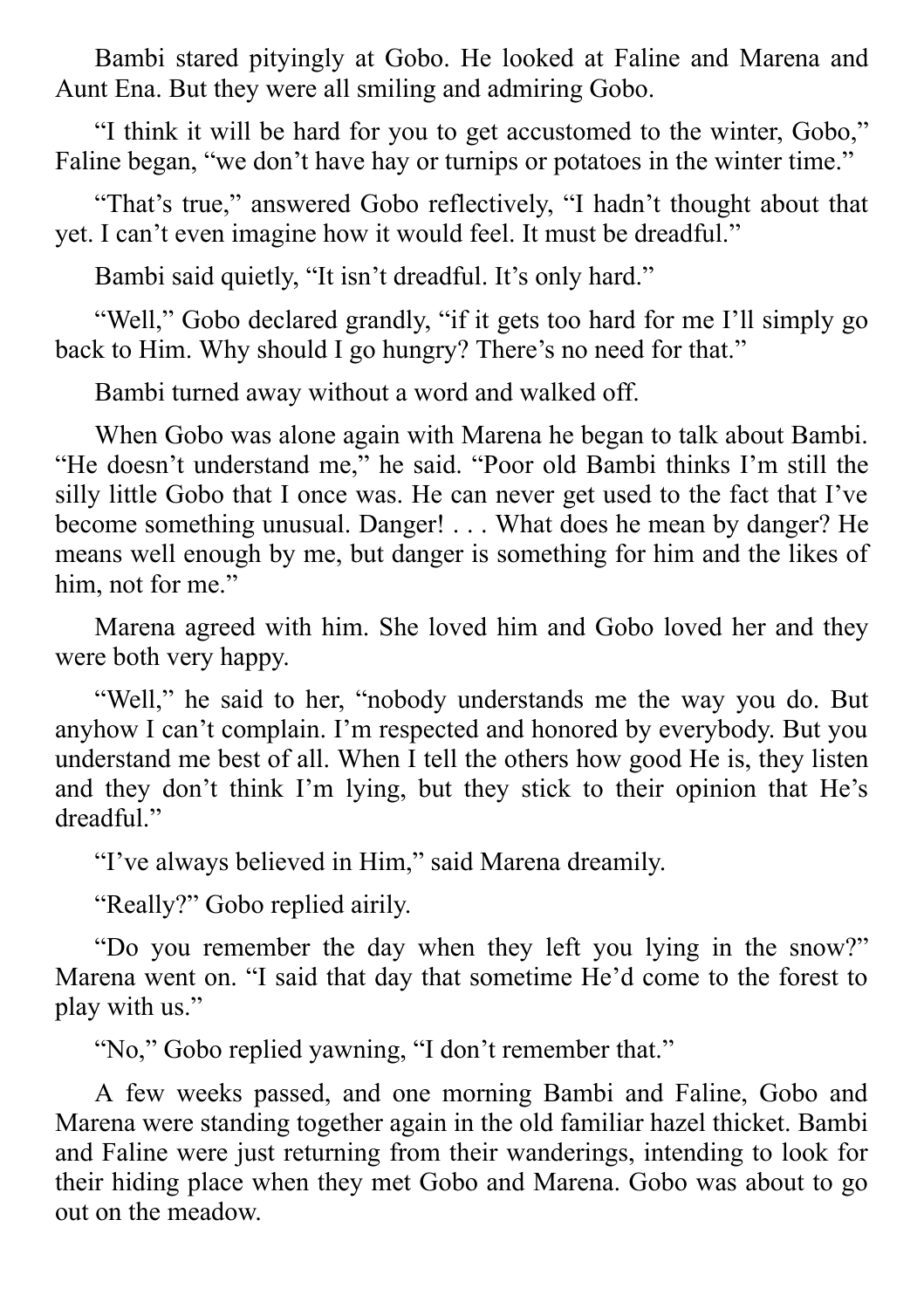"Stay with us instead," said Bambi, "the sun will soon be rising and then nobody will go out in the open."

"Nonsense," said Gobo, scornfully, "if nobody else will go, I will."

He went on, Marena following him.

Bambi and Faline had stopped. "Come along," said Bambi angrily to Faline, "come along. Let him do what he pleases."

They were going on, but suddenly the jay screamed loudly from the far side of the meadow. With a bound Bambi had turned and was running after Gobo. Right by the oak he caught up with him and Marena.

"Did you hear that?" he cried to him.

"What?" asked Gobo puzzled.

Again the jay screamed on the far side of the meadow.

"Did you hear that?" Bambi repeated.

"No," said Gobo calmly.

"That means danger," Bambi persisted.

A magpie began to chatter loudly and, immediately after her, another and then a third. Then the jay screamed again and far overhead the crows gave warning.

Faline began to plead. "Don't go out there, Gobo! It's dangerous."

Even Marena begged, "Stay here. Stay here to-day, beloved one. It's dangerous."

Gobo stood there, smiling in his superior way. "Dangerous! dangerous! What has that to do with me?" he asked.

His pressing need gave Bambi an idea. "At least let Marena go first," he said, "so we can find out...."

He hadn't finished before Marena had slipped out.

All three stood and looked at her, Bambi and Faline breathlessly, Gobo with obvious patience, as if to let the others enjoy their foolish whims.

They saw how Marena walked across the meadow step by step, with hesitant feet, her head up. She peered and snuffed in all directions. Suddenly she turned like a flash with one high bound and, as though a cyclone had struck her, rushed back into the thicket.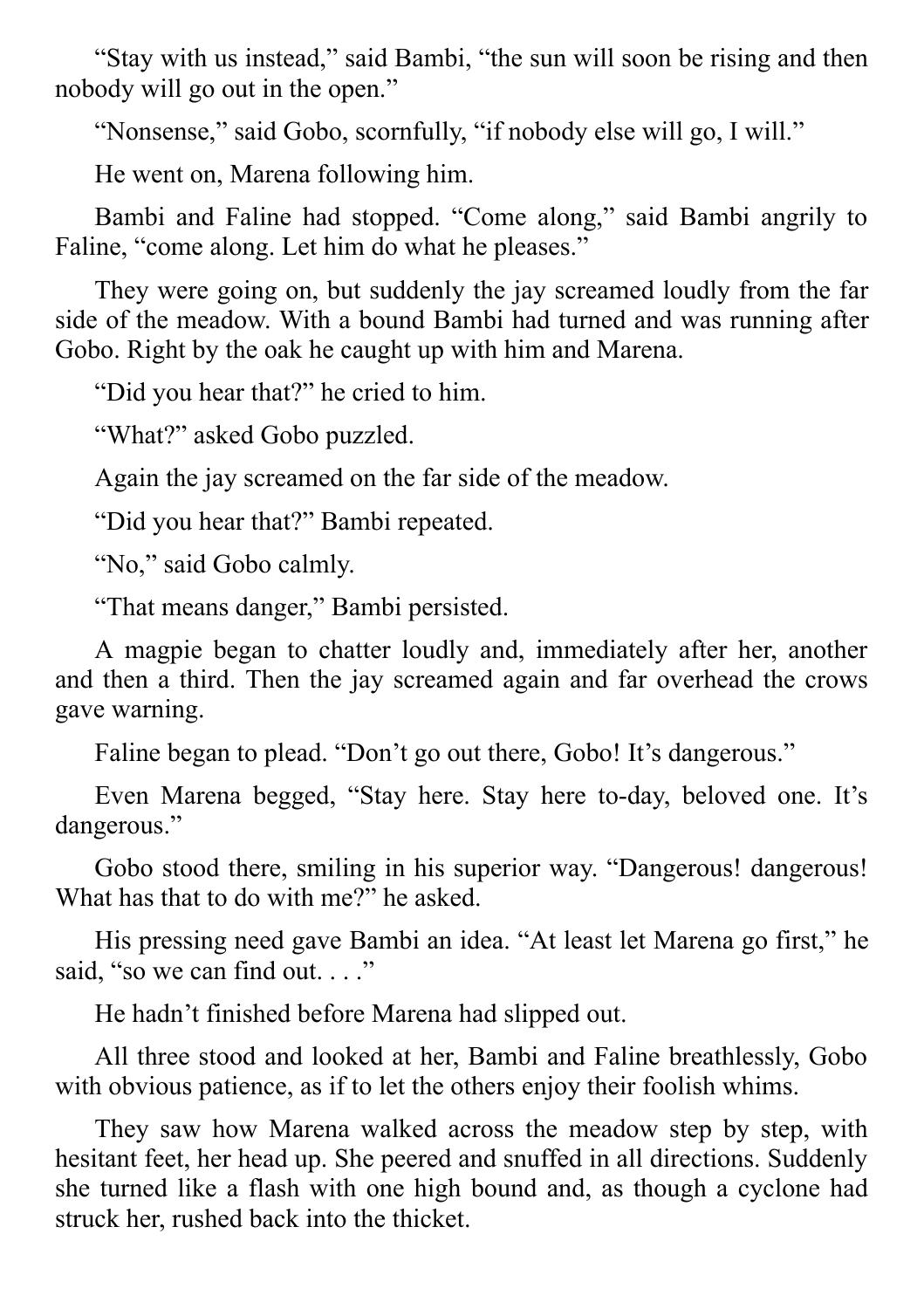"It's He, He," she whispered, her voice choking with terror. She was trembling in every limb. "I, I saw Him," she stammered, "it's He. He's standing over by the alders."

"Come," cried Bambi, "come quickly."

"Come," Faline pleaded. And Marena who could hardly speak whispered, "Please come now, Gobo, please."

But Gobo remained unmoved. "Run as much as you like," he said, "I won't stop you. If He's there I want to talk with Him."

Gobo could not be dissuaded.

They stood and watched how he went out. They stayed there, moved by his great confidence, while at the same time a terrible fear for him gripped them.

Gobo was standing boldly on the meadow looking around for the alders. Then he seemed to see them and to have discovered Him. Then the thunder crashed.

Gobo leaped into the air at the report. He suddenly turned around and fled back to the thicket, staggering as he came.

They still stood there, petrified with terror, while he came on. They heard him gasping for breath. And as he did not stop but bounded wildly forward, they turned and surrounded him and all took flight.

But poor Gobo dropped to the ground. Marena stopped close to him, Bambi and Faline a little farther off, ready to flee.

Gobo lay with his bloody entrails oozing from his torn flank. He lifted his head with a feeble twisting motion.

"Marena," he said with an effort, "Marena. . . ." He did not recognize her. His voice failed.

There was a loud careless rustling in the bushes by the meadow. Marena bent her head towards Gobo. "He's coming," she whispered frantically, "Gobo, He's coming! Can't you get up and come with me?"

Gobo lifted his head again feebly with a writhing motion, beat convulsively with his hoofs and then lay still.

With a crackling, snapping and rustling He parted the bushes and stepped out.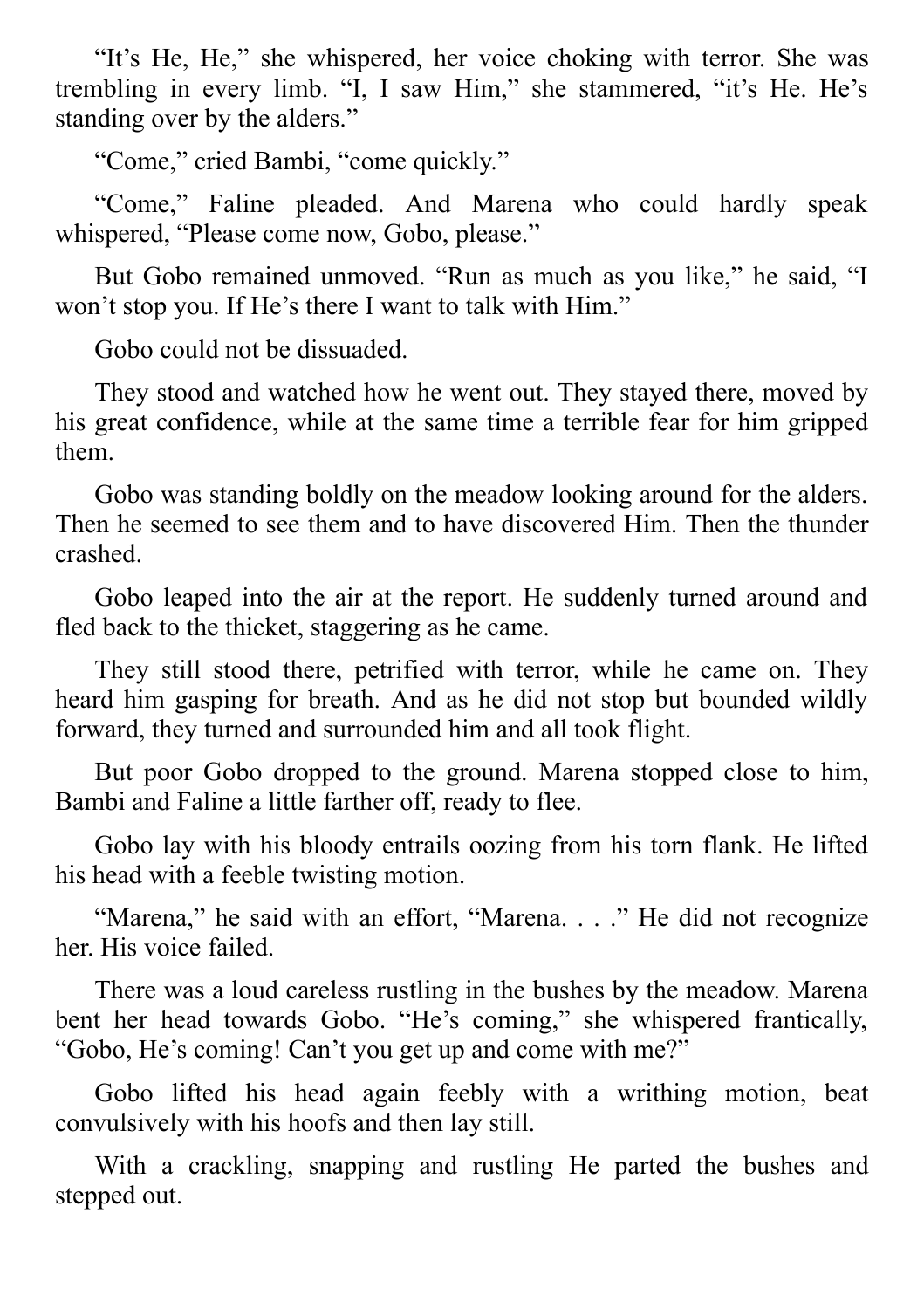Marena saw Him from quite near. She slunk slowly back, disappearing through the nearest bushes, and hastened to Bambi and Faline.

She looked back once again and saw how He was bending over and seizing the wounded deer.

Then they heard Gobo's wailing death shriek.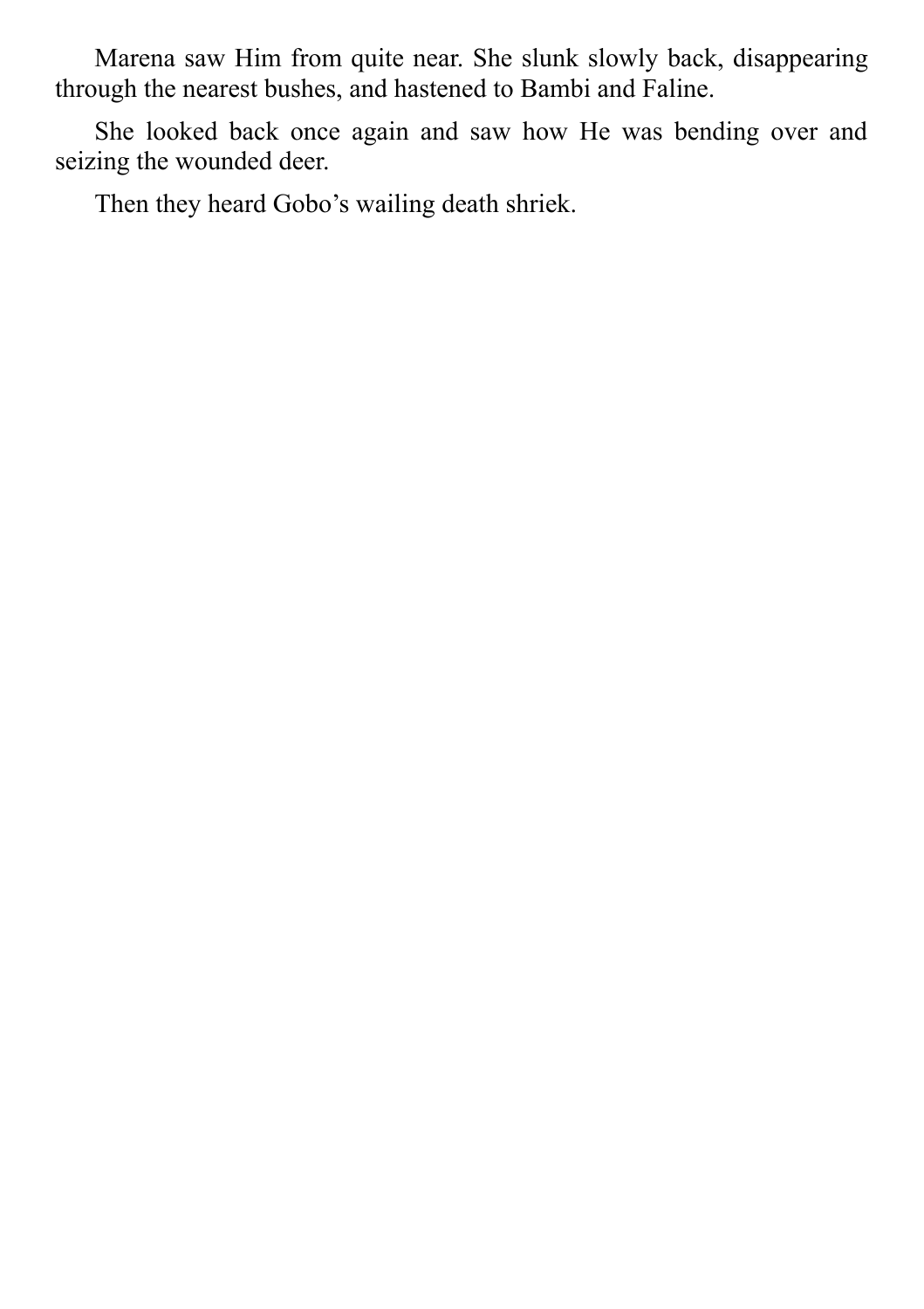# CHAPTER XX

BAMBI was alone. He walked beside the water that ran swiftly among the reeds and swamp-willows.

He went there more and more often now that he was staying by himself. There were few trails there, and he hardly ever met any of his friends. That was just what he wanted. For his thoughts had grown serious and his heart heavy. He did not know what was happening within him. He did not even think about it. He merely recalled things aimlessly, and his whole life seemed to have become darker.

He used to stand for hours on the bank. The current, that flowed round a gentle bend there, occupied his entire thought. The cool air from the ripples brought him strange, refreshing, acrid smells that aroused forgetfulness and a sense of trust in him.



*The ducks talked endlessly to one another in a friendly, serious, capable way.*

Bambi would stand and watch the ducks paddling companionably together. They talked endlessly to one another in a friendly, serious, capable way.

There were a couple of mother ducks, each with a flock of young ones around her. They were constantly teaching their young ones things. And the little ones were always learning them. Sometimes one or the other of the mothers would give a warning. Then the young ducks would dash off in all directions. They would scatter and glide away perfectly noiselessly. Bambi saw how the smallest ones, who could not fly yet, would paddle among the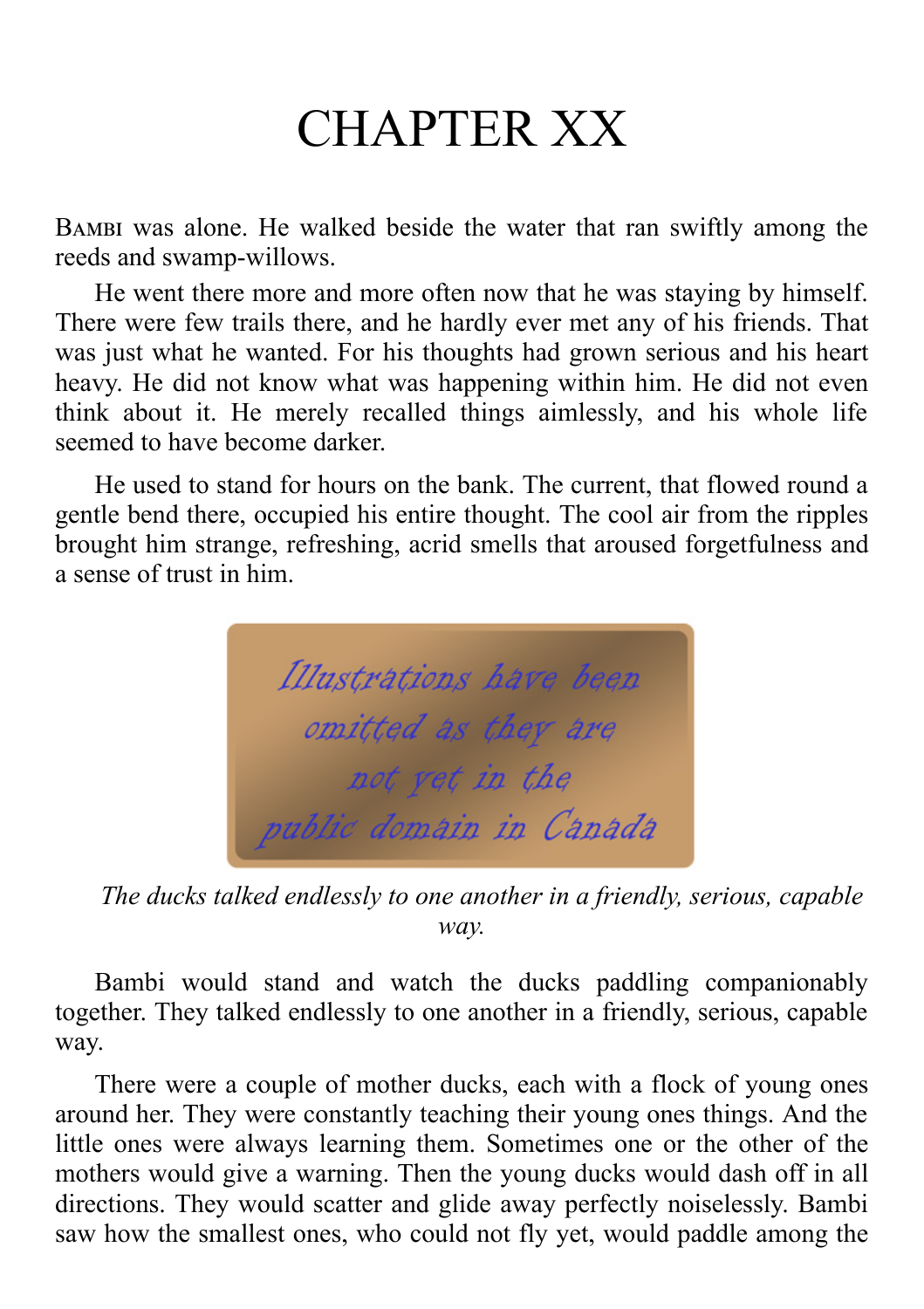thick rushes without moving a stem that might betray them by swaying. He would see the small dark bodies creep here and there among the reeds. Then he could see nothing more.

Later one of the mothers would give a short call and in a flash they would all flock around her again. In an instant they would reassemble their flotilla and go on cruising quietly about as before. Bambi marveled anew at it each time. It was a constant source of wonder to him.

After one such alarm, Bambi asked one of the mothers, "What was it? I was looking closely and I didn't see anything."

"It was nothing at all," answered the duck.

Another time one of the children gave the signal, turning like a flash and staring through the reeds. Presently he came out on the bank where Bambi was standing.

"There wasn't anything," the young one replied, shaking its tail feathers in a grown-up way and carefully putting the tips of its wings in place. Then it paddled through the water again.

Nevertheless Bambi had faith in the ducks. He came to the conclusion that they were more watchful than he, that they heard and saw things more quickly. When he stood watching them, that ceaseless tension that he felt within himself at other times relaxed a little.

He liked to talk with the ducks, too. They didn't talk the nonsense that he so often heard from the others. They talked about the broad skies and the wind and about distant fields where they feasted on choice tidbits.

From time to time Bambi saw something that looked like a fiery streak in the air beside the brook. "Srrrri!" the humming bird would cry softly darting past like a tiny whirring speck. There was a gleam of green, a glow of red, as he flashed by and was gone. Bambi was thrilled and wanted to see the bright stranger near to. He called to him.

"Don't bother calling him," the sedge-hen said to Bambi from among the reed clumps, "don't bother calling. He'll never answer you."

"Where are you?" asked Bambi peering among the reeds.

But the sedge-hen only laughed loudly from an entirely different place, "Here I am. That cranky creature you just called to won't talk to anyone. It's useless to call him."

"He's so handsome," said Bambi.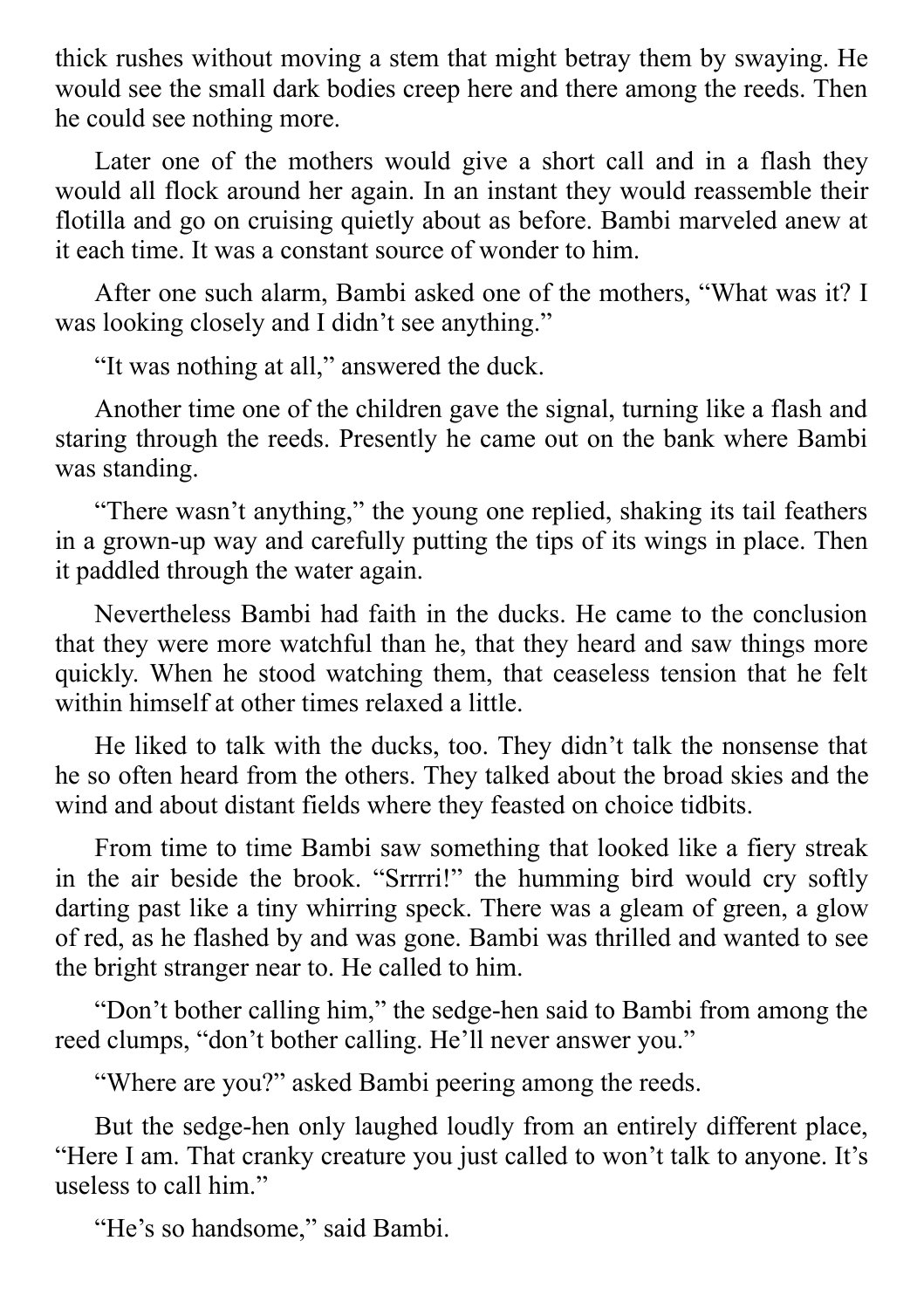"But bad," the sedge-hen retorted from still another place.

"What makes you think him bad?" Bambi inquired.

The sedge-hen answered from an altogether different place, "He doesn't care for anything or anybody. Let anything happen that wants to, he won't speak to anybody and never thanked anybody for speaking to him. He never gives anybody warning when there's danger. He's never said a word to a living soul."

"The poor . . ." said Bambi.

The sedge-hen went on talking, and her cheery, piping voice sounded from the far side again. "He probably thinks that people are jealous of his silly markings and doesn't want them to get too good a look at him."

"Certain other people don't let you get a good look at them either," said Bambi.

In a twinkling the sedge-hen was standing in front of him. "There's nothing to look at in my case," she said simply. Small and gleaming with water, she stood there in her sleek feathers, her trim figure restless, animated and satisfied. In a flash she was gone again.

"I don't understand how people can stand so long in one spot," she called from the water. And added from the far side, "It's tiresome and dangerous to stay so long in one spot." Then from the other side she cried gayly once or twice. "You have to keep moving," she cried happily, "you've got to keep moving if you want to keep whole and hearty."

A soft rustling in the grass startled Bambi. He looked around. There was a reddish flash among the bushes. It disappeared in the reeds. At the same time a sharp warm smell reached his nostrils. The fox had slunk by.

Bambi wanted to cry out and stamp on the ground as a warning. But the sedges rustled as the fox parted them in quick leaps. The water splashed and a duck screamed desperately. Bambi heard her wings flapping and saw her white body flash through the leaves. He saw how her wings beat the fox's face with sharp blows. Then it grew still.

At the same moment the fox came out of the bushes holding the duck in his jaws. Her neck hung down limply, her wings were still moving, but the fox paid no attention to that. He looked sidewise at Bambi with sneering eyes and crept slowly into the thicket.

Bambi stood motionless.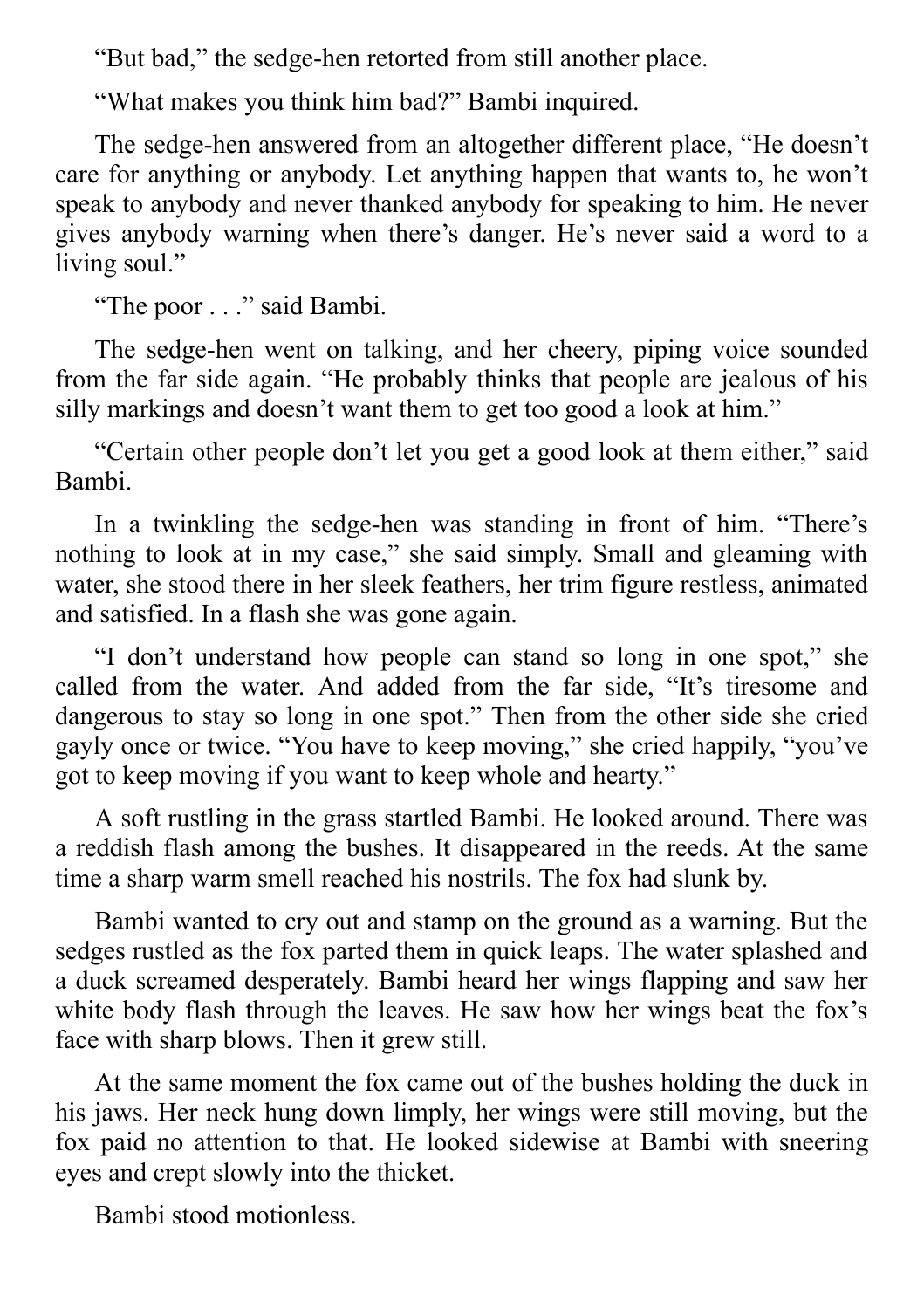A few of the old ducks had flown up with a rush of wings and were flying around in helpless fright. The sedge-hen was crying warnings from all directions. The tit-mice chirped excitedly in the bushes. And the young orphaned ducks splashed about the sedge, crying with soft voices.

The hummingbird flew along the bank.

"Please tell us," the young ducks cried, "please tell us, have you seen our mother?"

"Srrri," cried the hummingbird shrilly, and flew past sparkling, "what has she got to do with me?"

Bambi turned and went away. He wandered through a whole sea of goldenrod, passed through a grove of young beeches, crossed through old hazel thickets until he reached the edge of the deep ditch. He roamed around it, hoping to meet the old stag. He had not seen him for a long while, not since Gobo's death

Then he caught a glimpse of him from afar and ran to meet him. For a while they walked together in silence, then the old stag asked: "Well, do they still talk about him the way they used to?"

Bambi understood that he referred to Gobo and replied, "I don't know. I'm nearly alone now." He hesitated, "But I think of him very often."

"Really," said the old stag, "are you alone now?"

"Yes," said Bambi expectantly, but the old stag remained silent.

They went on. Suddenly the old stag stopped. "Don't you hear anything?" he asked.

Bambi listened. He didn't hear anything.

"Come," cried the old stag and hurried forward. Bambi followed him. The stag stopped again. "Don't you hear anything yet?" he asked.

Then Bambi heard a rustling that he did not understand. It sounded like branches being bent down and repeatedly springing up again. Something was beating the earth dully and irregularly.

Bambi wanted to flee but the old stag cried, "Come with me," and ran in the direction of the noise. Bambi at his side ventured to ask, "Isn't it dangerous?"

"It's terribly dangerous," the old stag answered mysteriously.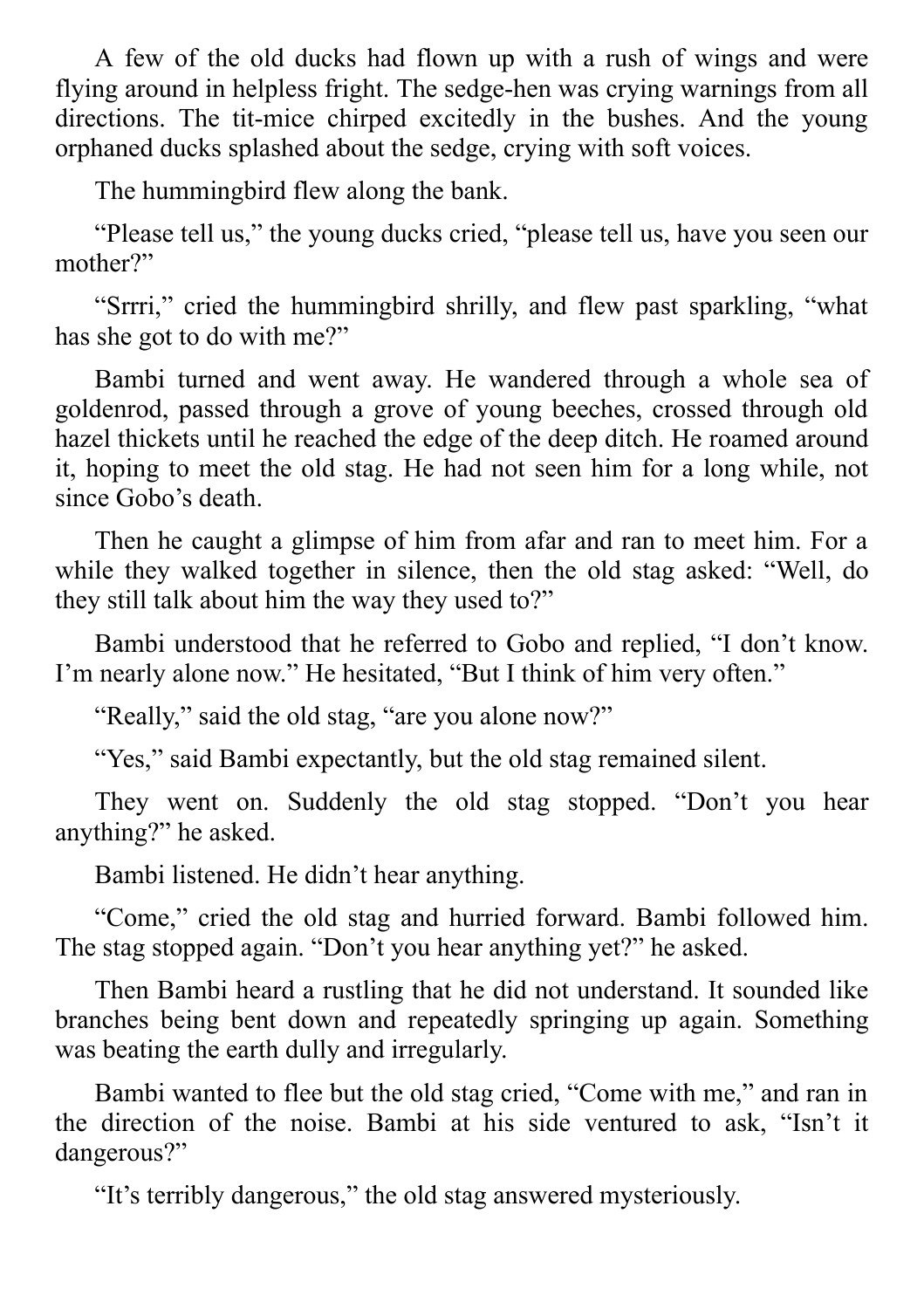Soon they saw branches being pulled and tugged at from below and shaken violently. They went nearer and saw that a little trail ran through the middle of the bushes.

Friend Hare was lying on the ground. He flung himself from side to side and writhed. Then he lay still and writhed again. Each of his motions pulled at the branches over him.

Bambi noticed a dark threadlike leash. It ran right from the branch to Friend Hare and was twisted around his neck.

Friend Hare must have heard someone coming, for he flung himself wildly into the air and fell to the ground. He tried to escape and rolled, jerking and writhing in the grass.

"Lie still," the old stag commanded. Then sympathetically, with a gentle voice that went to Bambi's heart, he repeated in his ear, "Be easy, Friend Hare, it's I. Don't move now. Lie perfectly still."

The Hare lay motionless, flat on the ground. His throttled breath rattled softly in his throat.

The old stag took the branch between his teeth, and twisted it. He bent down. Then he walked around putting his weight cunningly against it. He held it to the earth with his hoof and snapped it with a single blow of his antlers.

Then he nodded encouragingly to the Hare. "Lie still," he said, "even if I hurt you."

Holding his head on one side, he laid one prong of his antlers close to the Hare's neck and pressed into the fur behind his ear. He made an effort and nodded. The Hare began to writhe.

The old stag immediately drew back. "Lie still," he commanded, "it's a question of life and death for you." He began over again. The Hare lay still gasping. Bambi stood close by, speechless with amazement.

One of the old stag's antlers, pressing against the Hare's fur, had slipped under the noose. The old stag was almost kneeling and twisted his head as though he were charging. He drove his antlers deeper and deeper under the noose, which gave at last and began to loosen.

The Hare could breathe again and his terror and pain burst from him instantly. "E-e-eh!" he cried bitterly.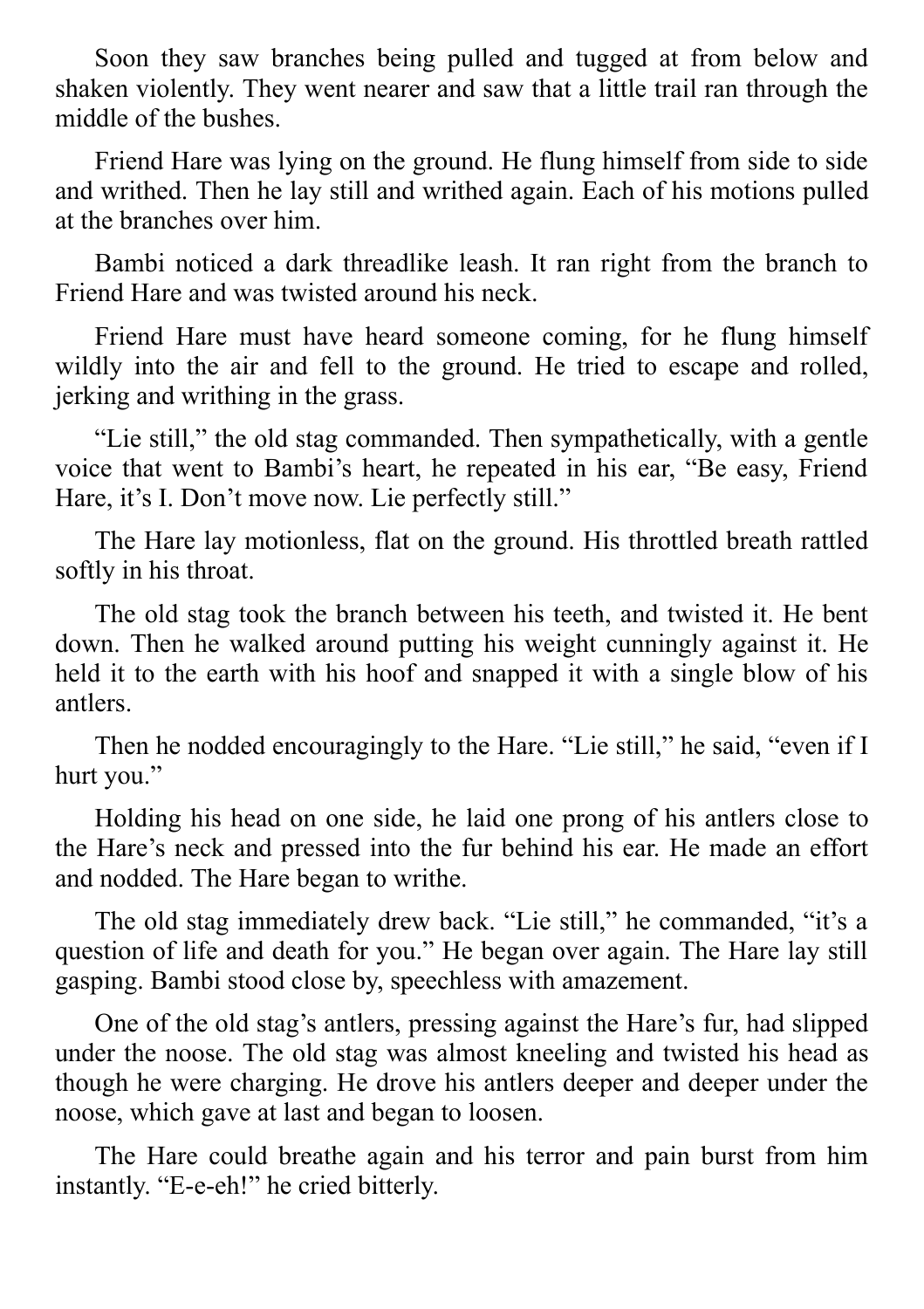The old stag stopped. "Keep quiet!" he cried, reproaching him gently, "keep quiet." His mouth was close to the Hare's shoulder, his antlers lay with a prong between the spoonlike ears. It looked as if he had spitted the Hare.

"How can you be so stupid as to cry at this time?" he grumbled gently. "Do you want the fox to come? Do you? I thought not. Keep quiet then."

He continued to work away, slowly exerting all his strength. Suddenly the noose broke with a loud snap. The Hare slipped out and was free, without realizing it for a moment. He took a step and sat down again dazed. Then he hopped away, slowly and timidly at first, then faster and faster. Presently he was running with wild leaps.

Bambi looked after him. "Without so much as a thank you," he exclaimed in surprise.

"He's still terrified," said the old stag.

The noose lay on the ground. Bambi touched it gently. It creaked, terrifying Bambi. That was a sound such as he had never heard in the woods.

"He?" asked Bambi softly.

The old stag nodded.

They walked on together in silence. "Take care when you're going along a trail," said the old stag, "test all the branches. Prod them on all sides of you with your antlers. And turn back at once if you hear that creak. And when you've shed your antlers be doubly cautious. I never use trails any more."

Bambi sank into troubled thought.

"He isn't here," he whispered to himself in profound astonishment.

"No, He's not in the forest now," the old stag answered.

"And yet He is here," said Bambi shaking his head.

The old stag went on and his voice was full of bitterness. "How did your Gobo put it . . .? Didn't Gobo tell you He is all-powerful and all-good."

"He was good to Gobo," Bambi whispered.

The old stag stopped. "Do you believe that, Bambi?" he asked sadly. For the first time he had called Bambi by his name.

"I don't know," cried Bambi hurt, "I don't understand it."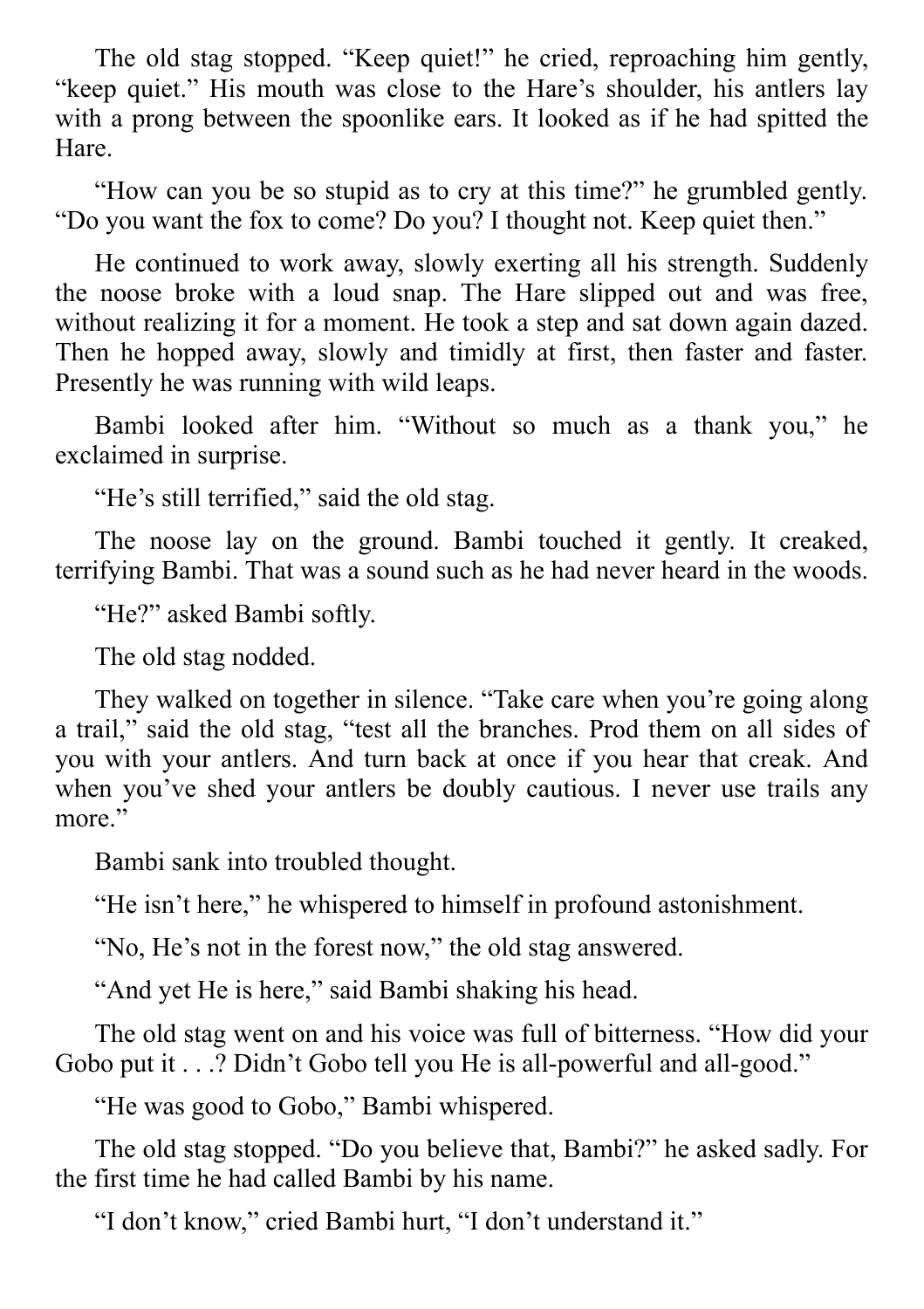The old stag said slowly, "We must learn to live and be cautious."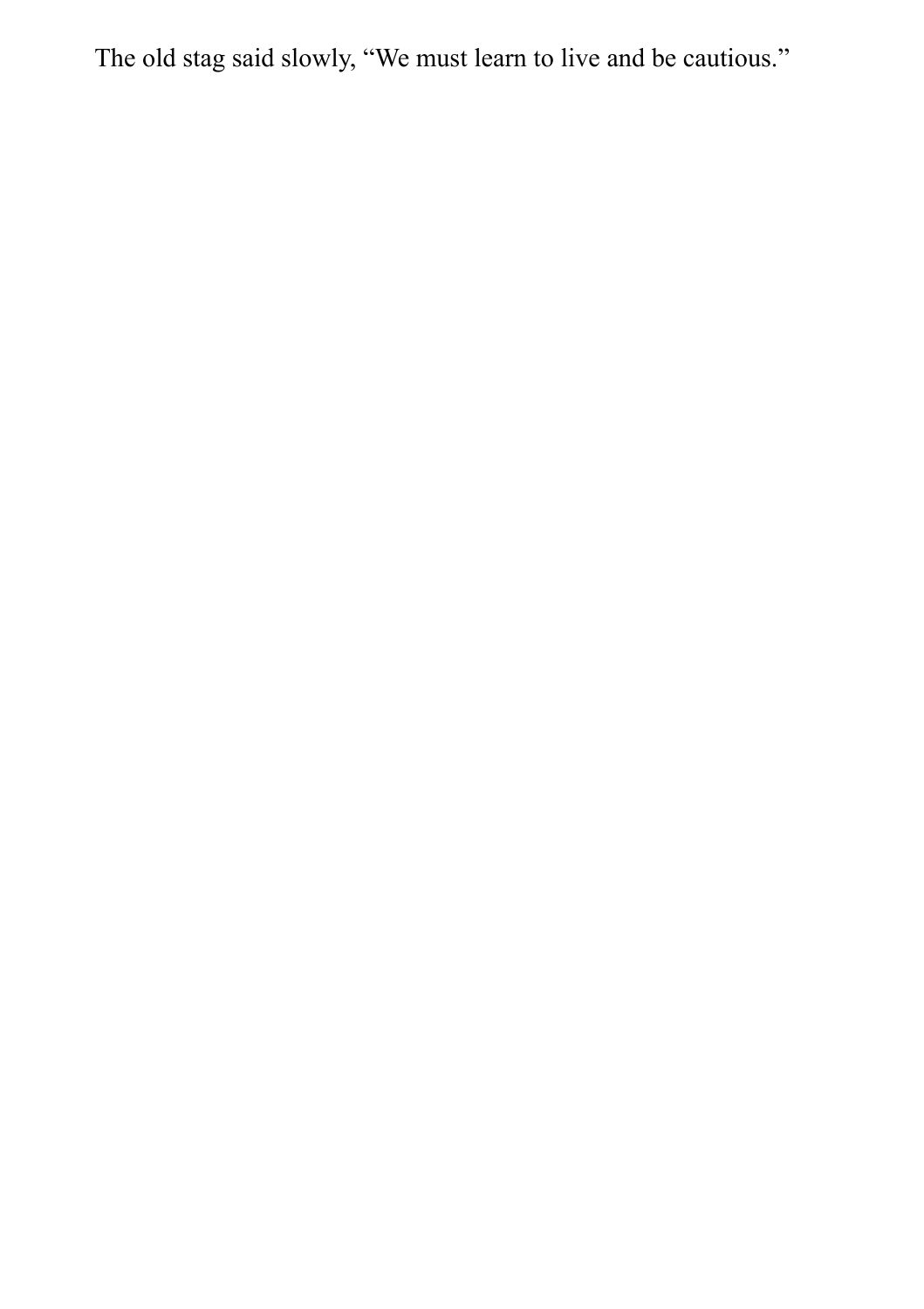#### CHAPTER XXI

ONE morning Bambi came to grief.

The pale gray dawn was just creeping through the forest. A milky-white mist was rising from the meadow and the stillness that precedes the coming of light was everywhere. The crows were not awake yet, nor the magpies. The jays were asleep.

Bambi had met Faline the night before. She looked sadly at him and was very shy.

"I'm so much alone now," she said gently.

"I'm alone too," Bambi answered with some hesitation.

"Why don't you stay with me any more?" Faline asked sorrowfully, and it hurt him to see the gay and lively Faline so serious and downcast.

"I want to be alone," he replied. And gently as he tried to say it, it sounded hard. He felt it himself.

Faline looked at him and asked softly, "Do you love me still?"

"I don't know," Bambi answered in the same tone.

She walked silently away from him, leaving him alone.

He stood under the great oak at the meadow's edge and peered out cautiously, drinking in the pure and odorless morning air. It was moist and fresh from the earth, the dew, the grass and the wet woods. Bambi breathed in great gulps of it. All at once his spirit felt freer than for a long time. He walked happily onto the mist-covered meadow.

Then a sound like thunder crashed.

Bambi felt a fearful blow that made him stagger.

Mad with terror, he sprang back into the thicket and kept running. He did not understand what had happened. He could not grasp a single idea. He could only keep running on and on. Fear gripped his heart so that his breath failed as he rushed blindly on. Then a killing pain shot through him, so that he felt that he could not bear it. He felt something hot running over his left shoulder. It was like a thin, burning thread coming from where the pain shot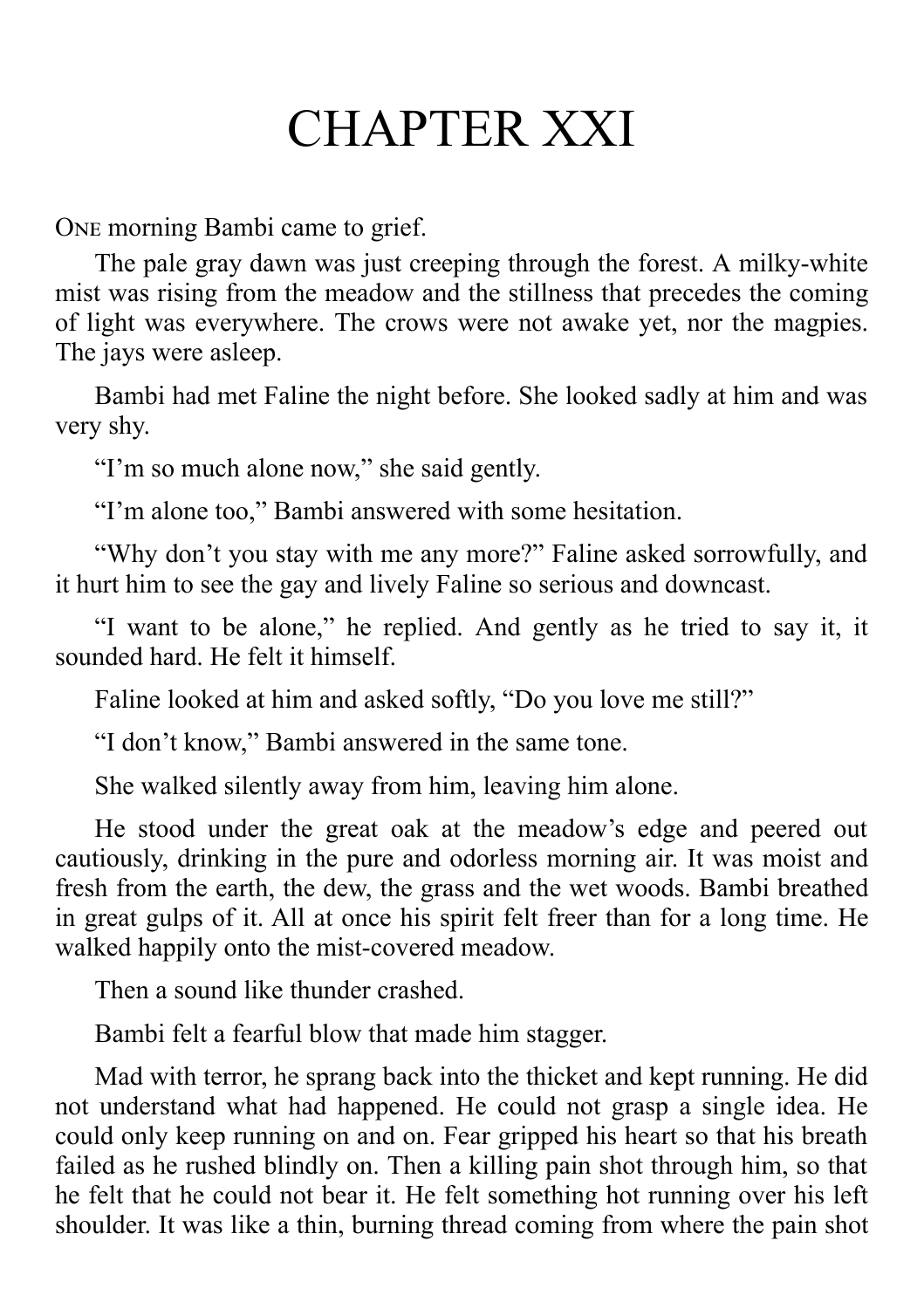through him. Bambi had to stop running. He was forced to walk slower. Then he saw that he was limping. He sank down.

It was comfortable just to lie there and rest.

"Up, Bambi! Get up!" the old stag was standing beside him, and nudging his shoulder gently.

Bambi wanted to answer, "I can't," but the old stag repeated, "Up! Up!" And there was such compulsion in his voice and such tenderness that Bambi kept silent. Even the pain that shot through him stopped for a minute.

Then the old stag said hurriedly and anxiously, "Get up! You must get away, my son." My son! The words seemed to have escaped him. In a flash Bambi was on his feet.

"Good," said the old stag, breathing deeply and speaking emphatically, "come with me now and keep close beside me."

He walked swiftly ahead. Bambi followed him but he felt a burning desire to let himself drop to the ground, to lie still and rest.

The old stag seemed to guess it and talked to him without stopping. "Now you'll have to bear every pain. You can't think of lying down now. You mustn't think of it even for a moment. That's enough to tire you in itself. You must save yourself, do you understand me, Bambi? Save yourself. Or else you are lost. Just remember that He is behind you, do you understand, Bambi? And He will kill you without mercy. Come on. Keep close to me. You'll soon be all right. You must be all right."

Bambi had no strength left to think with. The pain shot through him at every step he took. It took away his breath and his consciousness. The hot trickle, burning his shoulder, seared him like some deep heartfelt trouble.

The old stag made a wide circle. It took a long time. Through his veil of pain and weakness, Bambi was amazed to see that they were passing the great oak again.

The old stag stopped and snuffed the ground. "He's still here," he whispered. "It's He. And that's His dog. Come along. Faster!" They ran.

Suddenly the old stag stopped again. "Look," he said, "that's where you lay on the ground."

Bambi saw the crushed grasses where a wide pool of his own blood was soaking into the earth.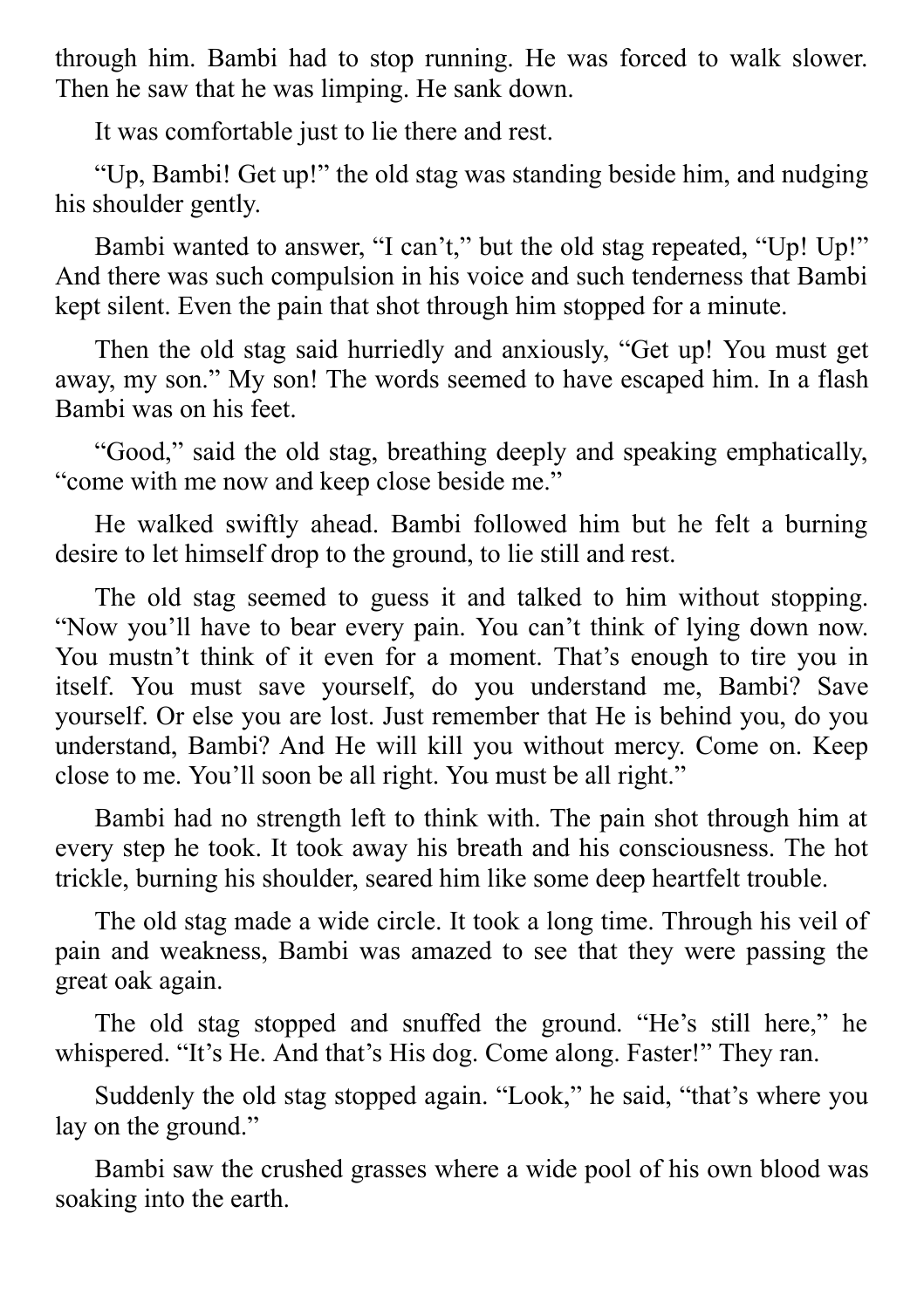The old stag snuffed warily around the spot. "They were here, He and His dog," he said. "Come along!" He went ahead slowly, snuffing again and again.

Bambi saw the red drops gleaming on the leaves of the bushes and the grass stems. "We passed here before," he thought. But he couldn't speak.

"Aha!" said the old stag and seemed almost joyful, "we're behind them now."

He continued for a while on the same path. Then he doubled unexpectedly and began a new circle. Bambi staggered after him. They came to the oak again but on the opposite side. For the second time they passed the place where Bambi had fallen down. Then the old stag went in still another direction.

"Eat that," he commanded suddenly, stopping and pushing aside the grasses. He pointed to a pair of short dark-green leaves growing close together near the ground.

Bambi obeyed. They tasted terribly bitter and smelt sickeningly.

"How do you feel now?" the stag asked after a while.

"Better," Bambi answered quickly. He was suddenly able to speak again. His senses had cleared and his fatigue grew less.

"Let's move on again," the old stag commanded after another pause. After Bambi had been following him for a long time he said, "At last!" They stopped.

"The bleeding has stopped," said the old stag, "the blood's stopped flowing from your wound. It isn't emptying your veins now. And it can't betray you any more either. It can't show Him and His dog where to find you and kill you."

The old stag looked worried and tired but his voice sounded joyful. "Come along," he went on, "now you can rest."

They reached a wide ditch which Bambi had never crossed. The old stag climbed down and Bambi tried to follow him. But it cost him a great effort to climb the steep slope on the farther side. The pain began to shoot violently through him again. He stumbled, regained his feet, and stumbled again, breathing hard.

"I can't help you," said the old stag, "you'll have to get up yourself." Bambi reached the top. He felt the hot trickle on his shoulder again. He felt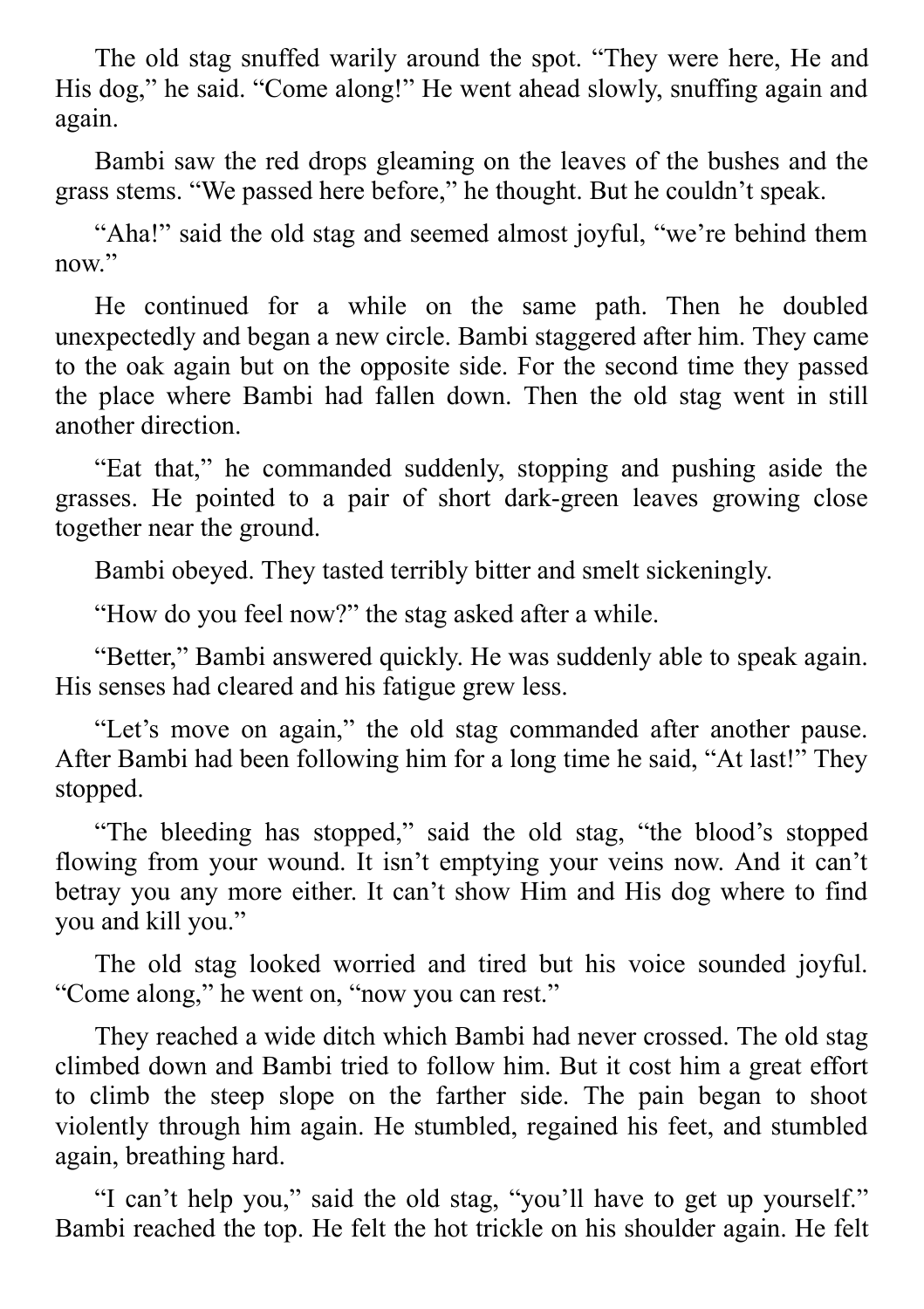his strength ebbing for the second time.

"You're bleeding again," said the old stag, "I thought you would. But it's only a little," he added in a whisper, "and it doesn't make any difference now"

They walked very slowly through a grove of lofty beeches. The ground was soft and level. They walked easily on it. Bambi felt a longing to lie down there, to stretch out and never move his limbs again. He couldn't go any further. His head ached. There was a humming in his ears. His nerves were quivering, and fever began to rack him. There was a darkness before his eyes. He felt nothing but a desire for rest and a detached amazement at finding his life so changed and shattered. He remembered how he had walked whole and uninjured through the woods that morning. It was barely an hour ago, and it seemed to him like some memory out of a distant, longvanished past.

They passed through a scrub-oak and dogwood thicket. A huge, hollow beech trunk, thickly entangled with the bushes, lay right in front of them, barring the way.

Illustrations have been omitted as they are not vet in the public domain in Canada

*Bambi lay on the warm earth with the mouldering bark of the fallen tree above him.*

"Here we are," Bambi heard the old stag saying. He walked along the beech trunk and Bambi walked beside him. He nearly fell into a hollow that lay in front of him.

"Here it is," said the old stag at the moment, "you can lie down here."

Bambi sank down and did not move again.

The hollow was still deeper under the beech trunk and formed a little chamber. The bushes closed thickly across the top so that whoever was within lay hidden.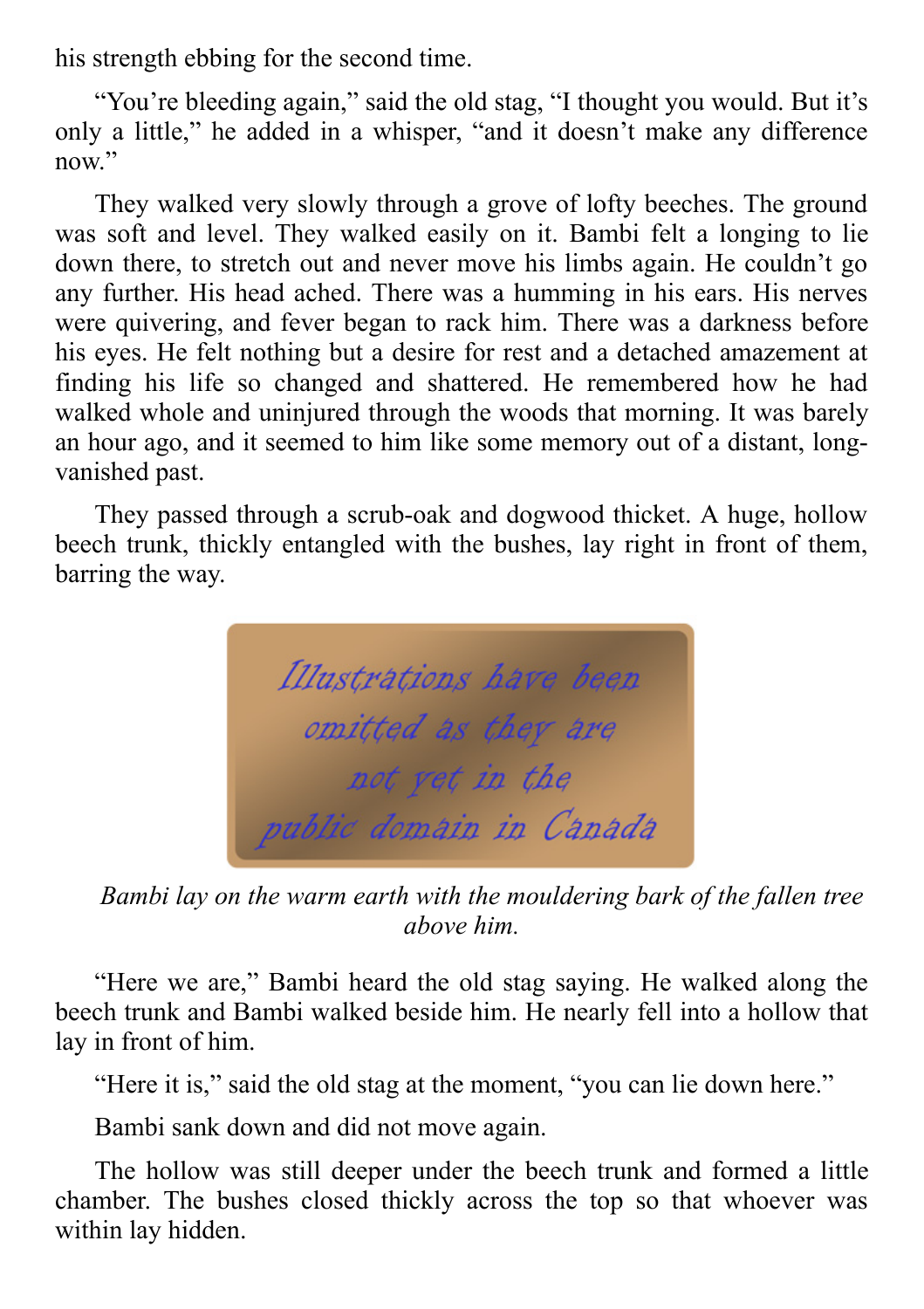"You'll be safe here," said the old stag.

Days passed.

Bambi lay on the warm earth with the mouldering bark of the fallen tree above him. He felt his pain intensify and then grow less and less until it died away more and more gently.

Sometimes he would creep out and stand swaying weakly on his unsteady legs. He would take a few steps to look for food. He ate plants now that he had never noticed before. Now they appealed to his taste and attracted him by their strange, enticing acrid smell. Everything that he had disdained before and would spit out if it got accidentally into his mouth, seemed appetizing to him. He still disliked many of the little leaves and short, coarse shoots, but he ate them anyway, as though he were compelled to, and his wound healed faster. He felt his strength returning.

He was cured, but he didn't leave the hollow yet. He walked around a little at night, but lay quietly on his bed by day. Not until the fever had entirely left his body did Bambi begin to think over all that had happened to him. Then a great terror awoke in him, and a profound tremor passed through his heart. He could not shake himself free of it. He could not get up and run about as before. He lay still and troubled. He felt terrified, ashamed, amazed and troubled by turns. Sometimes he was full of despair, at others of joy.

The old stag was always with him. At first he stayed day and night at Bambi's side. Then he left him alone at times, especially when he saw Bambi deep in thought. But he always kept close at hand.

One night there was thunder and lightning and a downpour of rain, although the sky was clear and the setting sun was streaming down. The blackbirds sang loudly in all the neighboring tree-tops, the finches warbled, the tit-mice chirped in the bushes. Among the grasses or from under the bushes, the metallic, throaty cackling of the pheasants sounded at intervals. The woodpecker laughed exultantly and the doves cooed their fervid love.

Bambi crept out of the hollow. Life was beautiful. The old stag was standing there as though he expected Bambi. They sauntered on together. But Bambi did not return to the hollow or the old stag again.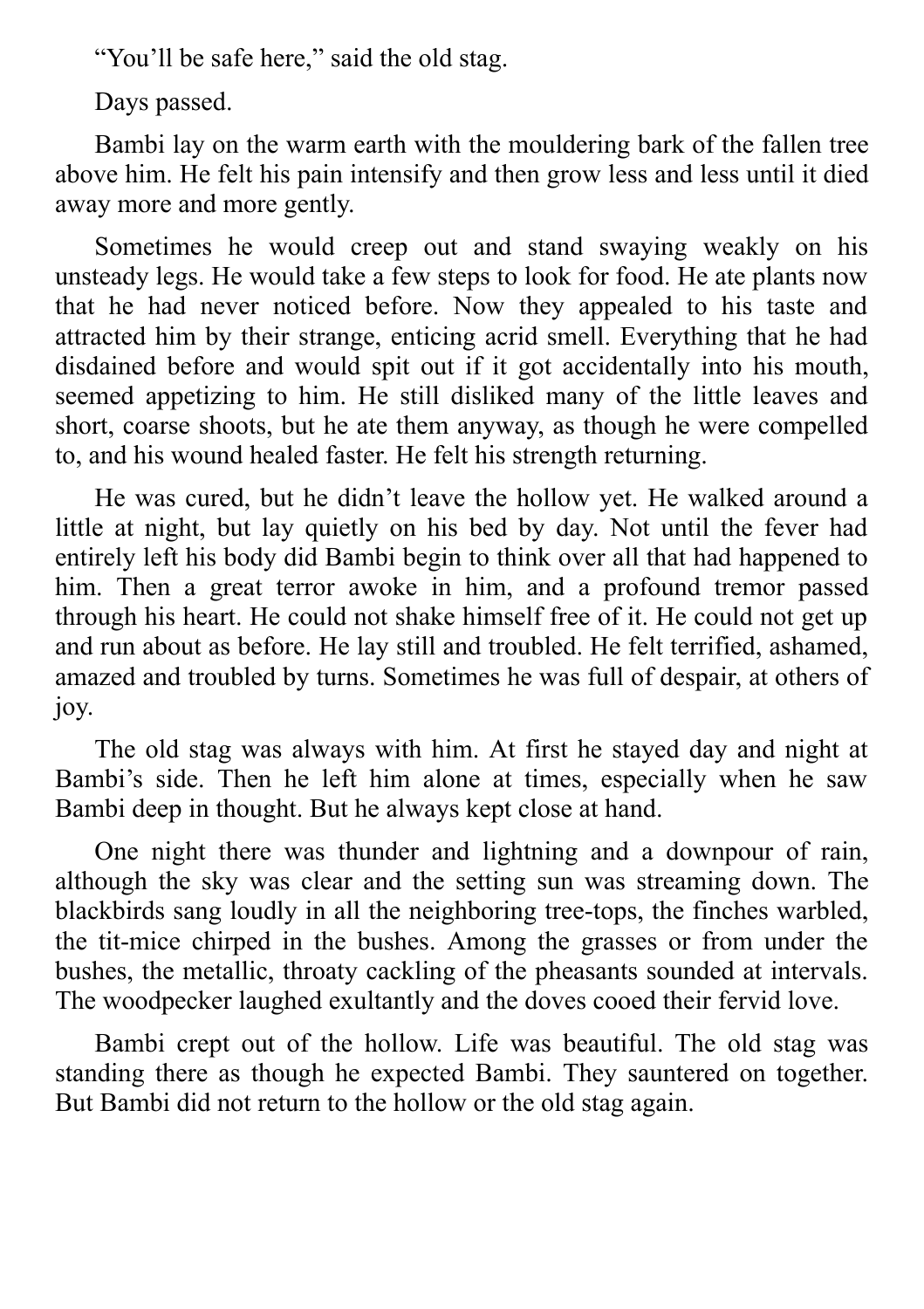#### CHAPTER XXII

ONE night when the air was whispering with the autumnal fall of leaves the screech-owl shrieked piercingly among the branches. Then he waited.

But Bambi had spied him already through the thinning leaves, and stopped.

The screech-owl flew nearer and shrieked louder. Then he waited again. But Bambi did not say anything.

Then the owl could restrain himself no longer. "Aren't you frightened?" he asked, displeased.

"Well," Bambi replied, "a little."

"Is that so?" the screech-owl cooed in an offended tone. "Only a little. You used to get terribly frightened. It was really a pleasure to see how frightened you'd get. But for some reason or other you're only a little frightened now." He grew angrier and repeated, "Only a little!"

The screech-owl was getting old, and that was why he was so much vainer and so much more sensitive than before.

Bambi wanted to answer, "I wasn't ever frightened before either," but he decided to keep that to himself. He was sorry to see the good old screechowl sitting there so angry. He tried to soothe him. "Maybe it's because I thought of you right away," he said.

"What?" said the screech-owl becoming happy again, "you really did think of me?"

"Yes," Bambi answered with some hesitation, "as soon as I heard you screech. Otherwise, of course, I'd have been as scared as ever."

"Really?" cooed the owl.

Bambi hadn't the heart to deny it. What difference did it make anyhow? Let the little old child enjoy himself.

"I really did," he assured him, and went on, "I'm so happy, for a thrill goes through me when I hear you so suddenly."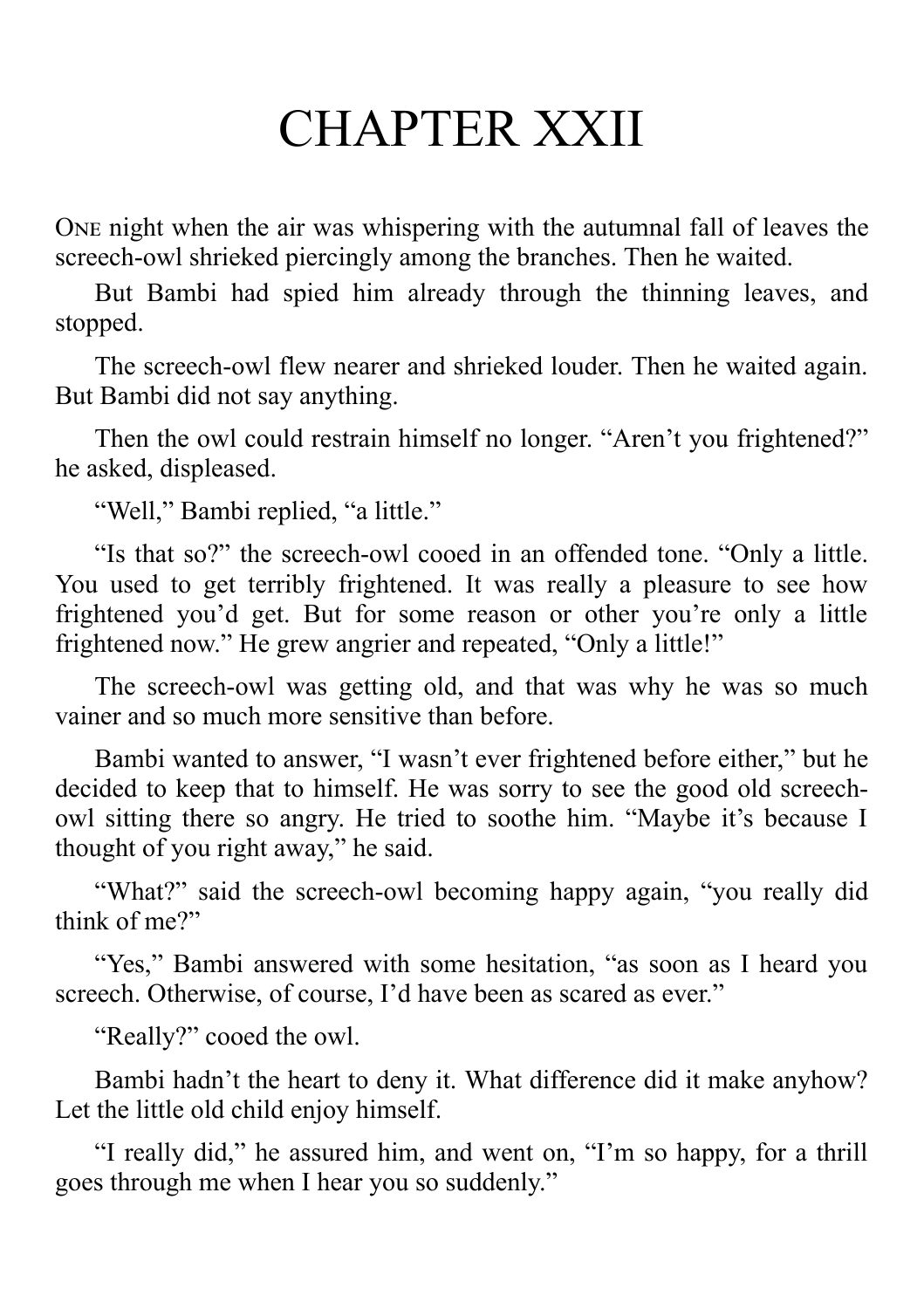The screech-owl fluffed up his feathers into a soft, brownish-gray, downy ball. He was happy. "It's nice of you to think of me," he cooed tenderly, "very nice. We haven't seen each other for a long time."

"A very long time," said Bambi.

"You don't use the old trails any more, do you?" the screech-owl inquired.

"No," said Bambi slowly, "I don't use the old trails any more."

"I'm also seeing more of the world than I used to," the screech-owl observed boastfully. He didn't mention that he had been driven from his old hereditary haunts by a pitiless younger rival. "You can't stay forever in the same spot," he added. Then he waited for an answer.

But Bambi had gone away. By now he understood almost as well as the old stag how to disappear suddenly and noiselessly.

The screech-owl was provoked. "It's a shame. . . ." he cooed to himself. He shook his feathers, sank his bill deep into his breast and silently philosophized, "You should never imagine you can be friends with great folks. They can be as nice as pie but when the time comes they haven't a thought for you, and you're left sitting stupidly by yourself as I'm sitting here now.  $\ldots$ .

Suddenly he dropped to the earth like a stone. He had spied a mouse. It squeaked once in his talons. He tore it to pieces, for he was furious. He crammed the little morsel faster than usual. Then he flew off. "What do all your great folks mean to me?" he asked. "Not a thing." He began to screech so piercingly and ceaselessly that a pair of wood-doves whom he passed awoke and fled from their roost with loud wingbeats.

#### $\begin{matrix} * \ * \ * \end{matrix}$

The storm swept the woods for several days and tore the last leaves from the branches. Then the trees stood stripped.

Bambi was wandering homewards in the gray dawn in order to sleep in the hollow with the old stag.

A shrill voice called him once or twice in quick succession. He stopped. Then the squirrel scampered down from the branches in a twinkling and sat on the ground in front of him.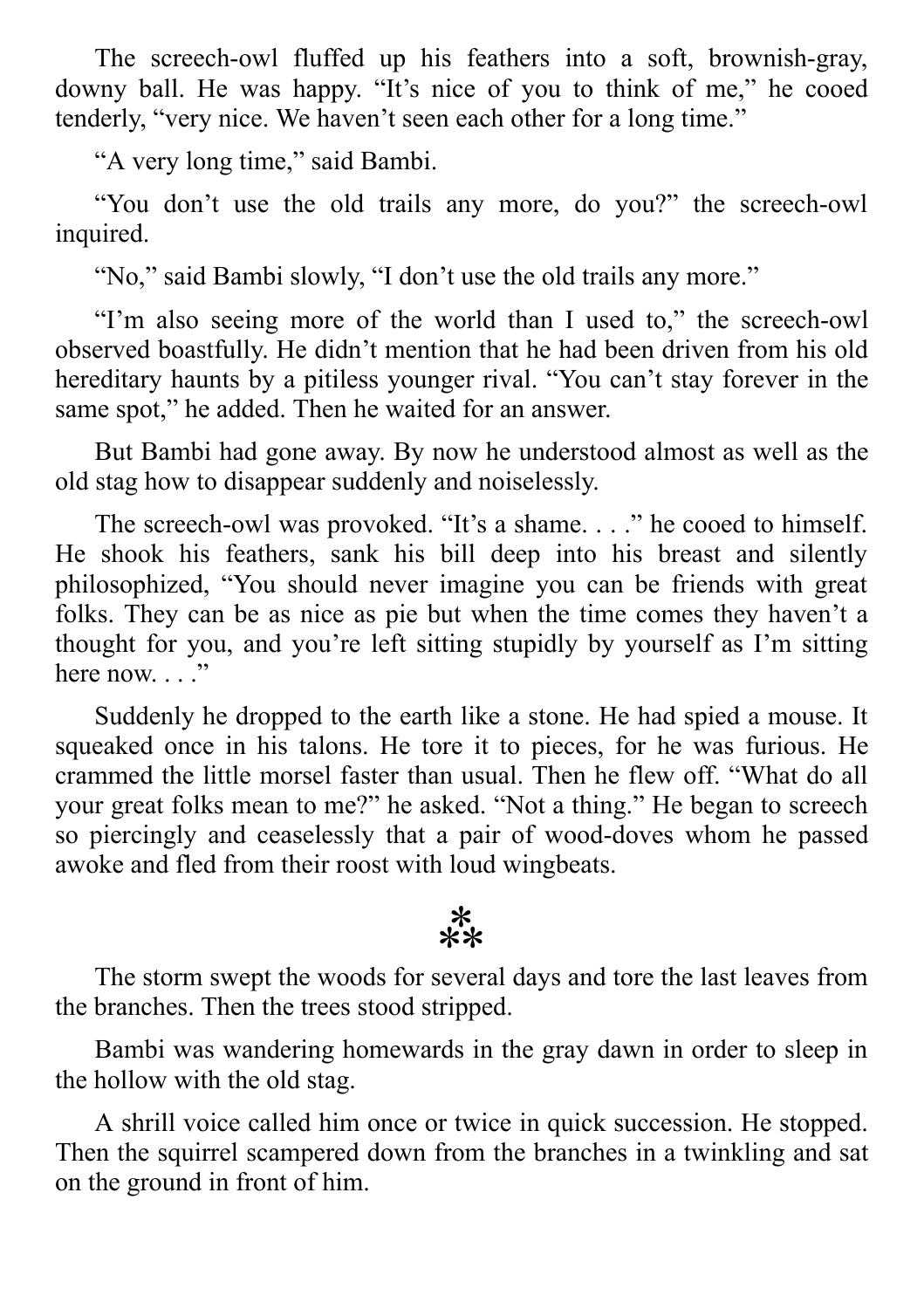"Is it really you?" he shrilled, surprised and delighted. "I recognized you the minute you passed me but I couldn't believe . . ."

"Where did you come from?" asked Bambi.

The merry little face in front of him grew quite troubled. "The oak is gone," he began plaintively, "my beautiful old oak, do you remember it? It was awful. He chopped it down!"

Bambi hung his head sadly. His very soul felt sorry for the wonderful old tree.

"As soon as it happened," the squirrel related, "everybody who lived in the tree fled and watched how He bit through the trunk with a gigantic flashing tooth. The tree groaned aloud when it was wounded. It kept on groaning and the tooth kept gnawing, it was dreadful to hear it. Then the poor beautiful tree fell out on the meadow. Everybody cried."

Bambi was silent.

"Yes," sighed the squirrel, "He can do anything. He's all-powerful." He gazed at Bambi out of his big eyes, and pointed his ears. But Bambi kept silent.

"Then we were all homeless," the squirrel went on, "I don't even know where the others scattered to. I came here. But I won't find another tree like that in a hurry."

"The old oak," said Bambi to himself, "I knew it from the time I was a child."

Illustrations have been omitted as they are not vet in the public domain in Canada

"*My beautiful old oak, do you remember it? It was awful. He chopped it down!*"

"O well," said the squirrel. "But to think it's really you," he went on delightedly. "Everybody said you must be dead long ago. Of course there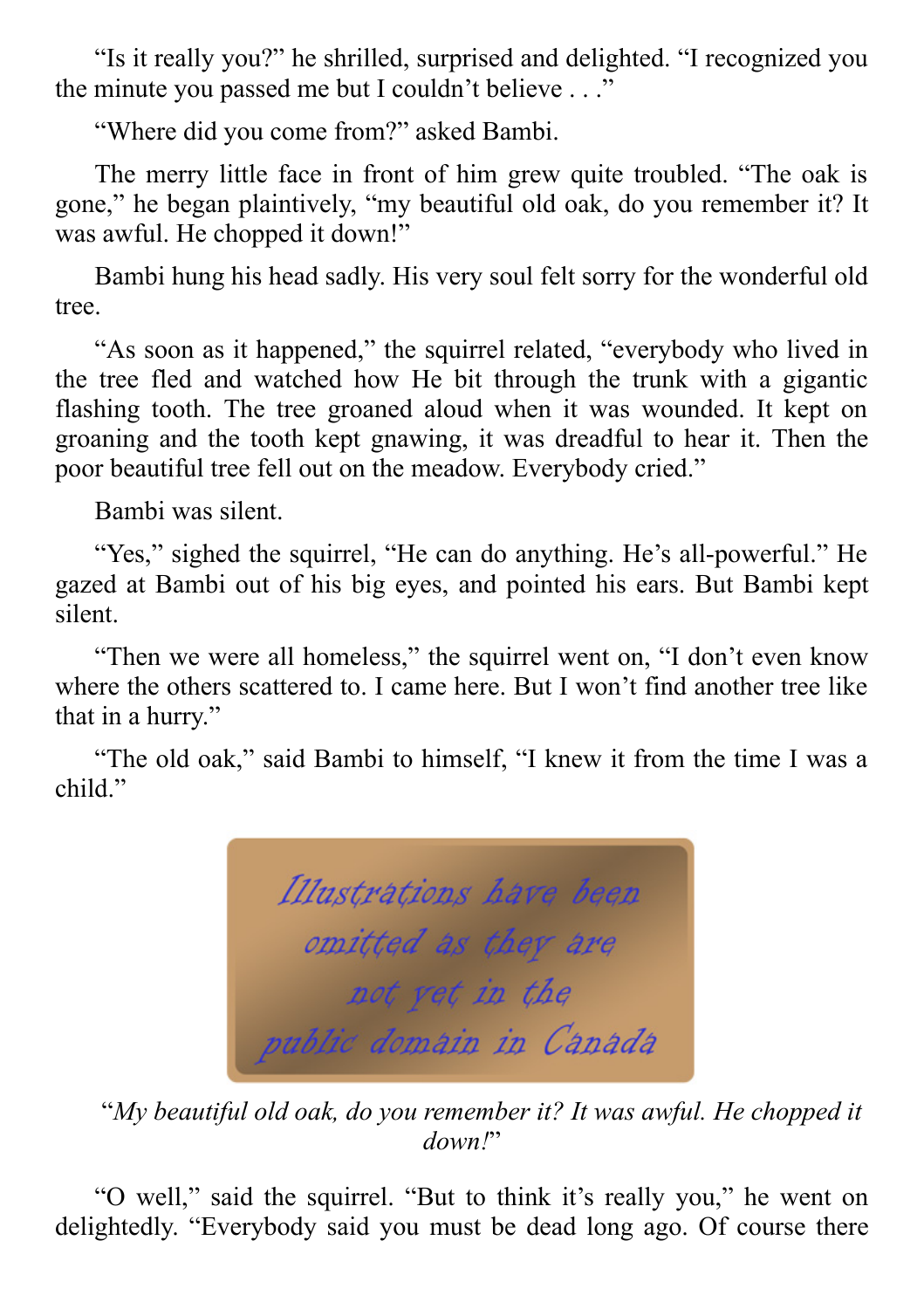were some people now and then who said you were still alive. Once in a while someone said he had seen you. But nobody could find out anything definite. And so I thought it was only gossip," the squirrel gazed at him inquisitively, "since you didn't come back any more."

Bambi could see how curious he was and how he was fishing for an answer.

Bambi kept silent. But a gentle anxious curiosity was stirring in him, too. He wanted to ask about Faline, about Aunt Ena, and Ronno and Karus, about all his childhood companions. But he kept silent.

The squirrel still sat in front of him, studying him. "What antlers!" he cried admiringly. "What antlers! Nobody in the whole forest, except the old Prince, has antlers like that."

Once Bambi would have felt elated and flattered by such praise. But he only said, "Maybe."

The squirrel nodded quickly with his head. "Really," he said, surprised, "you're beginning to get gray."

Bambi wandered on.

The squirrel perceived that the conversation was over and sprang through the bushes. "Good day," he shouted down. "Good-by. I'm very glad I met you. If I see any of your acquaintances I'll tell them you're still alive. They'll all be glad."

Bambi heard him and again felt that gentle stirring in his heart. But he said nothing. When he was still a child the old stag had taught him that you must live alone. Then and afterwards the old stag had revealed much wisdom and many secrets to him. But of all his teachings this had been the most important; you must live alone, if you wanted to preserve yourself, if you understood existence, if you wanted to attain wisdom, you had to live alone.

"But," Bambi had once objected, "we two are always together now."

"Not for very much longer," the old stag had answered quickly. That was a few weeks ago. Now it occurred to Bambi again, and he suddenly remembered how even the old stag's very first words to him had been about singleness. That day when Bambi was still a child calling for his mother, the old stag had come to him and asked him, "Can't you stay by yourself?"

Bambi wandered on.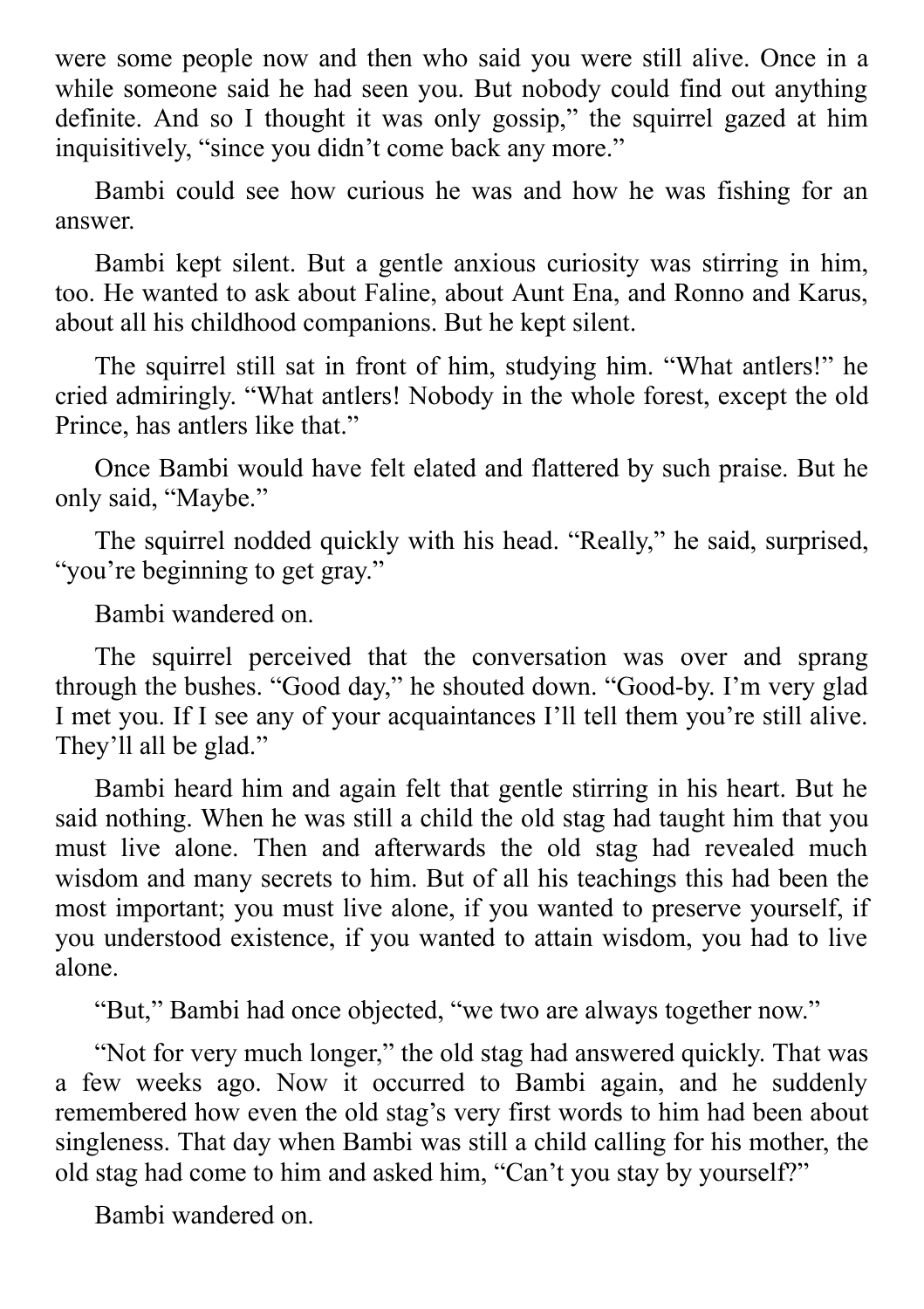### CHAPTER XXIII

THE forest was again under snow, lying silent beneath its deep white mantle. Only the crows' calls could be heard. Now and then came a magpie's noisy chattering. The soft twittering of the tit-mice sounded timidly. Then the frost hardened and everything grew still. The air began to hum with the cold.

One morning a dog's baying broke the silence.

It was a continuous hurrying bay that pressed on quickly through the woods, eager and clear and harrying with loud yelps.

Bambi raised his head in the hollow under the fallen tree, and looked at the old stag who was lying beside him.

"That's nothing," said the old stag in answer to Bambi's glance, "nothing that need bother us."

Still they both listened.

They lay in their hollow with the old beech trunk like a sheltering roof above them. The deep snow kept the icy draught from them, and the tangled bushes hid them from curious eyes.

The baying grew nearer. It was angry and panting and relentless. It sounded like the bark of a small hound. It came constantly closer.

Then they heard panting of another kind. They heard a low labored snarling under the angry barking. Bambi grew uneasy, but the old stag quieted him again. "We don't need to worry about it," he said. They lay silent in their warm hollow and peered out.

The footsteps drew nearer and nearer through the branches. The snow dropped from the shaken boughs and clouds of it rose from the earth.

Through the snow and over the roots and branches, the fox came springing, crouching and slinking. They were right; a little, short-legged hound was after him.

One of the fox's forelegs was crushed and the fur torn around it. He held his shattered paw in front of him, and blood poured from his wound. He was gasping for breath. His eyes were staring with terror and exertion. He was beside himself with rage and fear. He was desperate and exhausted.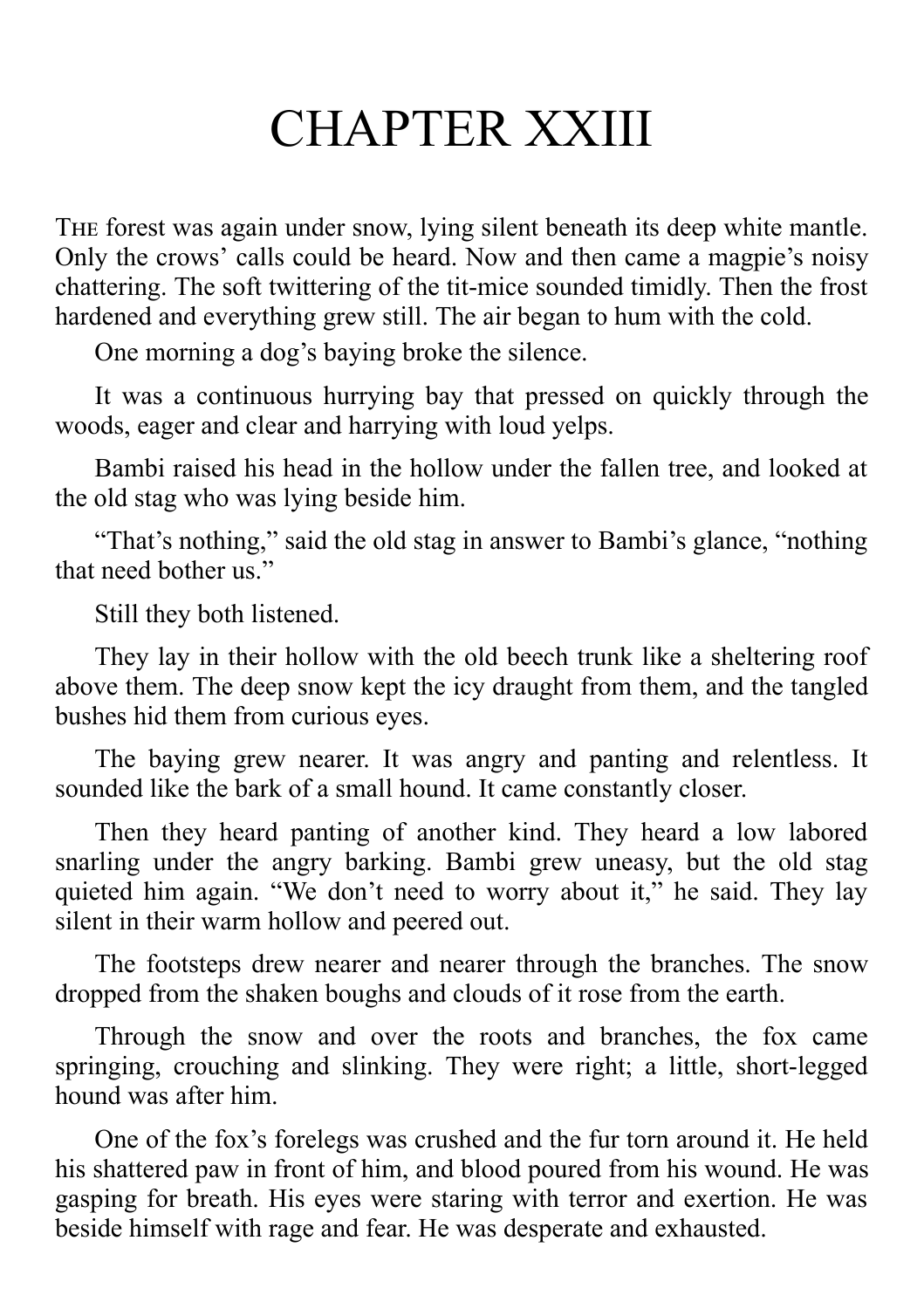

*The fox came springing, crouching and slinking. A little, short-legged hound was after him.*

Once in a while he would face around and snarl so that the dog was startled and would fall back a few steps.

Presently the fox sat down on his haunches. He could go no farther. Raising his mangled forepaw pitifully, with his jaws open and his lips drawn back, he snarled at the dog.

But the dog was never silent for a minute. His high, rasping bark only grew fuller and deeper. "Here," he yapped, "here he is! Here! Here! Here!" He was not abusing the fox. He was not even speaking to him, but was urging on someone who was still far behind.

Bambi knew as well as the old stag did that it was He the dog was calling.

The fox knew it too. The blood was streaming down from him and fell from his breast into the snow, making a fiery red spot on the icy white surface, and steaming slowly.

A weakness overcame the fox. His crushed foot sank down helpless, but a burning pain shot through it when it touched the cold snow. He lifted it again with an effort and held it quivering in front of him.

"Let me go," said the fox beginning to speak, "let me go." He spoke softly and beseechingly. He was quite weak and despondent.

"No! No! No!" the dog howled.

The fox pleaded still more insistently. "We're relations," he pleaded, "we're brothers almost. Let me go home. Let me die with my family at least. We're brothers almost, you and I."

"No! No! No!" the dog raged.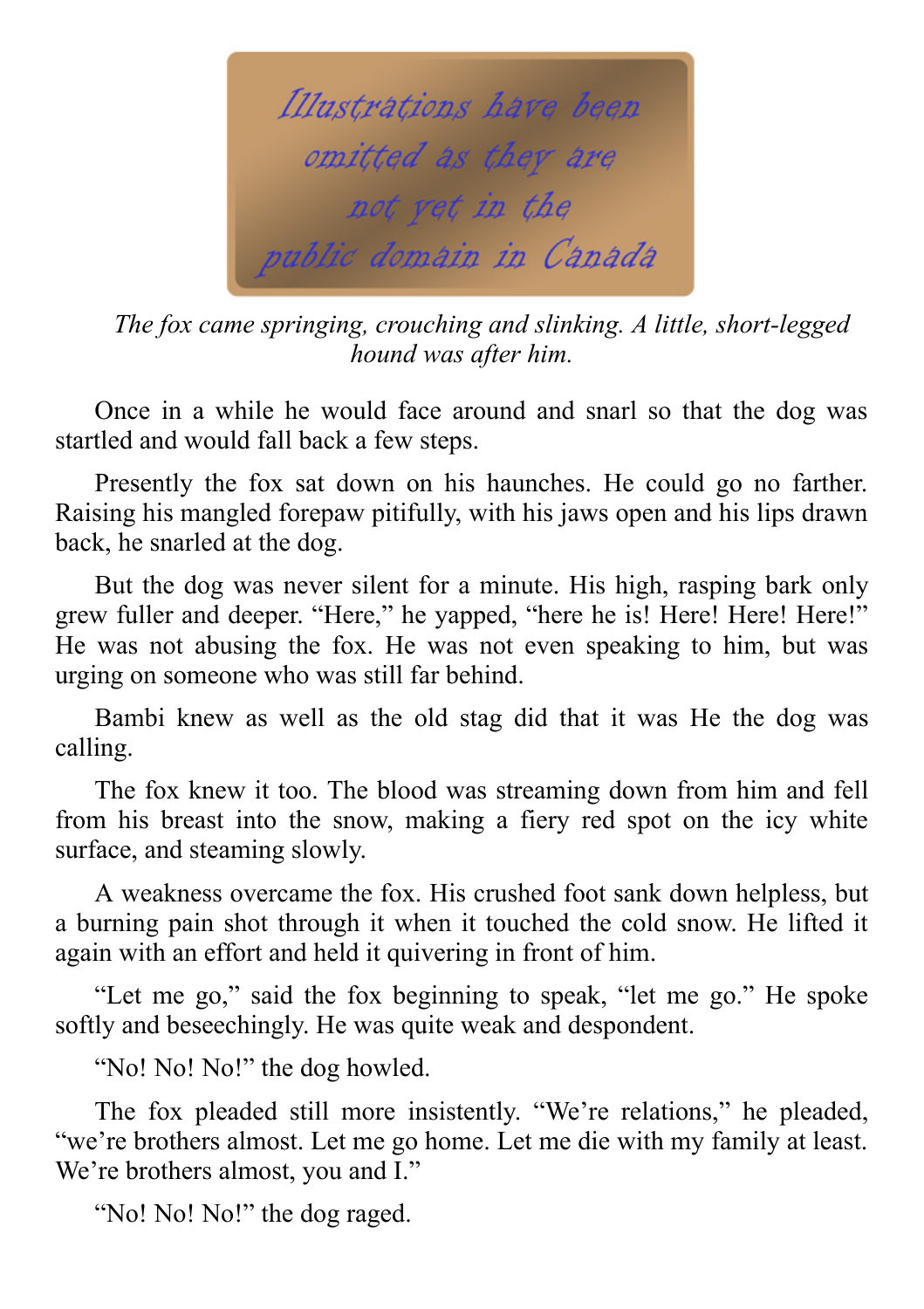Then the fox rose so that he was sitting perfectly erect. He dropped his handsome pointed muzzle on his bleeding breast, raised his eyes and looked the dog straight in the face. In a completely altered voice, restrained and embittered, he growled, "Aren't you ashamed, you traitor!"

"No! No! No!" yelped the dog.

But the fox went on, "You turncoat, you renegade." His maimed body was taut with contempt and hatred. "You spy," he hissed, "you blackguard, you track us where He could never find us. You betray us, your own relations, me who am almost your brother. And you stand there and aren't ashamed!"

Instantly many other voices sounded loudly round about.

"Traitor!" cried the magpie from the tree.

"Spy!" shrieked the jay.

"Blackguard!" the weasel hissed.

"Renegade!" snarled the ferret.

From every tree and bush came chirpings, peepings, shrill cries, while overhead the crows cawed, "Spy! Spy!" Everyone had rushed up, and from the trees or from safe hiding places on the ground, they watched the contest. The fury that had burst from the fox released an embittered anger in them all. And the blood spilt on the snow, that steamed before their eyes, maddened them and made them forget all caution.

The dog stared around him. "Who are you?" he yelped. "What do you want? What do you know about it? What are you talking about? Everything belongs to Him, just as I do. But I, I love Him. I worship Him, I serve Him. Do you think you can oppose Him, poor creatures like you? He's allpowerful. He's above all of you. Everything we have comes from Him. Everything that lives or grows comes from Him." The dog was quivering with exaltation.

"Traitor!" cried the squirrel shrilly.

"Yes, traitor!" hissed the fox. "Nobody is a traitor but you, only you."

The dog was dancing about in a frenzy of devotion. "Only me?" he cried, "you lie. Aren't there many, many others on His side? The horse, the cow, the sheep, the chickens, many, many of you and your kind are on His side and worship Him and serve Him."

"They're rabble!" snarled the fox, full of a boundless contempt.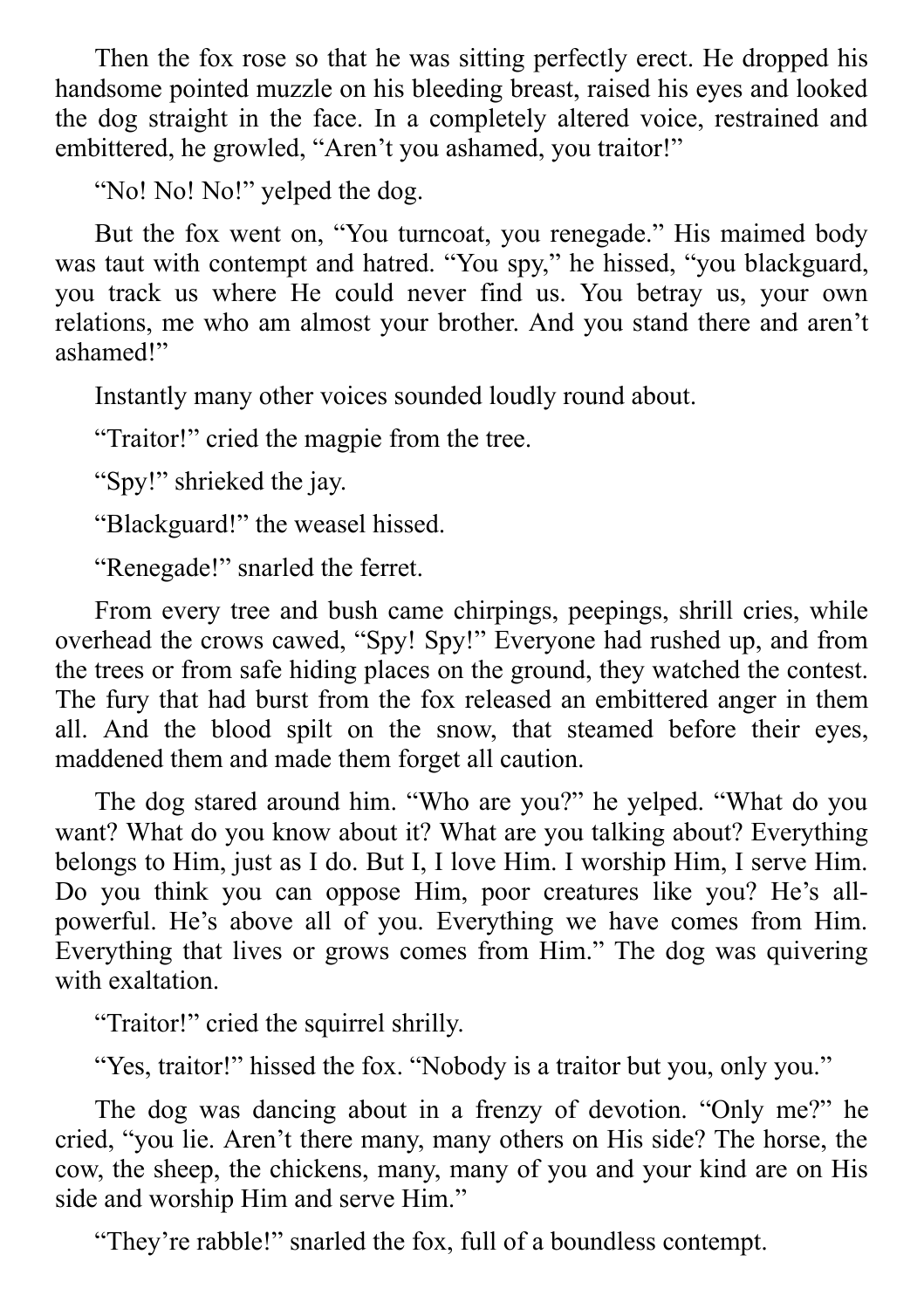Then the dog could contain himself no longer and sprang at the fox's throat. Growling, spitting, and yelping, they rolled in the snow, a writhing, savagely snapping mass from which fur flew. The snow rose in clouds and was spattered with fine drops of blood. At last the fox could not fight any more. In a few seconds he was lying on his back, his white belly uppermost. He twitched and stiffened and died.

The dog shook him a few times, then let him fall on the trampled snow. He stood beside him, his legs planted, calling in a deep, loud voice, "Here! Here! He's here!"

The others were horrorstruck and fled in all directions.

"Dreadful," said Bambi softly to the old stag in the hollow.

"The most dreadful part of all," the old stag answered, "is that the dogs believe what the hound just said. They believe it, they pass their lives in fear, they hate Him and themselves and yet they'd die for His sake."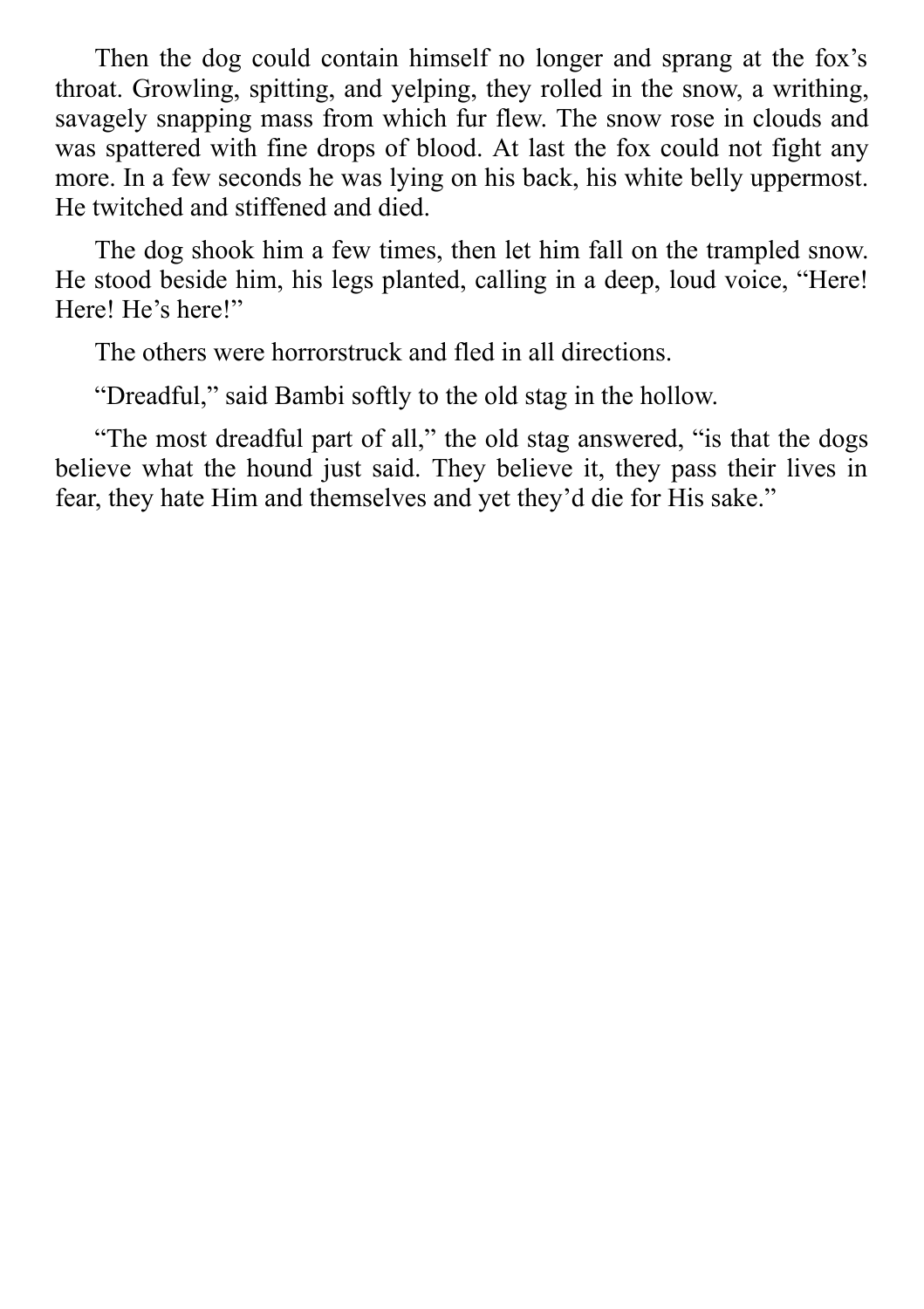# CHAPTER XXIV

THE cold broke, and there was a warm spell in the middle of the winter. The earth drank great draughts of the melting snows so that wide stretches of soil were everywhere visible. The blackbirds were not singing yet, but when they flew from the ground where they were hunting worms, or when they fluttered from tree to tree, they uttered a long-drawn joyous whistle that was almost a song. The woodpecker began to chatter now and then. Magpies and crows grew more talkative. The tit-mice chirped more cheerily. And the pheasants, swooping down from their roosts would stand in one spot preening their feathers and uttering their metallic throaty cacklings.



*The pheasants, swooping down from their roosts, would stand in one spot.*

One such morning Bambi was roaming around as usual. In the gray dawn he came to the edge of the hollow. On the farther side where he had lived before something was stirring. Bambi stayed hidden in the thicket and peered across. A deer was wandering slowly to and fro, looking for places where the snow had melted, and cropping whatever grasses had sprung up so early.

Bambi wanted to turn at once and go away, for he recognized Faline. His first impulse was to spring forward and call her. But he stood as though rooted to the spot. He had not seen Faline for a long time. His heart began to beat faster. Faline moved slowly as though she were tired and sad. She resembled her mother now. She looked as old as Aunt Ena, as Bambi noticed with a strangely pained surprise.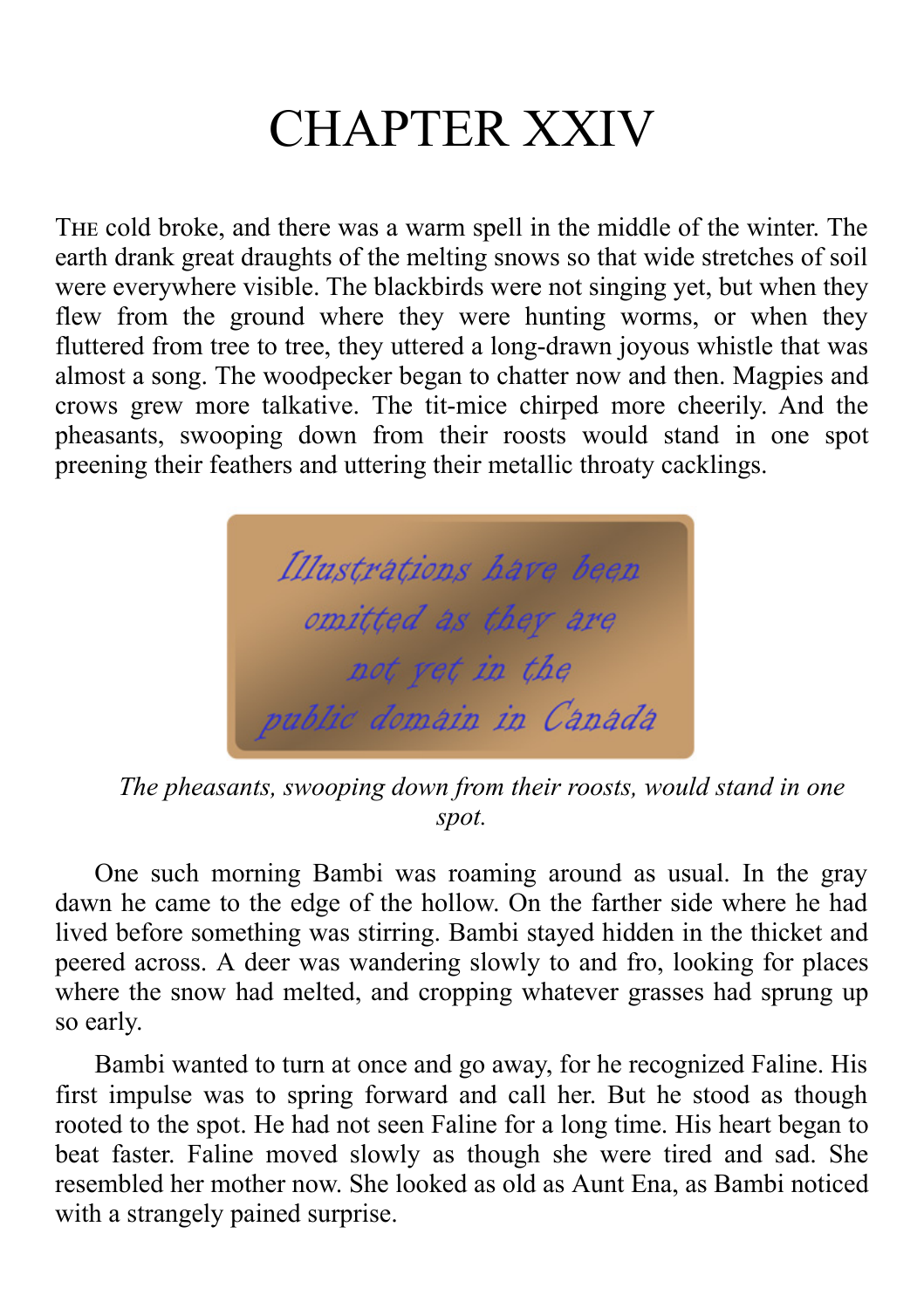Faline lifted her head and gazed across as though she sensed his presence. Again Bambi started forward, but he stopped again, hesitating and unable to stir.

He saw that Faline had grown old and gray.

"Gay, pert little Faline, how lovely she used to be," he thought, "and how lively!" His whole youth suddenly flashed before his eyes. The meadow, the trails where he walked with his mother, the happy games with Gobo and Faline, the nice grasshoppers and butterflies, the fight with Karus and Ronno when he had won Faline for his own. He felt happy again, and yet he trembled.

Faline wandered on, her head drooped to the ground, walking slowly, sadly and wearily away. At that moment Bambi loved her with an overpowering, tender melancholy. He wanted to rush through the hollow that separated him from the others. He wanted to overtake her, to talk with her, to talk to her about their youth and about everything that had happened.

He gazed after her as she went off, passing under the bare branches till finally she was lost to sight.

He stood there a long time staring after her.

Then there was a crash like thunder. Bambi shrank together. It came from where he was standing. Not even from a little way off but right beside him.

Then there was a second thunderclap, and right after that another.

Bambi leaped a little farther into the thicket, then stopped and listened. Everything was still. He glided stealthily homewards.

The old stag was there before him. He had not lain down yet, but was standing beside the fallen beech trunk expectantly.

"Where have you been so long?" he asked so seriously that Bambi grew silent.

"Did you hear it?" the old stag went on after a pause.

"Yes," Bambi answered, "three times. He must be in the woods."

"Of course," the old stag nodded, and repeated with a peculiar intonation, "He is in the woods and we must go."

"Where?" the word escaped Bambi.

"Where He is now," said the old stag, and his voice was solemn.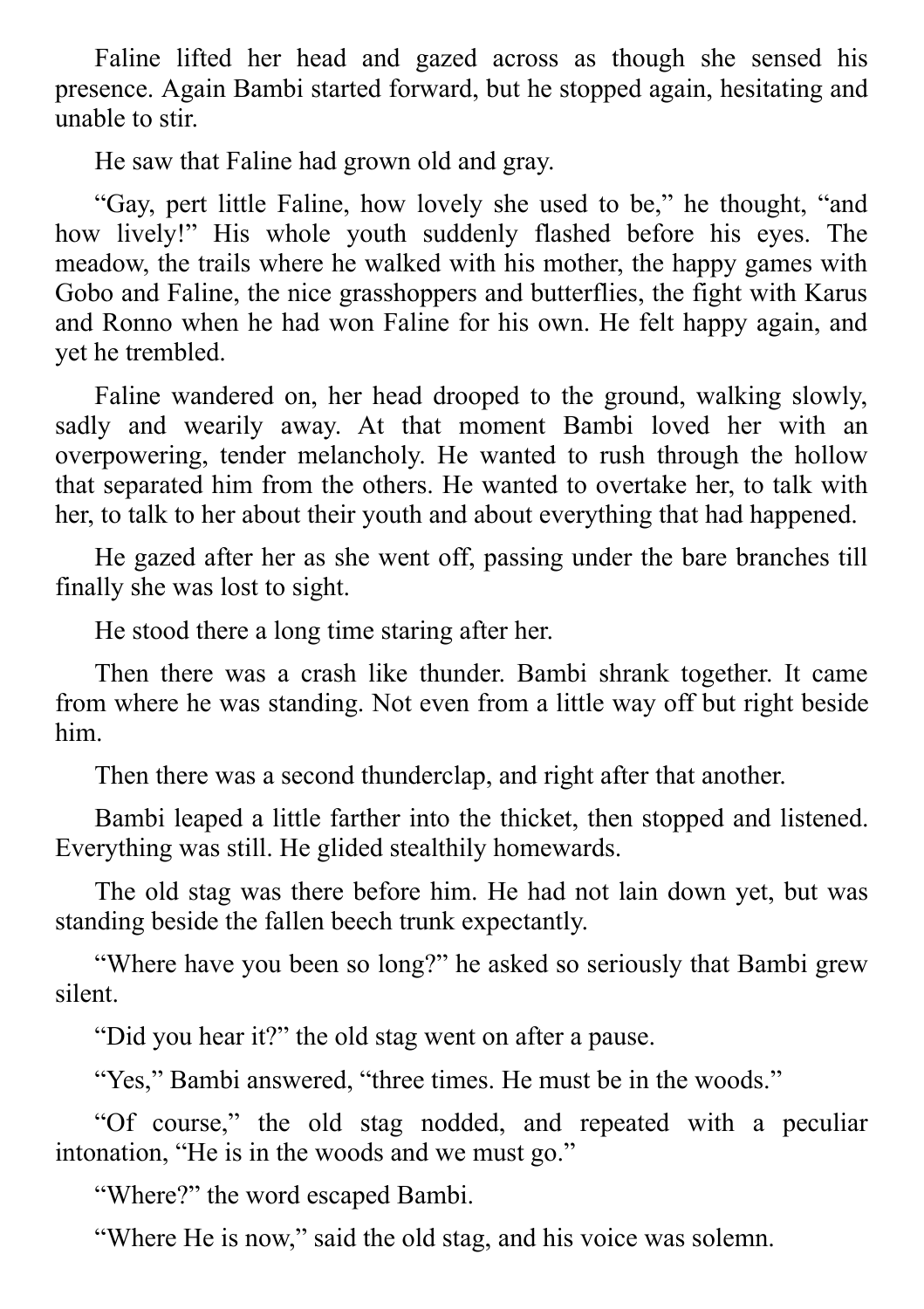Bambi was terrified.

"Don't be frightened," the old stag went on, "come with me and don't be frightened. I'm glad that I can take you and show you the way.  $\ldots$  " He hesitated and added softly, "Before I go."

Bambi looked wonderingly at the old stag. And suddenly he noticed how aged he looked. His head was completely gray now. His face was perfectly gaunt. The deep light was extinguished in his eyes, and they had a feeble, greenish luster and seemed to be blind.

Bambi and the old stag had not gone far before they caught the first whiff of that acrid smell that sent such dread and terror to their hearts.

Bambi stopped. But the old stag went on directly towards the scent. Bambi followed hesitantly.

The terrifying scent grew stronger and stronger. But the old stag kept on without stopping. The idea of flight sprang up in Bambi's mind and tugged at his heart. It seethed through his mind and body, and nearly swept him away. But he kept a firm grip on himself and stayed close behind the old stag.

Then the horrible scent grew so strong that it drowned out everything else, and it was hardly possible to breathe.

"Here He is," said the old stag moving to one side.

Through the bare branches, Bambi saw Him lying on the trampled snow a few steps away.

An irresistible burst of terror swept over Bambi and with a sudden bound he started to give in to his impulse to flee.

"Halt!" he heard the old stag calling. Bambi looked around and saw the stag standing calmly where He was lying on the ground. Bambi was amazed and, moved by a sense of obedience, a boundless curiosity and quivering expectancy, he went closer.

"Come near," said the old stag, "don't be afraid."

He was lying with His pale, naked face turned upwards, His hat a little to one side on the snow. Bambi who did not know anything about hats thought His horrible head was split in two. The poacher's shirt, open at the neck, was pierced where a wound gaped like a small red mouth. Blood was oozing out slowly. Blood was drying on His hair and around His nose. A big pool of it lay on the snow which was melting from the warmth.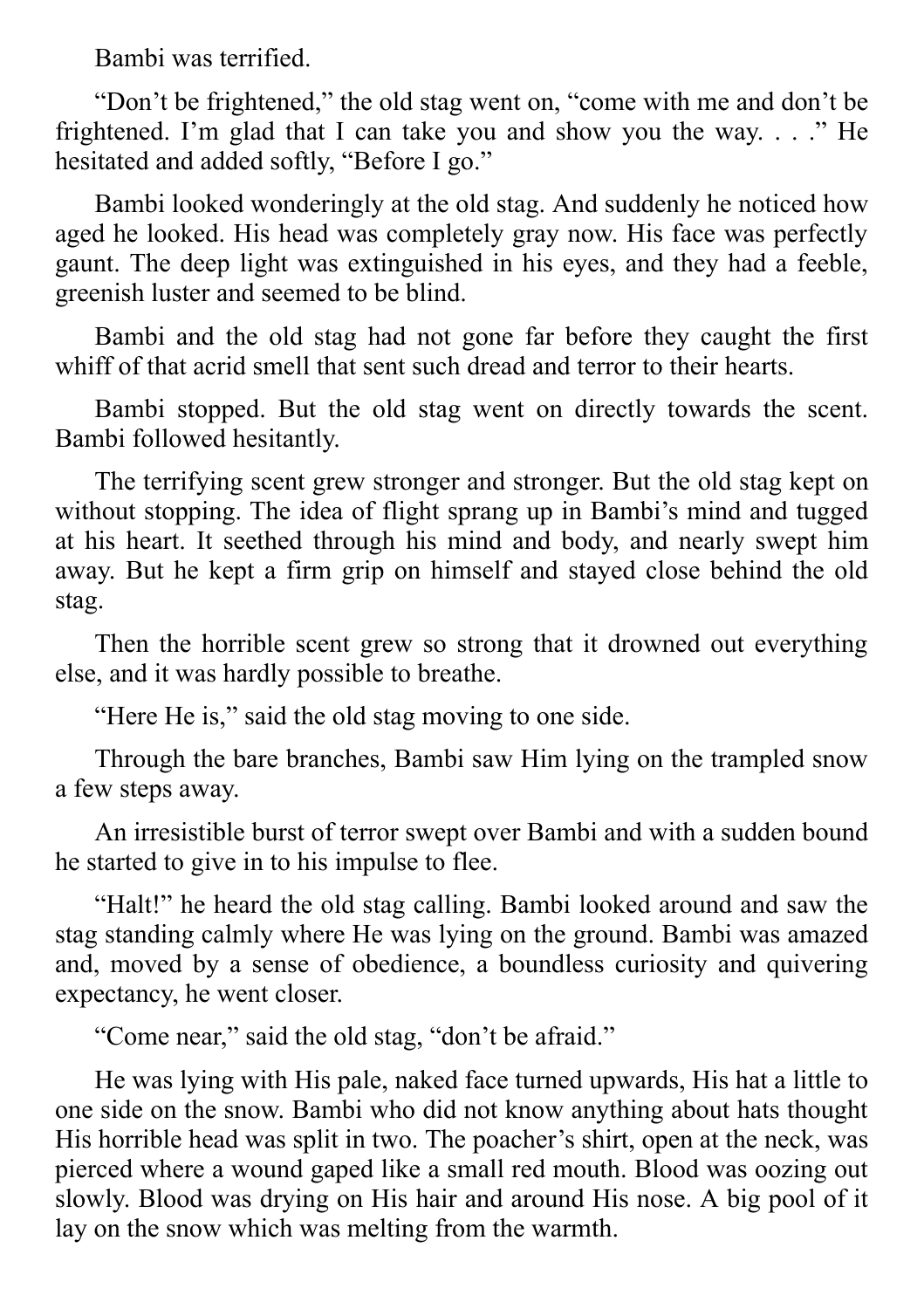"We can stand right beside Him," the old stag began softly, "and it isn't dangerous."

Bambi looked down at the prostrate form whose limbs and skin seemed so mysterious and terrible to him. He gazed at the dead eyes that stared up sightlessly at him. Bambi couldn't understand it all.

"Bambi," the old stag went on, "do you remember what Gobo said and what the dog said, what they all think, do you remember?"

Bambi could not answer.

"Do you see, Bambi," the old stag went on, "do you see how He's lying there dead, like one of us? Listen, Bambi. He isn't all-powerful as they say. Everything that lives and grows doesn't come from Him. He isn't above us. He's just the same as we are. He has the same fears, the same needs, and suffers in the same way. He can be killed like us, and then He lies helpless on the ground like all the rest of us, as you see Him now."

There was a silence.

"Do you understand me, Bambi?" asked the old stag.

"I think so," Bambi said in a whisper.

"Then speak," the old stag commanded.

Bambi was inspired, and said trembling, "There is Another who is over us all, over us and over Him."

"Now I can go," said the old stag.

He turned away, and they wandered side by side for a stretch.

Presently the old stag stopped in front of a tall oak. "Don't follow me any further, Bambi," he began with a calm voice, "my time is up. Now I have to look for a resting place."

Bambi tried to speak.

"Don't," said the old stag cutting him short, "don't. In the hour which I am approaching we are all alone. Good-by, my son. I loved you dearly."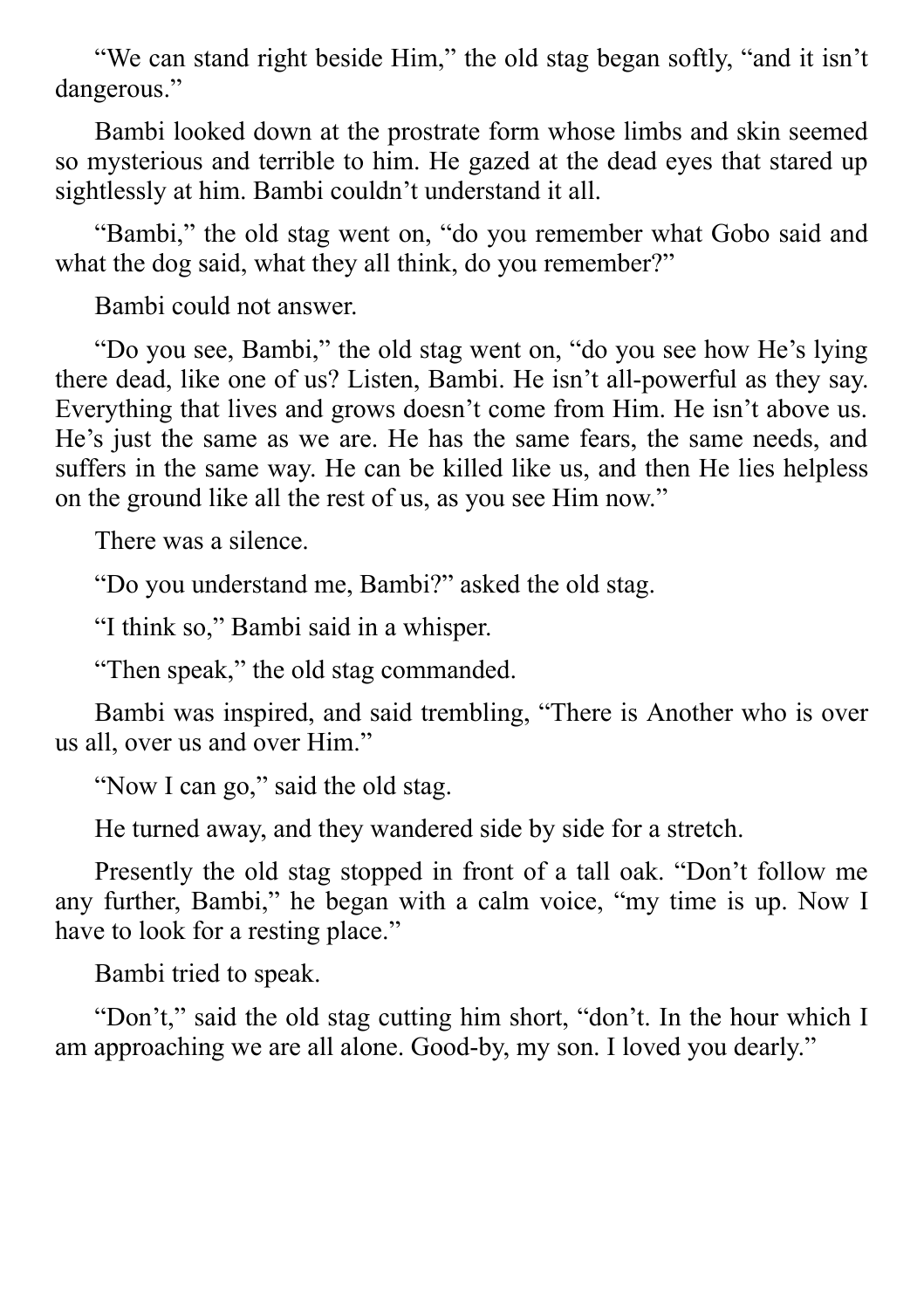### CHAPTER XXV

DAWN of the summer's day came hot, without a breath of wind or the usual morning chill. The sun seemed to come up faster than usual. It rose swiftly and flashed like a torch with dazzling rays.

The dew on the meadows and bushes was drawn up in an instant. The earth was perfectly dry so that the clods crumbled. The forest had been still from an early hour. Only a woodpecker hammered now and then, or the doves cooed their tireless, fervid tenderness.

Bambi was standing in a little clearing, forming a narrow glade in the heart of the thicket.

A swarm of midges danced and hummed around his head in the warm sunshine.

There was a low buzzing among the leaves of the hazel bushes near Bambi, and a big may-beetle crawled out and flew slowly by. He flew among the midges, up and up, till he reached the tree-top where he intended to sleep till evening. His wing-covers folded down hard and neatly and his wings vibrated with strength.

The midges divided to let the may-beetle pass through, and closed behind him again. His dark brown body, over which shone the vibrant glassy shimmer of his whirring wings, flashed for a moment in the sunshine as he disappeared.

"Did you see him?" the midges asked each other.

"That's the old may-beetle," some of them hummed.

Others said, "All of his offspring are dead. Only one is still alive. Only one."

"How long will he live?" a number of midges asked.

The others answered, "We don't know. Some of his offspring live a long time. They live forever almost. . . . They see the sun thirty or forty times, we don't know exactly how many. Our lives are long enough, but we see the daylight only once or twice."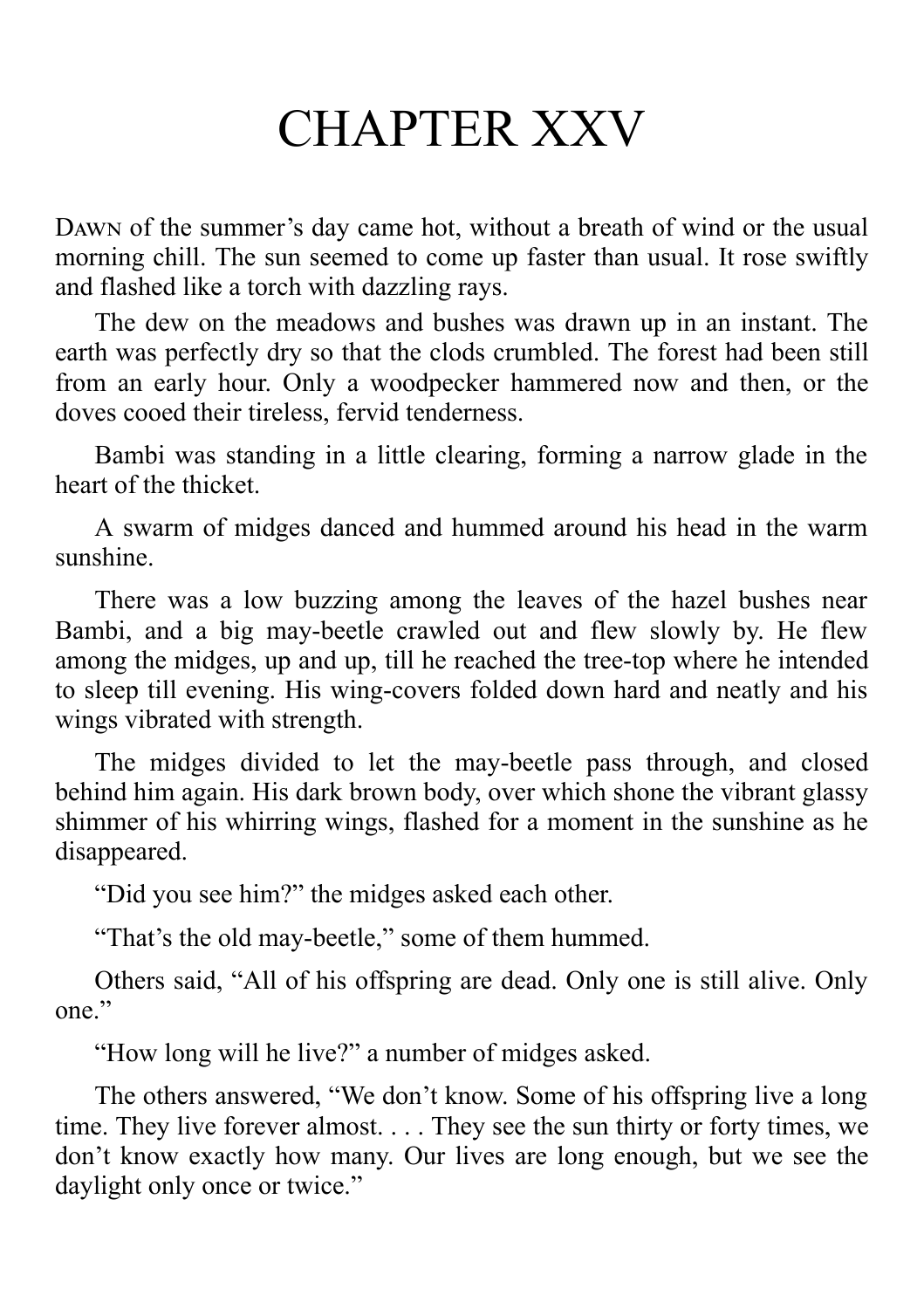"How long has the old beetle been living?" some very small midges asked.

"He has outlived his whole family. He's as old as the hills, as old as the hills. He's seen more and been through more in this world than we can even imagine."

Bambi walked on. "Midge buzzings," he thought, "midge buzzings."

A delicate frightened call came to his ears.

He listened and went closer, perfectly softly, keeping among the thickest bushes, and moving noiselessly as he had long known how to do.

The call came again, more urgent, more plaintively. Fawns' voices were wailing, "Mother! Mother!"

Bambi glided through the bushes and followed the calls.

Two fawns were standing side by side, in their little red coats, a brother and sister, forsaken and despondent.

"Mother! Mother!" they called.

Before they knew what had happened Bambi was standing in front of them. They stared at him speechlessly.

"Your mother has no time for you now," said Bambi severely.

He looked into the little brother's eyes. "Can't you stay by yourself?" he asked.



*Two fawns were standing side by side, in their little red coats.*

The little brother and sister were silent.

Bambi turned and, gliding into the bushes, disappeared before they had come to their senses. He walked along.